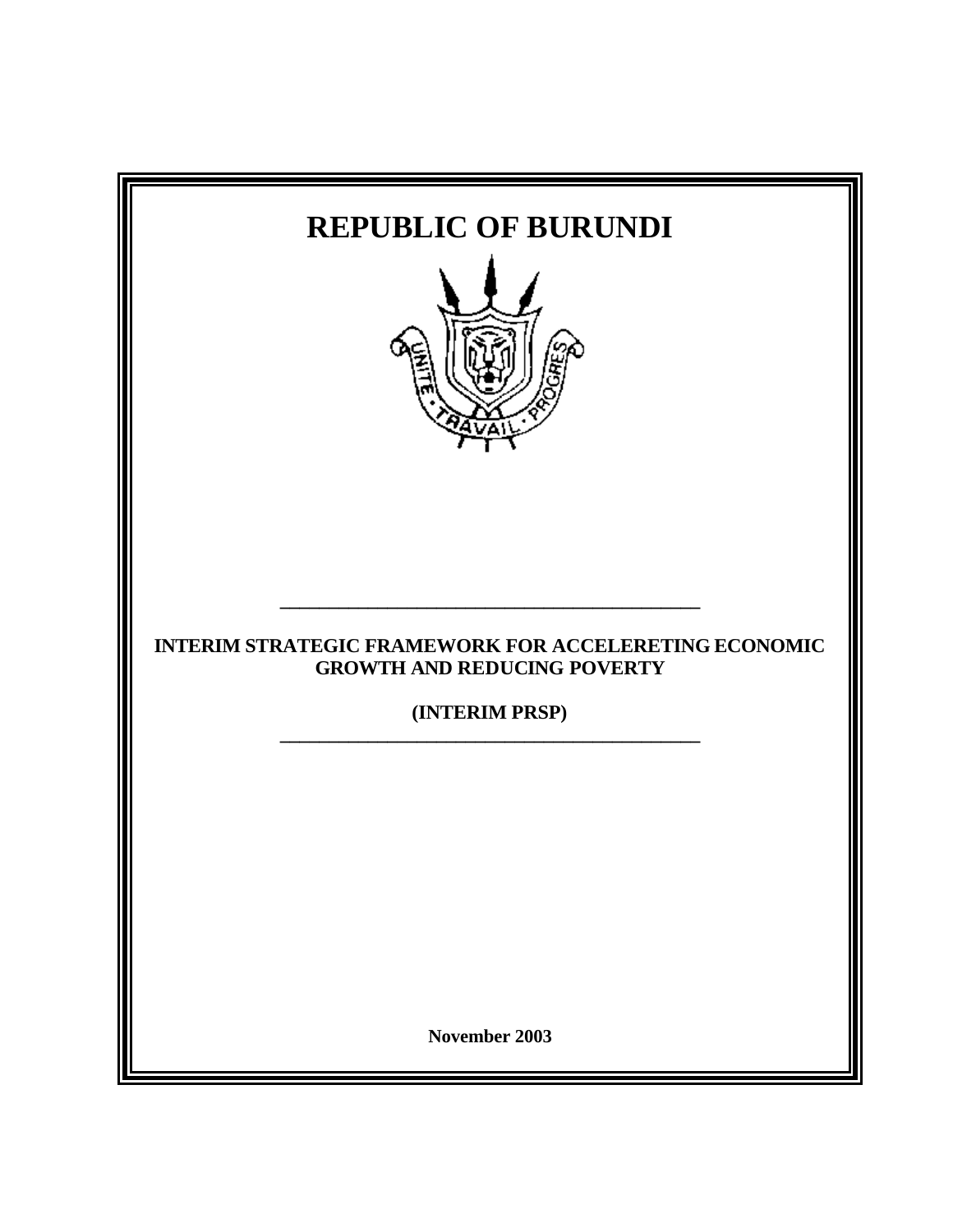## **BURUNDI: BOOSTING INTERIM ECONOMIC GROWTH AND POVERTY REDUCTION STRATEGY PAPER (INTERIM PRSP).**

#### **TABLE OF CONTENTS**

|    | <b>List of abreviations</b> |                                                                    |        |                                                                                                                                                                                                                                                                                                                                                                                                                                                             |                                                                                              |  |                      |           |
|----|-----------------------------|--------------------------------------------------------------------|--------|-------------------------------------------------------------------------------------------------------------------------------------------------------------------------------------------------------------------------------------------------------------------------------------------------------------------------------------------------------------------------------------------------------------------------------------------------------------|----------------------------------------------------------------------------------------------|--|----------------------|-----------|
|    | <b>Executive summary.</b>   |                                                                    |        |                                                                                                                                                                                                                                                                                                                                                                                                                                                             |                                                                                              |  |                      | .i-v      |
|    |                             |                                                                    |        |                                                                                                                                                                                                                                                                                                                                                                                                                                                             |                                                                                              |  |                      |           |
| L. |                             | <b>Introduction and context</b>                                    |        |                                                                                                                                                                                                                                                                                                                                                                                                                                                             |                                                                                              |  |                      | $\cdot$   |
|    |                             | II. Recent political and socio-economic developments               |        |                                                                                                                                                                                                                                                                                                                                                                                                                                                             |                                                                                              |  |                      | $\cdot$ 3 |
|    |                             | II.1. Recent political trends                                      |        |                                                                                                                                                                                                                                                                                                                                                                                                                                                             |                                                                                              |  |                      | $\cdot$ 3 |
|    |                             | II.2. Recent economic developments                                 |        |                                                                                                                                                                                                                                                                                                                                                                                                                                                             |                                                                                              |  |                      | $\cdot$ 3 |
|    |                             | III. An overview of poverty in Burundi                             |        |                                                                                                                                                                                                                                                                                                                                                                                                                                                             |                                                                                              |  |                      | .9        |
|    |                             | III.1. The level of human development is very low                  |        |                                                                                                                                                                                                                                                                                                                                                                                                                                                             |                                                                                              |  | $\ddot{\phantom{a}}$ | .9        |
|    |                             | III.2. Worsening monetary poverty                                  |        | $\mathcal{L}(\mathcal{L}(\mathcal{L}(\mathcal{L}(\mathcal{L}(\mathcal{L}(\mathcal{L}(\mathcal{L}(\mathcal{L}(\mathcal{L}(\mathcal{L}(\mathcal{L}(\mathcal{L}(\mathcal{L}(\mathcal{L}(\mathcal{L}(\mathcal{L}(\mathcal{L}(\mathcal{L}(\mathcal{L}(\mathcal{L}(\mathcal{L}(\mathcal{L}(\mathcal{L}(\mathcal{L}(\mathcal{L}(\mathcal{L}(\mathcal{L}(\mathcal{L}(\mathcal{L}(\mathcal{L}(\mathcal{L}(\mathcal{L}(\mathcal{L}(\mathcal{L}(\mathcal{L}(\mathcal{$ |                                                                                              |  |                      | .10       |
|    |                             | III.3. The human dimension of poverty.                             |        |                                                                                                                                                                                                                                                                                                                                                                                                                                                             |                                                                                              |  |                      | .13       |
|    |                             | IV. Constraints to growth and poverty reduction in Burundi         |        |                                                                                                                                                                                                                                                                                                                                                                                                                                                             |                                                                                              |  |                      | .15       |
|    |                             | IV.1. Problems of governance and the domestic political crisis .   |        |                                                                                                                                                                                                                                                                                                                                                                                                                                                             |                                                                                              |  |                      | .15       |
|    |                             | IV.2. An unstable macroeconomic framework and a prolonged          |        |                                                                                                                                                                                                                                                                                                                                                                                                                                                             |                                                                                              |  |                      |           |
|    |                             | economic recession.                                                |        |                                                                                                                                                                                                                                                                                                                                                                                                                                                             |                                                                                              |  |                      | .17       |
|    |                             | IV.3. Inadequate access to basic social services.                  |        |                                                                                                                                                                                                                                                                                                                                                                                                                                                             |                                                                                              |  |                      | .22       |
|    |                             | IV.4. The growing numbers of displaced and vulnerable people.      |        |                                                                                                                                                                                                                                                                                                                                                                                                                                                             |                                                                                              |  |                      | .26       |
|    |                             | IV.5. The high prevalence of HIV/AIDS.                             |        |                                                                                                                                                                                                                                                                                                                                                                                                                                                             |                                                                                              |  |                      | .26       |
|    |                             | IV.6. Constraints related to gender and equity                     |        |                                                                                                                                                                                                                                                                                                                                                                                                                                                             |                                                                                              |  |                      | .27       |
|    |                             |                                                                    |        |                                                                                                                                                                                                                                                                                                                                                                                                                                                             |                                                                                              |  |                      |           |
|    |                             | V. The principal themes of boosting the Interim PRSP.              |        |                                                                                                                                                                                                                                                                                                                                                                                                                                                             |                                                                                              |  |                      | .28       |
|    |                             | <b>Theme 1.</b> Promoting peace and good governance.               |        |                                                                                                                                                                                                                                                                                                                                                                                                                                                             |                                                                                              |  |                      | .29       |
|    |                             | Theme 2. Promoting sound economic growth that will reduce poverty. |        |                                                                                                                                                                                                                                                                                                                                                                                                                                                             |                                                                                              |  |                      | .36       |
|    |                             | <b>Theme 3.</b> Expanding access to basic social services          |        |                                                                                                                                                                                                                                                                                                                                                                                                                                                             |                                                                                              |  |                      | .53       |
|    |                             | Theme 4. Reintegrating victims of conflict and other disadvantaged |        |                                                                                                                                                                                                                                                                                                                                                                                                                                                             |                                                                                              |  |                      |           |
|    |                             | groups into the economy                                            | $\sim$ |                                                                                                                                                                                                                                                                                                                                                                                                                                                             |                                                                                              |  |                      | .59       |
|    |                             | Theme 5. Combating HIV/AIDS/STDs.                                  |        |                                                                                                                                                                                                                                                                                                                                                                                                                                                             |                                                                                              |  |                      | .61       |
|    |                             | <b>Theme 6.</b> Advancing the role of women in development         |        |                                                                                                                                                                                                                                                                                                                                                                                                                                                             | $\mathbf{r} = \left\{ \mathbf{r} \in \mathbb{R}^d \mid \mathbf{r} \in \mathbb{R}^d \right\}$ |  |                      | .63       |
|    |                             |                                                                    |        |                                                                                                                                                                                                                                                                                                                                                                                                                                                             |                                                                                              |  |                      |           |
|    |                             | VI. The process of PREPARING THE INTERIM PRSP.                     |        |                                                                                                                                                                                                                                                                                                                                                                                                                                                             |                                                                                              |  |                      | .65       |
|    |                             | VI.1. The participatory approach and institutional organization    |        |                                                                                                                                                                                                                                                                                                                                                                                                                                                             |                                                                                              |  |                      | .65       |
|    | VI.2.                       | The participatory consultations and communication channels         |        |                                                                                                                                                                                                                                                                                                                                                                                                                                                             |                                                                                              |  |                      | .66       |
|    |                             | VII. Financing mechanisms for the Interim PRSP                     |        |                                                                                                                                                                                                                                                                                                                                                                                                                                                             |                                                                                              |  |                      | .68       |
|    |                             | VII.1. Mobilizing, allocating, managing and controlling resources  |        |                                                                                                                                                                                                                                                                                                                                                                                                                                                             |                                                                                              |  |                      | .68       |
|    |                             | VII.2. Coordination mechanisms.                                    |        |                                                                                                                                                                                                                                                                                                                                                                                                                                                             |                                                                                              |  |                      | .69       |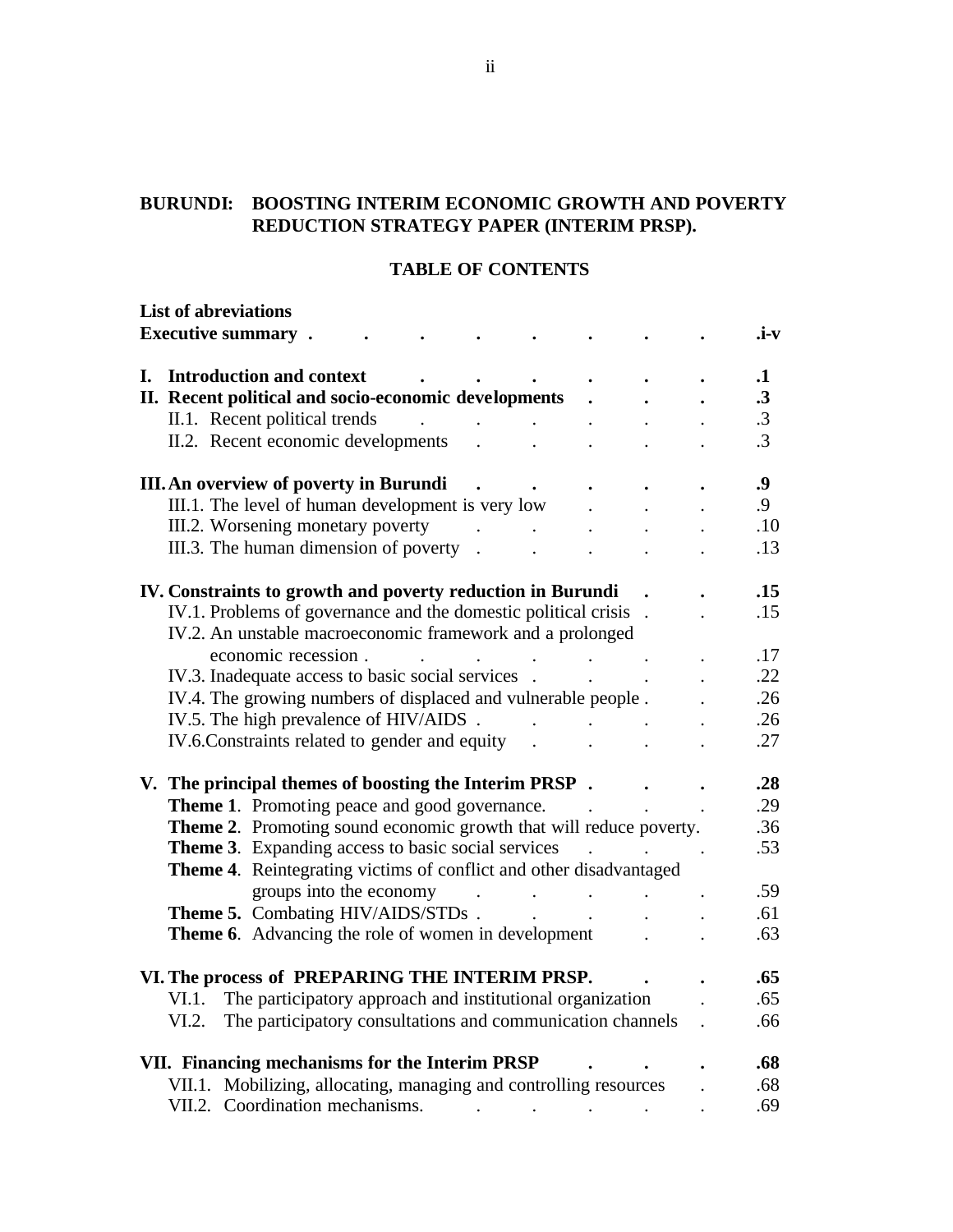|                  | VIII. The monitoring and evaluation system for the interim PRSP                                                                                                                                                                        | .69                  |
|------------------|----------------------------------------------------------------------------------------------------------------------------------------------------------------------------------------------------------------------------------------|----------------------|
|                  | VIII.1. Participatory monitoring. .<br>$\sim$ $\sim$<br>$\sim$ $\sim$ $\sim$<br>$\sim$ $\sim$                                                                                                                                          | .69                  |
|                  | VIII.2. Capacity-building.<br><b><i>Committee Committee States</i></b><br>$\mathbf{L}$ and $\mathbf{L}$<br>$\mathbf{L}^{(1)}$ and $\mathbf{L}^{(2)}$                                                                                   | .70                  |
|                  | VIII.3. The monitoring and evaluation of the I-PRSP                                                                                                                                                                                    | .70                  |
|                  | IX. Action plans for preparation of the full PRSP                                                                                                                                                                                      | .74                  |
| IX.1.            | Action plan on participatory consultations                                                                                                                                                                                             | .74                  |
| IX.2.            | Indicative action plan and timetable for preparing the full PRSP,                                                                                                                                                                      |                      |
|                  | July 2003 to December 2004                                                                                                                                                                                                             | .79                  |
| <b>Annexes</b>   |                                                                                                                                                                                                                                        |                      |
| Annex $\Gamma$ : | Tables of principal economic, financial and social indicators<br>selected (1992-2002) and some components of Mid-term macro-<br>economic framework 1996-2006<br>Annex II: Indicative framework of indicators for monitoring the I-PRSP | $.82 - 86$<br>.87-91 |
| List of box      |                                                                                                                                                                                                                                        |                      |
|                  | Box 1. Implementation of Economic Reforms, 1986-1992.                                                                                                                                                                                  | $\cdot$ .7           |
|                  | Box 2. A long-term development vision for Burundi.                                                                                                                                                                                     | .28                  |
|                  | List of tables (inside the text)                                                                                                                                                                                                       |                      |
| Table 1.         | Monetary poverty, 1990-2002                                                                                                                                                                                                            | .10                  |
| Table 2.         | Distribution of poverty by natural region, 2001-2002                                                                                                                                                                                   | .12                  |
| Table 3.         | Incidence of poverty by occupational status of household<br>head, 2000-2002                                                                                                                                                            | .12                  |
| Table 4.         | Poverty incidence by educational level of household head,<br>2000-2002                                                                                                                                                                 | .13                  |
| Table 5.         | Provincial availability of basic social services in 2000-2002.                                                                                                                                                                         | .23                  |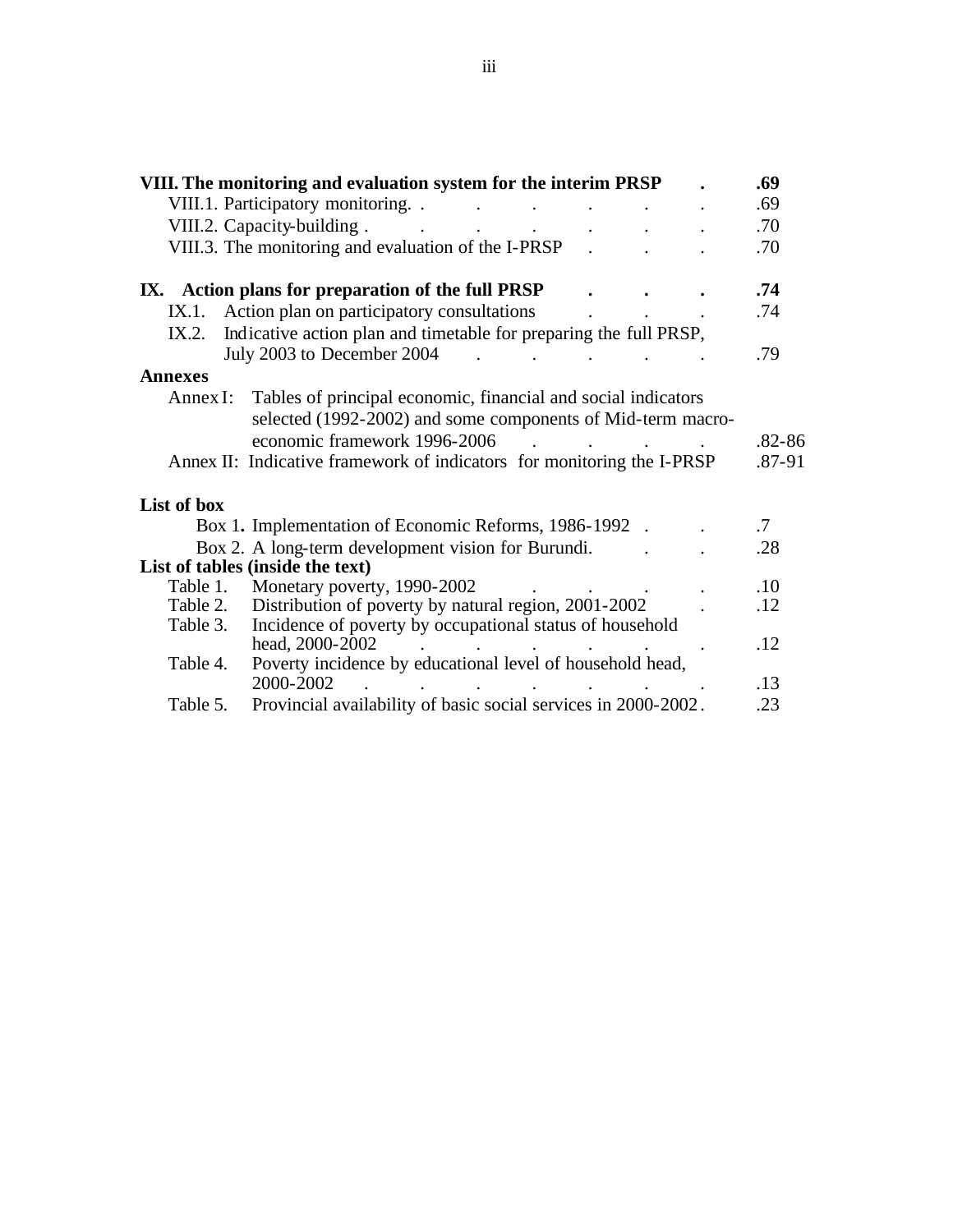# **LIST OF ABBREVIATIONS**

| <b>ACBF</b>            | <b>African Capacity Building Foundation</b>                  |
|------------------------|--------------------------------------------------------------|
| <b>ATIA</b>            | African Trade Insurance Agency                               |
| ARCT                   | Telecommunications Regulatory and Supervisory Agency         |
| <b>ASBLs</b>           | Non-profit Organizations                                     |
| BF                     | <b>Burundi Francs</b>                                        |
| <b>BRB</b>             | Bank of the Republic of Burundi                              |
| <b>CDCs</b>            | <b>Community Development Committees</b>                      |
| <b>CDF</b>             | <b>Family Development Center</b>                             |
| <b>CNTA</b>            | National Council for Agricultural Technology                 |
| <b>COMESA</b>          | Common Market for Eastern and Southern Africa                |
| <b>CPF</b>             | Individual and Family Code                                   |
| <b>DAPA</b>            | Development of Aquaculture and Subsistence Fishing           |
| <b>DFS</b>             | <b>Decentralized Financial Services</b>                      |
| <b>EERC</b>            | <b>Emergency Economic Recovery Credit</b>                    |
| <b>EOCPP</b>           | Participatory Process Organizing and Coordinating Team       |
| <b>EPISTAT</b>         | <b>Epidemiological and Statistical Services</b>              |
| FACAGRO                | <b>Faculty of Agricultural Sciences</b>                      |
| <b>FDM</b>             | Temporary Multilateral Debt Trust Fund                       |
| HDI                    | Human Development Index                                      |
| <b>IDEC</b>            | <b>Economic Development Institute</b>                        |
| <b>HIPC</b>            | Heavily indebted Poor Countries                              |
| <b>ICAO</b>            | <b>International Civil Aviation Organization</b>             |
| <b>IEC</b>             | Information, Education and Communication                     |
| I-PRSP                 | Interim Growth Recovery and Poverty Reduction Strategy Paper |
| <b>IRAZ</b>            | Institute of Agronomic and Animal Research                   |
| <b>ISABU</b>           | Institute of Agronomic Sciences of Burundi                   |
| <b>ISTEEBU</b>         | <b>National Statistical Institute</b>                        |
| $\mathop{\mathrm{LI}}$ | Labor-intensive                                              |
| <b>LMTC</b>            | Campaign against communicable and nutrition-related diseases |
| <b>MARP</b>            | <b>Accelerated Participatory Research Method</b>             |
| <b>NGOs</b>            | Non-governmental Organizations                               |
| <b>PEP</b>             | Public Expenditure Program                                   |
| <b>PER</b>             | Public Expenditure Review                                    |
| <b>PIP</b>             | <b>Public Investment Program</b>                             |
| <b>PLHA</b>            | Persons living with HIV/AIDS                                 |
| <b>PRA</b>             | Participatory Rural Appraisal                                |
| <b>PRGF</b>            | Poverty Reduction and Growth Facility                        |
| <b>PRSC</b>            | <b>Poverty Reduction Support Credit</b>                      |
| <b>PRSP</b>            | Growth Recovery and Poverty Reduction Strategy Paper         |
| <b>RIFF</b>            | Regional Integration Facilitation Forum                      |
| SEG                    | Socio-economic Group                                         |
| <b>SHD</b>             | Sustainable Human Development                                |
| <b>SMEs</b>            | Small- and Medium-Sized Enterprises                          |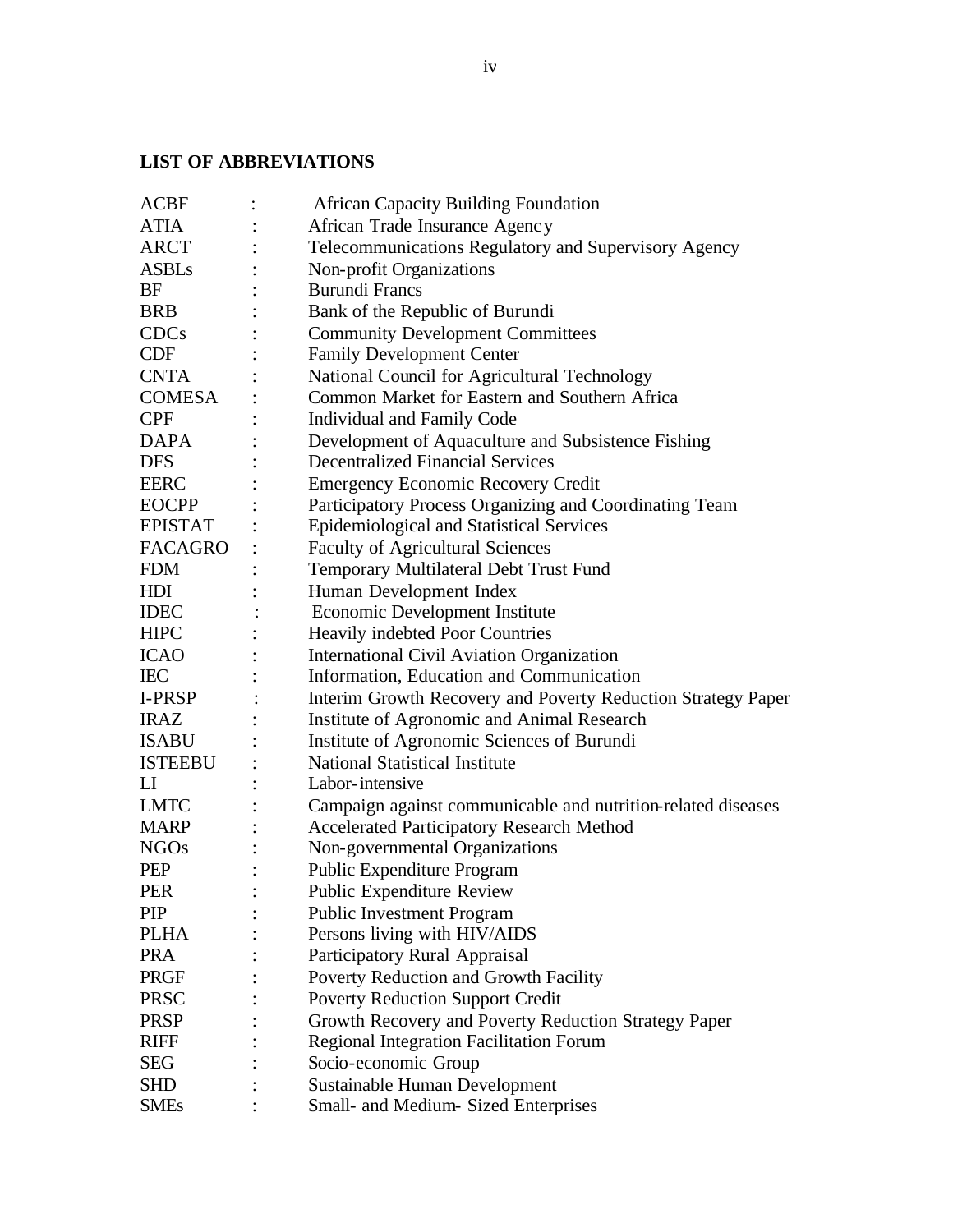| <b>SMIs</b>     | $\ddot{\cdot}$ | Small and medium-sized industrial enterprises                    |
|-----------------|----------------|------------------------------------------------------------------|
| <b>SMTs</b>     | $\ddot{\cdot}$ | Specific Measurable Targets                                      |
| SOGESTALS :     |                | Coffee Pulping Stations                                          |
| <b>SPP</b>      | $\ddot{\cdot}$ | State-controlled company                                         |
| <b>SP/REFES</b> | $\ddot{\cdot}$ | Permanent Secretariat for Monitoring Economic and Social Reforms |
| <b>STDs</b>     | $\ddot{\cdot}$ | <b>Sexually Transmitted Diseases</b>                             |
| <b>STIs</b>     | $\ddot{\cdot}$ | <b>Sexually Transmitted Infections</b>                           |
| <b>TWG/RIFF</b> | $\ddot{\cdot}$ | Technical Working Group/Regional Integration Facilitation Forum  |
| ZEP             | ٠              | Preferential Trade Zone                                          |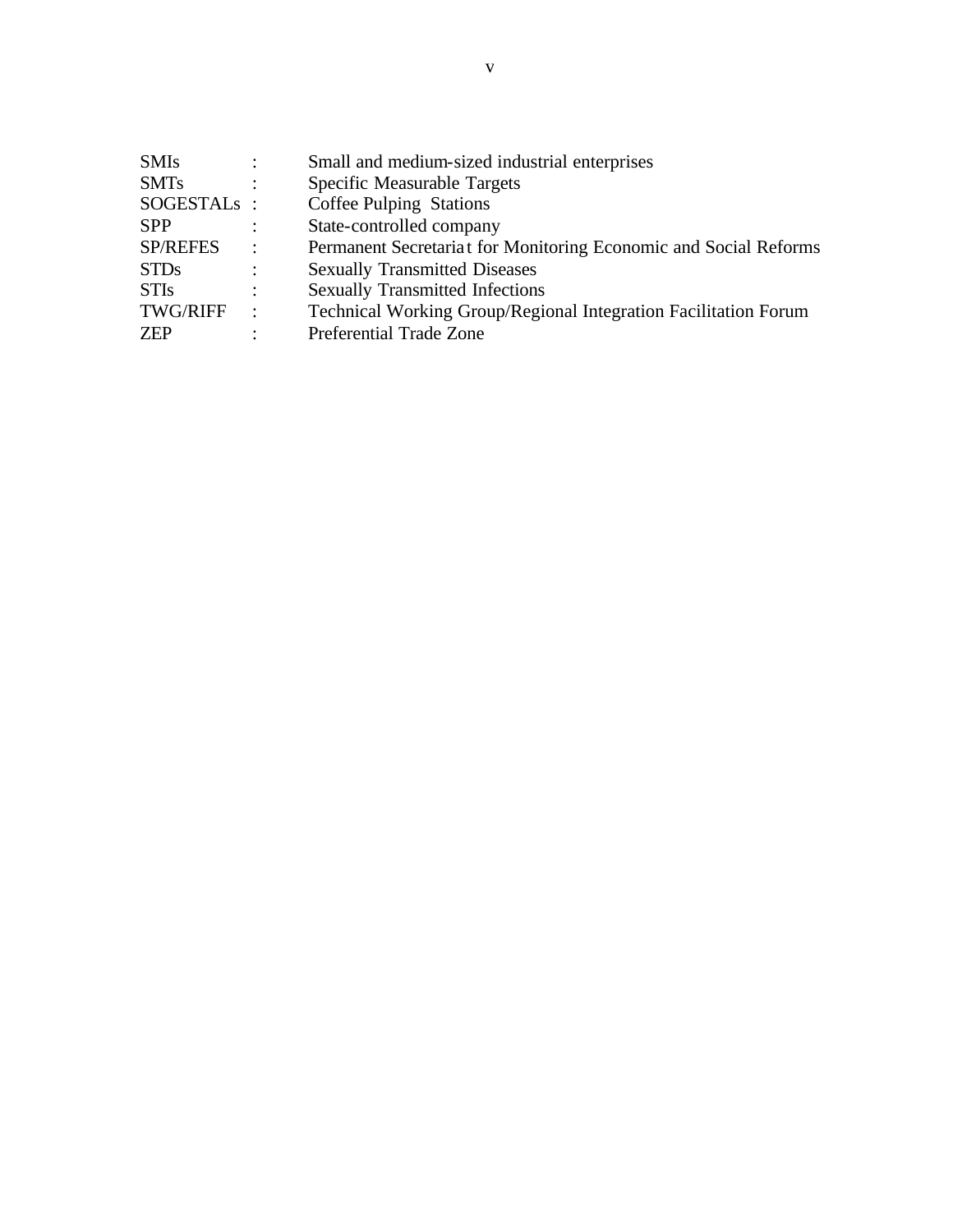### **EXECUTIVE SUMMARY**

### **a. A political context focused on implementing the peace accord and a difficult postconflict socio-economic context**

### ÿ *The PRSP has been prepared in a context of major political changes*

1. This interim growth recovery and Poverty Reduction Strategy Paper was prepared after the Peace and National Reconciliation Accord that created a number of transitional institutions, including establishment of the National Unity Government on November 1, 2001, and a Parliament and a Senate that were expanded to include all political parties as of February 2002.

2. Recent developments account for meaningful progress of this peace process. According to the Peace Agreement, the first 18-month transitional government period came to an end on April 30, 2003. President Buyoya handed over power to his Vice-President Domitien Ndayizeye. The latter will lead the country for an 18-month final transitional government period. Nation-wide elections will be organised by the end of the transitional government scheduled for October 2004.

3. Cease-fire agreements reached by October and December 2002 with rebel groups along with peace process progress made in the RDC neighbour country lit a candle of hope in the seeking for sustainable peace in Burundi. A mixed commission in charge of monitoring the cease-fire (including government officials, rebel groups representatives and African force) was put in place in February 2003 to carry out its mission under the CAS leadership. A group of observers coupled with a military international mission from the African Union were sent to Burundi to supervise implementation of the peace process since March 2003.

4. Armed groups committed to the Cease-fire Agreeement have converted themselves into political parties.

### ÿ **This interim strategy also comes at a time of difficult post-conflict socioeconomic conditions**

5. As with the peace and cease-fire accord, Interim PRSP has come in the midst of **a difficult economic situation,** marked by falling output and incomes (GDP declined by nearly 20 percent in real terms over the period 1993-2002); galloping inflation; the drying up of public revenues; the withdrawal of international financial assistance (international aid transfers fell from nearly US\$300 million to less than an annual average of \$100 million between 1992 and 2002); lower investment (the investment rate fell from an annual average of more than 15% to 9% between 1992 and 2002); and the accumulation of domestic and external deficits and external payment arrears (which stood at US \$148.5 million in 2002); etc.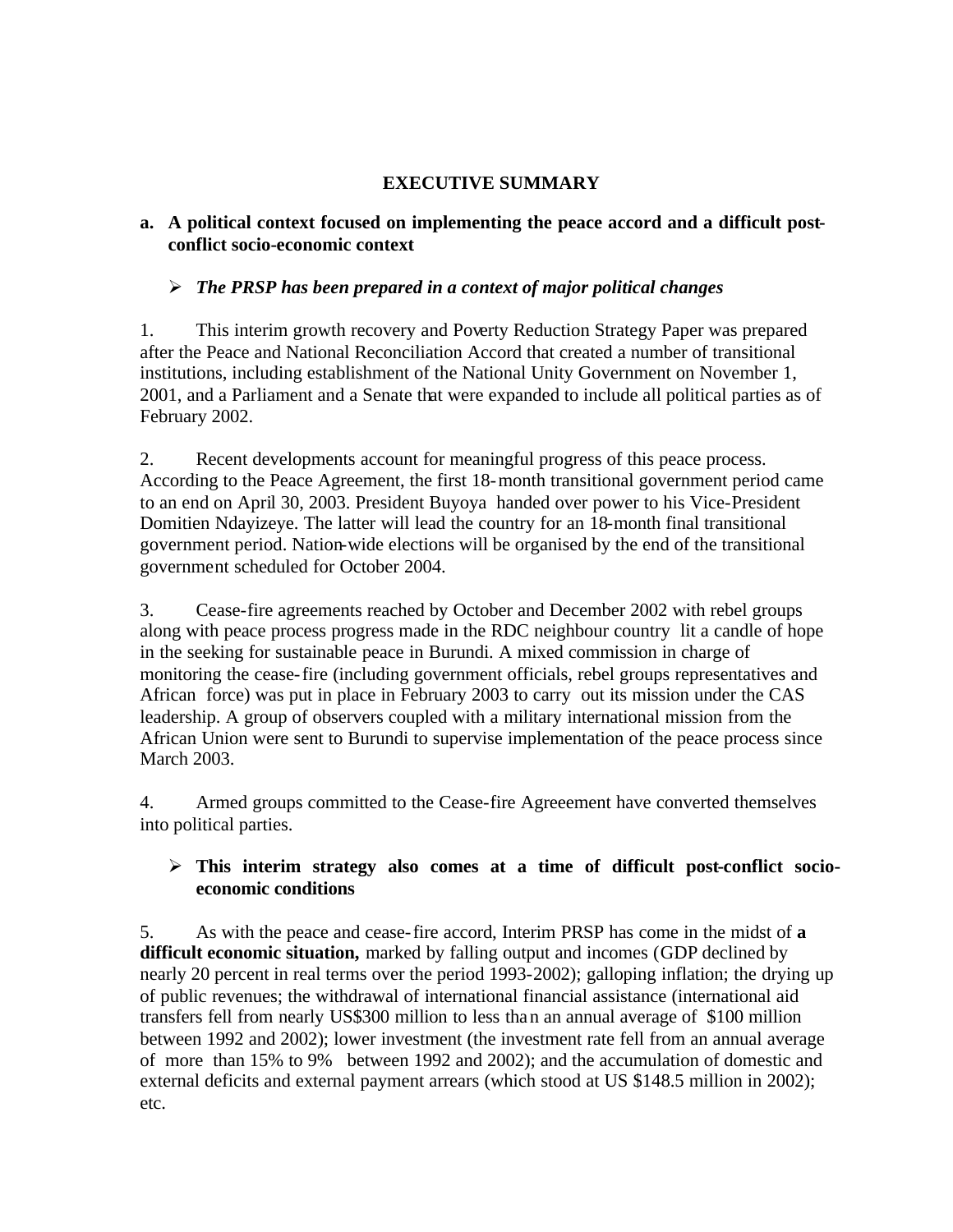6. **On the social front**, the current situation is marked by rising poverty: the proportion of people living below the poverty line rose from 35 percent in 1992 to more than 60 percent in 2002. The quality and the accessibility of basic social services have also deteriorated. The precarious social situation has been further aggravated by the high prevalence of AIDS; the destruction and lack of maintenance of social facilities; the large numbers of people who have fled abroad or been displaced internally as a result of the conflict(about 400 thousand); and a considerable increase in the number of orphans and street children(more than 20 thousand children).

7. In light of the many challenges that it faces, the Government is convinced that, in order to extricate the country from this state of abject poverty, the approach to development will have to shift to a coherent action strategy that will win the approval and support of all partners, in particular the beneficiaries. Building upon the political consensus established by all political forces through signature and application of the peace and cease-fire accord , this I-PRSP seeks to strengthen the processes of consolidating peace and security, rehabilitating victims of the crisis, and rebuilding and reviving the economy.

### **b. Burundi's I-PRSP in brief.**

8. The I-PRSP describes the characteristics and factors driving poverty in Burundi and highlights regional disparities. It presents a long-term vision of development, as well as the main strategic themes for promoting sound economic growth, which will be both durable and equitable, and will progressively reduce the level of poverty.

The strategy adopted by the Government, based on the conclusions from participatory consultations, focuses on winning the support and commitment of all socio-economic players involved in the poverty reduction program.

### ÿ *Long-term development objectives and vision*

9. The I-PRSP offers a long-term development vision for Burundi, and sets firm targets for reducing poverty. These targets are consistent with those adopted by the OECD Development Assistance Committee, and by the United Nations in its Millennium Development Goals.

- 10. To bring this vision to reality, the new approach will focus on:
	- (i) An economic policy based on maintaining macroeconomic balance, promoting the private sector, developing exports, and maximizing employment opportunities.
	- (ii) An agricultural policy focused on enhancing productivity and reducing the pressure on land.
	- (iii) An industrial policy for constituting a diversified fabric of small and medium-scale enterprises, both in the capital city and in secondary centers, and designed to meet the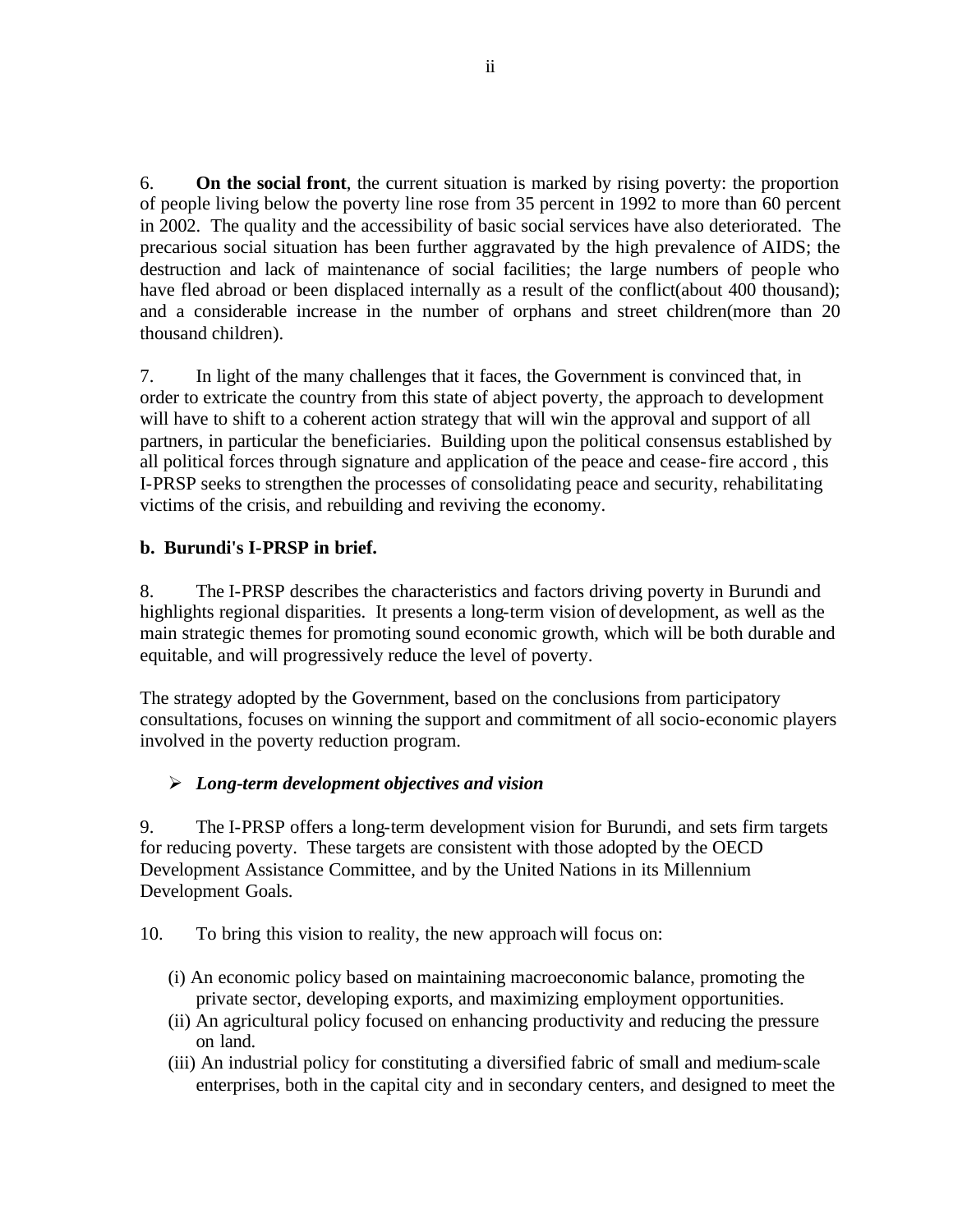domestic demand for essential goods, as well as to promote exports of agricultural, mining and manufactured products.

- (iv) An economic and financial cooperation policy aimed at reducing dependency on foreign aid and reviving economic and scientific exchanges on a regional and international basis.
- (v) Social policies for substantially improving the country's human capital, and ensuring equitable access to basic services.

# ÿ **Principal constraints and main strategic themes of the I-PRSP**

### • **Six broad categories of constraints facing economic growth and poverty reduction**

11. Nation-wide participatory consultations highlighted the major constraints to increasing national wealth and reducing poverty. The six broad categories of constraints identified are as follows:

- (i) Problems of governance and the domestic and subregional political crisis.
- (ii) People have limited access to the factors of production.
- (iii) Basic social services are of inadequate quality and accessibility.
- (iv) The number of people at risk has increased as a result of the negative impact of the conflict.
- (v) There is a heavy prevalence of HIV/AIDS.
- (vi) Problems of gender equality persist.

# • **Six broad strategic themes**

12. Through the I-PRSP, the Government intends to undertake a program of credible and targeted reforms so it can take full advantage of debt relief and make sound use of the additional resources so obtained, specifically for: (1) re-establishing and reinforcing the quality of essential social services, i.e. health and education; (2) stabilizing the macroeconomic framework and promoting faster, high-quality growth that will help to reduce poverty; (3) reintegrating the victims of the conflict and other disadvantaged groups into the economy; (iv) stepping up the campaign against HIV/AIDS/STDs; (v) advancing the role of women in development; and (vi) promoting peace, security and good governance.

13. These are the principal poverty reduction themes that were highlighted by the people at large, by civil society, and by the Government's technical services, during the participatory consultations (conducted from January 2000 to January 2002) and that were endorsed at the feedback seminars organized in January and February 2002.

14. Consolidating peace and security, promoting good governance and combating corruption are essential factors for the success of the poverty reduction program. Participants in the participatory consultations, in fact, pointed to inefficient resource management and corruption as major causes of poverty.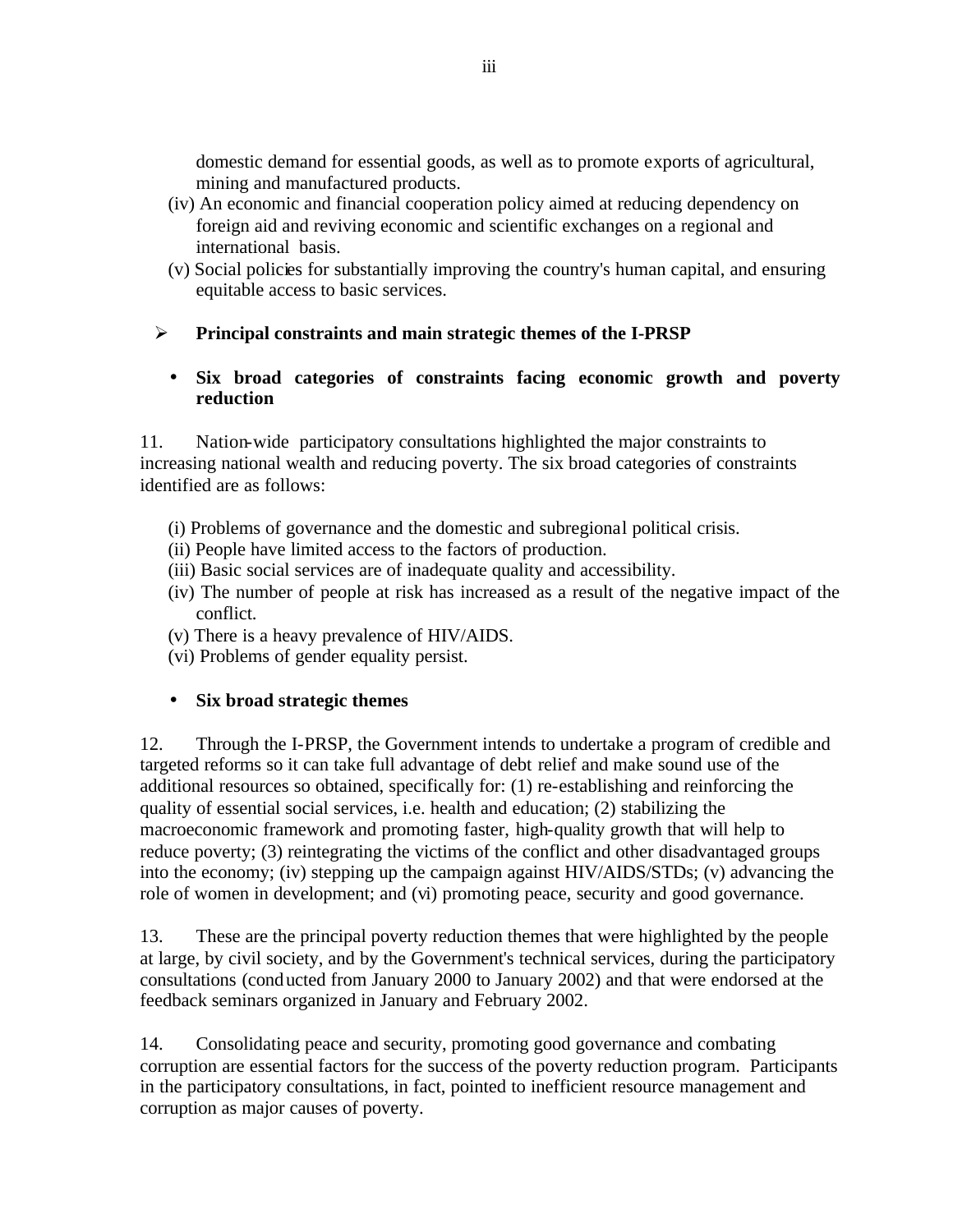15. One of the Government's priority themes in the I-PRSP will be to place particular emphasis on transparency and accountability in the management of public affairs, as well as on the policy of decentralization. Institutional and structural reforms will be aimed at improving governance: these will include creation of an Inspector General's Office to audit government accounts on a regular basis, as well as an independent Audit Office.

#### **c. The I-PRSP preparation process.**

 $\triangleright$  The I-PRSP was prepared on the basis of the consensus-based conclusions and *recommendations that emerged from the participatory consultations that were held on the nation-wide scale with grassroots communities, civil society, the private sector, and the technical services of sectoral ministries.*

16. In addition to the results of the participatory consultations, the I-PRSP also reflects the thrusts of the Government's overall program, as well as the provisions of the Arusha Accords, particularly those relating to governance and the recommendations of protocol IV dealing with reconstruction and the revival of social and economic development.

The participatory consultations brought together representatives of all levels of civil society, NGOs, religious denominations, women's and youth associations, sectoral ministries, the private sector, Parliament, local community development organizations in the provinces, grassroots communities, policymakers and technicians from the provinces and communes.

17. The consultations and the feedback on the conclusions and recommendations took place at the sectoral level in Bujumbura, and at the community level in the four geographic regions of Burundi. Thus, meetings were held in *Ngozi* with grassroots community representatives from the *northern provinces* (Kayanza, Kirundo, Muyinga and Ngozi), at *Bururi* for the *Southern provinces* (Bururi, Makamba and Rutana), at *Gitega* for the *central and eastern provinces* (Cankuzo, Gitega, Karuzi, Mwaro and Ruyigi) and at *Bujumbura* for the *western provinces* (Bubanza, Bujumbura Rural, Cibitoke and Muramvya). In total, more than 3,400 people delegated by their communities in the country's 17 provinces participated in the consultations, and 30 percent of them were women.

#### **d. Financing mechanisms for the I-PRSP**

18. Implementing the interim strategy will require mobilizing significant resources that are not currently available. To this end, the Government will work through the following channels:

- Increasing revenues and controlling public spending**.**
- Mobilizing external assistance, in particular the funds announced during the last roundtable in Geneva in December 2001 and November 2002.
- Encouraging grassroots community initiatives.
- Judicious allocation and rational management of public funds and foreign aid. Public expenditure reviews will be conducted and medium-term budgetary frameworks will be prepared**.**
- Savings from debt relief initiatives will be allocated to priority social sectors.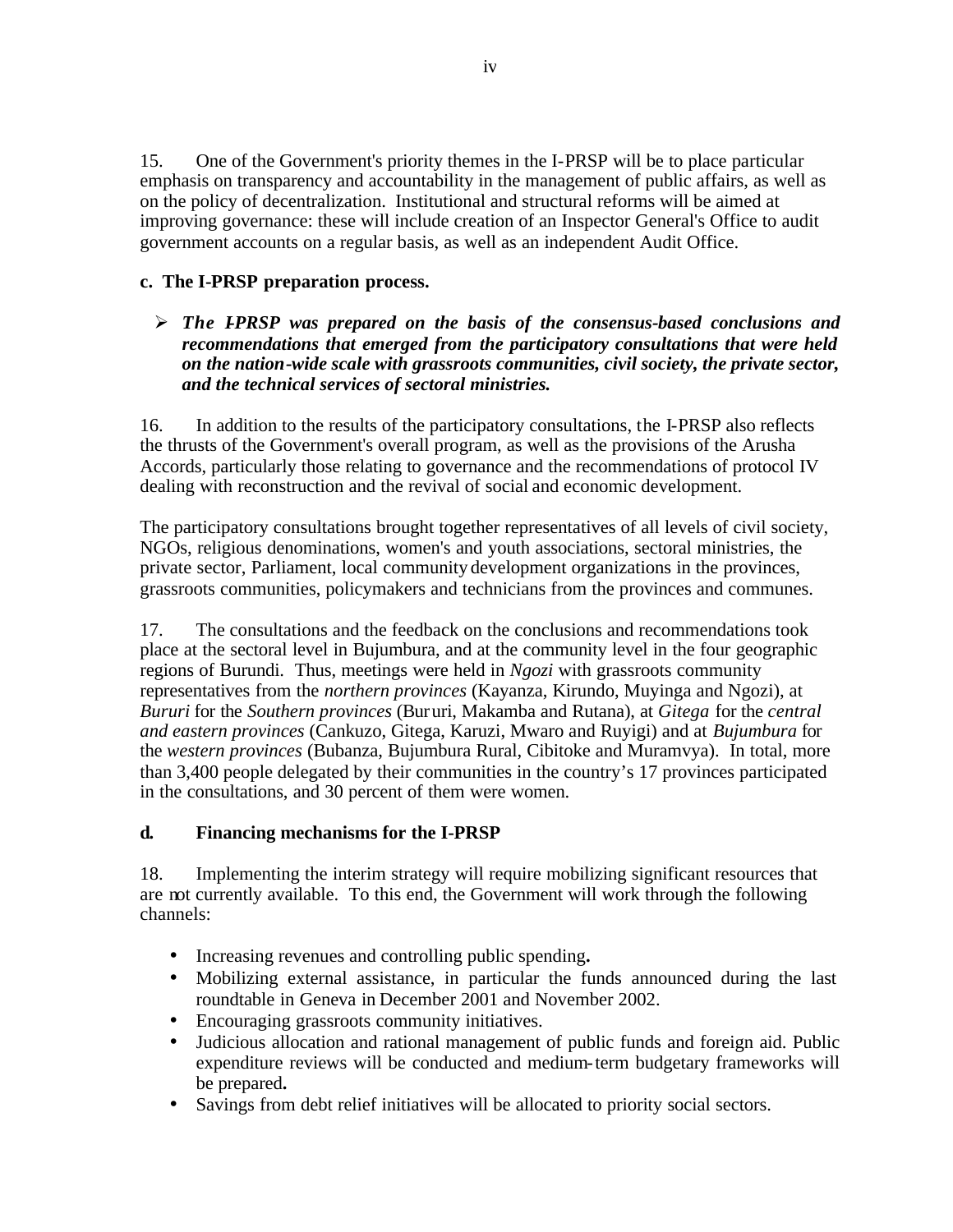19. This PRSP provides an operational framework for harmonizing boosting growth and poverty reduction activities of all partners.

### **e. Monitoring and evaluation of the I-PRSP**

20. The I-PRSP places particular emphasis on monitoring and evaluating poverty reduction activities. The self-evaluation component of strategy will stress the participatory approach, so that all of the parties mentioned above can take part in the process throughout its execution.

21. In this context, the short-term emphasis will be on reinforcing the capacities of the different players in terms of preparing and monitoring implementation of priority actions under the strategy, as well as poverty reduction programs and projects.

22. Implementing the interim strategy paper will require an appropriate system for monitoring and evaluation. That system that will have three essential components: monitoring poverty; monitoring execution of the strategy; and evaluating the impact of policies under the strategy.

### **f. The indicative action plan for preparing the "full PRSP"**

23. The participatory process followed in preparing the I-PRSP will be expanded and strengthened within the context of preparation of the full PRSP.

Preparation of the Growth Recovery and Poverty Reduction Strategy Paper (PRSP) will involve broadening the participatory consultations that were undertaken during the interim phase. They will be expanded to cover every commune and province and will involve a greater number of grassroots community representatives selected from among the poor and vulnerable groups in each of the country's communes.

24. Formulation and implementation of an appropriate decentralization policy will contribute to the success of the PRSP process. Databases will also be updated to provide better statistical support. Those databases cover in particular the poverty profile and other economic and social statistics. A survey, based on a standard questionnaire on statistical indicators for evaluating socio-economic development or CWIQ, has been conducted in 2002.

25. The present I-PRSP is supplemented with a matrix of policies and priority measures, and an indicative timetable for preparing the full growth recovery and Poverty Reduction Strategy Paper.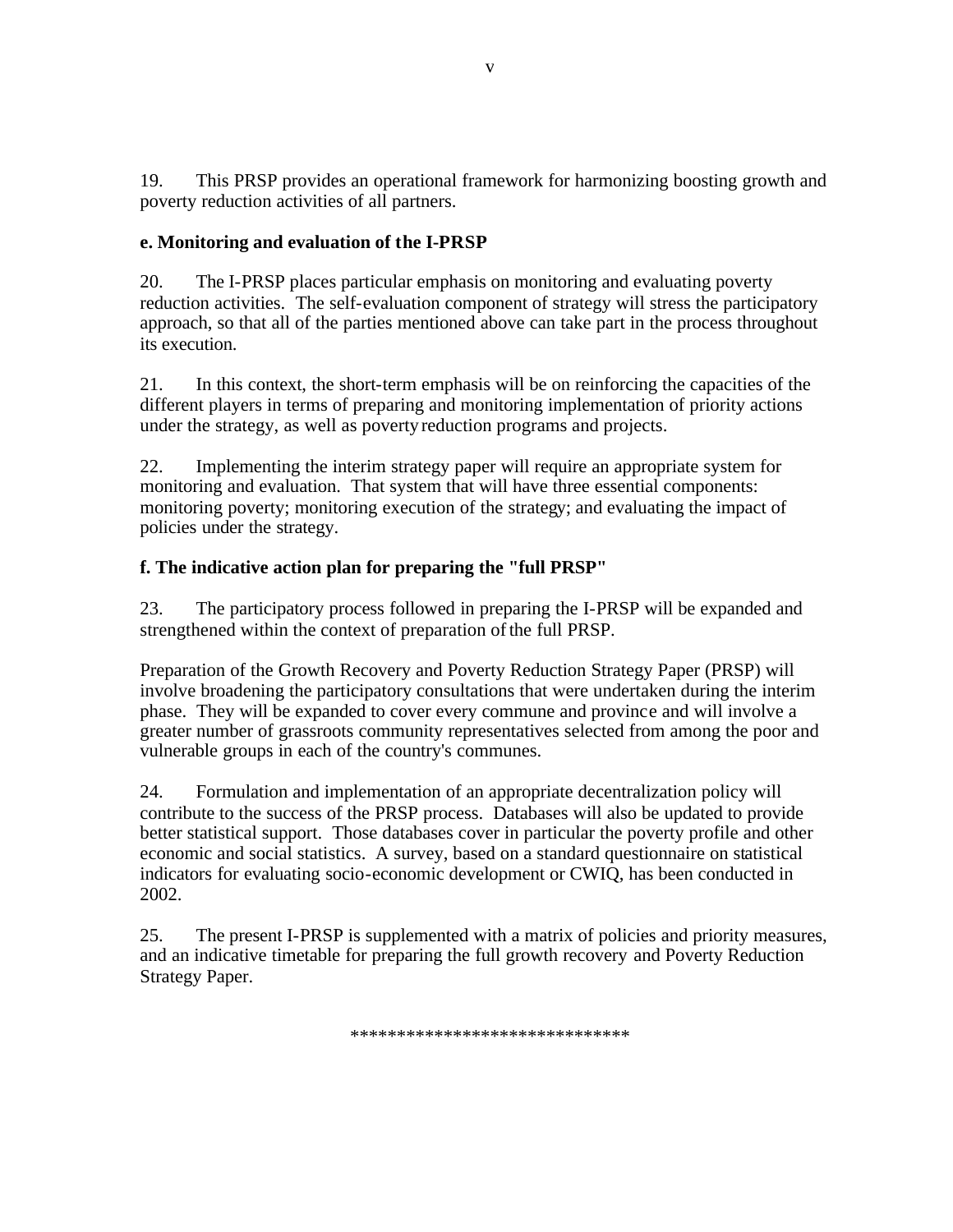# **I. INTRODUCTION AND CONTEXT**

1. Burundi has been pursuing wide-ranging economic reform programs for nearly two decades. A structural adjustment program was in place from July 1986 until the outbreak of the socio-political crisis in October 1993. The objectives of that program were to stabilize the macroeconomic situation, to restructure the country's productive system in order to enhance economic growth, and to improve living conditions for its people. Over the structural adjustment period (1986-1992), economic growth was positive (+ 3.8 percent on average) and was greater than the annual population growth rate, which averaged 2.7 percent. Inflation also fell considerably and stabilized at 4.5 percent in 1992.

2. While the country remained largely self-sufficient in food during this period, the hoped-for transformation of productive structures did not take place, and the structural reforms initiated were not brought to completion.

The economy of Burundi is still marked by many rigidities that do little to promote faster growth or reduce poverty. The economy is largely non-monetized, and is dominated by lowyield, subsistence agriculture.

Covering an area of 27,834 square kilometers, Burundi is one of the most densely populated countries, with an average of nearly 250 people per square kilometer. The excessive subdivision of farms, the use of low-productivity techniques, and the lack of diversified production sources have meant inadequate employment creation, in both the structured and the informal sectors. Industry is still in an embryonic stage, and there has been little development of the services sector.

3. The structural poverty described above has been exacerbated by the steady deterioration of living conditions as a result of a bloodshed coflict.

The effects of nearly nine years of war, and the three-year embargo that was imposed on the country from July 1996 to January 1999, have drained the Burundian economy and have weakened its institutional capacity, destroyed its basic infrastructure, and caused major loss of life and displacement of people.

4. To lift the country out of this quagmire, political negotiations where undertaken and a Peace and National Reconciliation Accord was concluded on August 28, 2000 among all political factions, under the mediation of the former President of South Africa, Nelson Mandela.

5. Similary, cease fire-fire accords were reached in October and December 2002 between the Gouvernment and rebel armed groups in order to stop the war once and for all. Signature of the peace and cease-fire accords and their implementation have opened new prospects for Burundi and have made it possible to undertake a coherent, consensus-based program for ending conflict and fostering national recovery.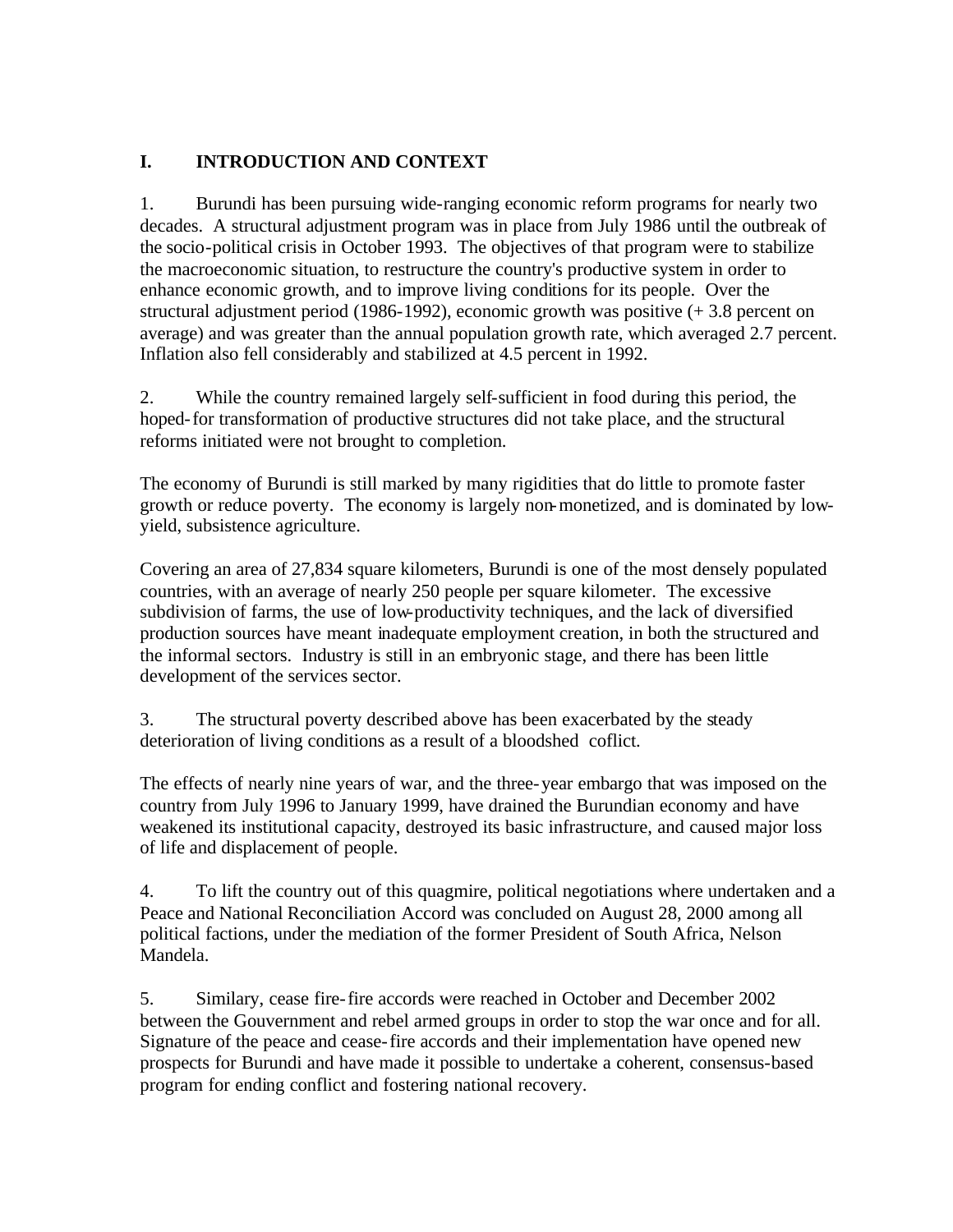This program seeks to reinforce the peace process, reduce poverty, rebuild the socioeconomic infrastructure, and reintegrate the victims of the conflict, by at the same time reviving the overall economy.

6. The participatory preparation of this interim growth recovery and Poverty Reduction Strategy Paper (I-PRSP), work on which was officially launched on July 14, 2000, by the Chief of State, should be seen as a longer-term extension of the process of consolidating peace and reviving the economy.

7. The Government's objective with this interim strategy is to reduce poverty and improve living conditions. In order to reduce significantly the poverty index over the longer term, Burundi is convinced that economic growth must be strong, sustainable, diversified and equitable.

8. To this end, Burundi has set for itself ambitious objectives for poverty reduction that reflect the United Nations Millennium Development Goals. Those objectives are summarized below (Chapter V), while the long-term vision on which the present I-PRSP is based is laid out in (Box 2, as well as in Chapter V).

9. The Government's new approach to poverty reduction reflects its determination to make public policies more effective and to improve the lot of the most disadvantaged groups in a meaningful way. The Government is convinced that its efforts will be more effective if it listens more closely to the various players and beneficiaries of economic life, and involves them in preparing and carrying out policies.

10. Thanks to the Government's participatory approach, poor people have had the opportunity to contribute their own ideas on where development should be heading. This participation gives them an entirely new role, as the principal players in development, and enhances their capacity to take their destiny in their own hands, and to develop their own potential to the maximum.

11. The conclusions from the participatory community and sectoral consultations, as well as from the other analyses that were conducted between July 2000 and April 2002, have led to the definition of the principal strategic themes and priority actions discussed below:

*Strategic theme 1*: promoting peace and good governance. All of the communities consulted stressed that as a country emerging from conflict, Burundi's greatest priorities must be to its reforms and other actions that foster peace and good governance, in order to build a social and political basis for national recovery.

*Strategic theme 2*: improving the macroeconomic environment and promoting high-quality economic growth that will help to reduce poverty.

*Strategic theme 3*: enhancing the quality and accessibility of basic social services (health, education, hygiene), in order to promote the development of human capital.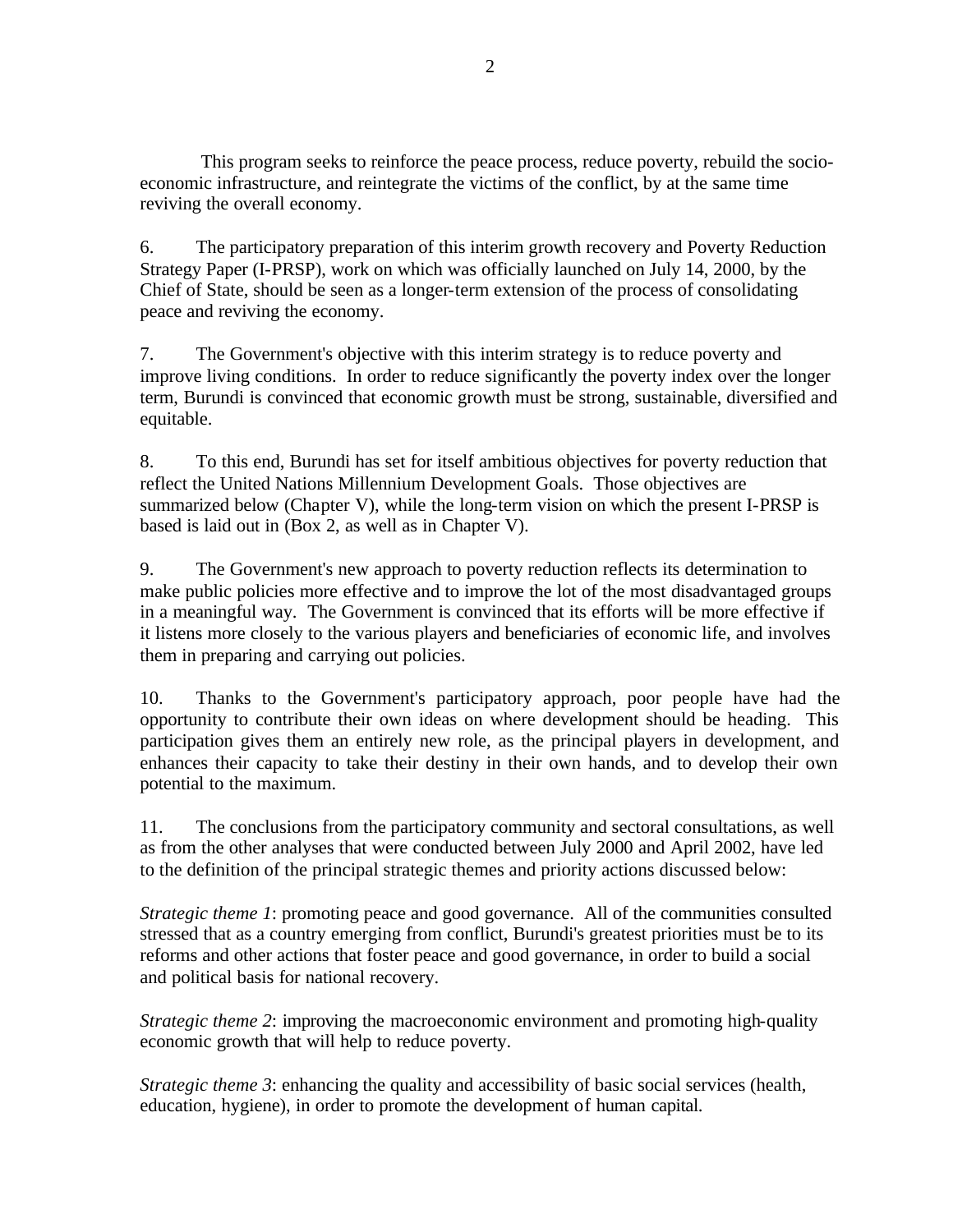*Strategic theme 4*: addressing the socio-economic consequences of the conflict directly. The intent here is to reintegrate victims and disadvantaged groups into the economy, so that they will be in a better position to take their own destiny in hand.

*Strategic theme 5*: combating HIV/AIDS. This is a cross-cutting theme.

*Strategic theme 6*: advancing the role of women in development. This is also a cross-cutting theme.

12. The present interim Poverty Reduction Strategy Paper for Burundi is organized as follows: Chapter II is devoted to recent political and socio-economic developments; Chapter III provides an overview of the poverty situation in Burundi; Chapter IV identifies the constraints to promoting growth and reducing poverty in Burundi; Chapter V presents the interim strategy for reviving growth and reducing poverty; Chapter VI presents the different stages followed in selecting the strategic themes underlying the interim Poverty Reduction Strategy Paper; Chapter VII presents the mechanism for financing the strategy; Chapter VIII deals with the monitoring and evaluation system for the PRSP; and Chapter IX proposes an action plan for preparing the full PRSP.

### **II. RECENT POLITICAL AND SOCIO-ECONOMIC DEVELOPMENTS**

### **II.1. Recent political trends**

13. The recent political history of Burundi has been marked by a bllodshed conflict. The most recent social and political crisis, which erupted in October 1993, was not only the most severe in terms of loss of life and material destruction, but was also the longest in duration(almost 9 years).

14. In an effort to mend the social fabric that had been torn apart by the conflict, and to establish a basis for lasting peace, the political leaders of Burundi undertook lengthy and laborious political negotiations in Arusha, in Tanzania. These negotiations resulted in the Peace and National Reconciliation Accord that was signed on August 28, 2000, by 19 political movements and parties.

15. In this this context, cease-fire accords were reached in October and December 2002 between the Government and 3 armed rebel groups over 4. A three component-based commission including(Government officials, rebel movements and African Union representatives) in charge of monitoring commitments taken was put in place in March 2003. Military observers along with an African Union mission in charge of supervision of implementation of the cease-fire accords were put in place in Burundi since March 2003. It is this very mission which is busy following the gathering operation of armed bodies and which will further supervise disarmement, mobilisation and reintegration of fighters. The overall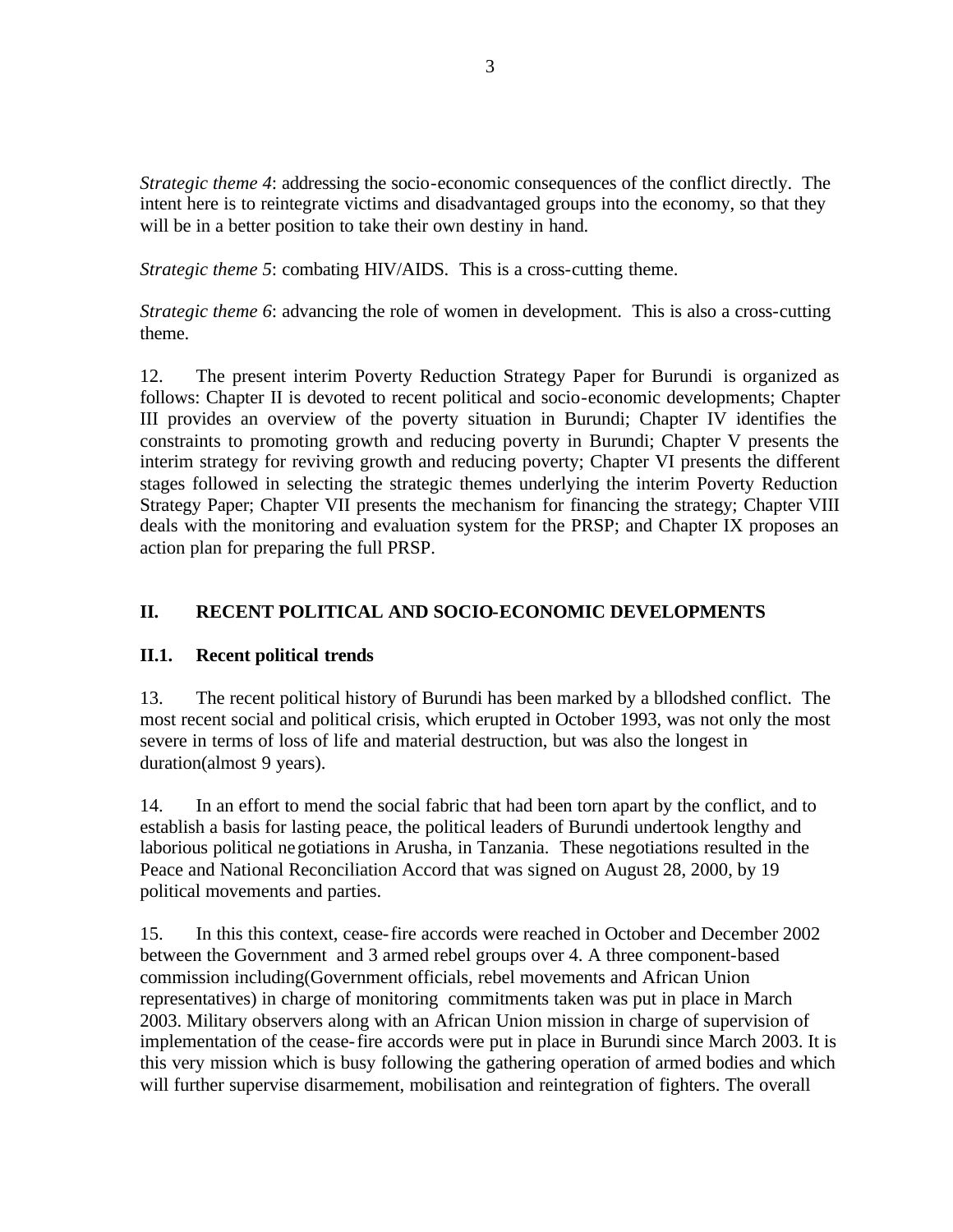organs of cease-fire follow up are subject to supervision of the so-called Follow-up of Arusha Peace Accord (CSA).

16. The Peace Accord is a consensus-based framework for national reconciliation and restoring of sustainable peace in Burundi. It sets out guidelines for the major political reforms to come as well as a democratisation process which will be adapted to Burundi.

# **II.1.1. The security situation**

17. Since the signature of the peace and cease-fire accords, the security situation has improved significantly and prospects of sustainable peace in Burundi could be foreseen at the horizon. Nevertheless, while the other Burundian protagonists that are parties to the peace accord are actively committed to pursuing a common political and security platform that will be reassuring to all, one rebel movement over four has chosen, contrary to all expectations, to continue armed hostilities. Its attitude was condemned by all partners especially the regional mediation mission and the United Nations Security Council.

18. Thus, pockets of insecurity persist, especially in the frontier provinces with Tanzania to the southeast of Burundi, and in the province of Bujumbura Rural, where rebels take advantage of the favorable topography. Negotiations for a permanent cease-fire are underway between the National Unity Government and all armed rebel groups.

19. Committed armed groups to the cease-fire accord have made it their business to convert themselves into political parties. As far as the recultant armed group is concerned, an offer has been made to either join the negociation table or face sanctions from the sub regional mediation and the international community.

20. Efforts to reach a permanent end of the war throughout the country are likely to be fruitful. This will make it possible to extend participatory consultations to all communes, during the next phase of preparing the full PRSP, as explained in Chapter IX.

# **II.1.2. The status of the peace process and the outlook for national reconciliation**

21. Significant progress has already been made in implementing the Peace and National Reconciliation Accord, despite the continued disruptions caused by the armed rebel groups which remained reluctant to sign the cease-fire accord. The peace accord, in effect, sets out the main guidelines for democratizing institutions and sharing power on an equitable basis, as well as the social and political reforms that are needed.

22. The National Unity Government, which is responsible for leading the first round of 18- month transition period, was officially inaugurated on November 1, 2001. That Government is broadly representative, and embraces all the different social and political sensitivities in the country, as called for in the peace accord. Since February 2002, other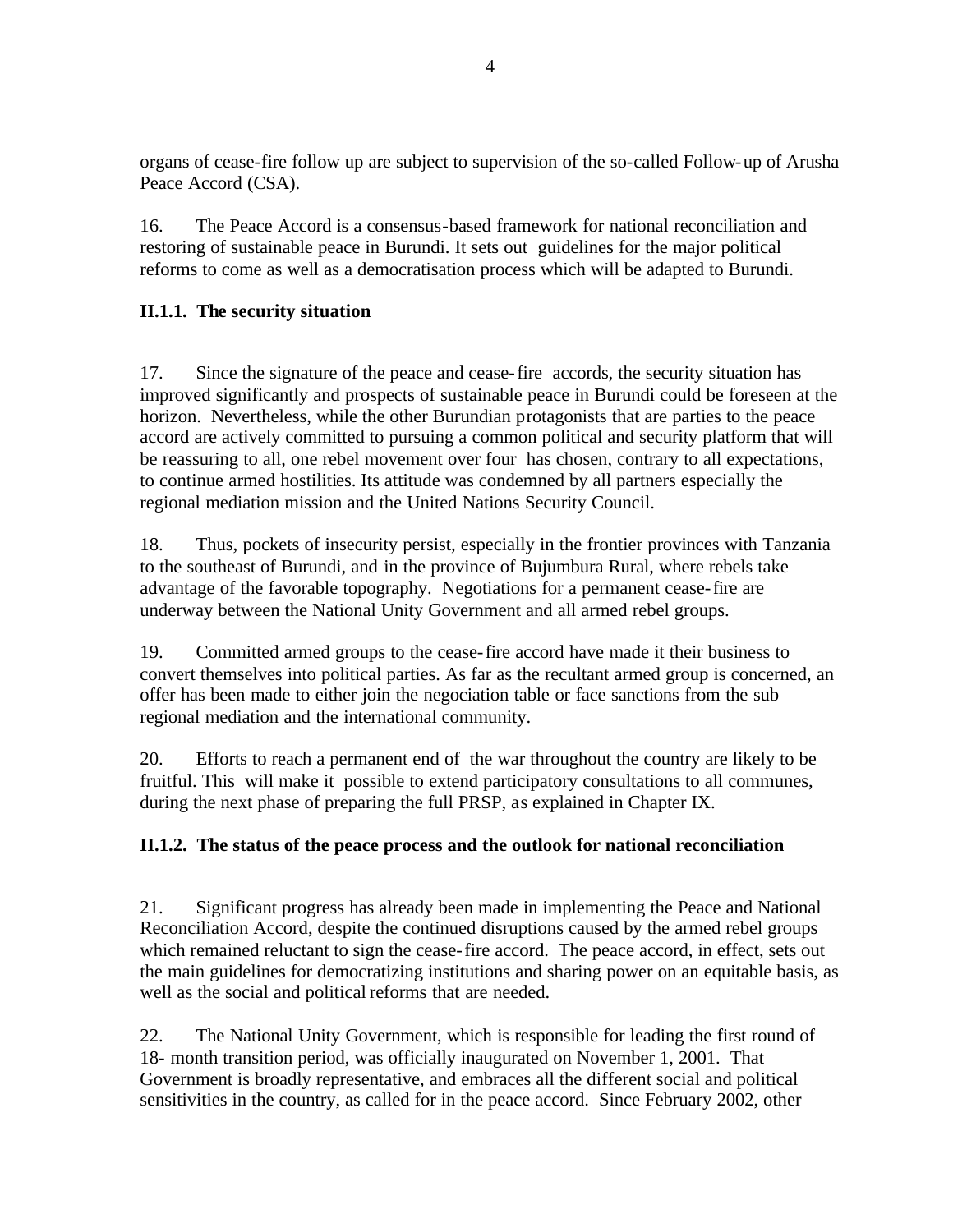interim institutions have been established on the same basis: a Parliament and a Senate. This political progress has been made possible through the steadfast support that the great majority of the Burundian people have given to the peace process, despite the desperate conditions under which they are living.

23. Furthermore, this is to be taken as a sign of firm commitment and respect to the Peace Accord when it came for President Buyoya to handed over power to his Vice-President Domitien NDAYIZEYE for a second round of 18-month transition government from April 30, 2003 to October 2004.

24. This political step forward has been made possible through the steadfast support that the great majority of Burundian people have given to the peace process, despite the desperate socio-economic conditions under which they are living.

25. The Peace Accord also sets out clearly the stages to be followed in its implementation, during the 36-month transition period until democratic national elections were carried out. To this end, the main stages are planned as follows: popular elections to the commune councils, legislative elections for deputies and senators, in accordance with an electoral system to be agreed upon, presidential elections that will mark the end of the transition period. The peace accord calls for a series of political reforms and specialized commissions. The latter include the Committee to Monitor Application of the Peace Accord (CSA), which is already operational since September 2000; the National Commission for Truth and Reconciliation and the National Commission for the Rehabilitation of War Victims (CNRS) which is operational since February 2003, the Commission for International Judiciary Investigation on crimes that occurred during the period of conflict, etc.

### **II.2. Recent economic developments**

26. The conclusions from the participatory consultations and the empirical analysis alike reveal that during the last 10 years the socio-economic situation has steadily deteriorated, due primarily to a combination of three exogenous factors:

- The many disruptions generated by the domestic social-political crisis, the effects of which were exacerbated by two and a half years of embargo (1996-1999) and by a subregional environment (in two bordering countries, Rwanda and the Democratic Republic of Congo) that has been mired in civil war.
- Climatic disruptions that have further undermined food security and have had a negative impact on economic growth, in a country where more than 90 percent of the people are still dependent on subsistence farming.
- The freeze in international cooperation, as evidenced by a steady decline in official development assistance transfers from nearly US\$300 million in 1992 to less than \$100 million in 2001.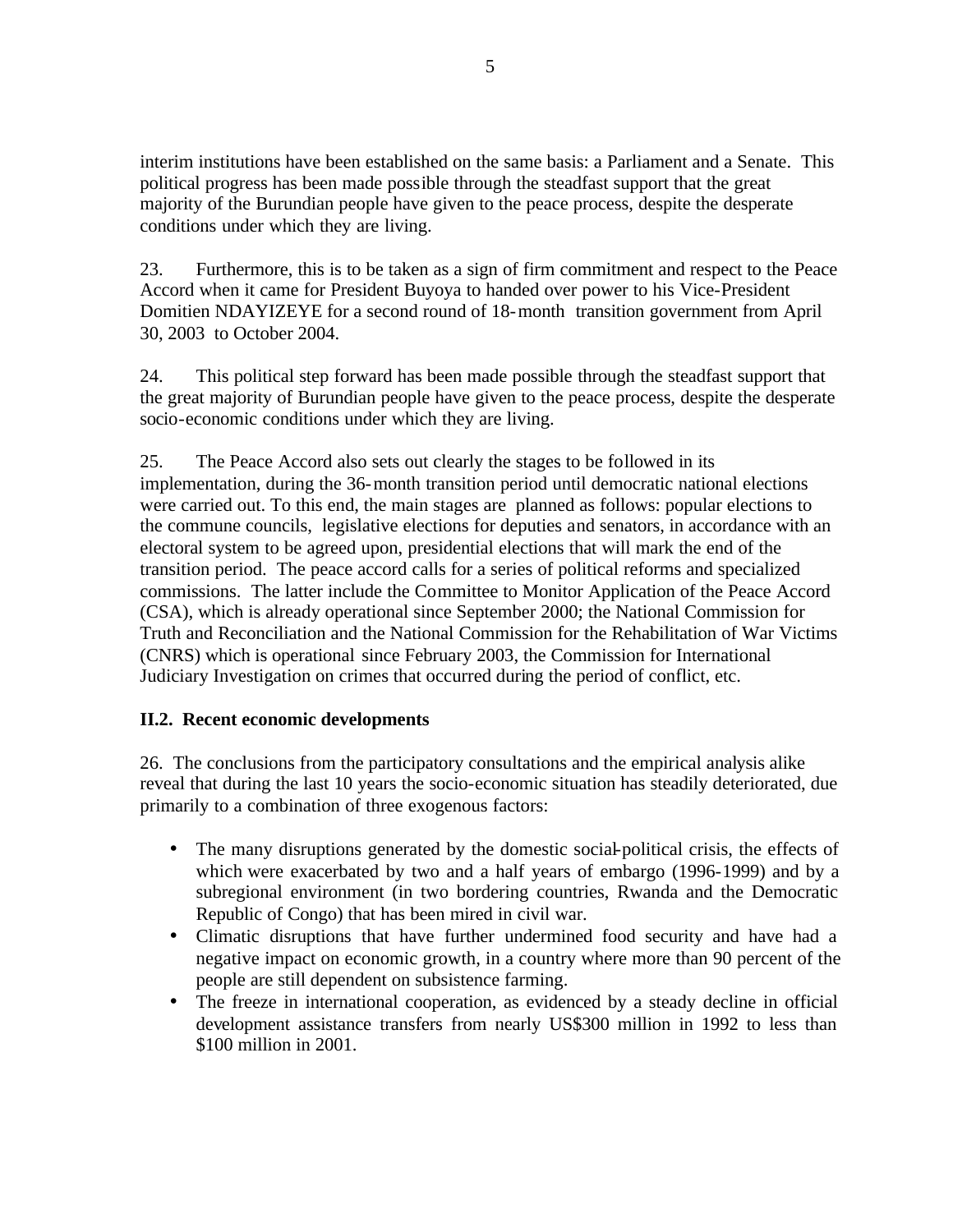#### **II.2.1. Assessment of economic policies between 1986 and 1992**

27. The macroeconomic situation and the economic policies that were pursued from 1986 to 1992, before the social and political crisis, present a very mixed picture.

Burundi enjoyed relatively steady growth during the years preceding the crisis. Annual economic growth averaged 3.7 percent between 1986 and 1992. This level of growth was enough to raise incomes per capita. On the other hand, the country's productive structure changed little. The primary sector progressed slowly(with an input ranging between 40 and 45% of the GDP), in terms of modernizing productive and marketing techniques as well as diversifying crops. Subsistence farming remained the predominant activity in the sector, and agricultural exports retained their relative weight with little change. The secondary sector's share of GDP slightly rose, from 8.2 percent to 12.4 percent, but there was little change in the industrial fabric. Public enterprises continued to dominate the modern economy in general, and the agro-industrial sector in particular.

28. In terms of government finances, the budgetary deficit (on a commitment basis) rose during the period, from 8.4 percent of GDP in 1986 to 14.2 percent in 1992, reflecting higher investment, which increased from 11.6 percent of GDP in 1986 to 17.9 percent in 1992. During the period 1986-1992, Burundi resorted to external borrowing to finance its budgetary and external deficits, drawing upon concessional credits. The stock of debt, expressed in dollars, virtually doubled (\$1.1 billion in 1992, versus \$0.6 billion in 1986), as did the ratio of debt service to exports (45 percent in 1992 versus 20 percent in 1986). The country was however able to remain current on all obligations to its creditors.

29. Inflation remained relatively moderate during the period, at levels close to the targets established in the successive adjustment programs (6.9 percent on average).

30. Monetary expansion continued at a level lower than the nominal GDP growth rate, thanks to a prudent monetary policy based on reformed intervention instruments. The Burundian franc underwent several devaluations between 1986 and 1992: in those six years, the effective exchange rate declined by nearly 50 percent.

31. The current account deficit on the balance of payments deteriorated sharply during the adjustment period, from 10.2 percent of GDP in 1986 to 20.2 percent in 1992. This change can be explained in large part by the performance of the trade balance. The importexport cover rate declined from 44 percent in 1986 to 30 percent in 1992, reflecting the high level of imports generated by development projects, on one hand, and the deterioration in terms of trade, linked to steady decline in world coffee prices, on the other. Despite this deterioration in the external accounts, the level of net foreign exchange reserves remained at more than four months of imports, on average.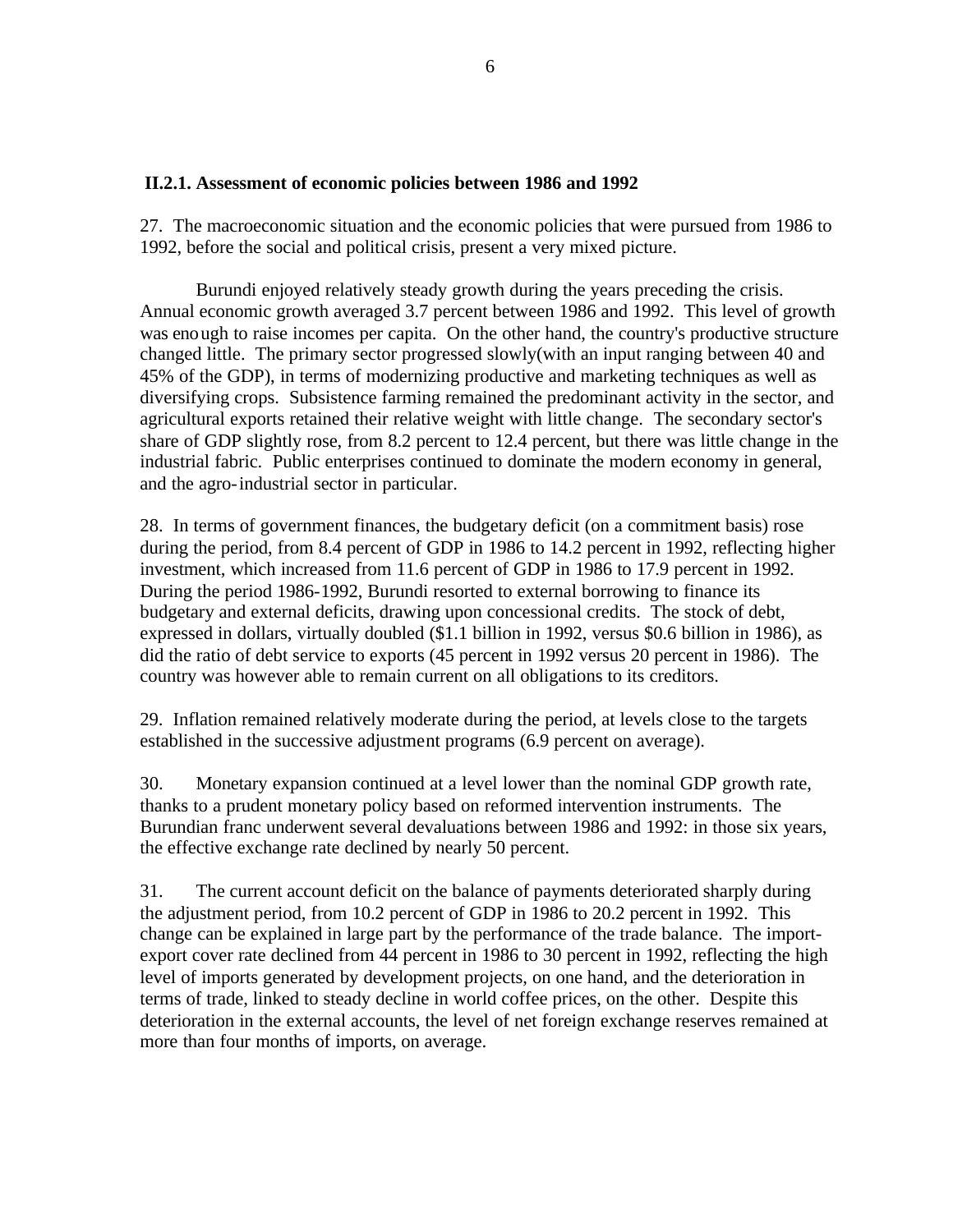#### *Box 1: Implementation of Economic Reforms, 1986-1992*

Despite their undeniable strong points, the reforms produced mixed results, reflecting in large part the persistent weakness in policy management.

*Significant progress was made with reforms of the customs tariff, monetary policy and the exchange rate, deregulation of prices and trade, and improving the business climate:*

1. The customs reform was implemented, entailing a reduction in the number of customs tariff rates (from 57 to 5) and a narrowing of the rate spread (the range is now 15-40 percent), with the exception of luxury goods (where the rate is still 100 percent).

2. A flexible exchange rate system was introduced, where the value of the Burundian franc was set as a function of the currencies of the country's major trading partners, with a view to enhancing the competitiveness of exports.

3. Monetary policy was reformed with introduction of indirect instruments (compulsory reserves, selective refinancing, auctioning of treasury bills) and adoption of a new banking law (1993) that provided for more effective banking supervision.

4. The trade and import system were liberalized, with gradual reduction of quantitative restrictions and, at the end of the period, implementation of an open system of the general licenses. Price deregulation was adopted, but not adequately applied, and controls were maintained for the export prices for traditional agricultural products.

5. The business climate was improved significantly, with the support of the World Bank and USAID: reforms were made to the investment code, the commercial code, the corporations code and the labor code; new legislation brought liberalization to certain professions (including notaries), to the leasing law and to third party holdings. These efforts also took the form of the streamlining of administrative and regulatory procedures for creating businesses; establishment of support institutions for the private sector; improvements to the export incentive system (the drawback system in 1990, and adoption of the "free zone law" in 1992). At the same time, procedures for hiring workers were made more flexible.

#### *The results, nevertheless, were on the whole disappointing in terms of budgetary reforms, reforms of public enterprises, and agricultural policies (where the planned reforms were not carried to completion):*

1. In terms of public financial management, the tax reforms (creation of a broad-based VAT, reform of the tax code) were not implemented. A start was made in 1990 at downsizing the public service, but other measures for restructuring current expenditures were never implemented. New, multi-year programming tools were introduced (three-year PIP and PDP), but they had limited impact on budgetary rationalization.

2. The public enterprise reform was implemented only in part. The State disposed of only 15 percent of its holdings (compared to a target of 59 percent), improvements to the management of public enterprises produced no tangible results, and the financial cost of public enterprises (capital subsidies, operating subsidies, tax exemptions, non-payment of dividends and debt forgiveness) became even heavier.

3. Agricultural sector reforms (the producer price system, privatization of the seed sector, quality improvement policy), which were applied in a very piecemeal fashion, did not produce the structural changes expected.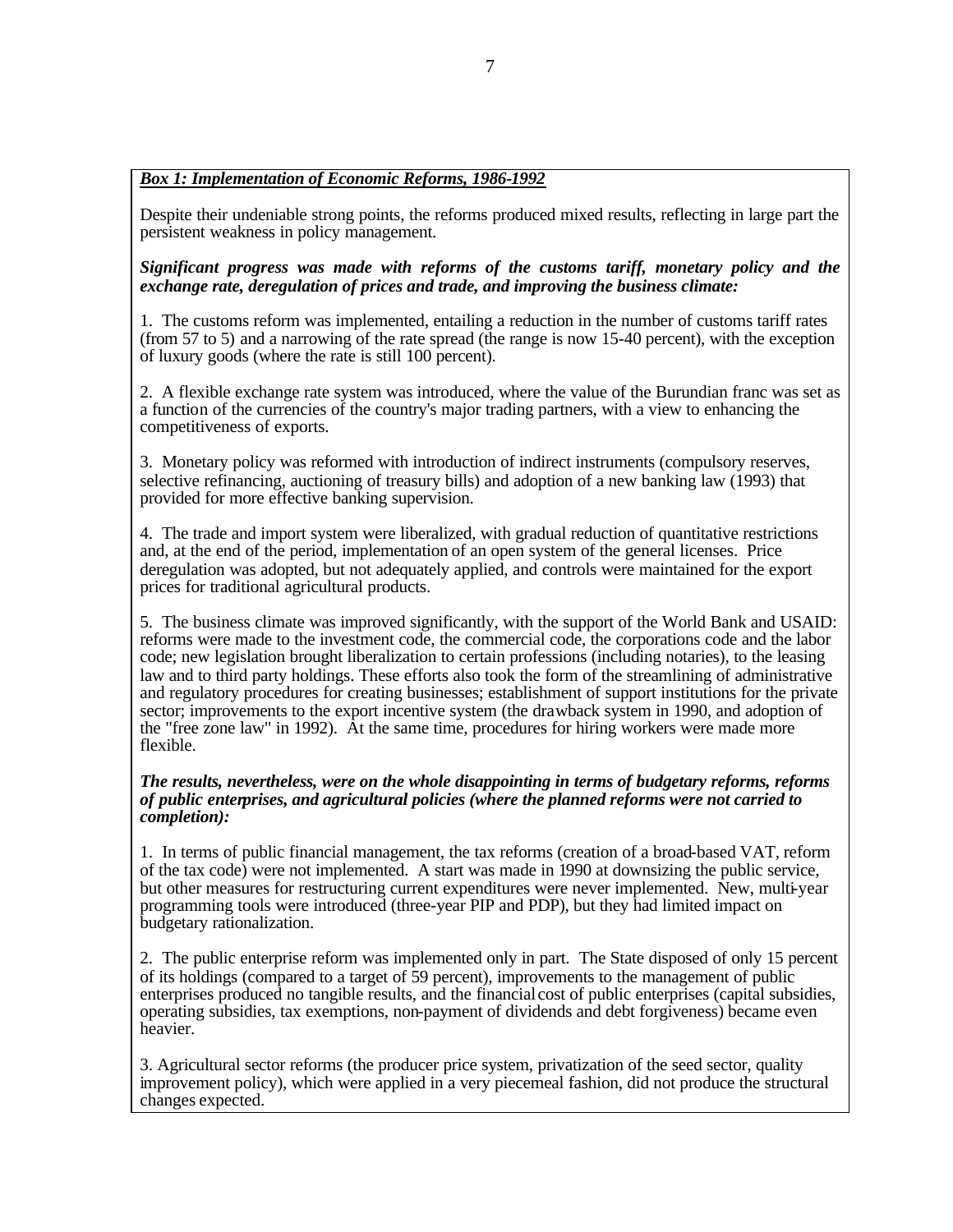#### **II.2.2. Economic and financial performance 1993-2002.**

32. The social and political crisis erupted in 1993 produced a significant decline in domestic output and an unprecedented imbalance in government accounts, which had a ripple effect throughout the economy. Even though significant progress can be noticed in 2002 following implementation of the Peace Accord along with the economic and financial programme supported by the Post-Conflict Facility provided by the IMF as coupled with the boosting-oriented economic loan given by the World Bank, the economic and financial situation between 1993 and 2001 was beset by many difficulties:

- GDP fell cumulatively by 20 percent over the period 1993-2002; income (GDP) per capita eroded steadily to less than US\$110 in 2002, compared to US\$ 210 in 1990, taking Burundi to the lowest international ranking.
- The investment rate declined sharply, from nearly 18 percent of GDP in 1992 to less than 9 percent in 2002. If this situation were to continue, the resulting disinvestment could undermine long-term growth prospects.
- Exports shrank from US\$79.3 million in 1992 and US \$ 113 in 1995 to US\$31.2 million in 2002, apace with the decline in the world market price for coffee (a product that accounts on average for 75 percent of export earnings), which fell to around 50 cents per pound in 2002.
- The exchange rate for the Burundian franc to the U.S. dollar declined sharply, by 346,8 percent in 10 years, dropping from 208.3/U.S. dollar in 1992 to 930.7/U.S. dollar in 2002.
- The international assistance freeze had a severe impact on the economy: development assistance transfers declined steadily from nearly US\$300 million in 1992 to less than \$100 million in 2002 ( more than 70 percent of which was in humanitarian assistance).
- Foreign exchange reserves declined steadily, from 4.1 months of imports of nonfactor goods and services in 1992 to less than two months in 2002, and this had a severe impact in terms of meeting the economy's needs for intermediate goods.
- A heavy the external debt burden, with debt service amounting in 2002 to 157 percent of exports, and payment arrears estimated at US\$148.5 million, while total outstanding debt exceeded 180 percent of GDP.
- Urgent needs for the social and economic reintegration of victims of the eight-year war, who were internally displaced( more than 600 million people) or fled abroad(more than 400 million people).
- Enormous financial needs for rebuilding and rehabilitating essential infrastructure.
- Growing financial needs for improving the accessibility and quality of basic social services (health, education, hygiene in particular).

Finally, HIV/AIDS sero-prevalence has reached a high level (more than 13 percent on nation-wide level average in 2002).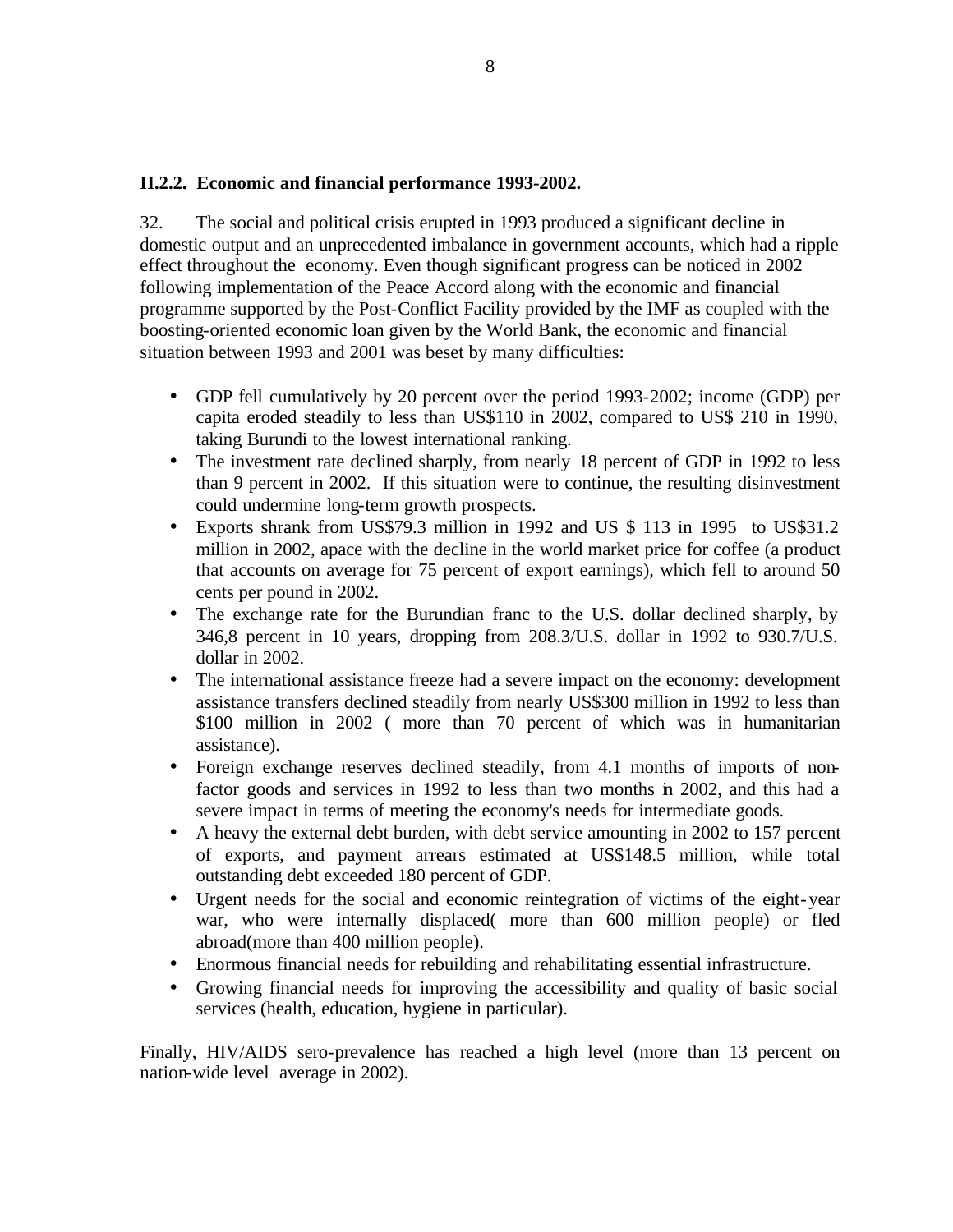### **III. AN OVERVIEW OF POVERTY IN BURUNDI**

33. Beyond the structural factors that are common to most countries afflicted by poverty, Burundi is also subject to damaging circumstantial factors related to political instability and to the war that has shaken the country since October 1993, as well as the subregional civil war. Thus, even though significant progress have been noticed for 2001-2002 period, meeting basic needs in terms of food, clothing, housing, health and education has become a serious problem for a large portion of the population.

34. The participatory consultations that were held at the national and regional levels, as well as the empirical analysis that was conducted, reveal that the poverty situation in Burundi is spreading and worsening. Farming constitutes the main economic activity: it employs more than 90 percent of the workforce, and accounts for about 40 percent of gross domestic product. Unfortunately, Burundi's farmland is scarce, and it is deteriorating. Farm size is steadily shrinking, in the face of demographic pressures, to the point where the average farm in most regions is less than 1/2 hectare. At the same time, the land is losing its fertility, under the impact of physical, chemical and biological degradation, particularly erosion and improper farming practices. Many fields are now contaminated with very high levels of iron- (ferralsols, ferrisols) and aluminum-based toxins.

35. Cash crops particularly coffee, cotton, tea, rice and sugar are virtually the only income-generating crops for the country and its rural people. They accounted for more than 80 percent of exports receipts in 2002. Unfortunately, as with all primary export products, they are highly dependent on the vagaries of international markets.

36. In the absence of other opportunities beyond agriculture, Burundian farmers have no choice but to produce for their own subsistence. As a consequence, monetary incomes are low and inadequate to meet other needs, such as those for basic social services. In fact, the trend in poverty indices over the past decade shows that, after a slight improvement in 1991 and 1992, the situation has deteriorated. The percentage of poor people has nearly doubled, from 34.84 percent in 1992 to 58.72 percent in 1997. This percentage has risen further up to more than 60% in 2002 as 2000-2002 statistics show (see Table 1).

37. In rural areas, the poor may be defined as those with no livestock, no paid employment, and insufficient land to cultivate. In the city of Bujumbura, which is typical of urban areas, people are considered poor if they have no steady job, or if they earn a low wage, or if they do not pursue an income-generating activity such as handicrafts or trade.

### **III.1. The level of human development is very low**

38. Before the conflict erupted in 1993, annual income per capita was estimated at about US\$200, making Burundi one of the poorest countries in the world, even at that time (ranking 166 out of 174 countries). Since then, income per capita has declined by about onethird, and now stands at around US\$110. Between 2000 and 2002, Burundi became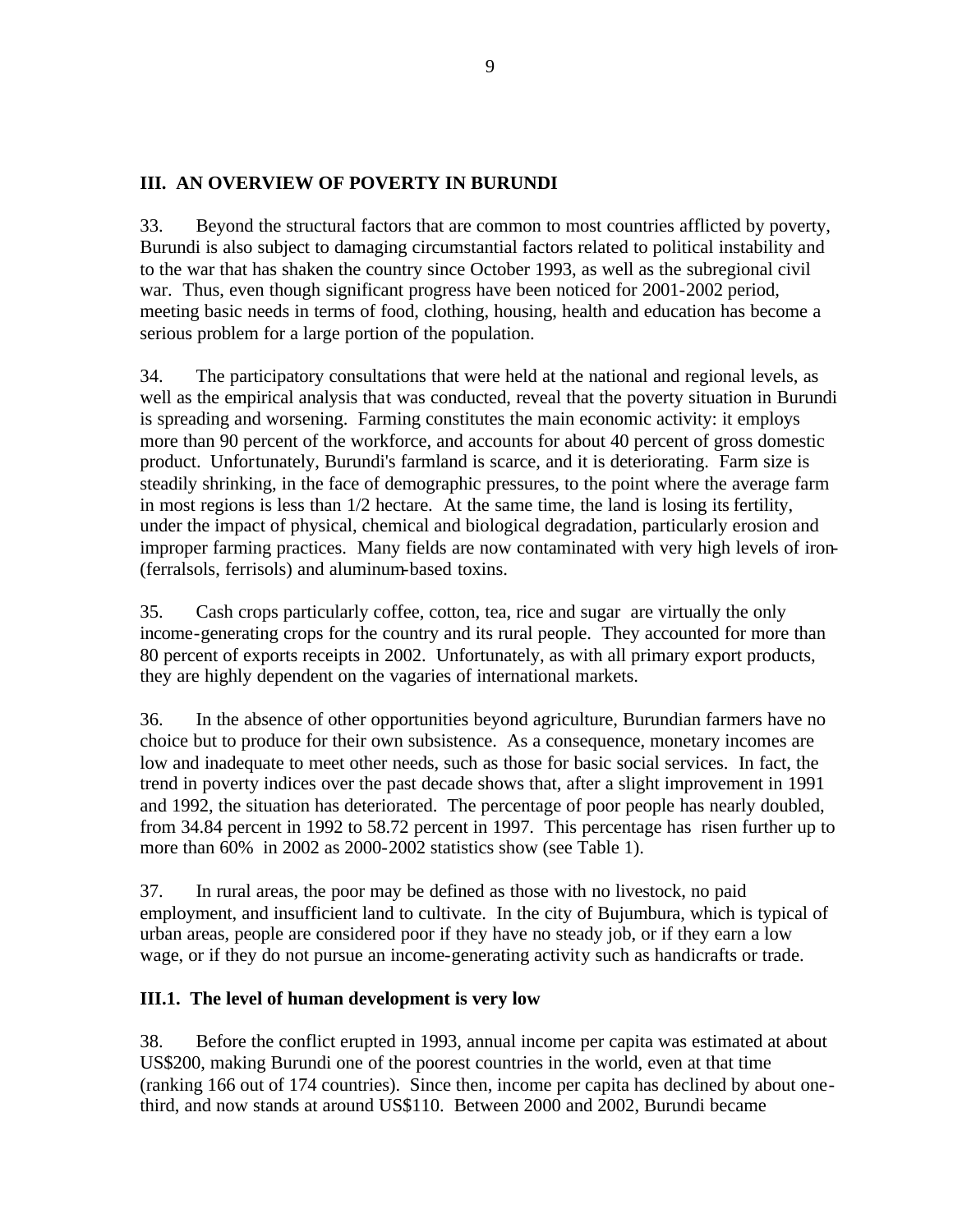practically the poorest country in the world. Social indicators have also retreated significantly. In as early as 1992, the Human Development Index for Burundi was 0.341, which placed the country 165 out of 174, reflecting not only its low income per capita, but also its life expectancy figure (54 years) and its literacy (38 percent) and school enrollment (64 percent) rates, among the lowest in Africa.

39. In urban areas (primarily in Bujumbura), the proportion of poor people doubled to 66 percent between 1992 and 2002.

### **III.2. Worsening monetary poverty**

#### **III.2.1. The monetary poverty trend**

40. Monetary poverty afflicts a large portion of the Burundian population. The proportion of people living below the poverty line has remained higher than 50 percent over the last 6 years. The relative poverty line is set at "two-thirds of total annual per capita expenditure", while the absolute poverty line is measured by the "estimated minimum cost of basic food needs and non-food essentials, for an individual for one year".

With these definitions, the relative poverty line, as calculated from the 1990 poverty profile, is around BF 17,980 in rural areas and BF 46,180 for the city of Bujumbura. This line has been raised in light of the 1998-2000 poverty profile to BF 53,650 (rural) and BF 251,580 (urban).

| Population living below 1990 1991 1992 1993 1994 1995 1996 1997 1998 1999 2000 2001 2002<br>the relative poverty line |      |      |                                                   |           |  |      |      |      |      |      |      | Prov      | Prov  |
|-----------------------------------------------------------------------------------------------------------------------|------|------|---------------------------------------------------|-----------|--|------|------|------|------|------|------|-----------|-------|
|                                                                                                                       |      |      |                                                   |           |  |      |      |      |      |      |      |           |       |
| Rural                                                                                                                 |      |      | 35.1 35.5 34.8 39.6 48.5 53.3 57.5 61.0 64.6 68.8 |           |  |      |      |      |      |      | 68.7 | 68.7 68.7 |       |
| Urban                                                                                                                 | 32.4 | 32.O | 32.9                                              | 40.9 47.2 |  | 51.2 | 64.0 | 66.0 | 66.5 | 66.0 | 68.2 | 66.0      | -66.0 |
| National                                                                                                              | 34.9 |      | 33.8 33.5 35.3 47.8 52.2 60.7 63.5 65.6 67.7      |           |  |      |      |      |      |      | 68.7 | 68.0      | 68.0  |
| Source:<br>- Household budget and consumption survey 1986-90;                                                         |      |      |                                                   |           |  |      |      |      |      |      |      |           |       |

#### *Table 1. Monetary poverty, 1990-2002(provisional)*

- Priority survey 1998-2002.

41. The number of rural people living below the poverty line rose from 35 percent in 1992 to more than 58 percent in 2000-2002. This impoverishment is reflected in the exodus of young people from the countryside to the cities (essentially to Bujumbura, the capital) in search of employment, better business opportunities, and greater prosperity. Behind this degradation of rural living conditions is the sharp decline in agricultural output and in producer prices.

42. Nor is the situation very encouraging in urban areas. The percentage of people living in poverty in the city of Bujumbura rose from 33.9 percent in 1992 to more than 68 percent in 2000-2002. The embargo that was imposed on the country contributed to urban impoverishment.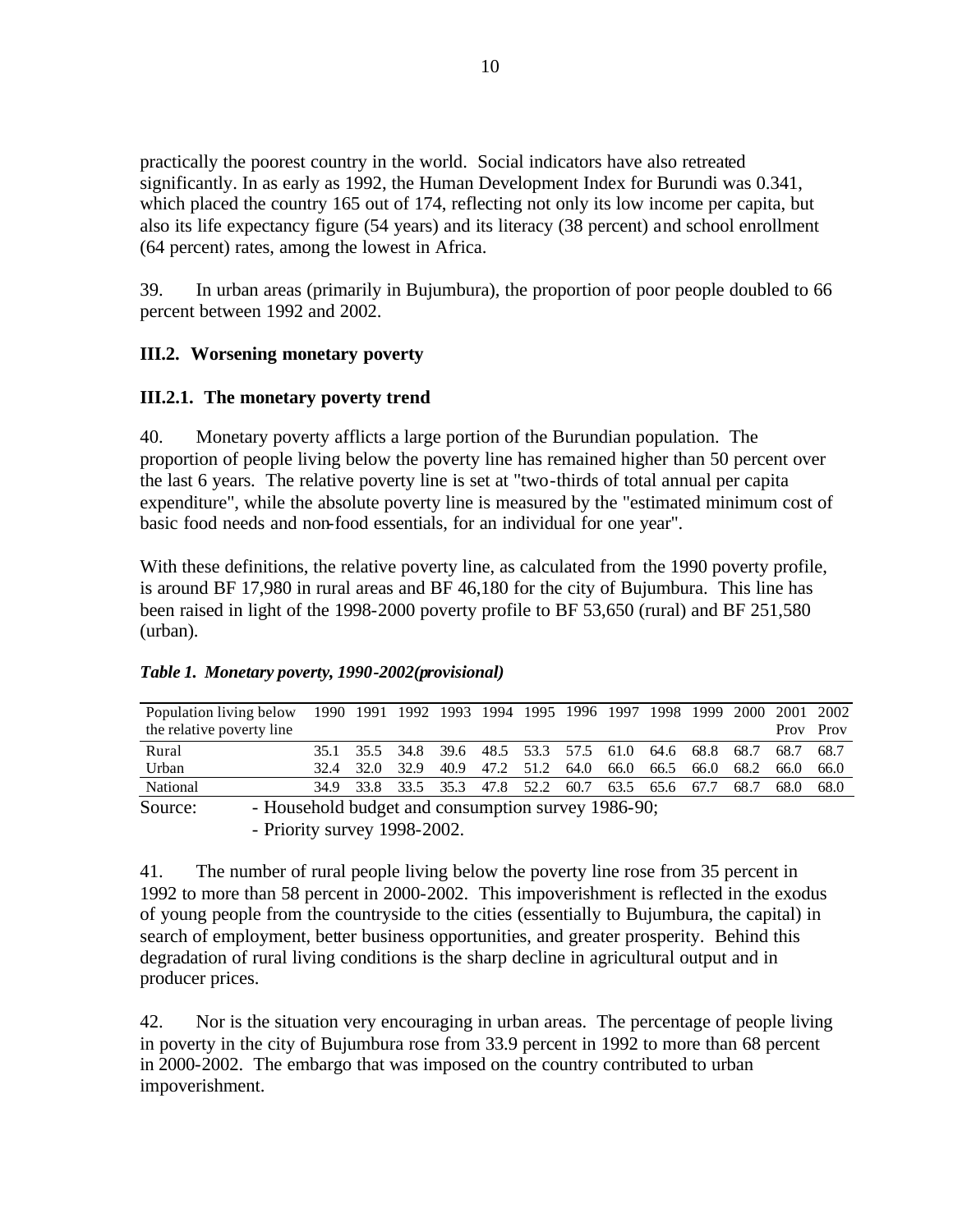43. This worsening of poverty can be explained by the inflation of consumer prices that occurred during this period. This inflation nearly tripled (from 9.7 percent in 1993 to 31.7 percent in 1997), reflecting the disruption of domestic and external trade flows. At the same time, unemployment was exacerbated by the urban influx of people fleeing insecurity in the countryside, the arrival on the labor market of ever greater numbers of young graduates seeking employment, and the sharp payroll cutbacks that many public and private enterprises made in the face of disruptions during the crisis.

44. Moreover, the wages of public servants are not indexed to the cost of living, and their standard of living consequently has fallen sharply, along with that of their dependents. To appreciate this aspect fully, it must be borne in mind that public servants are the largest category of workers in urban areas.

# **III.2.2. Poverty and regional disparities**

45. Although poverty is widespread, it does not affect all parts of the country to the same degree. The disparities between rural and urban areas are also reflected between different provinces and natural regions of the country, as well as among different socio-economic groups.

46. In geographic terms, the provinces that have seen the highest increase in poverty are those that suffered most from the conflict, such as Bubanza, Cibitoke and Karuzi. In some provinces (Rutana and Karuzi), where the poverty rate was already high before the crisis (more than 50 percent), the number of people living below the poverty line has reached even more alarming levels (exceeding 70 percent): in 1999, they ranked 13 and 15 out of the country's (then) 16 provinces, with a poverty incidence varying between 70 percent and 86 percent.

47. Many provinces that were doing relatively well in 1990 found themselves with higher poverty levels following the crisis: the provinces of Bubanza, Cibitoke and Bujumbura Rural fell from fifth, first and fourth place, respectively, in 1990 (when the poverty level was less than 27 percent) to places 14, 12 and 8 in the national ranking for 1998, with poverty levels of between 50 and 75 percent.

48. In terms of the country's natural regions, the "conflict" factor again has had a heavy influence on poverty levels. The plains of Bugesera, Buragane, Imbo and Moso have the highest incidence of absolute poverty (75 percent), followed by the eastern plateaus of Buyugoma and Bweru (72 percent), the mountains and transition zones of Bututsi, Mugamba and Mimirwa (66 percent), and finally the western plateaux of Buyenzi and Kirimiro (65 percent).

49. In the city of Bujumbura, although the poverty level was relatively low prior to 1992, the situation deteriorated steadily between 1993 and 2002, as the purchasing power of urban incomes was eroded.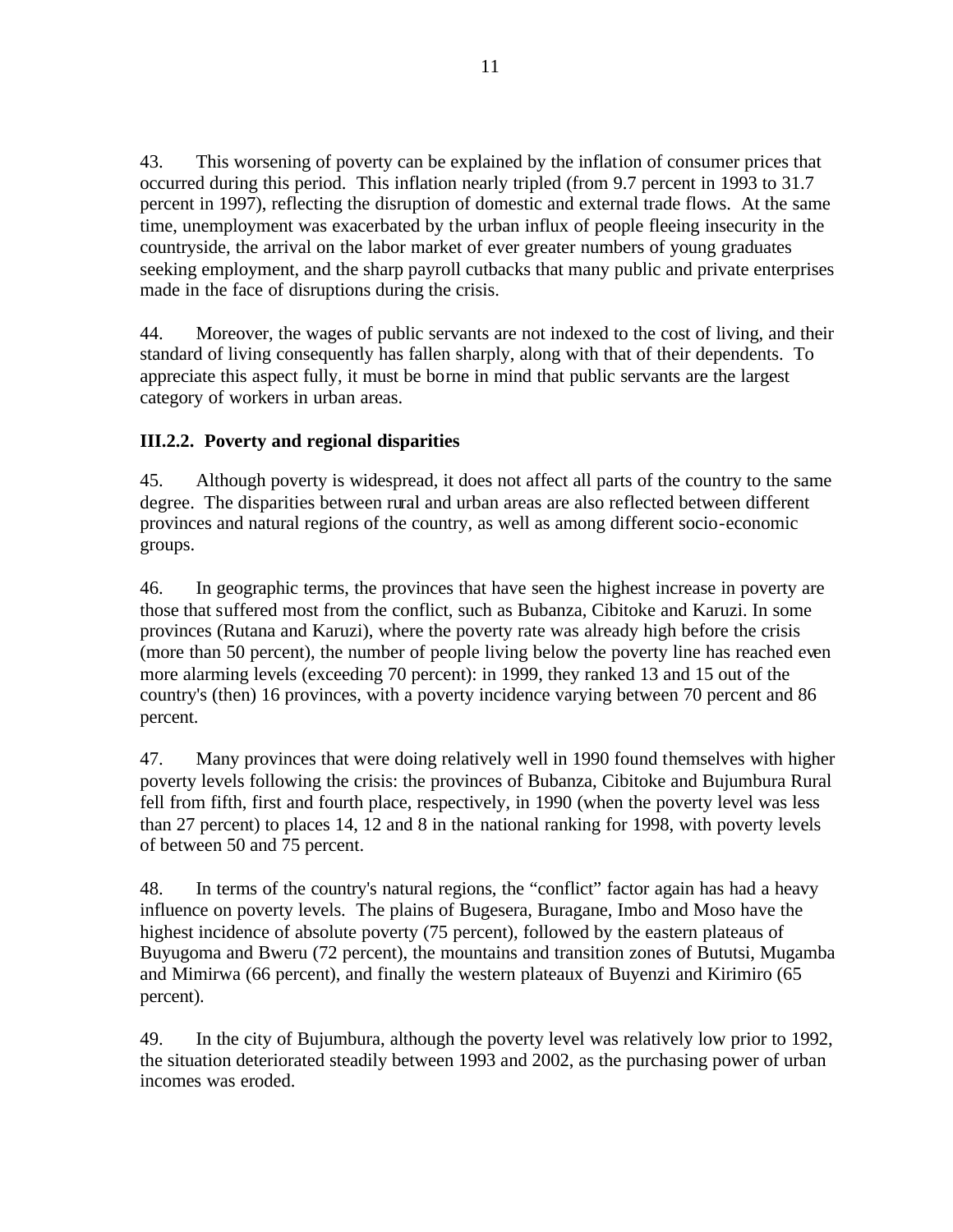| <b>Region</b>            | Absolute poverty line in BIF Incidence of poverty |      |
|--------------------------|---------------------------------------------------|------|
| Bujumbura city           | 410,499                                           | 67.0 |
| Plains                   | 91,947                                            | 75.0 |
| Mountains and transition | 91,947                                            | 66.0 |
| <b>Western Plateaus</b>  | 91,947                                            | 65.0 |
| <b>Eastern Plateaus</b>  | 91,947                                            | 72.0 |
| <b>Total</b>             | 107.994                                           | 68.7 |

*Table 2. Distribution of poverty by natural region, 2001-2002(provisional)*

Source: Burundi, priority survey 1998-2002

#### **III.2.3. Poverty distribution by socio-economic group.**

50. The prevalence of poverty varies among different socio-economic groups. According to results from the 1998-1999 priority survey, conducted by the National Statistical Institute (ISTEEBU), family living standards are determined by the employment status and level of education of the head of household, and the size of the household: the larger the family, the more likely it is to be poor. Thus, while the poverty rate among households with one or two individuals is 57 percent, it rises to 67 percent for households of six or seven people.

51. In terms of paid employment, 30 percent of extremely poor rural people live essentially from subsistenc e farming or are unemployed, or they may work in the informal sector, while in the case of 7.9 percent of households, the head works in the public or parapublic sector.

| <b>Provisional</b>     |                           |        |       |                             |
|------------------------|---------------------------|--------|-------|-----------------------------|
| Socio-economic group   | <b>Poverty line in BF</b> |        |       | <b>Incidence of poverty</b> |
|                        | Urban                     | Rural  | Urban | Rural                       |
| Farmer, export sector  | 410,499                   | 91,947 | 100.0 | 70.2                        |
| Farmer, other          | 410,499                   | 91,947 | 94.2  | 70.8                        |
| Public and para-public | 410,499                   | 91,947 | 51.6  | 57.3                        |
| Informal private       | 410,499                   | 91,947 | 58.3  | 56.7                        |
| Informal               | 410,499                   | 91,947 | 83.4  | 57.7                        |
| Unemployed             | 410,499                   | 91,947 | 81.0  | 62.4                        |
| Other                  | 410,499                   | 91,947 | 83.1  | 50.4                        |

**Table 3. Incidence of poverty by occupational status of household head, 2000-2002 (provisional)**

Source : Burundi, priority survey 1998-2002

This situation inevitably affects the schooling of children. Thus, persons living in households where the head is "employed in the public or para-public sector" are the most likely to be literate (87.4 percent), while in households where the heads are "unemployed" or "farmers", the literacy rate is 46.7 percent and 44 percent, respectively.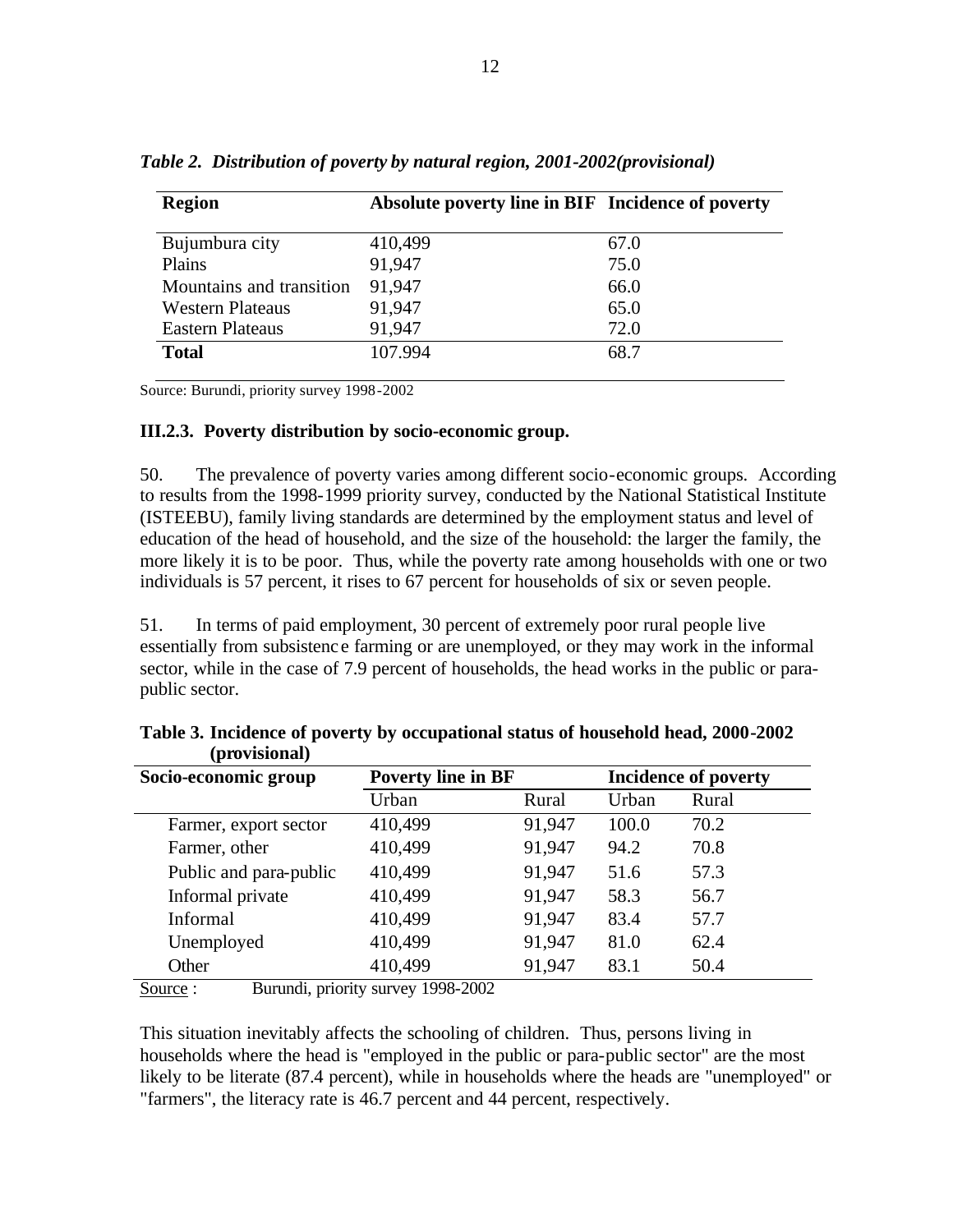| Level of education              |                |           | Poverty line in BF Incidence of poverty |       |  |
|---------------------------------|----------------|-----------|-----------------------------------------|-------|--|
|                                 | Urban<br>Rural |           | Urban                                   | Rural |  |
| No schooling                    | 410.499        | 91.947 93 |                                         | 72    |  |
| Primary                         | 410.499        | 91.947    | 87                                      | 65    |  |
| Secondary 1 <sup>st</sup> Cycle | 410.499        | 91.947    | -71                                     | 39    |  |
| Secondary 2 <sup>nd</sup> Cycle | 410.499        | 91.947    | 51                                      | 56    |  |
| Higher education                | 410.499        | 91.947    | 27                                      | 0,0   |  |

*Table 4. Poverty incidence by educational level of household head, 2000-2002*

Source : Priority survey 1998-2002

52. This trend is confirmed by other variables, such as the morbidity rate, health status, or level of education. When it comes to the level of education, of the small proportion (4.4 percent) of households where the head has completed secondary school, 56 percent are poor, compared to 72 percent in the uneducated category.

53. The crisis increased the vulnerability of a specific category of households, those headed by widows, divorcees or single women. Together with the low education levels that prevail among rural women in Burundi, this situation limits the outside opportunities of these families.

54. Finally, the poverty picture would be incomplete without looking at groups that are excluded; in particular war refugees, abandoned children and "street kids", and the disabled, in addition to the *Batwa* social group. These people live in a situation of total deprivation, and deserve special attention in poverty reduction strategies.

### **III.3. The human dimension of poverty**

55. Poverty cannot be measured solely in terms of monetary income: it is multidimensional and encompasses all the problems that prevent people from developing their potential and achieving a minimal level of well-being. This is what constitutes the human dimension of poverty.

56. In describing people's state of deprivation, instead of relying solely on monetary criteria (household consumption or expenditure), one must look as well at lack of opportunities for such as education and knowledge, sound health, and potable water. On this basis, deficits can be measured in terms of life expectancy, education, and living standards.

57. The human dimension of poverty affects nearly half of Burundians: the percentage has been close to 47 percent in the last six years. This worsening of poverty is explained primarily by lowered life expectancy, as well as by the deterioration of living standards.

58. The level of human poverty is also explained by *the low level of human development*. The human development index (HDI) stood at around 0.3 between 1995 and 2002.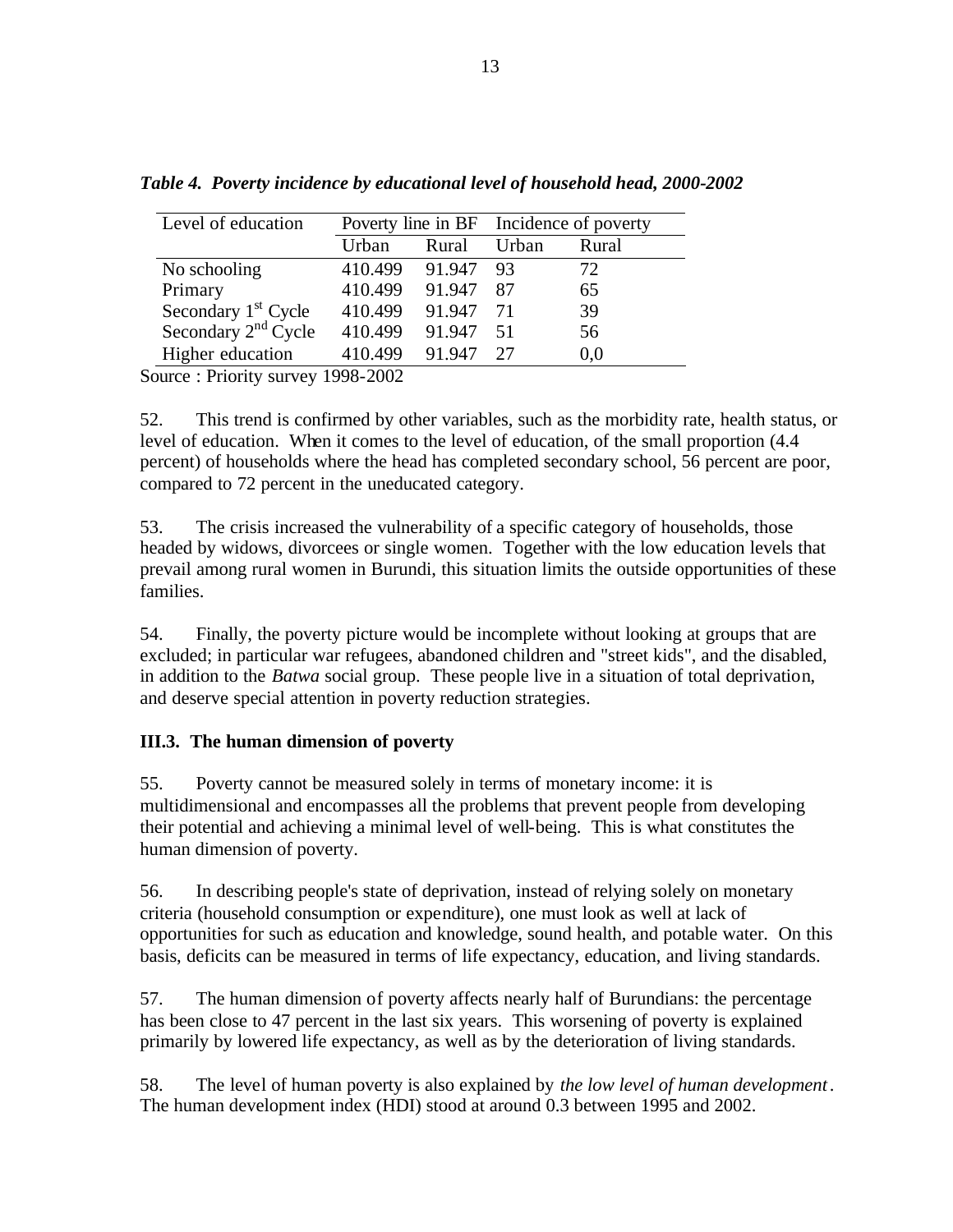59. *Education, training and information***:** only a very small proportion of the population is well off in this respect. More than half of adults are illiterate: the adult literacy rate remains below 40 percent. The gross school enrollment ratio *at the primary level* was 73% percent in 2001-2002, and that rate declines for each subsequently higher level of education. The gross primary enrollment ratio fell by more than 20 percentage points between 1992 (67.3 percent) and 1995 (42.9 percent). It was only in 1998 that the enrollment rate began to recover (60 percent), reaching again 67 percent in 2000 and 73 percent in 2001-2002.

*Secondary education* has benefited from the spread of "community colleges" since 1992, cofinanced by the central government, the communes, parents and the local communities. As a result, the graduation rate from primary to secondary school has risen steadily, from 6.,0 percent in 1992 to 8,0 percent in 1998 and 11 percent in 2001-2002, and the secondary enrollment ratio has improved.

*On the other hand, the gross enrollment rate in higher education* remained the same (at around 1 percent) from 1992 to 2000. Education at all levels suffers from a lack of qualified teaching personnel, and this problem is particularly acute in the community colleges. Shortcomings in terms of infrastructure and teaching materials represent further constraints on educational performance.

60. *The health situation* has deteriorated. Life expectancy at birth is one of the lowest in the world (50 years in 2002), and the infant mortality rate is estimated at 116 per thousand live births in 2001-2002. With the conflict that has gripped the country since 1993, hunger and malnutrition have risen, affecting 68 percent of the total population over the period 1996- 2002. In terms of health care services, in 2002 only 20 percent of the population had access to essential drugs and vaccinations. This situation is made worse by the HIV/AIDS pandemic: more than 13 percent of the adult population is now infected.

61. Vaccination coverage fell from 1992 levels of 91 percent for tuberculosis and 75 percent for measles to 64 percent and 49 percent, respectively, in 1996, before rising again to 100 percent and 67 percent in 2002. While nearly 90 percent of pregnant women received care during their pregnancy in 1992, this figure had fallen to 66 percent in 1997, with a consequent increase in maternal mortality.

62. In 1998, an estimated 37 percent of children under five years of age were underweight. The number of deaths from infections and parasitic diseases has more than tripled in five years, reflecting the promiscuity and poor sanitary conditions in the internal refugee camps. At the same time, there has been a resurgence of malaria, of bacillary dysentery, of respiratory infections and of skin diseases.

63. The health situation is even more alarming in terms of *the sanitation and housing conditions* of the population. In rural areas, the accessibility rate for drinking water was 55 percent in 1992. This rate subsequently declined, as many of the water supply systems were disrupted, and financing ceased in 1993. Water supply systems, standpipes and wells are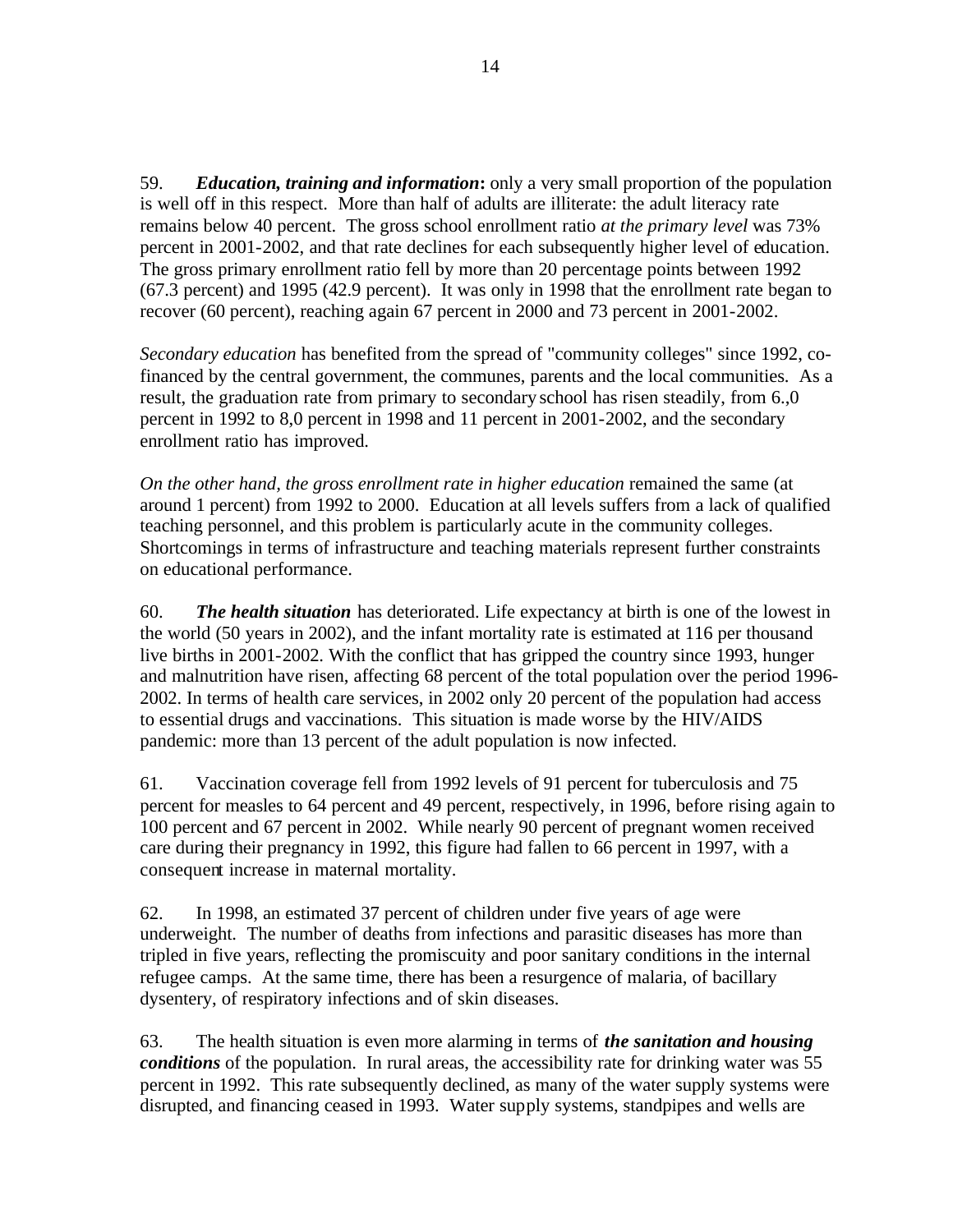managed, in principle, by the beneficiaries. But in the wake of the crisis, the Communal Water Boards were no longer able to maintain the infrastructure. The water supply rate declined to 43 percent in 2000-2002, i.e. a drop of 12 percent in 8-10 years.

64. The water supply ratio in urban areas was 93 percent in 1992, and has progressed little since then: it stood at 95 percent in 2000-2002.

65. *Housing* in Burundi is still inadequate and substandard. The housing shortage became more acute with the crisis, when thousands of homes were destroyed in the cities and the countryside. Despite the combined efforts of all partners (Government, donors and beneficiaries) at housing construction (some 39,460 households were able to purchase a dwelling and use rehabilitated social facilities), the remaining need is tremendous, when it is remembered that some 540,000 families are still displaced internally or likely to return from abroad. Moreover, the housing stock is generally of poor quality on the nation-wide scale.

# **IV. CONSTRAINTS TO GROWTH AND POVERTY REDUCTION IN BURUNDI**

66. The perception of poverty and its causes, as expressed during the participatory consultations and confirmed by *empirical* studies, points primarily to: (i) problems of governance and insecurity, as well as economic management (an unstable macroeconomic framework); (ii) inadequate access for people to the factors of production; (iii) generalized inadequacy and disparities in access to basic social services; (iv) war victims, rising numbers of the disadvantaged, and increased vulnerability to poverty, as fallout from the conflict and the inadequacy of social protection nets; (v) the high prevalence of HIV/AIDS and other endemic or epidemic diseases; and finally, (vi) persistent obstacles to gender equality.

67. This summary of constraints at the national level must be supplemented by noting the multiple disparities (regional, gender) that were expressed through the consultations and confirmed by empirical analysis (see Chapter VI).

### **IV.1. Problems of governance and the domestic political crisis**

### **IV.1.1. Constraints linked to governance**

68. In a country like Burundi, characterized by a situation of armed conflict and acute poverty, governance becomes a multidimensional problem involving politics, economics and resource management. The participatory consultations showed that problems of governance are significant determinant of poverty in Burundi.

69. The system of governance was long characterized by the centralization of political, economic and social power. This centralization was reflected in a planning system that did not make adequate provision for involving beneficiaries in the definition of policies: this meant that policies were frequently inappropriate, and that it was difficult for beneficiaries to adapt and appropriate them.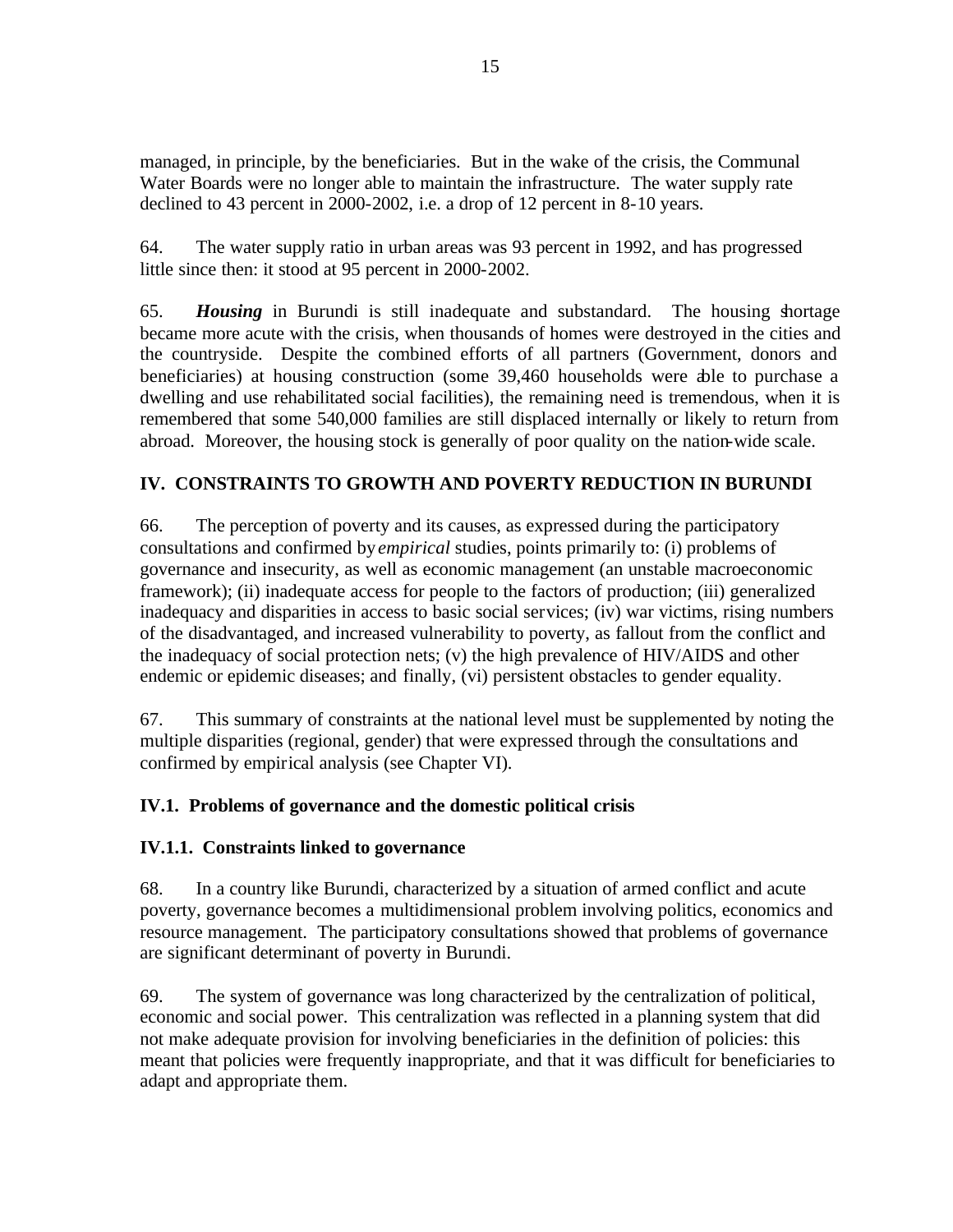70. Governance problems are also reflected in rising corruption, the sub-optimal allocation and inefficient management of scarce resources, and an inappropriate public expenditure profile, given the inability to reduce certain essential expenditures, and the lack of revenues. The inability to meet the basic needs of the beneficiary population generates feelings of frustration that tend to exacerbate existing conflicts or give rise to new ones.

71. These shortcomings in terms of governance have the inevitable consequence of unbalanced development, in socio-economic, geographic, human and political terms, characterized by social exclusion, marginalization and the collapse of the rule of law.

# **IV.1.2. Insecurity and the domestic political crisis**

72. The crisis that prevailed in the country following October 1993 has led to a sharp deterioration of the political, economic and social situation.

*On the political front***,** persistent insecurity in certain parts of the country has reduced chances of reconciliation. The social fabric has been torn apart, and this has held back the process of returning and reintegrating internal and external refugees.

73. *On the economic front*, output has fallen in all sectors of the economy, and particularly in the agricultural sector, the pillar of the Burundian economy. Agricultural and industial outputs declined sharply under the impact of the economic blockade that starved the economy of inputs, and by the demobilization of agricultural labor displaced by the war.

74. *On the social front*, the indicators have deteriorated sharply, in such areas as health, education, housing and drinking water.

75. As well, the conflict made people more vulnerable to poverty. There has been an increase in the number of war orphans, many of whom suffer from psychological trauma, street children, children in prison, households headed by a single person (widowed or unmarried), and people with physical or mental disabilities. To this must be added the large category of people whose lives were disrupted by the war and who were internally displaced or sought refuge abroad. All of these categories live in conditions of destitution, vulnerability and extreme poverty, and the situation is compounded by the lack of a social safety net.

# **IV.1.3. The collapse of institutional capacities for economic management**

76. Another constraint to good governance lies in the collapse of institutional capacities and the mismatch between training and responsibilities. Generally speaking, economic management tools are rudimentary or obsolete. There is an urgent need to modernize and adapt to new methods of economic management, and to provide proper training for the officials responsible for using them. As well, the persistent prevailing crisis has hamstrung the system for collecting and updating statistics. Reconstituting the country's economic and social databases is essential for improving the decision system in economic management.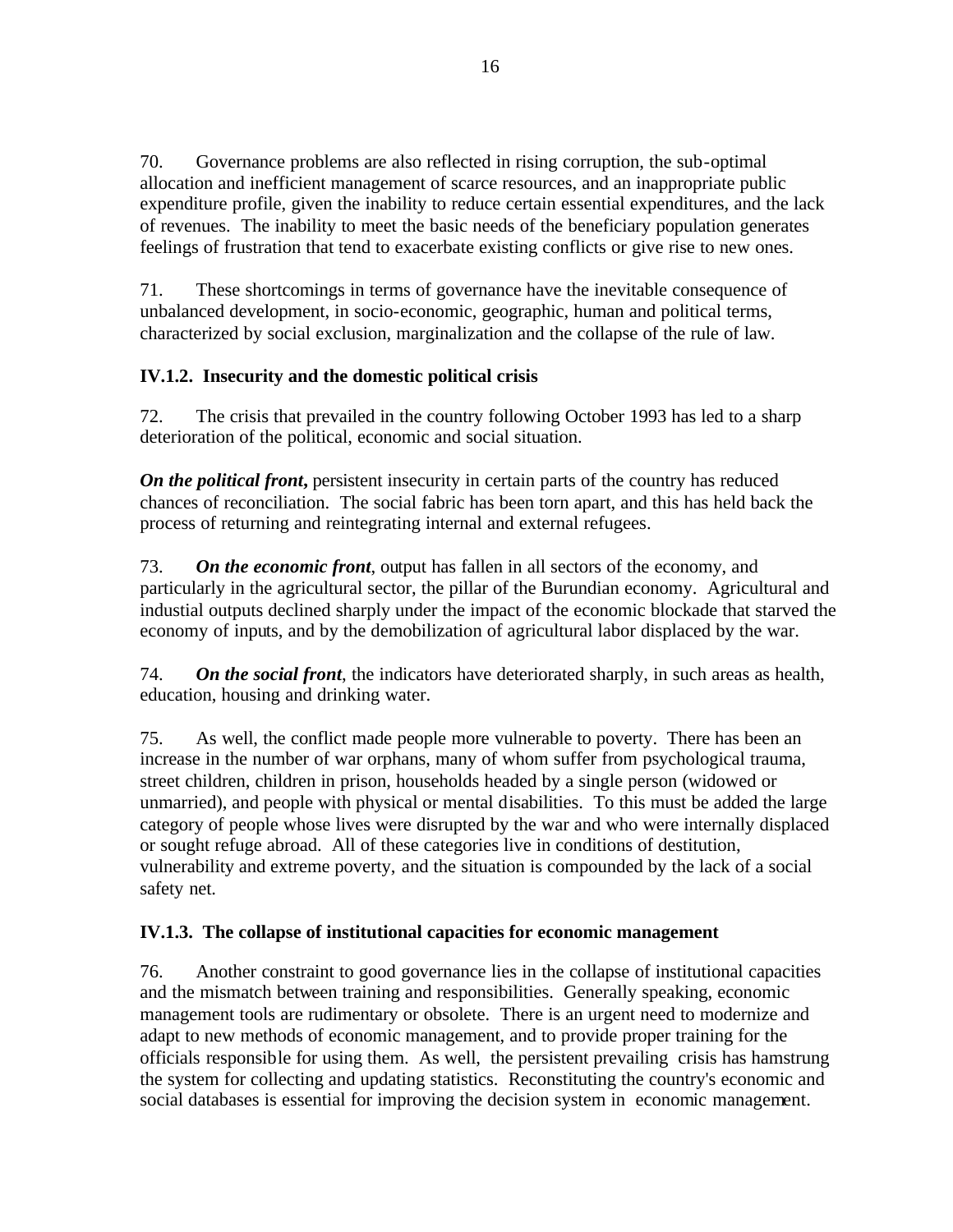### **IV.2. An unstable macroeconomic framework and a prolonged economic recession**

#### **IV.2.1. An unstable macroeconomic framework**

77. The need to reform the macroeconomic framework in Burundi is reflected in the chronic financial imbalances that hold back economic growth and significantly limit poverty reduction possibilities.

### **a. The tax system is ineffective and inefficient**

78. One important constraint on the sound management of public resources lies in the ineffectiveness and low yields of the tax system. The Burundian tax system is characterized by a narrow tax base and high tax rates. This fiscal pressure discourages growth, since it falls primarily on the relatively small formal sector. This leads to tax evasion through resort to informal activities or corruption, both of which mean significant losses to the treasury.

79. It is for this reason that tax revenues remain so low. Since 1993, tax revenues have failed to cover current expenditure, and the primary balance has been chronically negative.

80. Tax exemptions have also been a significant drain on fiscal revenues, particularly during the crisis, when duty-free imports from humanitarian agencies and NGOs increased. From 1995 to 2002, between 18 and 25 percent of imports entered the country duty free. Moreover, those imports frequently gave rise to fraud (through false declarations of destination) and corruption, and they introduced further distortions into the national economy.

### **b. Inflationary financing of public deficits**

81. Faced with shortfalls in tax revenues, the drying up of other sources of financing such as external assistance, and the impossibility of further compressing essential expenditures, the Government had difficulties in financing its deficit, and resorted increasingly to advances from the central bank. At the same time piles of payment arrears were noticed. Advances from the Central Bank have more than doubled between 1997 and 2002 whereas external payment arrears have increased from US \$ 6.5 million in 1995 to US \$ 69.6 million in 1999 to reach the peak of US\$ 148.5 million in 2002.

The bank-based financing system of the Government led to a rapid expansion in the money supply without any real counterpart in terms of production, and a consequent rise in prices. Then, inflation which had decreased by 4.5 % in 1992 increased by 31% in 1997. It decreased again by 9.1% in 2001 and by less than 1% in 2002 as a result of restrictive monetary policy appealed to in the framework of a post-conflict programme launched with the help of the IMF and the World Bank along with other partners.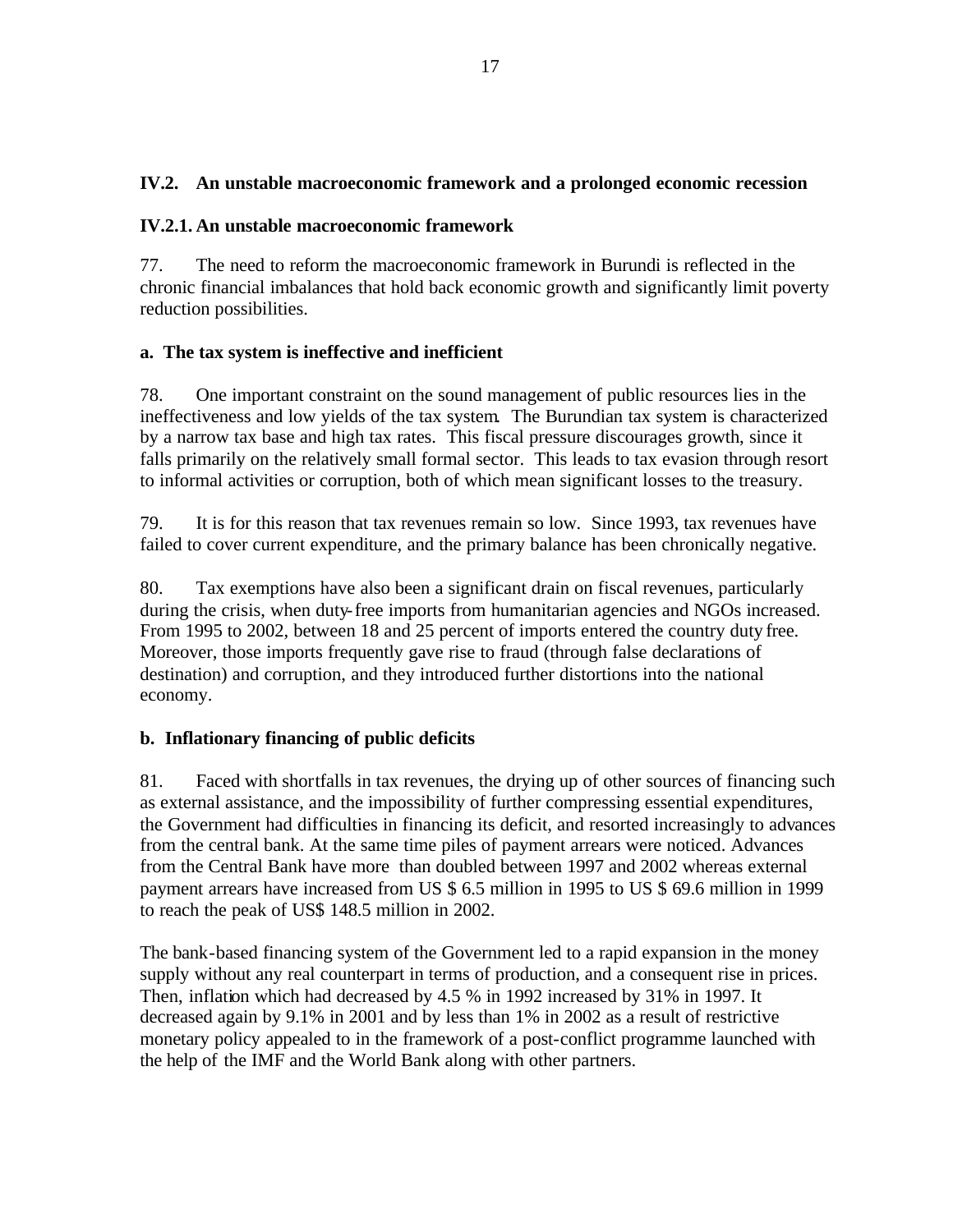#### **c. An inappropriate public expenditure profile**

82. With the drying up of domestic revenues and external assistance, as well as the disruptions due to the conflict, the structure of public expenditures today is not conducive to economic growth.

83. A large portion of current spending goes to paying off the external debt (51,1% percent in 2002) and to salaries (38.3 percent), while another portion represents unavoidable expenses for the rehabilitation of war victims. At the same time, there has been a process of disinvestment that is highly damaging to medium and long-term growth prospects: investment fell from nearly 18 percent of GDP in 1992 and to about than 9 percent in 2002.

### **d. A heavy debt burden**

84. The public debt burden weighs heavily on government finances and on the balance of payments. It consists largely of external debt domestic debt accounts for no more than 7.8 percent of the total outstanding. The external public debt has risen exponentially, and is estimated at nearly 180 percent of GDP for 2002. Debt service is estimated at 157 percent of exports of non-factor goods and services for 2002. Moreover, since the outbreak of the conflict, the country has for the first time been forced into a position of payment arrears reaching US\$ 148.5 million in 2002).

85. Burundi's external debt amounted to *US\$1.132 billion* in 2002, or nearly 180 percent of GDP. It is essentially multilateral (86 percent of loans are from international institutions such as IDA, ADB, ABEDA, OPEC), direct (81 percent represents loans contracted by the Government for its own account) and concessional (82 percent of the external debt consists of soft loans). The debt is heavily influenced by exchange rate trends, since it is denominated in foreign currencies: while the stock of debt expressed in U.S. dollars has been relatively stable since 1994, when translated into steadily depreciating domestic currency it has risen spectacularly, by more than 320 percent, over the period 1992-2000.

#### **e. Deterioration in the balance of payments**

86. In addition to the shortage of domestic resources described above, the Burundian economy faces severe problems in its balance of payments. The current account was in deficit throughout the 1990s, and in 2002 this deficit stood at 6 percent of GDP, reflecting the weakness of exports compared to imports. The import cover ratio has covered around 30 percent for the last 10 years, and was about 6 percent in 2002. Production of coffee, the country's principal export product proved to be untable with 15,000 tons in 2001 and 7,000 tons in 2003 compared to an average of 30,000 tons in normal years.The coffee price drastically fell from an average of more than 100 cents per pound in 1995-1996 period to 48 cents per pound in 2001-2003 period.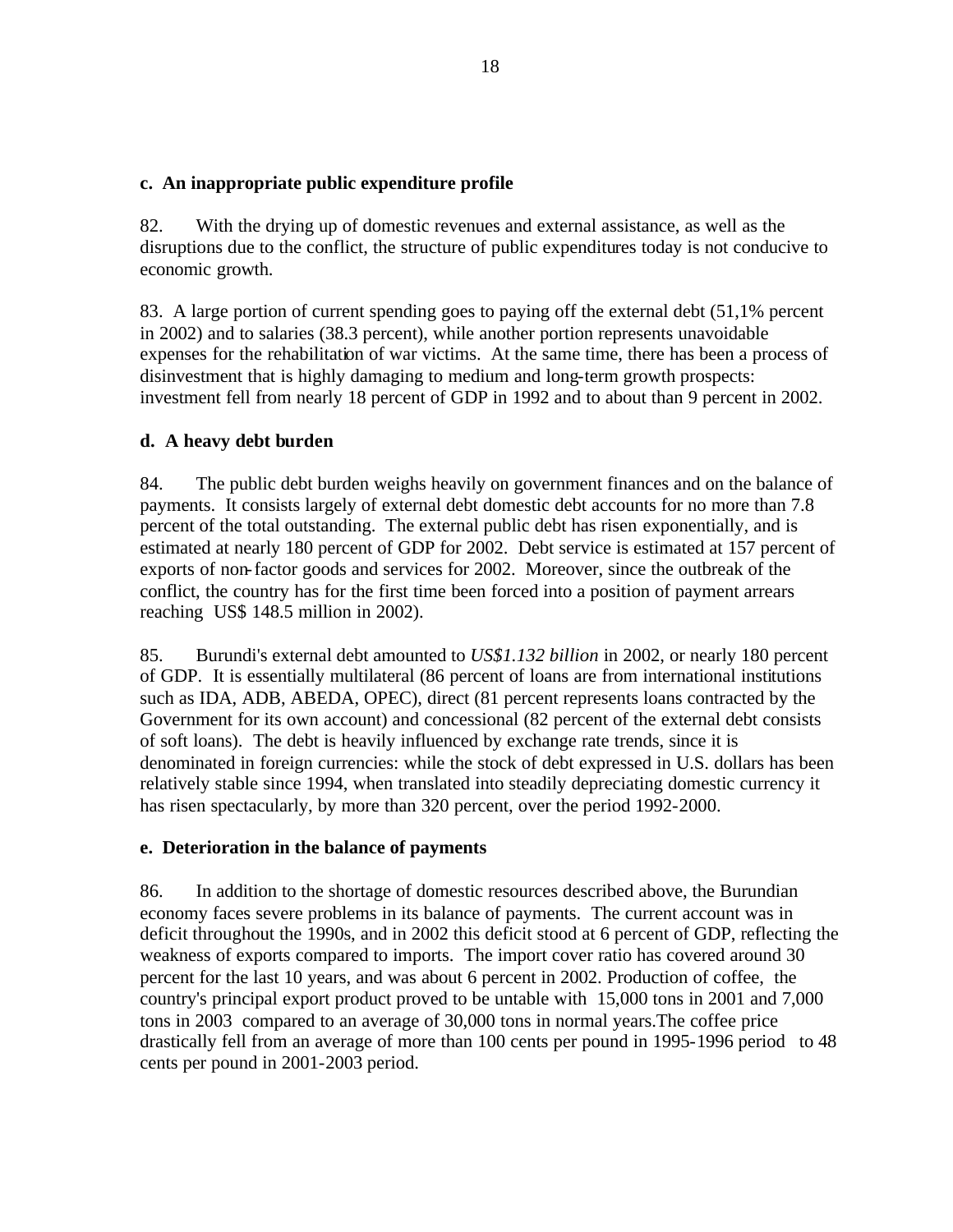87. Burundi's external position is very weak. Its terms of trade deteriorated over the 3 last years by more than 40,0% percent between 1997 and 2002. Foreign exchange is urgently needed, not only to cover import levels that have risen steadily since the lifting of the embargo, but also to clear up accumulated external payment arrears to creditors.

## **f. Monetary and exchange policy were severely compromised by the crisis**

88. Despite a sharp contraction in foreign assets, the money supply has risen steadily. The result has been unprecedented inflation, and the subsequent erosion of real incomes. There has been a clear expansion of domestic credit, despite the reluctance of the banking system to finance medium and long-term investments, for fear of the credit risk. The shortage of foreign exchange has prevented the central bank from moving ahead as planned with the reform of exchange rate policy. Important reforms in monetary policy and exchange have been put in place since 2002 and expected performance is noticed progressively.

### **IV.2.2. Persistent structural rigidities militating against faster and sustained growth**

89. Increasing output is an essential condition for economic growth and poverty reduction. Yet growth can only increase if people have access to the factors of production. In Burundi, cyclical problems related to the crisis are compounded by structural constraints that limit people's access to the factors of production.

### **a. An undiversified and uncompetitive productive structure**

# **1 0 /. The primary sector is dominated by subsistence farming**

90. Burundi's productive system is dominated by the traditional agricultural sector. The determining factor of production here is land. Access to land is becoming increasingly restricted; however, under the pressure of sharp demographic growth that has caused the average size of family farms to shrink steadily. The leads inevitably to over-exploitation and degradation of arable lands. Livestock rearing is not well integrated into farming, and remains essentially extensive in nature.

91. The forced displacement of populations during the war has created a new category of landless people. Given the limited supply of land, the only way to expand production is through intensified exploitation. This presupposes an increase in productivity through the use of high-performance inputs: improved livestock varieties and breeds; mineral as well as organic fertilizers; appropriate cultivation techniques, and other innovations that agricultural research has produced. It must be recognized, however, that the availability and affordability of such inputs is very limited.

92. The low degree of monetization in the rural economy and the limited markets for agricultural output also pose a severe constraint on intensifying output and modernizing agriculture. Burundi's agriculture therefore remains subsistence-based, and has yet to be integrated into other sectors of the production system.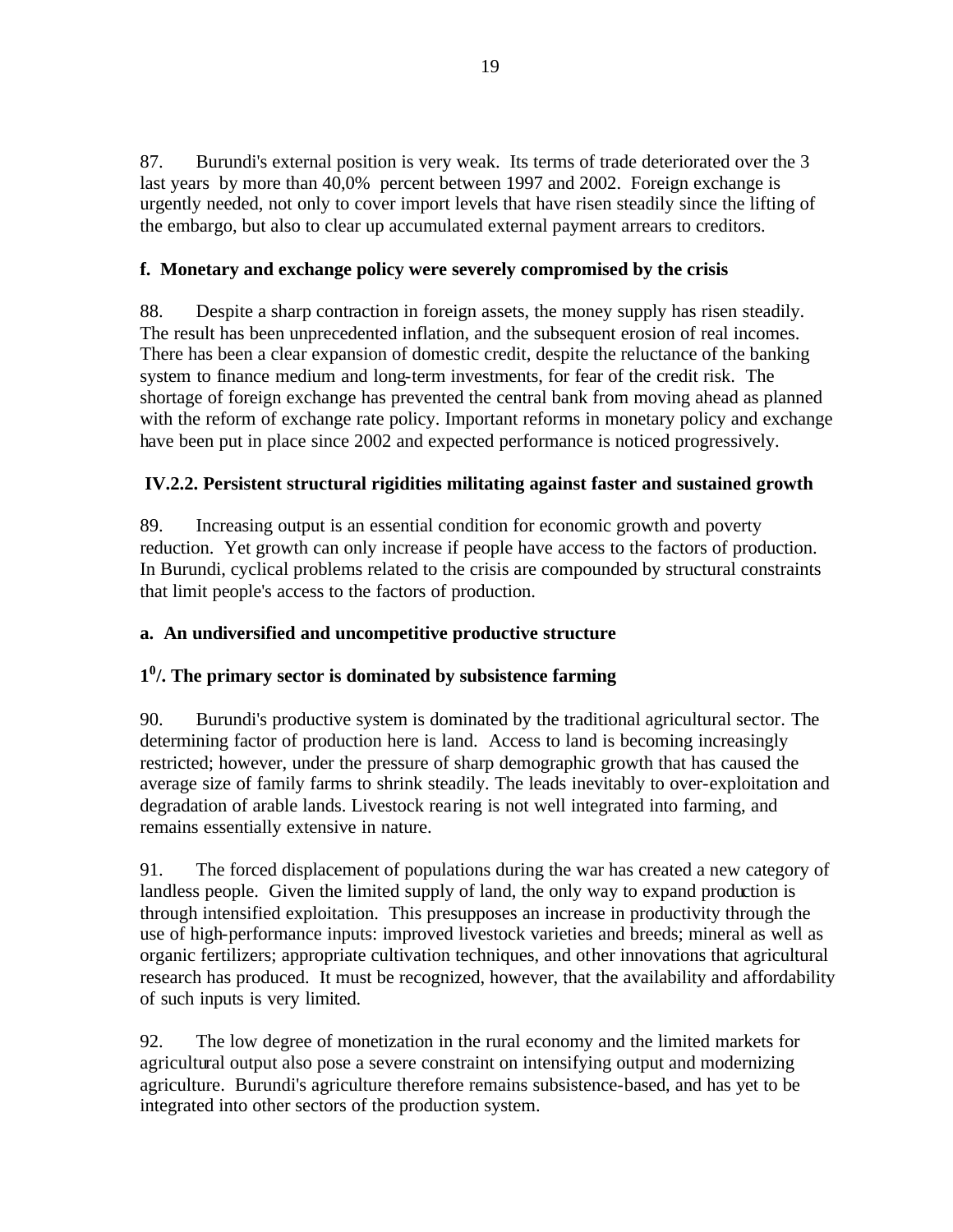# **2 0 /. Private industry is just emerging**

93. The secondary sector is underdeveloped and represents only about 15 percent of GDP. The dominant presence is that of the State, and the private sector is marginal. Most companies are in public or mixed ownership, and the State often holds a majority interest. Despite the privatization process that was undertaken during the Structural Adjustment Program, the State remains the principal operator in most economic sectors, such as energy, agro-industry, mining, communications, transport, construction, insurance and hotels.

94. Compared to the public and para-public sectors, the formal private sector is relatively marginal, consisting of small and medium-scale enterprises. These enterprises are engaged in a variety of activities, and nearly all of their output is aimed at the local market. Exports are rare, and account for only a minimal proportion of output. Most of these SMEs were created to exploit opportunities offered by a protectionist environment and a captive market - - in other words, they had an import substitution rationale. In the current atmosphere of globalization, liberalization and regional integration, these firms cannot compete with foreign products, because of difficulties of supply - the country's landlocked situation raises the cost of raw materials. The narrowness of the local market, together with high tax burdens and lack of access to financing, are further constraints.

#### **b. Sharp demographic growth and environmental constraints.**

95. The country's sharp demographic growth has had a negative impact on the environment. Efforts to adapt productive systems to demographic pressure and new needs have resulted in the deterioration of farmland, pastures and woodlands, acute deforestation and the disruption of ecosystems such as wetlands.

#### **c. The economy is uncompetitive and poorly integrated into regional economies.**

96. As with most developing countries, Burundi's exports consist essentially of raw materials, which are vulnerable to international market fluctuations. In terms of other products, the country's output is so small that it has no surplus left for export. Even when such exports are possible, their prices, compared to those of similar products that benefit from economies of scale, make them uncompetitive. Moreover, because of the country's landlocked situation, the weakness of its support infrastructure such as telecommunications, and the lack of suitable facilities (warehousing, in particular) make exporting still more difficult.

97. Only halting efforts have been made at regional integration, in order to broaden markets and stimulate Burundian businesses. Most of these efforts have ended in failure, entailing heavy expenditure on institutions that contributed nothing to the basic problem.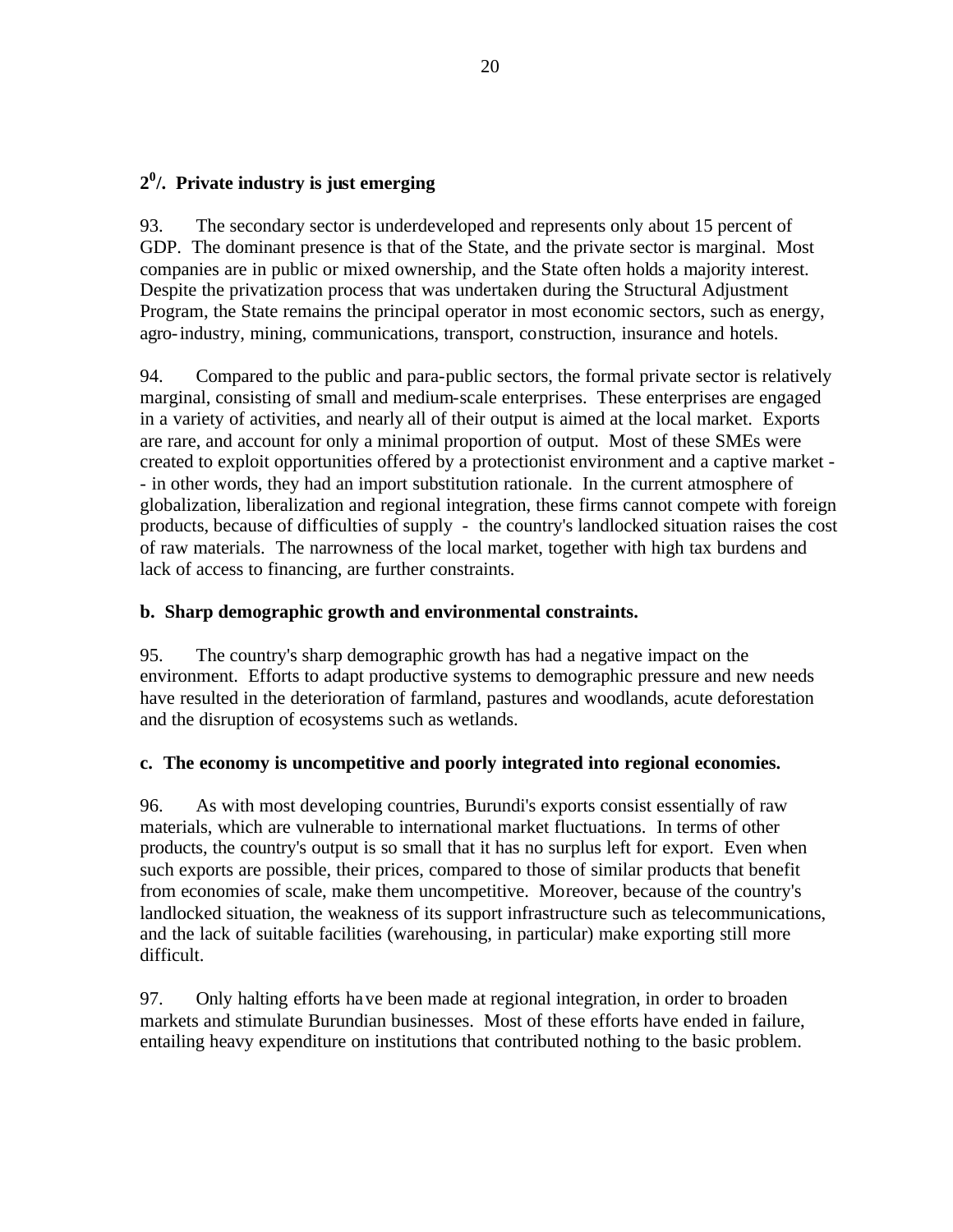### **d. The financial sector is underdeveloped and undiversified**

98. Another essential factor of production is access to financial and human resources, as well as to technologies that are adapted to poor countries. Thus far, monetization of the rural economy has been low. The financial sector is underdeveloped and poorly adapted to providing rural credit. There is therefore a shortage of financing in rural areas, and even the existing Savings and Loan Cooperatives ("Coopecs") fall short of covering all provinces.

99. The problem of access to capital is felt in other sectors of the economy as well, including the modern private sector.

100. The economy's vulnerability to exogenous shocks has been made worse by the heightened political risk as a result of the long conflict, which has had a negative impact on the country's ability to attract foreign investors. As a result, direct investment is at a very low level, and bilateral and multilateral capital flows have declined substantially.

### **e. The domestic savings rate is low.**

101. The lack of an agricultural surplus that might be marketed inhibits the ability of poor families to accumulate savings. The situation is no better for the modern private sector. Few businesses or households have any surplus cash for saving. Domestic saving is therefore structurally very weak. The domestic savings rate (as a proportion of GDP) was frequently negative during the 1990s, by as much as - 2 percent in 1998 and 9,9% in 2002.

### **f. The low investment rate was further weakened by the conflict**

102. The level of investment fell drastically during the 1990s. At constant 1980 prices, gross fixed capital formation shrank by 38.2 percent between 1992 and 2002. It reached its lowest level in 1998, when it was no more than 28 percent of its 1990 level. This is due, in part, to the conflict, which has made the private sector reluctant to invest, but also to the lack of resources in the public sector. In addition, declining revenues have meant that irreducible private and public consumption needs are taking an ever-increasing share of GDP.

### **g. There is a shortage of skilled jobs in the formal sector and rural underemployment is widespread.**

103. The labor market in Burundi is struggling under heavy demographic pressure, the collapse of the agricultural sector, imbalances in the modern sector, an unskilled labor force, a mismatch between skills and jobs, and the proliferation of an informal sector that is uncontrolled and poorly integrated with other sectors.

104. The problem of people's access to financing is exacerbated by the shrinking of gainful employment opportunities. Public service employment is currently at its maximum capacity,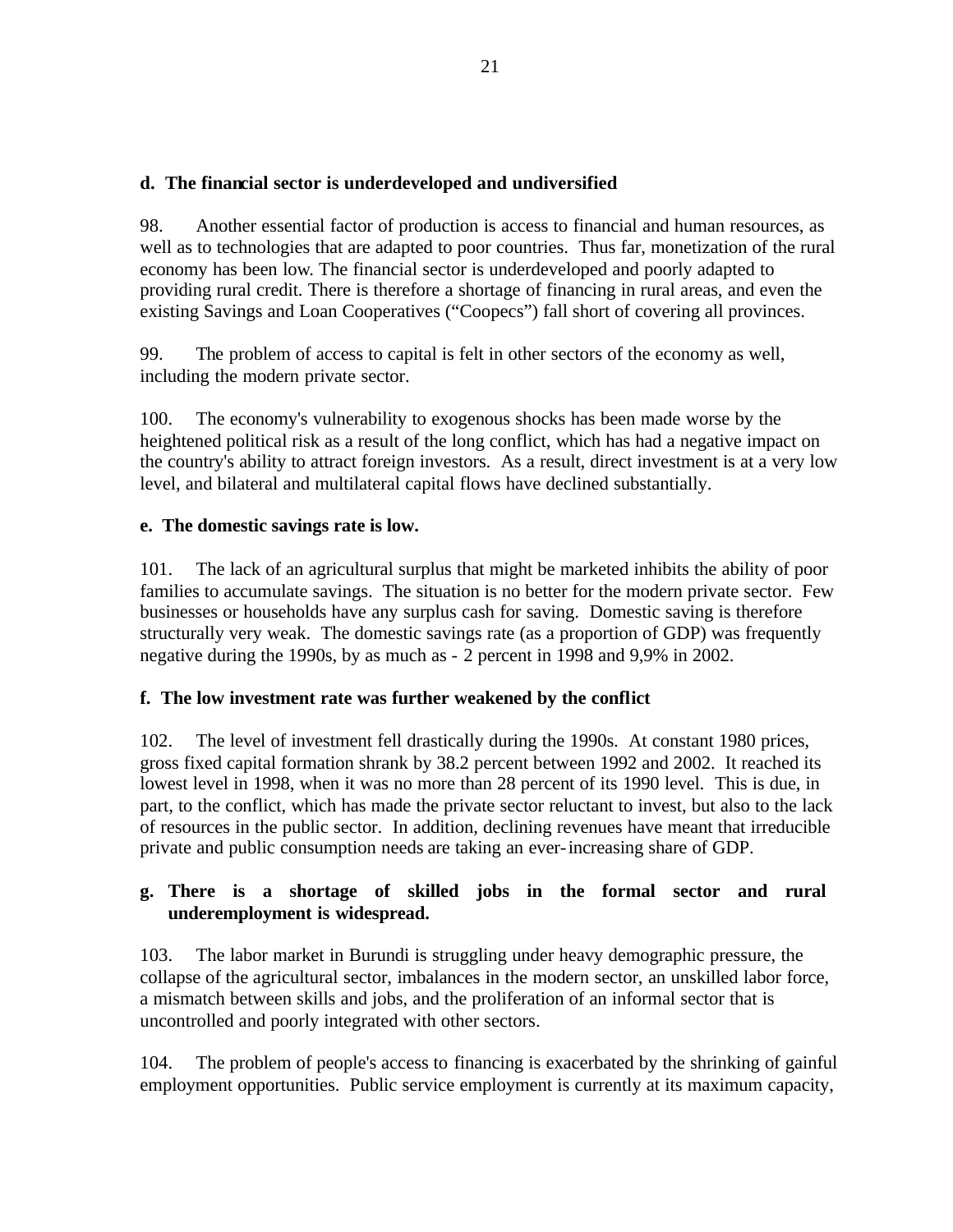and the private sector is not only small but is faced with the need to downsize, given the decline in business activity following the crisis.

105. In rural areas, unemployment and underemployment are such that people cannot earn the income needed to modernize their productive system. Even among wage earners, the low purchasing power of wages does not allow them to meet essential needs.

### **h. A shortage of production support infrastructure**

106. Although the industrial packaging and processing of the different products staggers their marketing and provides them with added value, it seems that the conservation/processing sector is very underdeveloped. Expanding capacity in such areas as water, energy, transportation and communications remains a major challenge that the country must address in order to increase and diversify its output.

107. The water problem is particularly acute in the northern provinces (Kirundo, Muyinga) and in the East (Ruyigi, Cankuzo), while road transport problems are more severe in the central provinces (Gitega-Daruzi, with Muyinga, Mwaro, Bururi, Cankuzo, Ruyigi). Rural electrification is an issue throughout the country.

108. The participatory consultations revealed that, even when there is a surplus harvest of food products, the lack of facilities for preserving and processing them means that foodstuffs are often left to spoil (as is the case with tomato output in the province of Cibitoke, manioc in rural Bujumbura and Makamba, and others). The situation is made worse by the fact that the private sector is not inclined to invest in agriculture, because the risks are perceived as higher than in other sectors.

### **IV.3. Inadequate access to basic social services**

109. The participatory consultations revealed that problems of governance and the social and political crisis have exacerbated poverty in Burundi. A substantial portion of the population has lost its ability to access and control resources. Most households have seen their productive capacity destroyed. The consultations concluded that the availability of basic services, in particular health, education, decent housing and drinking water, has been sharply reduced. Some provinces have suffered much more than others in this regard. This conclusion was confirmed by the technical studies, as shown in Table 5 (provincial availability of basic social services).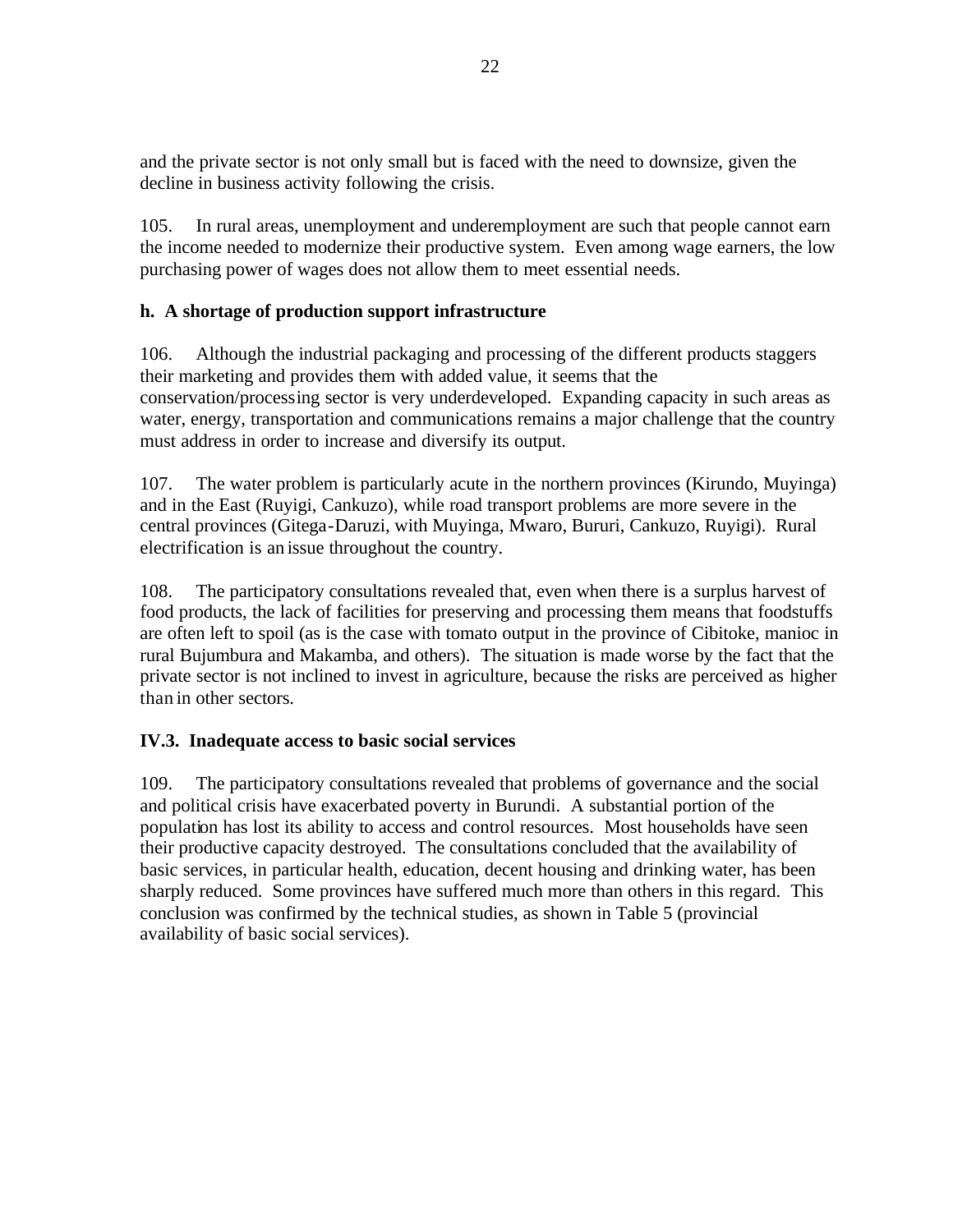| Province                                                             | Population<br>(% ) | Life expectancy<br>at birth (years) | Adult literacy<br>rate $(\%)$ | Drinking water<br>availability | Population with<br>access to health<br>services $(\%)$ | Underweight<br>children<br>under 5 years |  |  |  |
|----------------------------------------------------------------------|--------------------|-------------------------------------|-------------------------------|--------------------------------|--------------------------------------------------------|------------------------------------------|--|--|--|
| Bubanza                                                              | 4.43               | 46.2                                | 31.3                          | 39.8                           | 65.0                                                   | 41.0                                     |  |  |  |
| Bujumbura-City                                                       | 4.90               | 52.3                                | 73.3                          | 71.0                           | 100.0                                                  | 14.0                                     |  |  |  |
| Bujumbura                                                            | 6.77               | 46.2                                | 35.7                          | 69.4                           | 100.0                                                  | 25.0                                     |  |  |  |
| Rural                                                                |                    |                                     |                               |                                |                                                        |                                          |  |  |  |
| Bururi                                                               | 6.81               | 49.3                                | 43.2                          | 68.4                           | 77.0                                                   | 22.0                                     |  |  |  |
| Cankuzo                                                              | 2.66               | 47.7                                | 47.7                          | 20.2                           | 36.0                                                   | 22.0                                     |  |  |  |
| Cibitoke                                                             | 5.87               | 47.0                                | 41.8                          | 43.8                           | 86.0                                                   | 32.0                                     |  |  |  |
| Gitega                                                               | 9.81               | 51.5                                | 38.1                          | 82.5                           | 76.0                                                   | 22.0                                     |  |  |  |
| Karuzi                                                               | 5.49               | 45.2                                | 30.8                          | 51.9                           | 54.0                                                   | 37.0                                     |  |  |  |
| Kayanza                                                              | 7.49               | 44.4                                | 32.8                          | 88.1                           | 83.0                                                   | 20.0                                     |  |  |  |
| Kirundo                                                              | 7.73               | 53.8                                | 29.5                          | 28.1                           | 83.0                                                   | 14.0                                     |  |  |  |
| Makamba                                                              | 5.37               | 40.5                                | 40.2                          | 32.2                           | 68.0                                                   | 32.0                                     |  |  |  |
| Muramvya (and                                                        | 7.53               | 52.0                                | 39.0                          | 56.0                           | 100.0                                                  | 22.0                                     |  |  |  |
| Mwaro)                                                               |                    |                                     |                               |                                |                                                        |                                          |  |  |  |
| Muyinga                                                              | 7.44               | 50.7                                | 31.3                          | 30.3                           | 81.0                                                   | 22.0                                     |  |  |  |
| Ngozi                                                                | 9.26               | 92.0                                | 32.4                          | 70.0                           | 100.0                                                  | 12.0                                     |  |  |  |
| Rutana                                                               | 3.77               | 41.8                                | 29.8                          | 35.1                           | 64.0                                                   | 28.0                                     |  |  |  |
|                                                                      |                    |                                     |                               |                                |                                                        |                                          |  |  |  |
| Ruyigi                                                               | 4.68               | 42.0                                | 34.4                          | 39.0                           | 64.0                                                   | 32.0                                     |  |  |  |
| Total                                                                | 100                | 48.5                                | 37.4                          | 53.0                           | 77.0                                                   | 25.0                                     |  |  |  |
| $\gamma_{\text{ourea}}$ · Priority $\gamma_{\text{unway}}$ 1008-2002 |                    |                                     |                               |                                |                                                        |                                          |  |  |  |

*Table 5: Provincial availability of basic social services in 2000-2002*

Source : Priority Survey 1998-2002.

110. The accessibility issue involves problems of insufficient supply, poor distribution of infrastructure and facilities, and low purchasing power on the part of potential beneficiaries.

111. In fact, even where facilities exist, the cost of medical services, school tuition fees, and transport costs for reaching those facilities are beyond the reach of many Burundian households, because of their low purchasing power.

112. Household incomes are still so low as to preclude access to basic social services such as health and education. Providing those services properly implies a certain minimum level of cost and those costs are taken as the basis for pricing services. The resulting prices put them beyond the reach of a great portion of the population, whether they are rural families or urban workers of modest means.

#### **IV.3.1. Constraints on the development of education**

113. The main constraints holding back the education system in Burundi can be classed into four categories: availability and affordability, equity, financing problems, and social and political instability.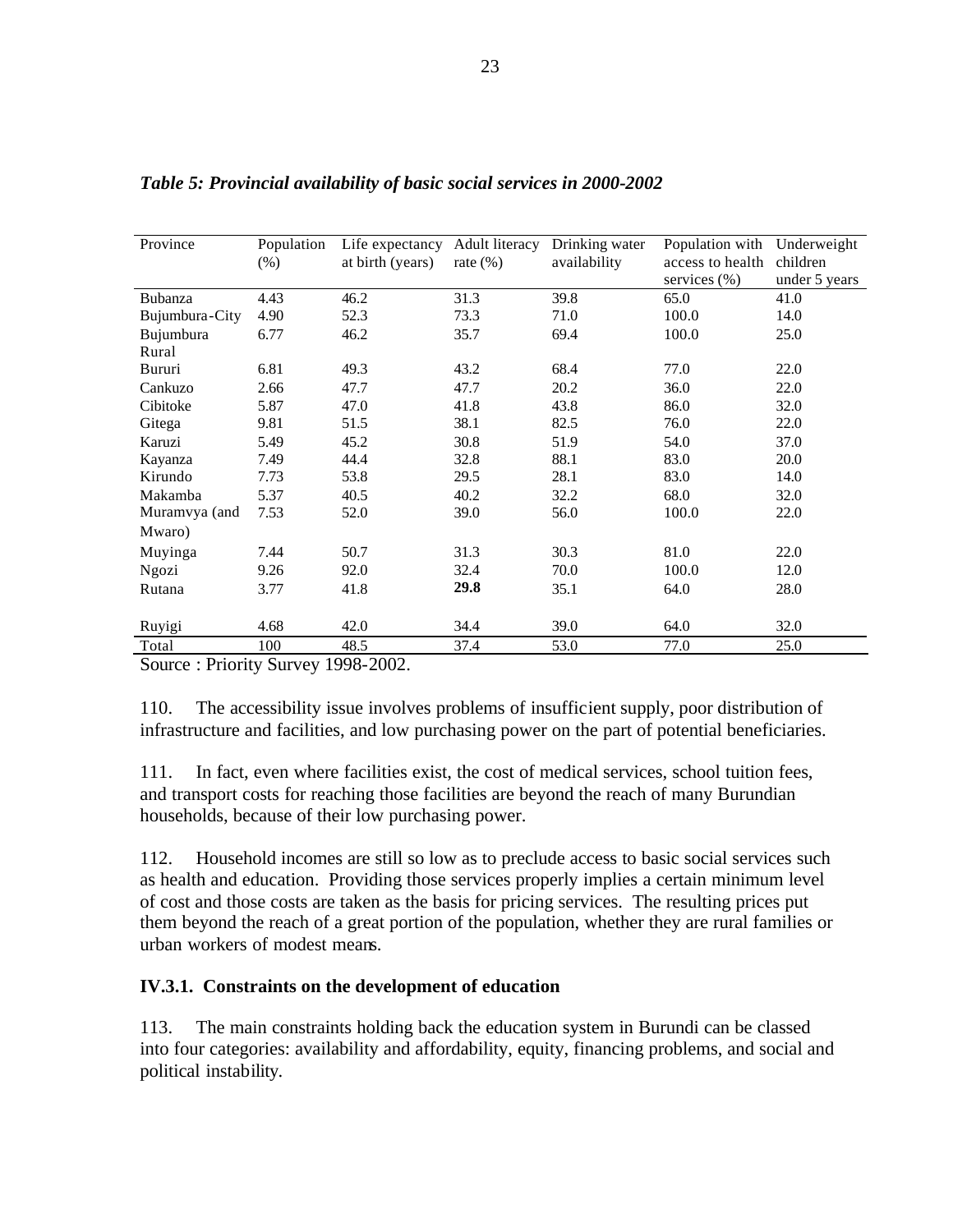114. *The availability and affordability of education*: the problem here relates not only to the great imbalance between education supply and demand, but also to the extreme and growing poverty among socially disadvantaged groups in particular.

*In terms of access*, despite the progress that was made during the 1980s (when the number of primary school teachers tripled, while the gross enrollment rate rose from 29 percent in 1980 to 72 percent in 1992), access problems remain, particularly as a result of the social and political crisis. The gross enrollment rate in 2001-2002 period was still far from satisfactory: 73 percent at the primary level, 11,6 percent at the secondary level, and 1,7 percent for higher education.

*In terms of accessibility* (which refers to the way the school system is organized to facilitate school attendance in a given area or region), the problem is essentially one of equity: in the absence of a social safety net, children from displaced families, the poor, the handicapped and girls are still at a disadvantage.

115. *The problem of equity* has to do with regional education disparities (see Table 5), and also with gender imbalances. Regional disparities have been aggravated by the destruction and insecurity that have persisted longer in some communes than in others. There are disparities in the distribution of school facilities, not only between urban and rural areas, but also among the different rural regions, and this is true at all levels of education.

116. A similar problem arises in terms of the number and qualifications of teachers. Persistent insecurity has led to a shortage of teachers in rural areas, and the need to employ people who are not properly qualified. These two factors have had a negative impact on the quality of education. The problem is made worse by the general and severe lack of school textbooks and other teaching supports.

117. *The other constraint lies in the mechanisms for financing education*. There are four major players involved in the financing of formal education: the central government, external assistance, communities and families. The Government and the communes, as well as families, are involved most heavily at the primary and secondary levels. External assistance is inadequate and is still limited to the primary level, while the secondary and higher education levels remain underfunded.

118. The Government generally pays staff salaries while other partners cover the costs of construction and equipment, as well as tuition fees, etc. The national crisis has made education financing a problem of great concern. External assistance has dropped off sharply, and many teachers have abandoned the profession because of low pay.

119. *The external effectiveness of the Burundian education system* is stymied by the lack of technical and vocational instruction, the development of which calls for resources that the Government alone cannot provide.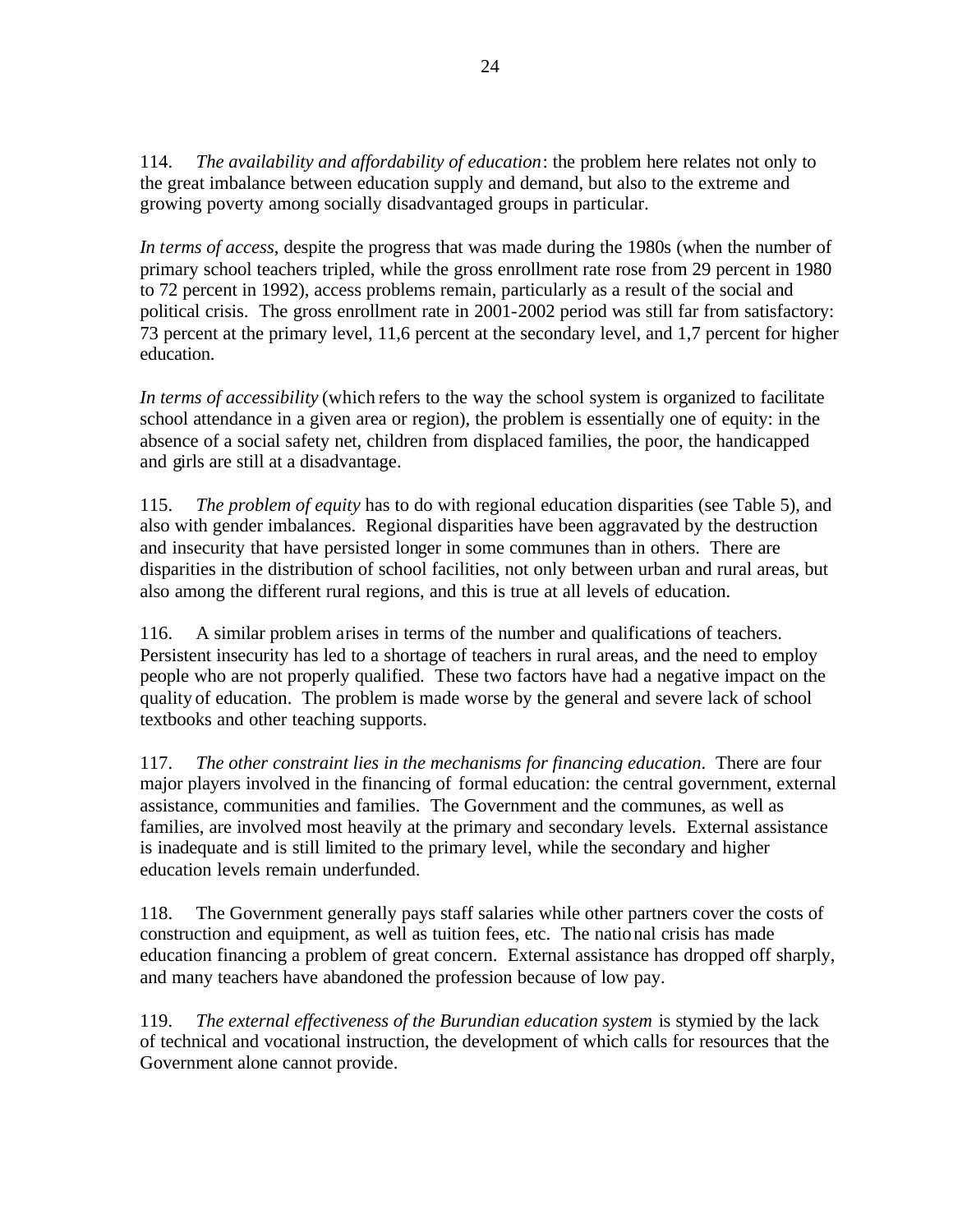The prevailing insecurity and political instability have had a severe impact on the socioeconomic situation, and on the growth and especially the quality of the education system.

## **IV.3.2. Constraints on development of the health sector**

120. The situation is no better in the health field. The destruction and pillaging that occurred during the crisis have taken a heavy toll on the national health system, undermining its capacity to provide basic health care. In addition to the disparities relating to the health structure and medical personnel, most facilities are obsolete, and many were damaged or stripped of their equipment during the crisis. Most health facilities are therefore unable to provide the necessary services stipulated in the minimum national standards, for lack of materials (drugs and medical equipment), the shortage of qualified human resources, the lack of logistical support (transportation, emergency equipment such as ambulances), and lack of financing (inadequate management capacity and standards).

121. One of the most glaring problems at the intermediary and peripheral health facilities is the lack of water and electricity, which makes it impossible to conserve certain kinds of medications, to maintain medical equipment and to observe proper hygiene.

122. The major constraints and problems in the national health system include the following:

- Poor coordination and planning.
- Inadequate and outdated facilities and improper distribution (qualitatively and quantitatively) of personnel.
- Poor management of health facilities (because of the lack of competent personnel). The great majority of medical facilities and staff are located in Bujumbura, with very little linkage to the interior of the country. Consequently, the system performs very poorly when it comes to providing medications and services in rural areas.
- 123. These problems are compounded by:
	- heavily centralized management of the health sector;
	- the inadequate funding devoted to the sector;
	- weaknesses in epidemiological surveillance and health information systems;
	- the lack of hygiene and sanitation.

#### **IV.3.3. Limited availability of drinking water, problems of hygiene and sanitation**

124. Problems with drinking water, hygiene and sanitation affect not only community facilities but also households. Nationwide, the availability of drinking water is low and unequally distributed (see Table 6, above). The hygiene and sanitation programs fall far short of need. Some facilities such as residential schools, health centers and prisons have no running water, a problem that leads to contamination and the spread of epidemics.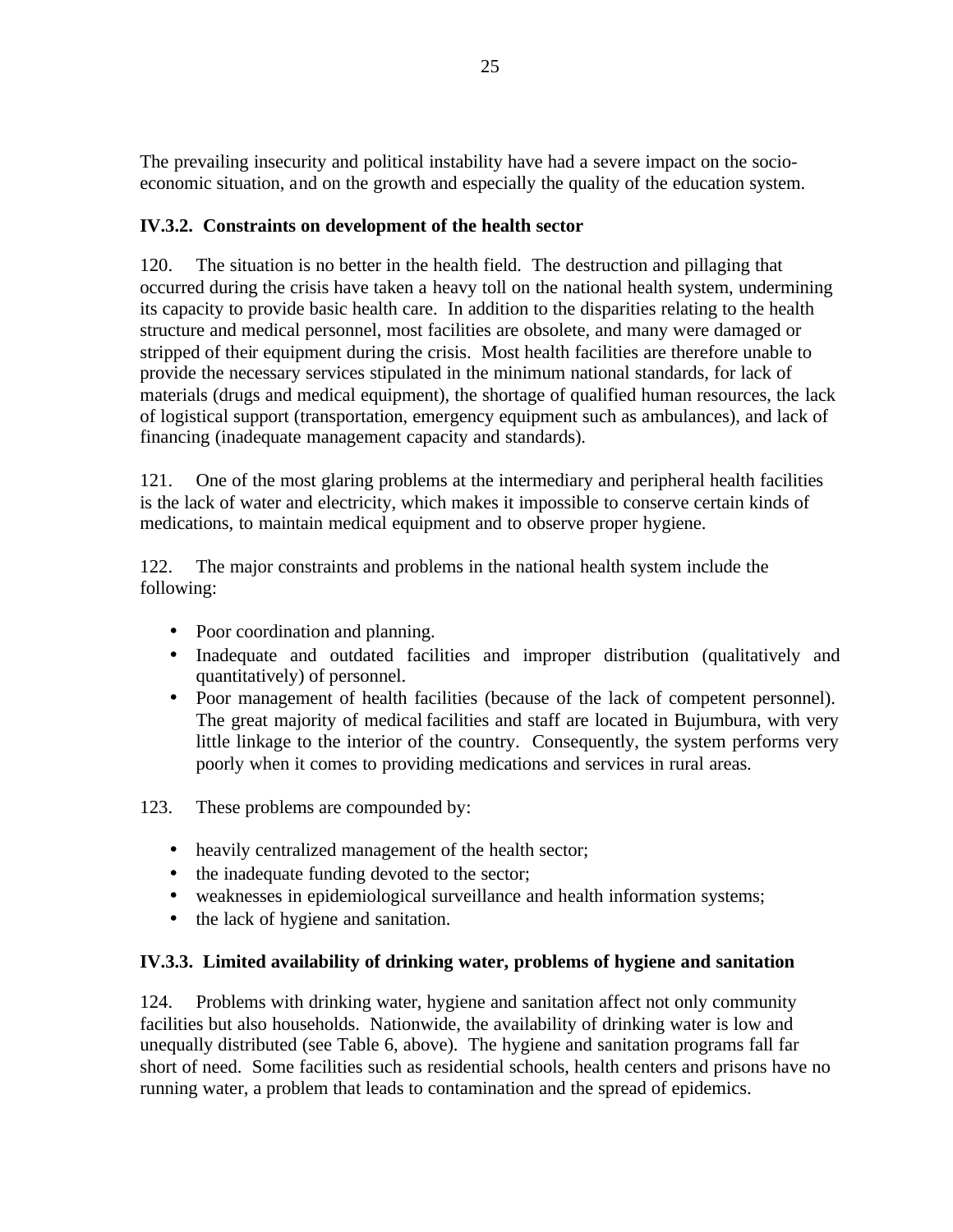125. Many families still have to travel too far to reach drinking water sources. This makes it difficult for them to observe and apply the lessons of elementary hygiene, as they relate to physical cleanliness, clothing and food.

### **IV.4. The growing numbers of displaced and vulnerable people**

### **IV.4.1. The problems of displaced people and the growing numbers of the disadvantaged**

126. Displaced people live under circumstances of total deprivation, surviving only thanks to national and international charity. Malnutrition, poor health conditions and promiscuity make them vulnerable to all sorts of diseases, especially those related to the lack of hygiene and sanitation (cholera, bacillary dysentery, typhus, skin rashes, cerebral-spiral meningitis, malaria, etc).

127. The persistence of the crisis has meant ever-growing numbers of indigent people, while the economic recession and the freeze on development assistance have deprived the Government of its ability to intervene and help these people.

This state of affairs has led these people to adopt unhealthy behavioral patterns such as alcohol and drug consumption, banditry, begging and prostitution that are also responsible in large part for the growing prevalence of HIV/AIDS in the refugee camps.

### **IV.4.2. Increasing vulnerability and the lack of social safety nets**

128. The crisis has greatly increased the numbers of destitute and vulnerable people. The victims of the conflict find themselves effectively marginalized. New phenomena of exclusion have appeared: street children, abandoned children, children orphaned by war and AIDS. Orphans and street kids are estimated to number more than 20,000 people or 0.3 percent of the population. To these new groups must be added the long-standing disadvantaged groups, such as people with disabilities.

129. Another measure of the increasing vulnerability to poverty is in the number of female heads of households, who now account for 22 percent of all households and evidence high incidences of poverty.

130. Existing social protection devices are inadequate to deal with these rising numbers of vulnerable people. In fact, there is virtually no specific social safety net in place at the present time.

### **IV.5. The high prevalence of HIV/AIDS**

131. HIV/AIDS is a problem that is aggravating family poverty in Burundi. Many shortcomings, including those within the health system itself, are contributing to the spread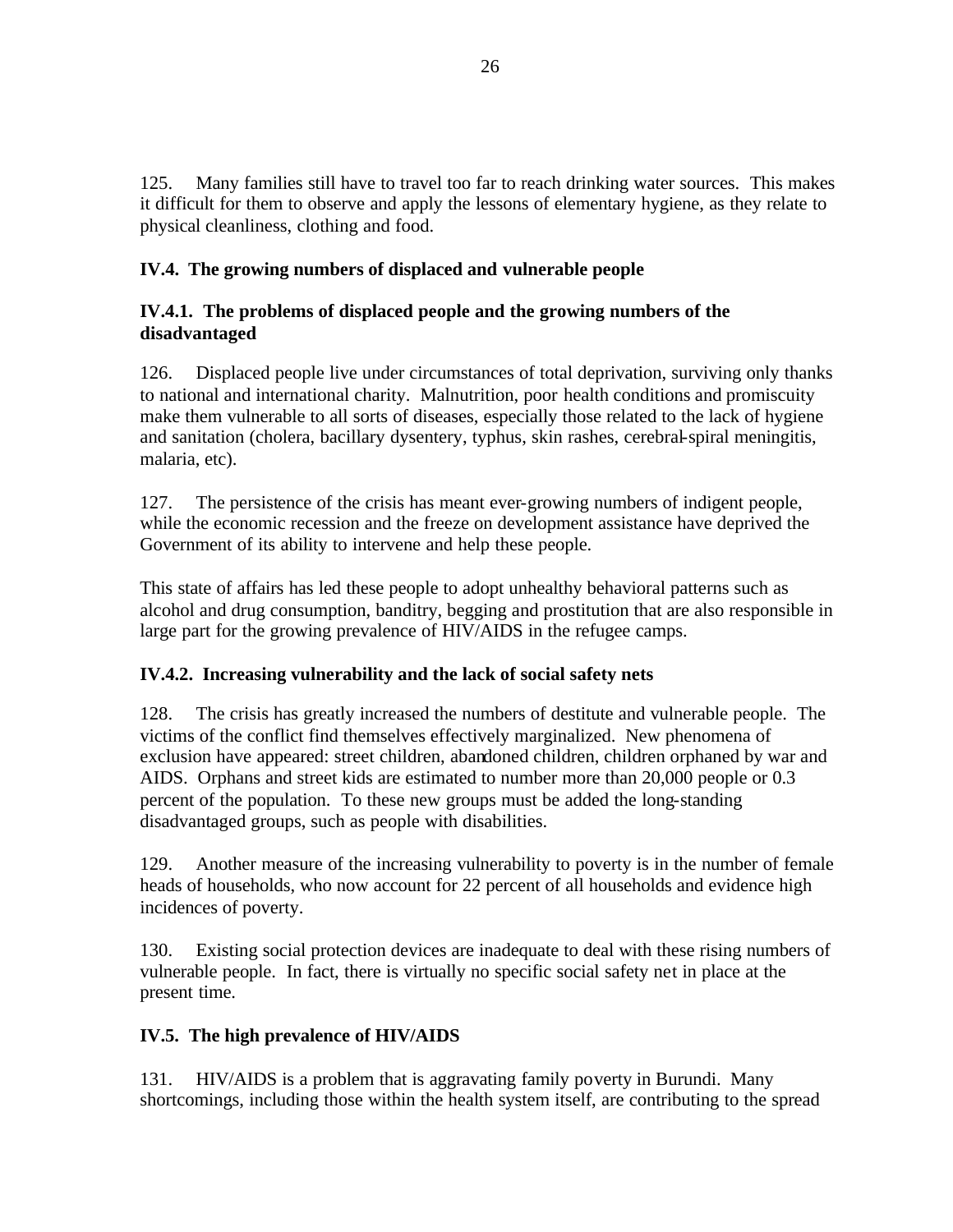of this disease and exacerbating the problems that accompany it. Those shortcomings relate to preventive measures, the weakness of the information gathering system on HIV/AIDS/STDs, and the lack of current data and figures on the epidemic in certain parts of the country. These shortcomings make it impossible to mount effective strategies to combat this scourge: current estimates show that the rate of HIV/AIDS prevalence is more than 18 percent in urban areas, and more than 7 percent in the countryside.

132. AIDS has become one of the most important factors holding back development in Burundi: efforts to promote growth and reduce poverty are constrained by the cost of caring for AIDS victims and the reduction in the workforce that the disease implies. At the same time, facilities to care for patients are in short supply, and the level of public awareness is still very low.

# **IV.6. Constraints related to gender and equity**

133. Despite the obvious efforts that had been made, and the growing public awareness, much remains to be done in terms of gender equity. Traditional culture poses a significant constraint, and women are still far from adequately integrated into decision-making bodies and into the economy.

#### **IV.6.1. Traditional culture is a handicap to gender equity**

134. Many Burundian males still think that talk of gender equality is an imported threat to their culture. This misunderstanding obscures the debate and often leads to fruitless choices and approaches. The argument degenerates into demands on the part of women and a feeling of resistance among men, which creates an atmosphere that is not conducive to the adoption and application of a sound approach.

#### **IV.6.2. The problem of integrating women into decision-making bodies**

135. There is still a wide gap separating men and women: women remain underrepresented in the bodies where decisions are made and power is exercised.

#### **IV.6.3. Women's access to and control of resources**

136. The conflict prevailing in Burundian society has disrupted families and created additional tensions and still more difficult conditions for households. It has thus reinforced the existing imbalances between men and women in terms of their access to and control over resources, at a time when many families are headed by single women, and in a context where legislation is either non-existent or discriminatory against women (matrimonial arrangements, in particular).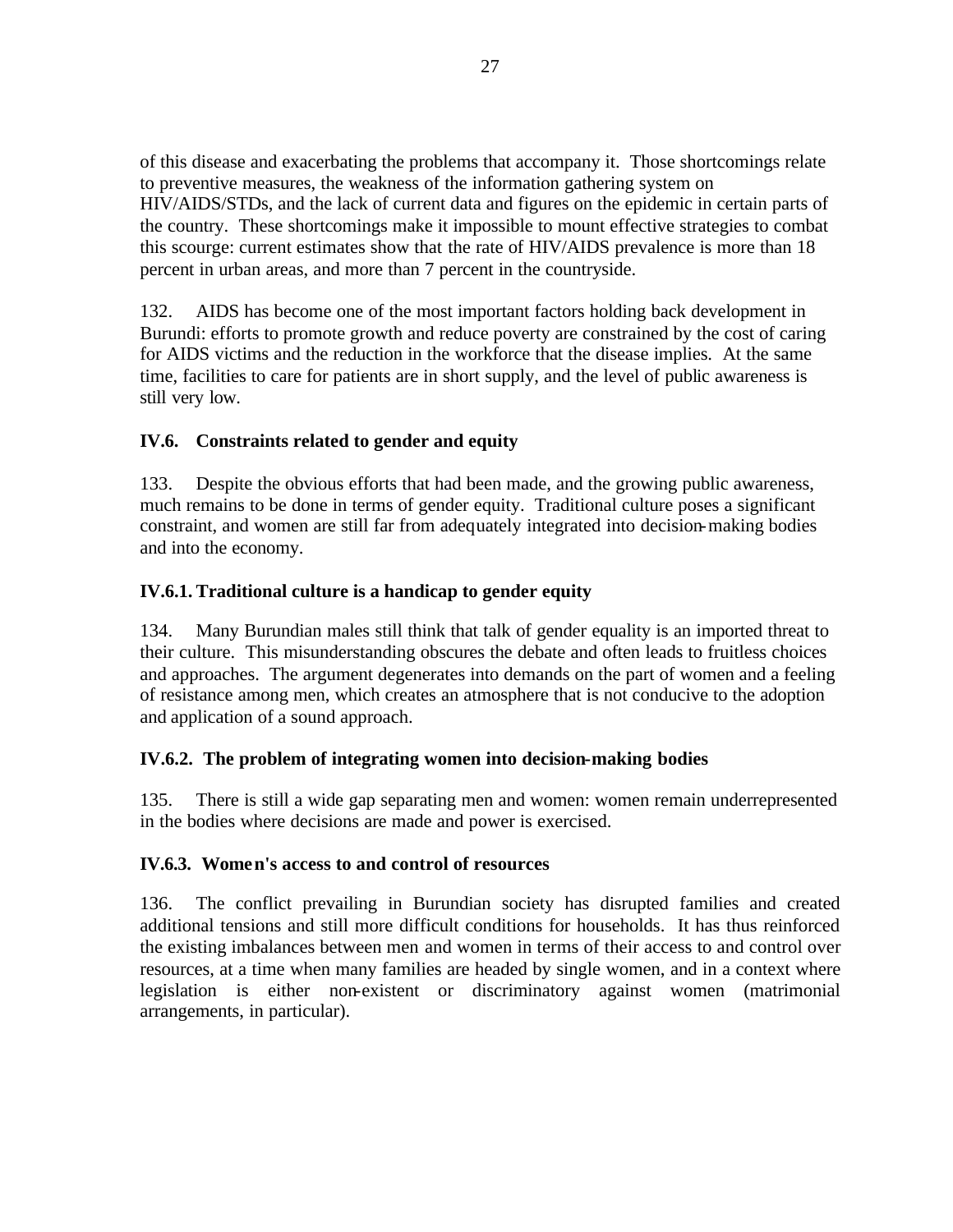# **V. THE PRINCIPAL THEMES OF BOOSTING THE INTERIM GROWTH AND POVERTY REDUCTION STRATEGY**

137. The conclusions from the participatory consultations showed that, quite apart from the essential steps for fostering national reconciliation and restoring the rule of law, the Burundian people are today convinced that it is only by strengthening the foundations of good governance and addressing the root causes of poverty that the country will be able to put an end to the repeated cycles of violence that have punctuated its recent history.

138. The long-term vision of Burundi's development, then, starts from recognition that poverty is a determining factor in the persistence of conflict and the problems of governance

that have characterized the country in recent years. This vision is based on the principal considerations summarized in Box 2.

139. In order to achieve this vision of development, objectives have been set for reviving growth and reducing poverty, and strategic themes and priority activities have been formulated. The objectives are as follows:

(i) To achieve economic growth averaging at least 5 percent over the period 2003-2006, and at least 6 percent over the period 2005-2010.

# *Box 2. A long-term development vision for Burundi*

- A Burundi that is at peace.
- A peaceful sub-regional climate that is favorable to economic integration.
- Poverty that is gradually being eradicated.
- People who have access to essential services (education, health, hygiene).
- Young people who benefit from a high level of education.
- A diversified and modernized agricultural sector.
- An industrialized economy that is competitive and fully integrated into the regional and global trading systems.
- Demographic growth under control.
- Institutions based on transparent management and decentralization of power and resources.
- (ii) To resolve the major problems created by the crisis, by 2003-2006, in particular: social and economic reintegration of displaced people, rehabilitation and reconstruction of the economy.
- (iii) To take the incidence of poverty back to where it was before the crisis, by 2010, and to reduce the proportion of Burundians living below the poverty line to 35 percent in 2010 and to 25 percent in 2015.
- (iv) To achieve universal enrollment for children of primary school age by 2015, and to make a significant reduction in disparities between genders and between regions.
- (v) To reduce the illiteracy rate to 50 percent by 2006, to 25 percent by 2010, and to 10 percent by 2015.
- (vi) To make basic health care access universal by 2010.
- (vii) To reduce the infant mortality rate to 105/thosand in 2006 and to 50/thousand in 2015.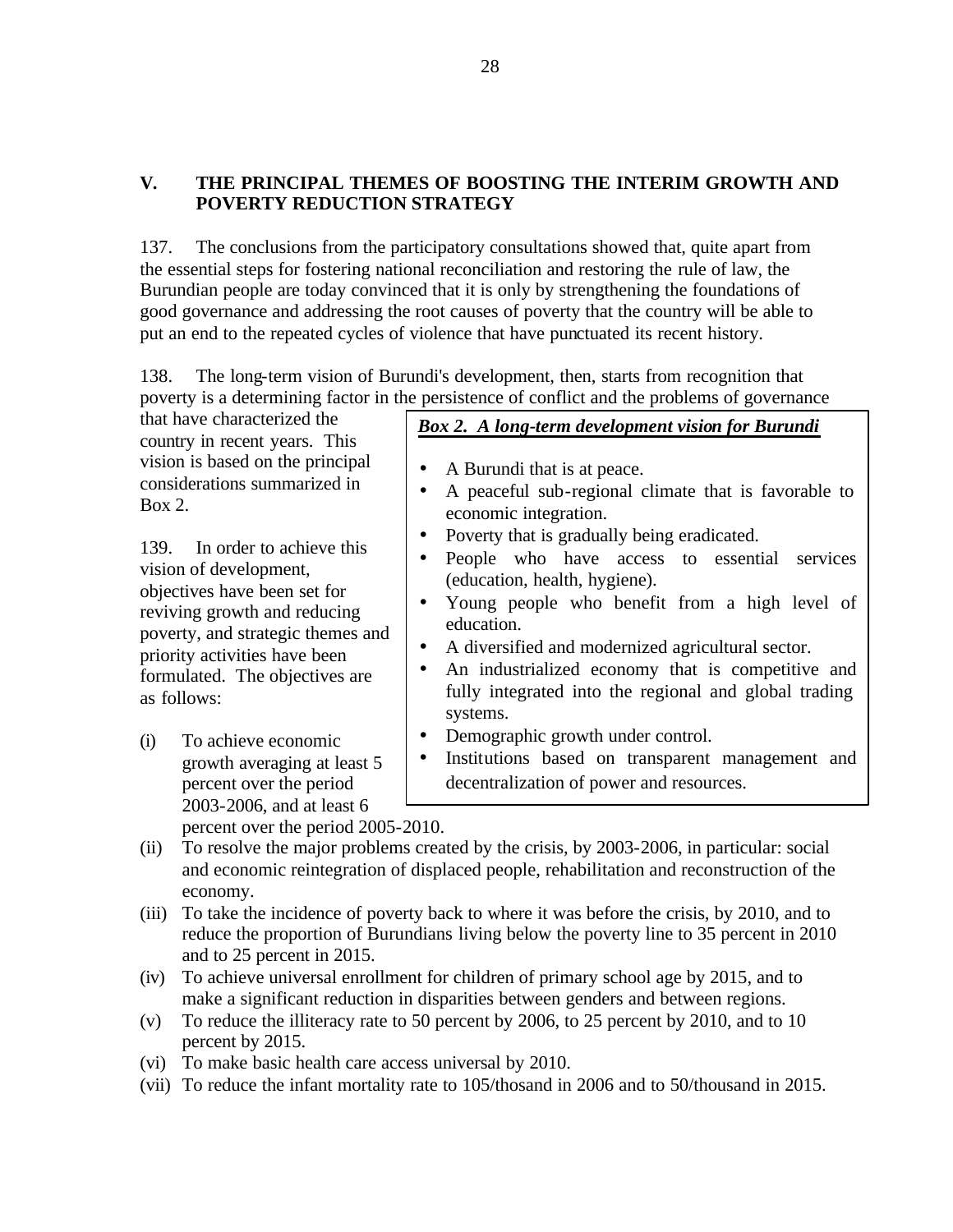(viii) To ensure that 70 percent of the population is supplied with drinking water by 2006, and 100 percent by 2015.

140. The principal strategic themes identified during the participatory consultations, in terms of addressing the constraints described in the previous chapter, fall into the following six broad categories:

- **Theme 1**. Promoting peace and good governance.
- **Theme 2**. Promoting sound economic growth that will reduce poverty.
- **Theme 3**. Expanding access to basic social services.
- **Theme 4**. Reintegrating victims of conflict and other disadvantaged groups into the economy.
- **Theme 5.** Combating HIV/AIDS/STDs.
- **Theme 6**. Advancing the role of women in development.

#### **THEME 1. PROMOTING PEACE AND DEMOCRATIC GOVERNANCE.**

141. Efforts to promote peace and to reinforce governance will involve the following intertwining activities:

- (i) Strengthening the process of national reconciliation and good governance.
- (ii) Promoting good governance at all levels and combating corruption and economic fraud.
- (iii) Reinforcing institutional capacities to manage public affairs.

#### **V.1.1. Strengthening the process of national reconciliation and democratic governance**

142. The Peace and National Reconciliation Accord that was negotiated among all the Burundian political factions at Arusha, through the mediation of President Nelson Mandela, offers a significant basis for a definitive end to the Burundian conflict by October 2000. Resolving that conflict will release the energies of the Burundian people so that they can be redirected towards reviving the economy and combating poverty.

143. The peace process of Burundi reached a significant stage with substitution of the incumbent head of state by April 30, 2003 in conformity with conventions of the peace accord. The National Unity Government that was sworn in on November 1, 2001, following the peace accord, is now attempting to have armed rebel groups implement the cease-fire alredy agreed upon with the help of the international community. A commission of follow up in implementation of the accord (CSA) is operational in Bujumbura since September 2000 and includes representatives of Burundian political protagonists, the civil society and the international community. It is chaired by the Special Representative of the United Nations Secretary General. A mixed commission of cease-fire was put in place on the same basis. A group of external observers along with a military international mission for monitoring the cease-fire and subsequent reforms have also been set up in Bujumbura.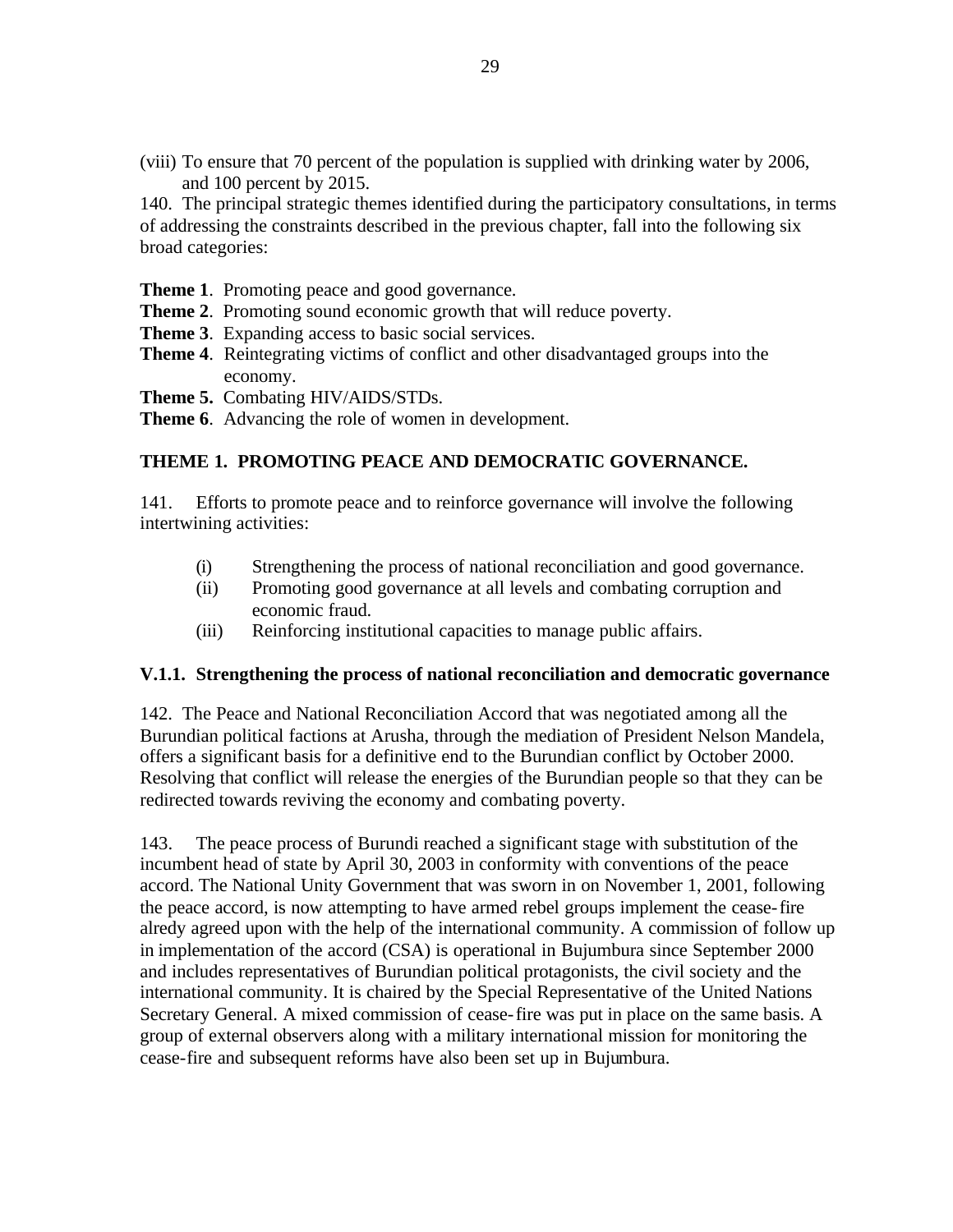144. These efforts deserve the support of the international community, starting with that of neighbouring countries. Active diplomacy on the part of countries in the subregion, aimed at restoring and maintaining peace in the subregion, would reinforce the confidence of private economic operators and in this way give a boost to the regional economic integration process.

Beyond these essential efforts to end hostilities, the conclusions of the participatory consultations confirmed the importance that the peace accord attaches to the role of good governance in resolving the conflict and promoting the country's development.

145. Indeed, the preamble of the peace accord declares that "the reestablishment in Burundi of a legal, institutional and social environment based on good governance, the rule of law and the efficiency of public management, justice for all, the search for social consensus and participation by civil society in the definition and implementation of national policies, constitutes an essential element of the strategy for national reconstruction and reconciliation (...)."

146. The peace accord strategy is thus based on the idea that the current situation in Burundi is that of a state emerging from crisis, where one of the most urgent problems is to re-establish the basic institutions of good governance.

The principal areas of attention in terms of governance can be summarized as follows:

- (i) Establishment of democratic public institutions.
- (ii) Establishment of a legal framework that protects human rights.
- (iii) Establishment of a neutral, competent and effective administrative apparatus.
- (iv) Establishment of transparent public management.
- (v) Establishment of an efficient and independent judiciary.
- (vi) Establishment of a decentralization framework that will support local governance and grassroots development.

147. Aware of the current difficulties in equipping the State to take such action, the transitional Government has set up a ministry responsible for good governance and privatization. That ministry will seek to reinforce efforts at democratization, to facilitate the rule of civil society organizations in development, to reconstitute the capacities of the State that were weakened by the crisis, to improve economic and social management and to strengthen the State's institutional and human capacities, in order to ensure sound, transparent and effective public management.

148. With the support of donors, the Government has drawn up a program of support for good governance, as part of the democratic governance initiative. The objectives of the democratic governance program are as follows: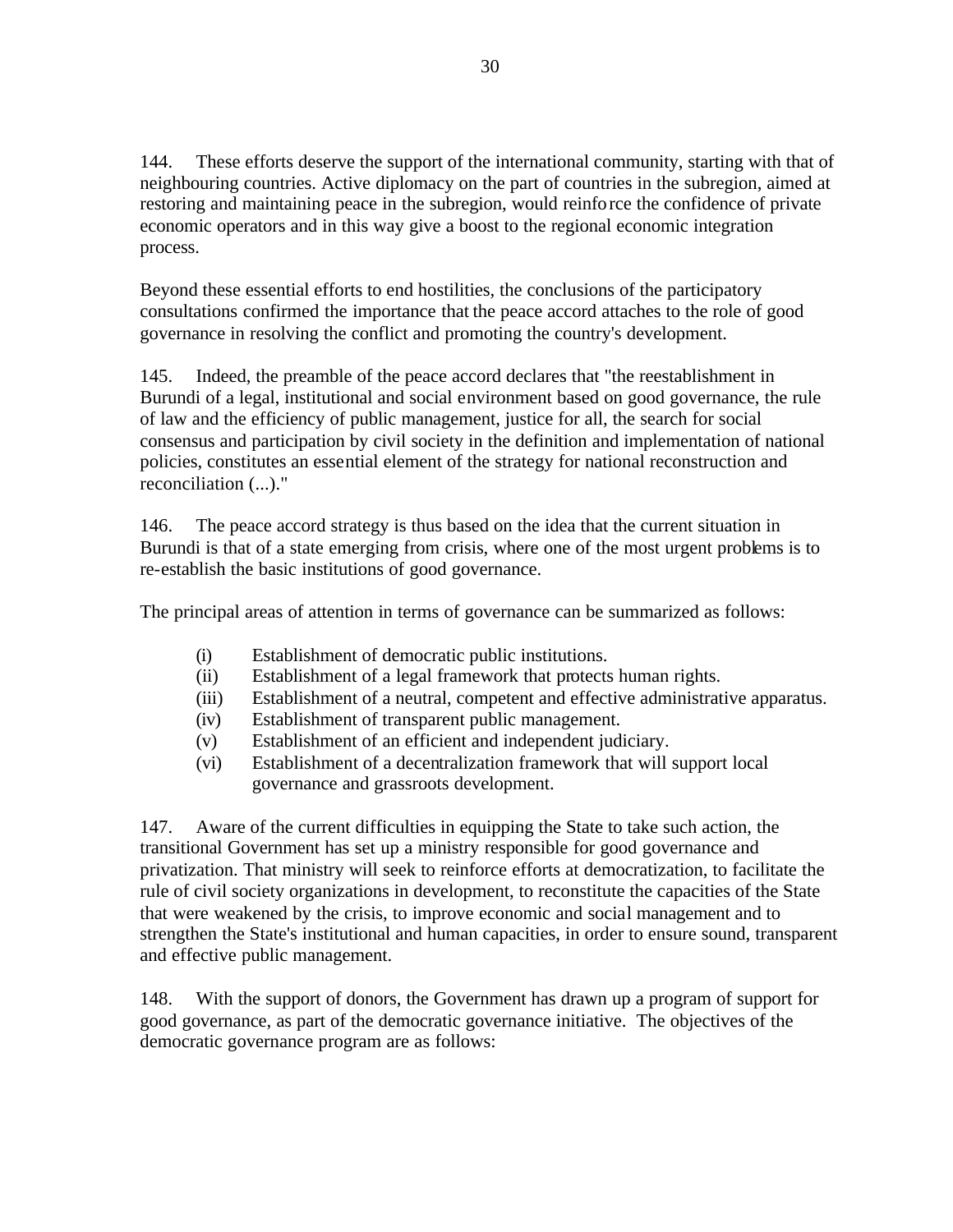- (i) Strengthening the capacities of parliamentary institutions.
- (ii) Establishing a legal and institutional environment that will protect human rights.
- (iii) Reinforcing the capacities of the judicial and penitentiary systems.
- (iv) Strengthening the role of civil society in the process of democratizing Burundian society.
- (v) Preparing for a referendum and elections at all levels of government, in a manner
- (vi) appropriate to the situation prevailing in Burundi.

#### **V.1.1. Strengthening economic governance**

149. Efforts to ensure sound economic governance will be based on the following four principles:

- (i) Strengthening transparency in government management and combating corruption and economic fraud.
- (ii) Decentralization and community participation.
- (iii) Strengthening capacities to manage public affairs.

#### **a. Strengthening transparency in government management and combating corruption and economic fraud.**

150. In order to make government management more transparent, appropriate institutional mechanisms will be put in place to ensure access to information on public affairs and to provide government services more swiftly and transparently. It has been clearly demonstrated that corruption is highly damaging both to economic development and to democracy. Corruption is most often linked to the way public services are provided to applicant beneficiaries. The battle against corruption, however, also has to do with the reform of public affairs management. The strategy for reducing corruption in Burundi involves the following elements:

- An open and honest determination on the part of the highest government authorities to combat corruption and not to tolerate it in any guise.
- The reform of legislation and regulations governing tax and customs privileges or incentives, in order to simplify them and make them more transparent, as a systematic part of the effort to eradicate corruption.
- Introduction of incentive mechanisms to encourage a reduction in corrupt practices, by rewarding integrity and improving the working conditions of public officials, while subjecting them to effective supervision and sanctions.

151. To put this strategy into effect, significant structural reforms have been undertaken, such as modernizing the legal and regulatory framework for the conduct of business; reform of budgetary procedures, as part of the public expenditure review; adoption of a functional classification of expenditures that should make public spending more effective (by establishing a permanent link between public expenditure commitments and their actual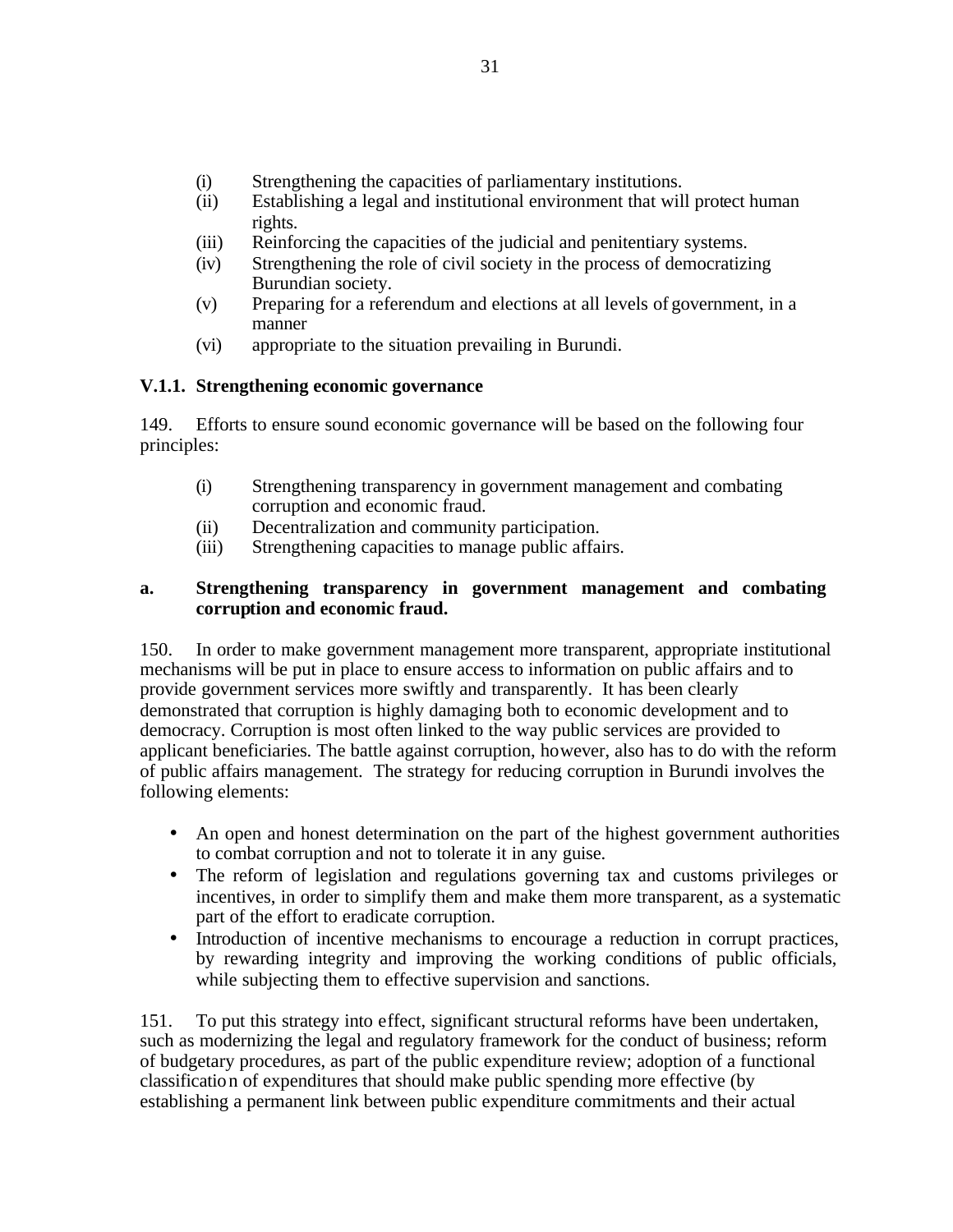impact on reducing poverty). The functional classification now in place will improve coherence and consistency between the budget, resource allocation, and the financing of the priority measures for combating poverty, as set forth in this I-PRSP.

152. In addition to the steps already taken, the following reforms are planned:

- Definition of a policy for development of the private sector and promotion of a favorable business environment.
- Tax reforms that will foster growth and equity, including mechanisms for informing and advising taxpayers of their rights and duties, so that taxation will be seen as a neutral tool of income redistribution, and as a force for equity (rather than a publicly imposed burden that invites evasion and corruption).
- Strengthening mechanisms for the audit and supervision of government revenues and expenditures.
- The reform of public procurement.
- Regular review of public spending (PER), etc.

153. Combating corruption and economic fraud will constitute the backdrop for efforts to promote good governance. In addition, other appropriate institutional mechanisms will be introduced:

- An independent Audit Office, which will report to Parliament on the Government's budgetary performance.
- An independent anticorruption oversight entity, involving the private sector, civil society, the press and all other interested players.

#### **b. Promoting decentralization and participation**

154. Good governance necessarily implies decentralization and a participatory approach. As recommended by this interim strategy, the approach to decentralization will capitalize on existing participatory consultation mechanisms to make the communes into hubs of development, and to make government services more accessible locally. The Government will transfer revenues to the communes so that they can adopt their own development policies, particularly in the fields of education, health, basic infrastructure, water and sanitation.

155. The introduction of sound planning mechanisms controlled by and for the community, the promotion of local leadership, and empowerment through training and information should do much to strengthen the currently weak capacities of grassroots communities. Local civil society organizations will play an important role in this participatory approach, by helping local people to identify their own needs and to select the appropriate solutions.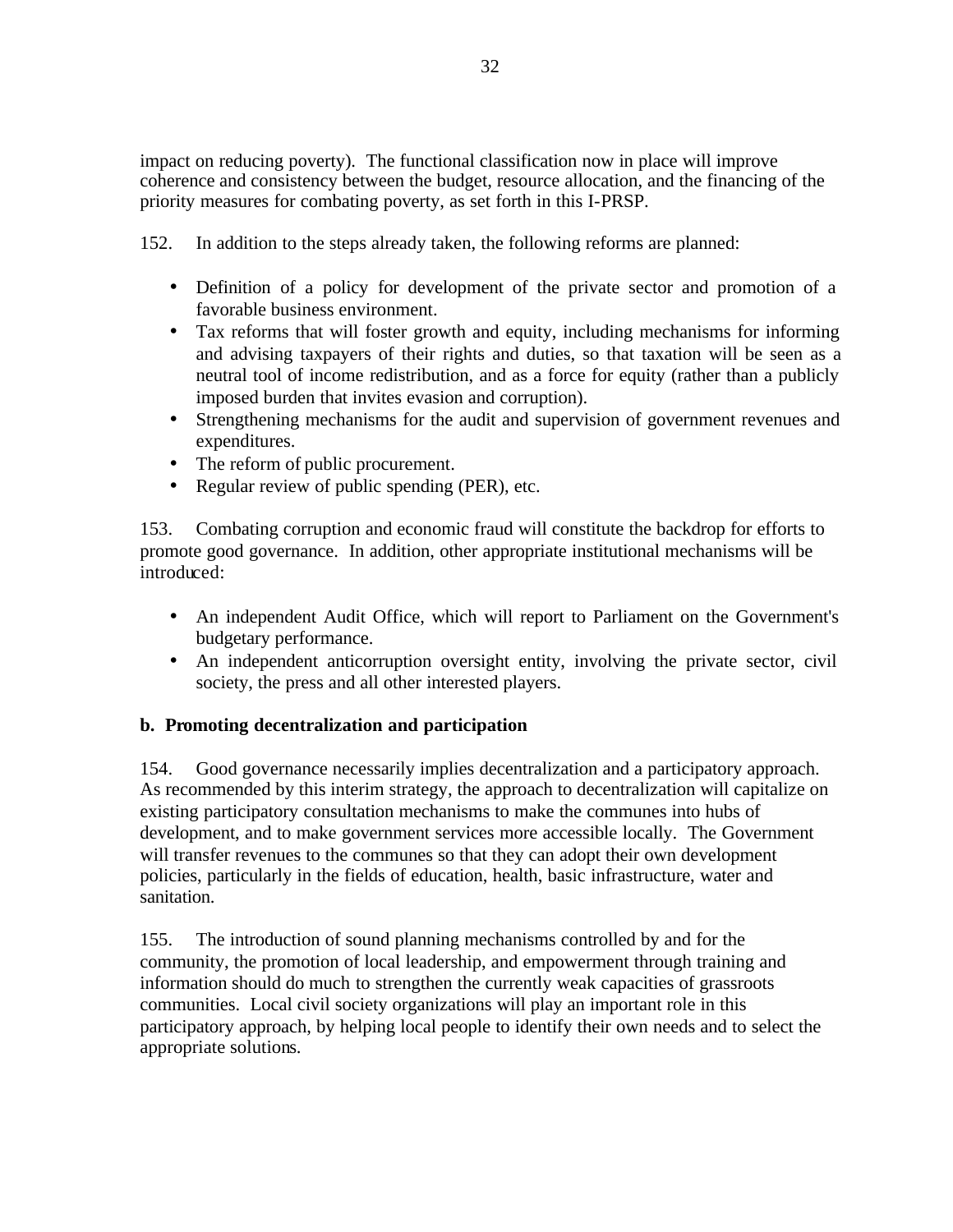156. The private sector's participation will be strengthened through dialogue with the public sector. This dialogue will be promoted by reviving the existing "dialogue committees" on taxes, procurement, customs and fraud, as well as introduction of a permanent partnership body for coordinating development of the private sector. The opinions of this coordination body will be taken into account in all decisions and measures adopted.

157. Development projects will be identified and prepared with the participation of all interested partners and players, particularly the beneficiary populations, local governments, associations and NGOs. This principle will be observed throughout the project cycle, specifically at the identification, execution and evaluation stages. This approach to development will encourage local people to take ownership of projects undertaken on their behalf, and will save the country from the kind of situation that occurred with the outbreak of the social and political crisis in 1993, when there was great destruction by beneficiaries of their own public facilities. The installation of "community development committees" (CDCs) will be encouraged, and will serve as the anchor for the decentralization policy.

# **c. Strengthening human and institutional capacities**

158. Public affairs management capacity must be strengthened at all levels: macroeconomic, sectoral and decentralized, administrative capacities, as well as the capacities of grassroots communities and civil society, so that the various players and beneficiaries can participate and contribute effectively to the management and monitoring of development activities they are concerned with in Burundi.

159. Strengthening capacities is essential if the Government's performance is to be maintained and improved. The training and upgrading of human resources is a key element in providing high-quality public services and sound management in all areas. The crisis had a devastating effect on the country's human resources: Burundi has lost many of its most qualified people, who were either killed during the violence or fled the country out of fear for their physical security, or simply to escape the poverty and hopelessness that characterized their homeland.

160. Efforts are required not only to train and upgrade existing human resources, but also to motivate and retain skilled personnel. Salaries will need to be raised (to the extent possible) for both public and private sector workers: such a move could even encourage the return of skilled workers who have left the country for economic reasons. It will be important to foster a "cult of excellence", by ensuring that promotions are based on competence and personal merit.

161. At the same time, institutional capacities must be strengthened. This is true for all of the country's economic management institutions, and relates as much to their coordination bodies as to their analytical tools, planning models and management methods.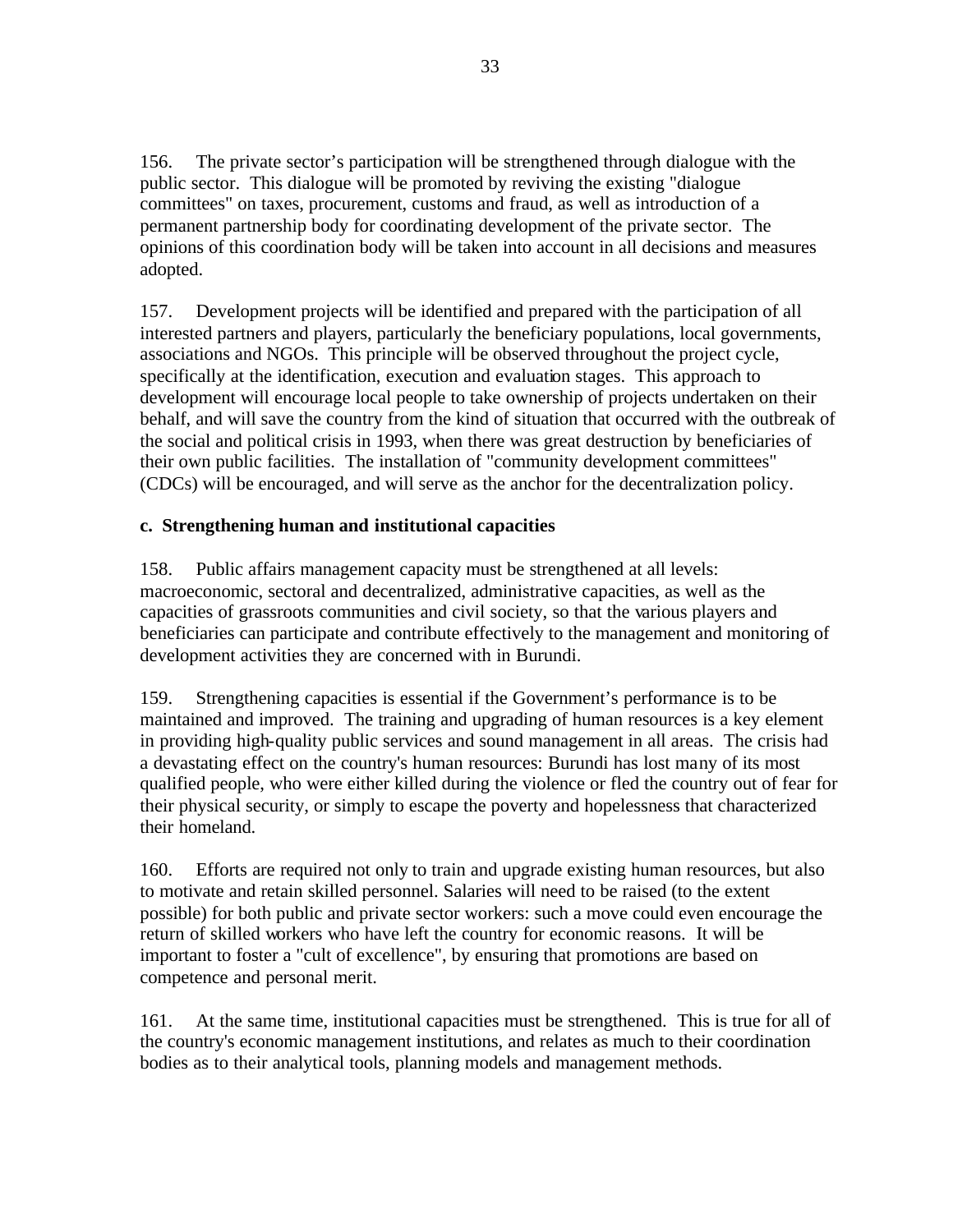162. Planning and management tools, as well as databases, must be updated on a regular basis. Constant efforts are needed to improve procedures and operating systems, and also to adapt them to new situations. The possibilities for using the new communication and information technologies will be explored and promoted.

163. There is an urgent need to modernize statistical collection methods, and to strengthen the institutions responsible for producing and analyzing economic, financial and social statistics, such as the Office of Planning and Finance, the Central Bank, the ISTEEBU, the Permanent Secretariat for Monitoring Economic and Social Reforms, by providing them with the software and models needed to improve the quality of the country's basic statistics.

164. If the participatory process is to be strengthened, the capacities of civil society organizations will have to be reinforced, particularly at the grassroots community level and among organizations providing support to the modern and informal private sector. Local leaders need training in such areas as literacy, basic management skills, legal knowledge, in order to guide them in the decisions that they will be called upon to take on local development issues.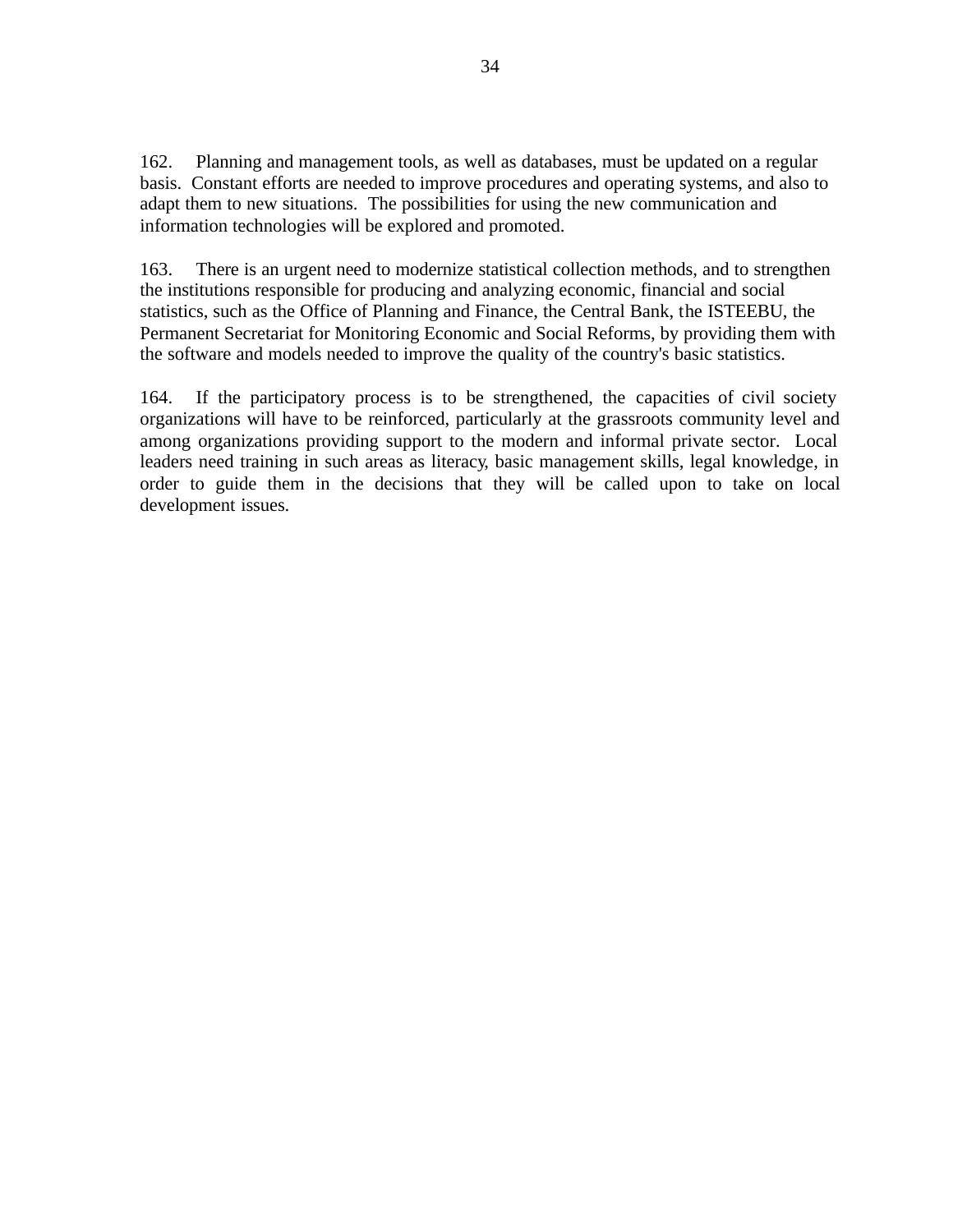#### **Summary of priority activities 2003-2006 for strategic theme 1:** Promoting peace and good governance

**Objectives** Priority actions **Indicative schedule a.Strengthening efforts to restore peace and security** • Eradicating any remaining pockets of insecurity. • Completing the installation of transitional political institutions. • Establishing and enforcing a permanent ceasefire. • Socio-economic reintegration of war victims and demobilized combatants. • Establishing a legal framework supportive of individual rights and freedoms. • Institutionalizing a promotion system based on objective criteria of competence and personal merit. • Ongoing process • 2003 • As soon as possible • As soon as possible • 2003-2004 • Ongoing process **b.Promoting sound economic governance** • Reinforcing the transparency of Government management and combating corruption and fraud. • Introducing mechanisms for informing and advising taxpayers of their rights and duties. • Finalising the reform of public procurement. • Creating an Audit Court Account independent of the executive. • Fostering an independent watchdog against corruption and fraud. • Reforming laws and regulations governing tax and customs privileges and incentives to eliminate economic distortions and encourage production. • Completing reforms for promotion of the private sector, in particular those initiated before the crisis with support from the World Bank and USAID. • Establishing a permanent coordination body between the Government and the private sector as well as consumers. • Ongoing process • Ongoing process • 2003-2004 • 2003-2004 • 2003-2004 • During the program • 2003-2004 • 2004-2006 **c.Promoting decentralization and participation** • Introducing viable mechanisms of planning and control by and for the community, in order to improve the management of public affairs. • Promoting local leadership and empowering grassroots communities. • Strengthening the institutional capacities of the Community Development Committees (CDCs). • 2004-2006 • Ongoing process • Ongoing process

> • Decentralizing tax administration to the communes, and preparing" communal

• Establishing the Community Development Committees (CDCs) as decentralized

development" plans.

development hubs.

• Preparing a national decentralization policy. • 2003-2005 • 2002-2006

• 2003-2004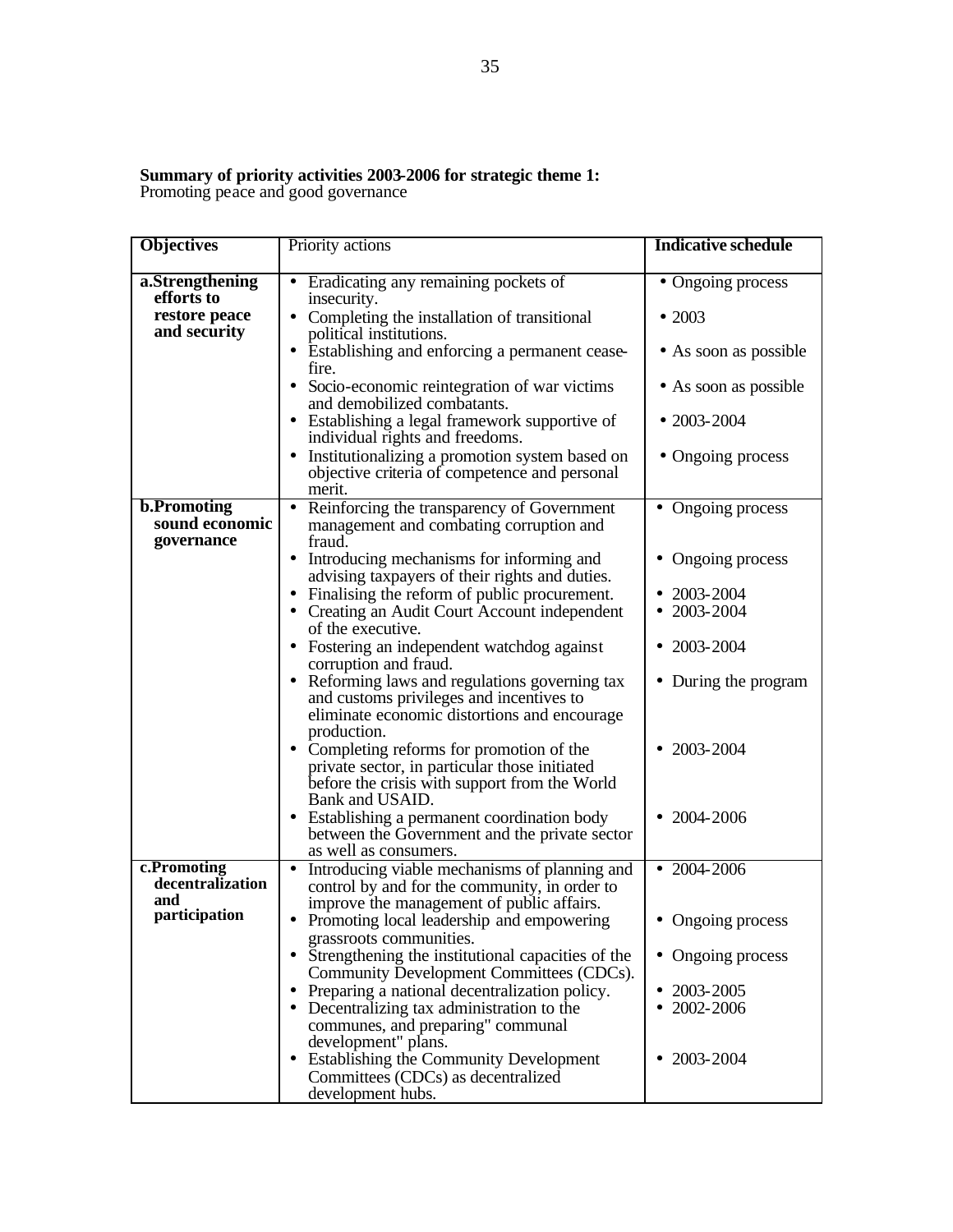# **THEME 2. REFORMING THE MACROECONOMIC FRAMEWORK AND PROMOTING HIGH-QUALITY ECONOMIC GROWTH**

#### **V. 2.1. Reinforcing macroeconomic stability**

165. A prerequisite for any antipoverty strategy is a stable macroeconomic environment conducive to sustainable growth. The objective of reforming the macroeconomic framework calls for action in four areas: (i) an effort to consolidate budgetary policy; (ii) a prudent monetary policy that will limit inflation; (iii) a redefinition of the role of the State and of its relations with other development actors, in particular the private sector and civil society; and (iv) reducing the burden of the public debt on the economy through debt relief mechanisms, and allocating the benefits of that relief to poverty reduction.

166. During the interim phase, the objective will be to achieve an average annual growth rate of about 5 percent by 2006, i.e. to return performance as quickly as possible to what it was before the crisis, and in this way to lay a solid foundation for economic recovery; to keep inflation to 5 percent in 2006, and to 5 percent by 2004, to achieve a primary budget surplus of 4 percent of GDP by 2006, to keep the growth of the money supply within limits compatible with the inflation objective, while making available the resources necessary to revive private sector activity; to maintain foreign exchange reserves at a level higher than three months of imports of non-factor goods and services.

#### **a. Improving government financial management.**

167. *Budgetary policy* is aimed at controlling and rationalizing the allocation of public funds, together with measures to increase government revenues in order to eliminate what is now a chronic budgetary deficit. The Government has set for itself the goal of achieving a primary budget surplus of 4 percent of GDP within three years, and to maintain that performance over the intermediate and long term.

168. *Expanding domestic public revenues*. Given the precarious state of government revenues, which are essentially hostage to unstable coffee prices, specific measures for enhancing revenues will involve: (i) extending taxation to the activities that are today exempt (particularly in the informal sector), in order to establish an effective tax system that produces satisfactory yields; (ii) reducing tax and customs exemptions; (iii) making tax and customs administration more efficient (by stepping up tax collection efforts, strengthening the monitoring and supervision of the major corporate taxpayers), (iv) establishing a single taxpayer identification system); (v) preparing and introducing a va lue added tax (VAT). Technical assistance for reforming the government finances has already been made available by the IMF in 2003 and will be reinforced.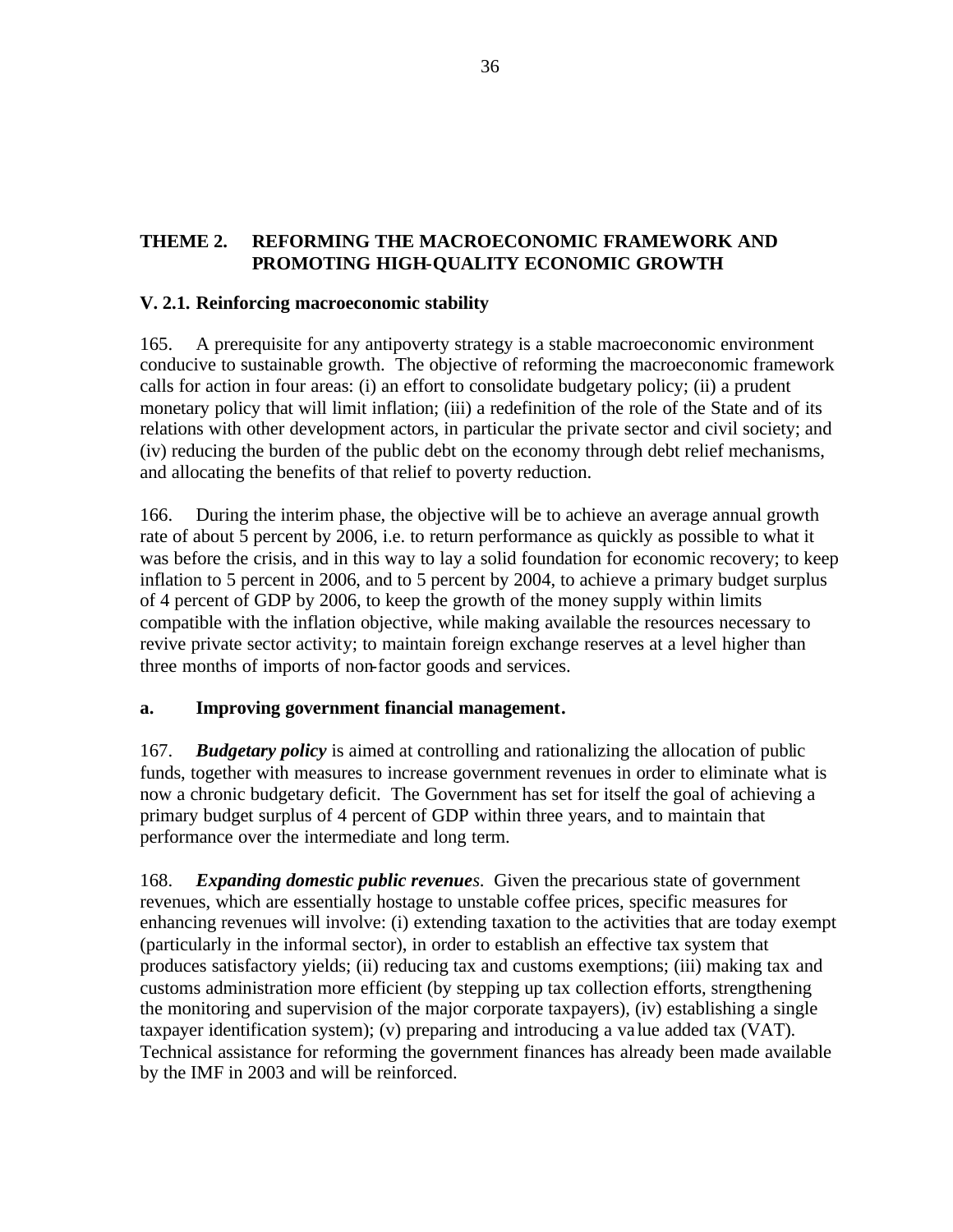169*. Public expenditure*. Recognizing that most items (such as operating funds for new institutions, public order and security, public servants' salaries, basic social services, public debt service) cannot be further compressed in the immediate future, efforts will focus on improving the expenditure profile, by allocating public funds to priority expenditures such as: (i) making the public administration more dynamic and effective; (ii) reviving agriculture and other rural activities; (iii) targeting social services at vulnerable groups, in the areas of health, education, essential infrastructure, combating HIV/AIDS, and employment creation; (iv) directing donor support towards the socio-economic reintegration of war victims and returning refugees, including armed groups demobilized under the peace accord and the cease-fire agreement.

170. The Government will pursue measures already undertaken during the structural adjustment program and the crisis to stabilize operating expenses: (i) reducing direct and indirect subsidies to State-controlled enterprises (SPP); (ii) controlling the government payroll by freezing recruitment of the public service, except in priority social sectors (health education); (iii) capping consumption of certain goods and services, in order to limit abuse and misappropriation, especially at the upper echelons of government offices, projects and state agencies; (iv) establishing clear sectoral priorities for government activity, and giving preference to the private sector.

171. To enhance the efficiency of public spending, Public Expenditure Reviews (PERs) will be undertaken in a systematic way at the macroeconomic level and at the individual budgetary sector levels (such as agriculture, education, health, energy and mining, roads and transport). The expenditure cycle will be computerized and recurrent project charges will be identified at the sectoral level and integrated into the Program-Budgets or Public Expenditure Programs (PDP). As well, investment funding will be allocated through the Public Investment Program (PIP) in accordance with principles of rationality and efficiency, and in line with the priorities of this Interim PRSP as identified during the participatory consultations.

# **b. A prudent monetary policy**

172. During the socio-economic crisis, when the macroeconomic environment was characterized by sluggish economic activity and rising public deficits, the indirect monetary policy instruments in use failed to achieve their objectives. The effectiveness of monetary policy remains contingent upon a perceptible revival of economic activity.

173. The primary objective of monetary policy will be to ensure price stability, so that real interest rates will once again be positive. To this end, the Government will have to restore sound budgetary practices. The Central Bank and the Government will work out quantitative targets for lending to Government and the public sector. In terms of lending to the economy, the central bank will rely on indirect monetary instruments.

174. The effectiveness of money and credit policy will be further enhanced through creation of a money market, so that the BRB will become truly a lender of last resort. The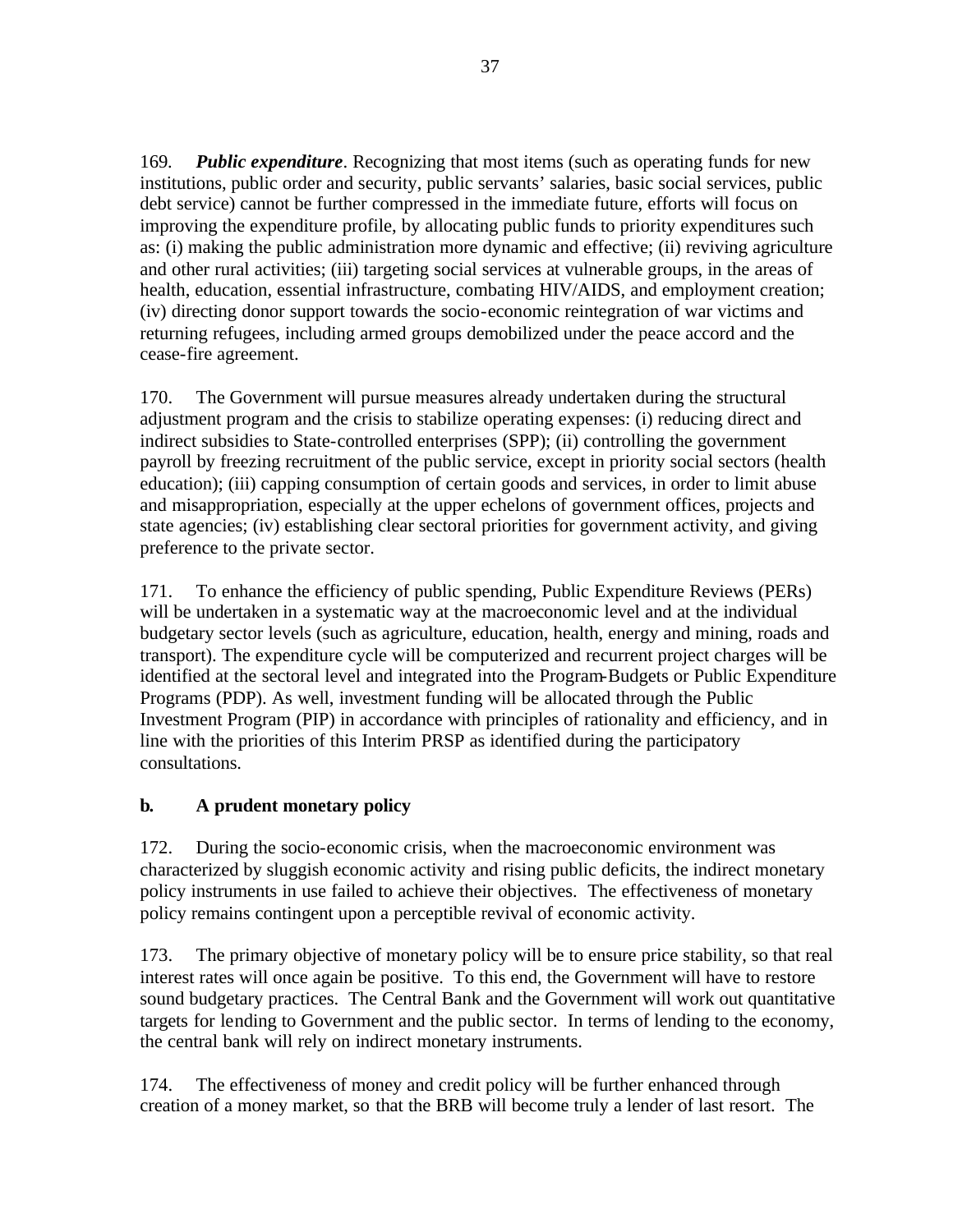interbank market will constitute an important segment of the money market, and will be formalized so that banks and financial institutions can exchange their cash surpluses from time to time. Finally, to improve the conduct of monetary policy, the BRB will adopt new techniques for monetary programming, with the technical assistance of the IMF and other central banks.

175. Given the importance of a solid and healthy financial sector, the BRB will pursue its efforts to improve the number and quality of its inspectors for supervising banks and financial institutions. The central bank will seek needed technical assistance and training from its partners in this regard.

#### **c. External sector policy**

176. *Transactions with the outside world* have suffered from the collapse of export receipts, the freeze on public development assistance, and the economic blockade. Foreign exchange holdings have been dangerously depleted, and the Central Bank has taken restrictive measures for the allocation of available foreign exchange, by targeting strictly priority needs. From November 1997 to June 2000, provisional exchange control measures were in place for current transactions involving payments and transfers.

Since July 2000, however, the Central Bank has been conducting weekly auctions of foreign exchange *which were regularly improved as supported by the financial and economic programme from the IMF and the World Bank since 2002*.This move has considerably improved the exchange rate management system, by unifying it and closing the gap between the parallel market rate and the official rate resulting from the auctions. This gap has shrunk from nearly 100 percent before introduction of the auction market to less than 20 percent under the new system.

177. The economic management strategies planned for the sector are based on the assumption that exports and international economic cooperation will be restored. They are aimed at strengthening the external financial position of the economy and reducing its vulnerability to external shocks. They involve, in particular, gradual removal of the foreign trade restrictions that were reintroduced in light of the crisis and the embargo and further action to reform exchange rate policy and to liberalize the trade and payments system, as well as to promote exports.

178. *Exports***.** Reforms and policies are designed to create an environment for further promotion and diversification of exports. They relate in particular to tax incentives, the streamlining of administrative procedures, and the introduction of appropriate support infrastructure.

179. The Government will pursue its flexible exchange rate policy in order to maintain a balance between foreign exchange supply and demand. *The policy of liberalizing the external trade and payments system* will be pursued, in order to reinforce the range of incentives for the promotion of non-traditional exports. The competitiveness of Burundi's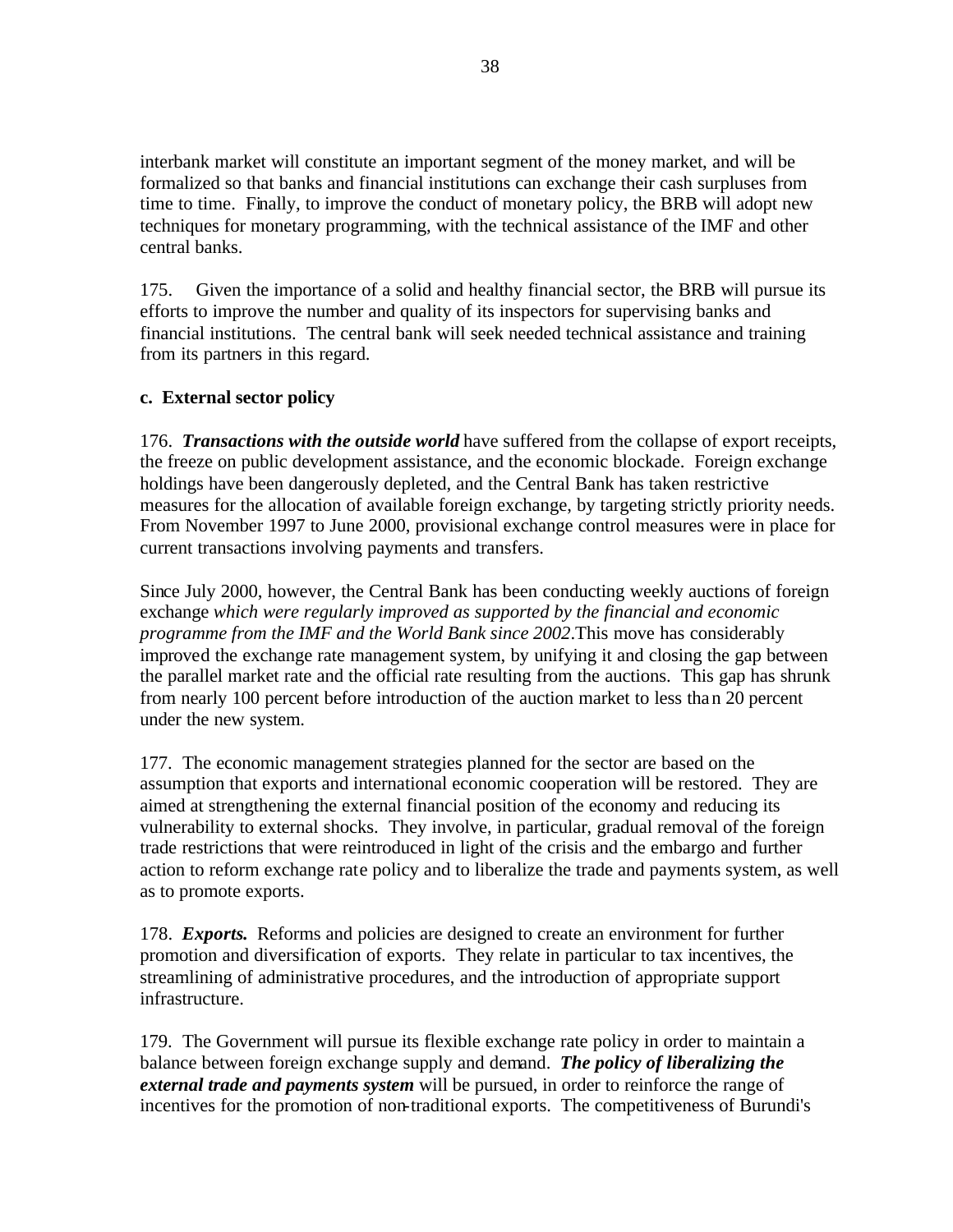exports will also be enhanced through prudent demand management policies, designed to keep the inflation rate below that of the country's trading partners and to stabilize the real effective exchange rate.

180. *To integrate Burundi more thoroughly into the world economy*, the Government will participate actively in regional integration initiatives, in addition to liberalizing the trade and payments system. Needed reforms will be undertaken in the customs area, in business legislation and regulation, and in the investment making. The Technical Working Group of the Regional Integration Facilitation Forum for Africa (TWG/RIFF) will consider ways to facilitate the integration of Burundian economic operators into the regional and world markets and to encourage foreign direct investment and joint ventures by taking full advantage of the opportunities offered by the subregional market, in particular through the ZEP and COMESA.

#### **d. Resolving the external debt burden**

181*. External payment arrears* (US\$148,5 million in 2002) and debt service payments (more than 157 percent of exports in 2002) have reached alarming proportions (see section IV.2.1, above). The Government will work with donors to negotiate appropriate mechanisms for relieving the debt burden and restoring confidence among its creditors.

182. Specifically, the Government intends to take action on two fronts: (i) a more responsible strategy for managing indebtedness and government finances; and (ii) discussions with bilateral partners to find suitable solutions to the debt burden problem.

183. Burundi is appealing to all its bilateral creditors *to forgive or cancel its debts owed to them* (amounting to approximately 14 percent of total indebtedness). For its part, the Government will reciprocate this good faith by establishing a program for the allocation and use of the savings generated by debt relief, particularly with respect to its debt and public finance strategy, as well as the social sectors, pursuant to this interim PRSP.

184. *With this indebtedness and public finance strategy***,** the Government will attempt as quickly as possible to reduce the deficits from the government's financial operations in general, and those relating to current expenditures, in particular.

External borrowing will be limited to highly concessional loans for financing projects included in the Public Investment Program (PIP) and the public deficit. Only projects that meet the general and sectoral priorities of the country, in light of this I-PRSP, will be included in the PIP.

185. *The Government is offering a program for the allocation and use* savings from debt relief to combat poverty and specifically to undertake the priority actions contained in this interim PRSP. More specifically, those savings will be used to augment the resources currently earmarked for the social and economic reintegration of victims of the conflict (currently estimated at 15 percent of the population); the social sectors, in particular health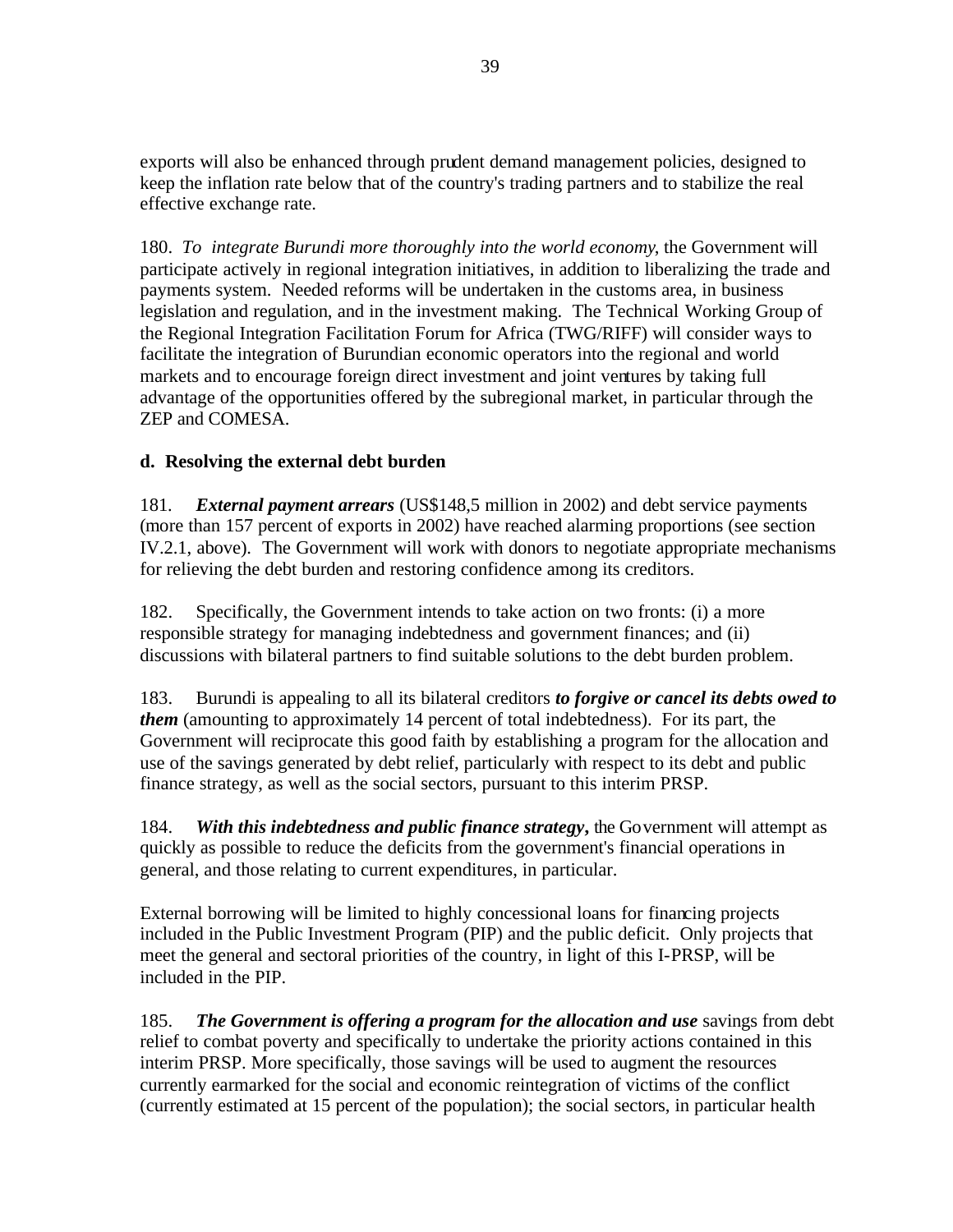care and education, housing, water and sanitation, agriculture, basic infrastructure and economic reconstruction; dealing with the problem of street children (estimated at more than 20,000) and combating HIV/AIDS/STDs.

#### **V.2.2. Promoting steady, high-quality economic growth to reduce poverty:** *pillar of Burundian economic growth.*

186. Potential sources of growth for Burundi exist in almost the overall sectors, but require a variety of actions to be efficient: adequ\ate technical and technological tools (agricultural processing and preservation among other things), human capacity and efficient financial systems, equipment and basic infrastructures to adapted production, etc. It is work setting up appropriate reforms aimed at transformation of the rural area, promotion of the private sector, restructuring of public enterprises and reconsideration of the role played by the government in economy.

187. **In the short term, the agricultural and further** rural agricultural activities will stnd for the main sources of growth. The major challenge, at this stage, will be related to increase of output reached in this sector in order to increase local production for trading and export activity along with sources of income of the population: coffee, tea, cotton which are aleady labelled as being of high quality but whose produced quantity is poor; non traditional products including fruits, vegetables and flowers which are also known to be of excellent quality but whose production is unusual; craft industry, fishing and fish breeding.

Further short term income generating activities also exist in such sectors as mines, services and tourism.

188. **In the intermediate/long term**, it will be beneficial to modernise production systems of the rural area mentioned above and strengthen reseach works intended to increase the output and productivity of factors.

An additional sector which contributes to growth is the mining sector whose significant potential is already known: lateritic nickel mines in the east of the country(Musongati) with an estimated deposit of 300 million of tons, vanadium in the centre of the country(Gitega) with an estimated deposit of 9.7 million of tons to a content of 0.63% ; and others such as gold in the north of the counrty (Mabayi and Muyinga), colombo-tentalite in the north(Kabarore and Murehe), kaolin, limestone used in components of soil fertilisers and production of cement in in Moso south-east area and Rugombo north-west area.

Other mineral resources are made of precious stones used in ceramic along with cassiterite, wolfranite, rare earths and peat.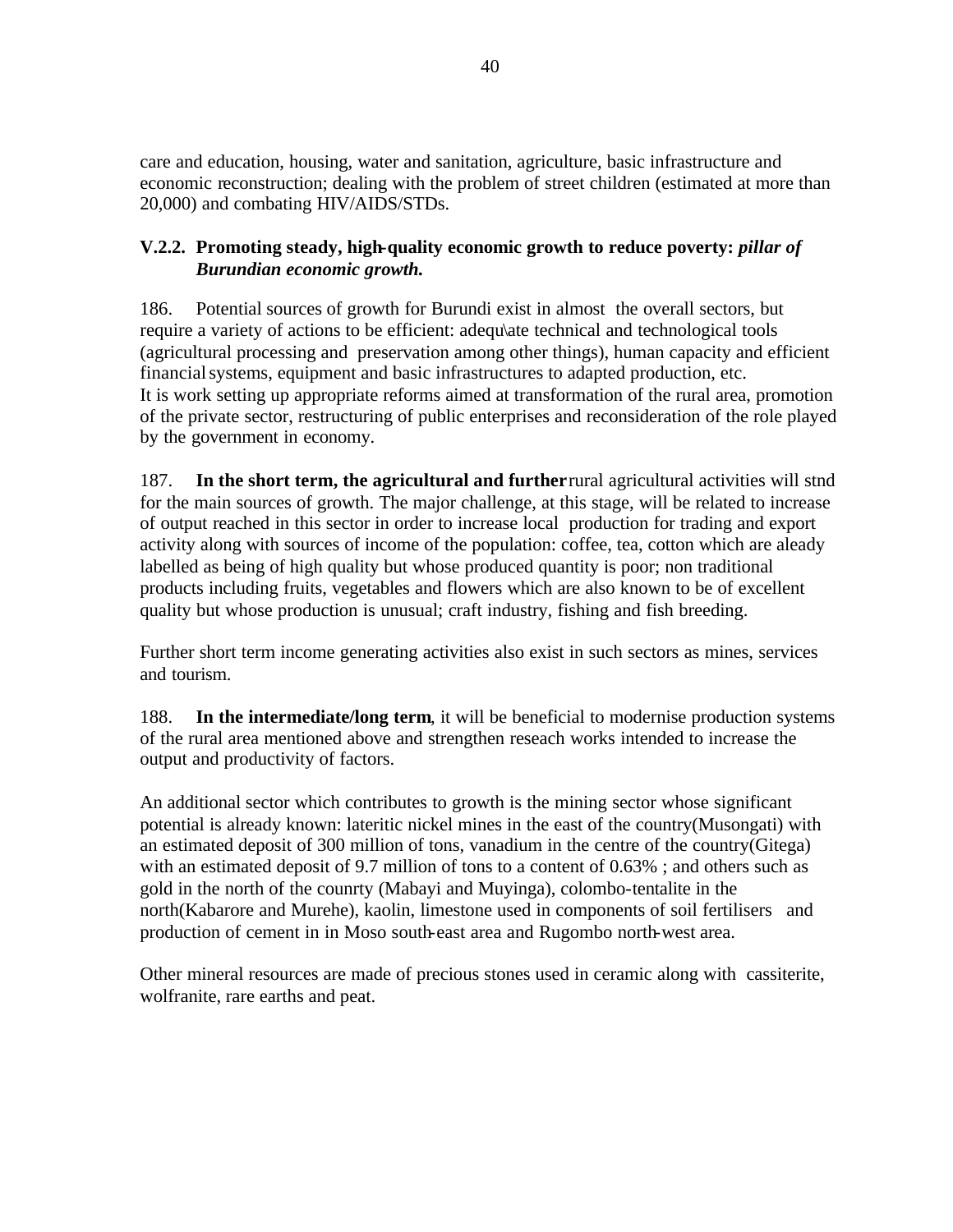#### **V.2.2.1. Promoting rural development and protecting the environment.**

189. The rural economy contributes nearly 50 percent of GDP and supports more than 90 percent of the population. This sector will therefore retain an important place in national programs to revive the economy and reduce poverty in Burundi. Strategies for reviving the rural productive structure will target the recovery of farming and livestock, the promotion of cottage industries and microcredit, further decentralization of development, and protection of the environment. Landowning legislation will be updated, particularly as it relates to the management of State lands and those belonging to war victims.

#### **a. Rural development**

# **1 o /. Reviving the agricultural sector and livestock activities**

190. The crisis had a severe impact on farming and livestock activities. A plan for the recovery of this sector has been prepared, with the objective of restoring and surpassing the output levels that prevailed before the crisis. Output in the primary sector is very low, because of food insecurity, malnutrition, the lack of good quality seed, high prices for fertilizers, underdevelopment in the agri-food processing and preservation sector, rural exodus, and dependence on food aid. Annual growth in value added for this sector is expected to average 6,0% percent until 2006.

191. *Action in the short term will focus on*: (i) reviving seed nurseries; (ii) extension work and training among rural people to foster modern farming methods; (iii) revitalizing the livestock sector by reconstituting the herds that were decimated during the crisis; (iv) restoring soil fertility through the addition of lime and a strategy for integrating livestock, farming and agroforestry activities; (v) reviving and diversifying the production of cash crops(coffee, tea, cotton, rice and non traditinal crops(fruits, vegetables, flowers etc); (vi) strengthening support services for producers through the dissemination of innovations and information from applied research.

192. *Over the medium term, rural development policies will focus on*: (i) supporting nongovernment initiatives by the private sector and NGOs, particularly in the areas of extension services, supply and marketing, in a manner consistent with existing mechanisms; (ii) supporting agricultural initiatives by the CDCs and cooperatives to give them a more businesslike approach and to bring about gradual change in traditional farming methods.

193. These strategies for reviving agriculture are expected to diversify output and improve yields. The end result should be to re-establish food self-sufficiency, to produce a marketable surplus, and to increase the monetization of the rural economy. The surplus will be available for investment in other income-generating activities, and will help to expand nonagricultural employment opportunities in the countryside.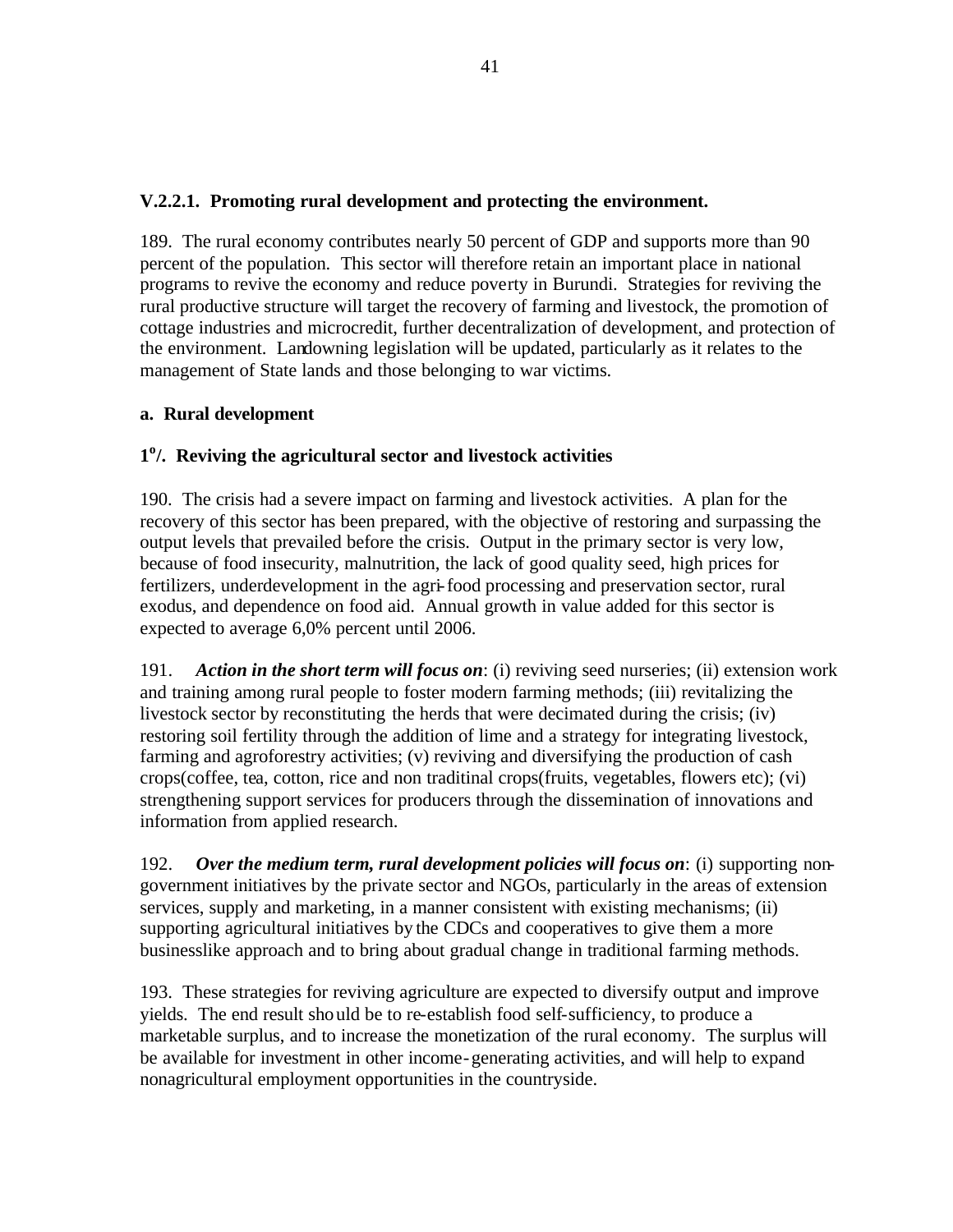194. Additional funds will have to be budgeted for the sector, and this will call for improving the budget-programming process as well as assessing performance by comparing budgetary allocations and results obtained in terms of socio-economic change (costeffectiveness ratio).

#### **2 o / Improving access to the factors of production in the rural economy**

195. *Conserving soil quality*. The land constitutes the very basis of food production. This factor, however, is now being degraded as the result of demographic pressure. That pressure is also leading to the fragmentation of rural properties. The Government will give priority over the short term to programs for resettling war victims and returning refugees. It may also draw upon State-owned lands to increase the area available for farming. Wetlands represent an appreciable potential for various crops, and certain dry areas such as Imbo, the Bugesera and the Moso are suitable for irrigation.

196. *Farming inputs***.** Increasing agricultural output will require the use of inputs such as fertilizers, varietal seeds, phytosanitary products and high-performing animal breeds. In order to make these inputs available and affordable to rural people, special efforts are required to make use of local natural inputs, such as phosphates and dolomitic limestone that will enhance soil fertility and counter soil acidity; to improve marketing facilities for inputs such as fertilizers; to encourage private investment in the rural economy; to revive agricultural research for upgrading these inputs; and to monetize the rural economy so as to increase purchasing power.

197. *Providing quality inputs***.** The upgrading of inputs is the responsibility of research institutions, in particular the ISABU (Institute of Agronomic Sciences of Burundi), the FACAGRO (Faculty of Agricultural Sciences), the IRAZ (Institute of Agronomic and Animal Research of the CEPGL) and the new private universities. All of these institutions are in need of human, material and financial resources if they are to play the role expected of them. Efforts will have to focus on creating high-yield seed varieties for the main subsistence crops, namely corn, beans, roots and tubers, bananas and crops that lend themselves well to processing, such as peanuts and soya. Given the urgent situation with respect to food security, it is important to provide these research institutions with the resources they need to investigate crops in similar agro-ecological regions and test them for local adaptation and use.

198. Given the quality of human resources that such research requires, there will have to be better cooperation and partnership among research institutions. Rather than attempt an independent research program for each crop, the Government will establish a national plant and biotechnology program to develop improved varieties, with priority to the crops mentioned above.

199. *A seed production system that involves grassroots communities more effectively*. The seed production strategy must involve farmers' associations and cooperatives in the production of marketable seeds. It will rely initially on extension workers already in place,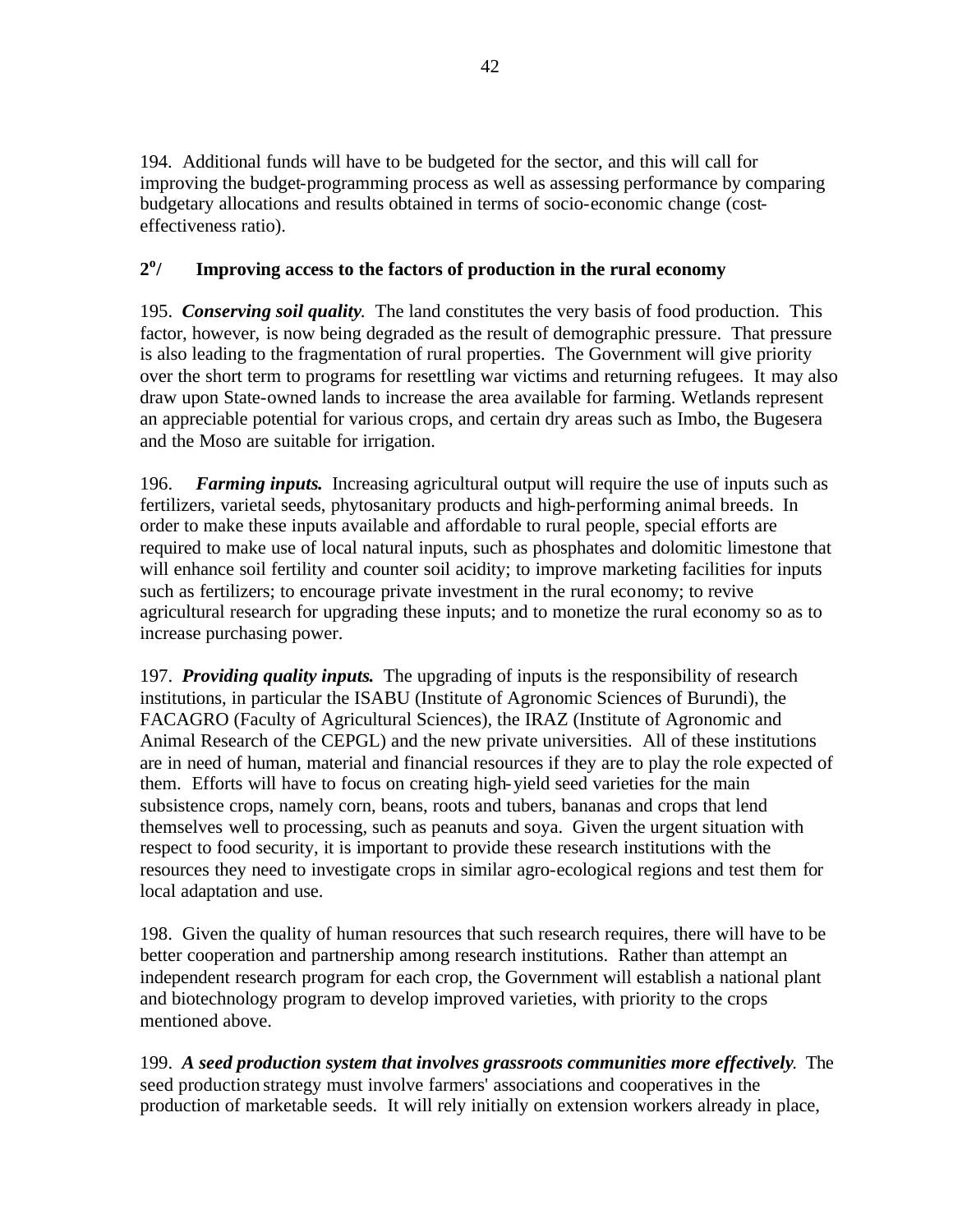in the expectation that the associations will gradually acquire the capacity to produce highquality seeds, through on-the-job training. This approach will reduce seed production costs and make the seeds more affordable to rural families.

200. **Cro***p protection measures***.** A significant portion of output is regularly lost to the ravages of diseases and pests. In the short-term, phytosanitary products will have to be developed and distributed to protect against the principal diseases.

#### **3 o / Raising rural incomes**

201. In the short term, increasing the monetary incomes of rural families will have to rely on cash crops such as coffee, tea, cotton, rice and potatoes*. A well designed integrated reform per item will be implemented in 2004.* 

*Coffee.* Progressive disinvestment by coffee growers, reflecting low coffee prices, has led to a continuous decline in yields. Yields could be significantly increased by offering an attractive producer price, while reducing the number of intermediaries involved. The coffee industry will also have to develop a system of producer credit, in order to avoid "standing" sales. Over the medium-term, the coffee growers' associations will have to be integrated into the industry, primarily through the Coffee Pulping Stations (SOGESTALs).

*Tea and cotton*. Research is needed to find high-yielding clones that are resistant to the principal diseases. For the moment, there is no research focused on cotton. In order to improve the quality of these two products, producers and harvesters will have to receive a remunerative price, as in the case of coffee.

# **4 o /. Use of wetlands**

202. The approach to wetlands exploitation focuses on the possibility of extending crops into the wetlands, which constitute an important resource for Burundi. To do so, however, will require collective exploitation and specific legislation governing lands of this kind. Optimal exploitation of wetlands requires a "collective" approach in selecting crops, establishing the agricultural calendar, and managing water. In particular, this is essential for irrigated crops such as rice. A collective approach is also indispensable for facilities operation and maintenance.

203. Rice growing and market gardening are the most promising uses for the wetlands. Upland farmers in Burundi, however, have no experience with irrigated rice growing, nor any appreciation of the community constraints implied. The wetlands master plan (2001), as well as water legislation (1992) will be updated to take these factors into account.

# **5 <sup>o</sup>/. Diversifying agricultural exports**

204. Diversifying agricultural exports will involve deve loping non-traditional products of high commercial value that can be easily exported, such as garden produce and fruits. In the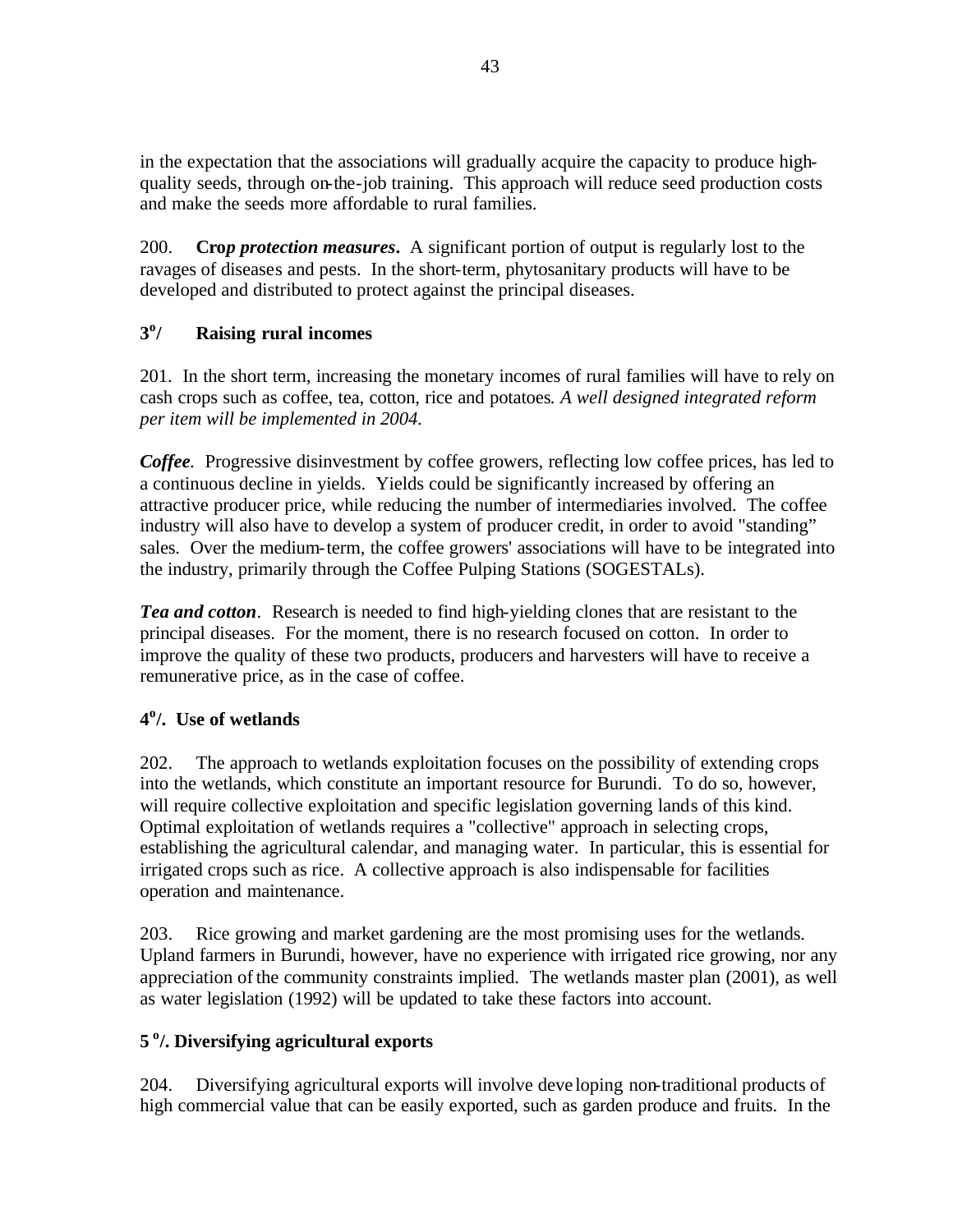short term, this will require a program for producing and distributing vegetable seeds and fruit and flower seedlings, training extension workers, and organizing and coaching horticulture associations.

205. The ISABU has a horticulture program that is experimenting with new varieties of vegetables and fruits. Nurseries will also have to give priority to producing market gardening and fruit seeds.

# **6 <sup>o</sup>/. Livestock production**

206. Improving animal and fish production will help to cover the lipid and protein deficiency in the Burundian diet, thereby reducing malnutrition and related diseases. Priority will be given to reconstituting livestock herds and to the genetic improvement of animal breeds.

207. *An integrated herd reconstitution program* will be established, and will include highly prolific, short-cycle small livestock that will yield a quick improvement in rural family incomes. This kind of livestock is also more suitable to agro-sylvo-pastoral integration. Improving rural incomes will also require the *promotion of cottage industries and handicrafts* that will create non-farm employment and will also help to reduce imports. This subsector is currently very underdeveloped, from all points of view, and will require efforts involving training, extension work and financing. As a first step, handicrafts associations will be organized and established through the provision of credits; productive units that were destroyed during the crisis will be rehabilitated; and a handicrafts support fund will be established.

208. *Heavy livestock***.** The quality of the cattle herd will be improved by crossbreeding with highly productive stock. This will be done primarily through semen imports followed by an artificial insemination program, which is likely to produce better results than importing animals that are not adapted to local climatic conditions. Veterinarians from the extension services will train communities to install and manage insemination centers.

209. Herd management techniques will be improved, particularly through permanent stabling for heavy livestock, swine and poultry, so as to make better use of harvest residues and enhance animal productivity in terms of livestock products and organic fertilizer.

210. Efforts to intensify livestock productivity will not be successful without proper feeding conditions, in terms of forage and concentrates. Forage crops will therefore be encouraged. In particular, attention will be given to herbaceous and woody legumes, which will not only provide high-quality forage but will enhance soil fertility as well. In the short term, seeds will have to be imported for species that have already been tested by ISABU. The emerging seed industry will also have to produce forage seeds that can be multiplied, in due course, by farmers' associations and cooperatives. These associations will also have to see to the growing of legumes and cereals for producing concentrates.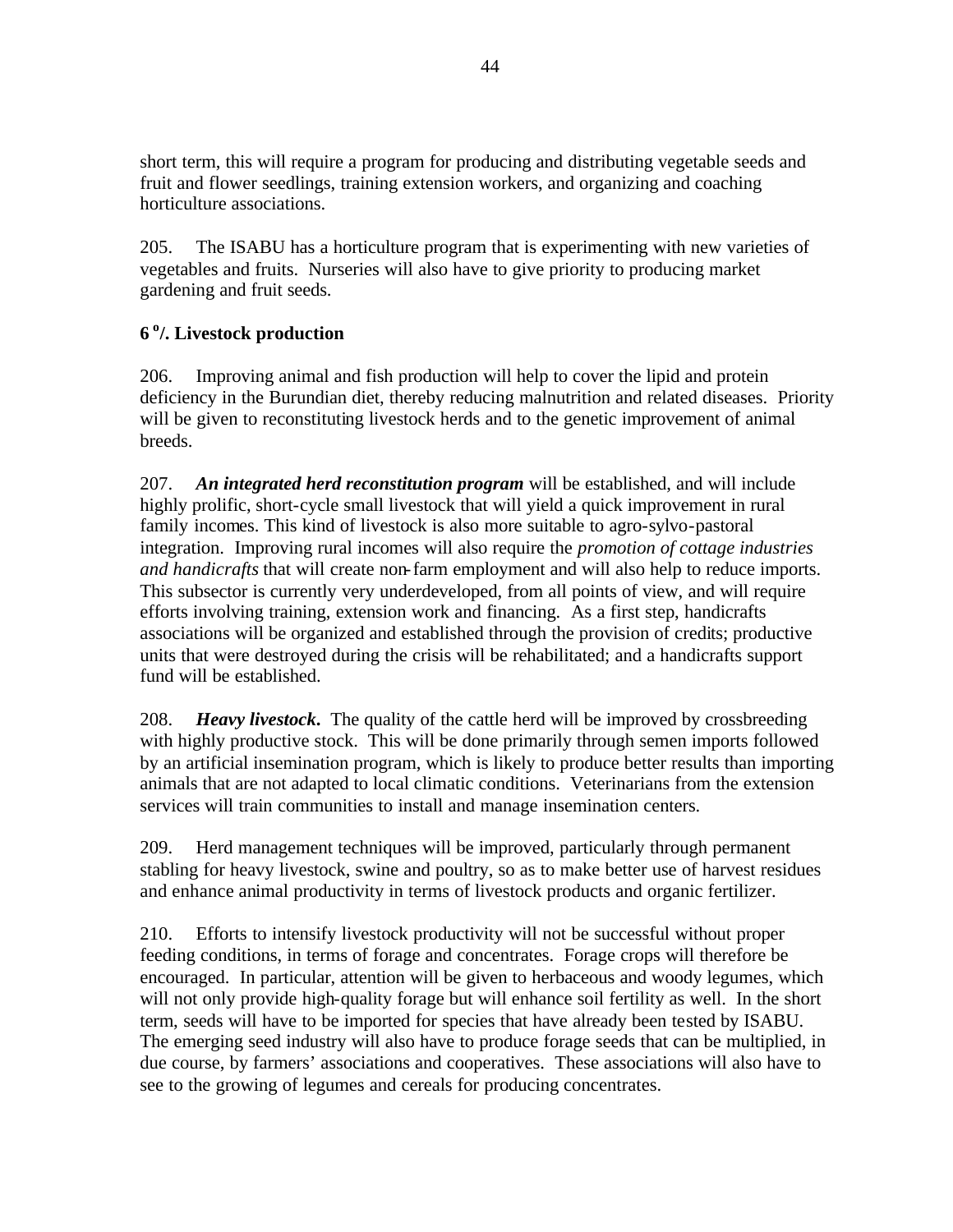211. In order to take full advantage of intensive livestock grazing, a sustained effort will be required to prevent and treat the most frequent and serious diseases. In the short run, purchase of the required inputs will have to depend on government agencies and donors. Responsibility can then be transferred gradually to communities and private operators, as associations and producers receive the required training.

# **7 <sup>o</sup>/. Fisheries and fish farming**

212. Fishing has been a neglected activity, although the proximity of Lake Tanganyika offers great potential. Lakeshore dwellers have already taken initiatives that can serve as the basis for developing production. Initial efforts will involve training fishermen, modernizing fishing equipment, and facilitating access to credit. Over the longer term, activities will focus on techniques for processing and preserving fish so as to reduce losses during transport and at times of overproduction.

213. For inland regions, fish farming needs to be revised by rehabilitating abandoned fish ponds and creating new facilities. The Development of Aquaculture and Subsistence Fishing Project (DAPA) will be taken as a guide for creating microenterprises in the fish farming business.

# **8 <sup>o</sup>/. Marketing organization and preservation and processing techniques**

214. The lack of markets for disposing of harvest surpluses in good years is an obstacle to intensify output. Rural areas need to be made more accessible by improving road infrastructure. Existing marketing centers need to be rehabilitated, and new ones built. Since the major markets are located in the cities, reducing transport costs could encourage the delivery and sale of these products in urban areas.

215. Developing food processing and preservation techniques and facilities would encourage the intensification of output and add value to food products. Small processing units will need to be established for foodstuffs, livestock and fisheries products. The National Council for Agricultural Technology (CNTA) and ISABU should be given the means to develop appropriate technologies.

# **9 <sup>o</sup>/. Encouraging microcredit and microenterprises, including crafts**

216. The level of monetization of the Burundian economy is still very low, particularly in rural areas where much of the potential demand is concentrated. If the strategy for transforming the rural economy is to succeed, ways will have to be found to make this potential demand effective.

217. Along with the strategy for reviving farming and livestock activities, examined above, an ambitious policy is required to diversify the modes of production in the rural economy. This will require support for microcredit systems and encouragement for small individual and collective units of production in the form of microenterprises.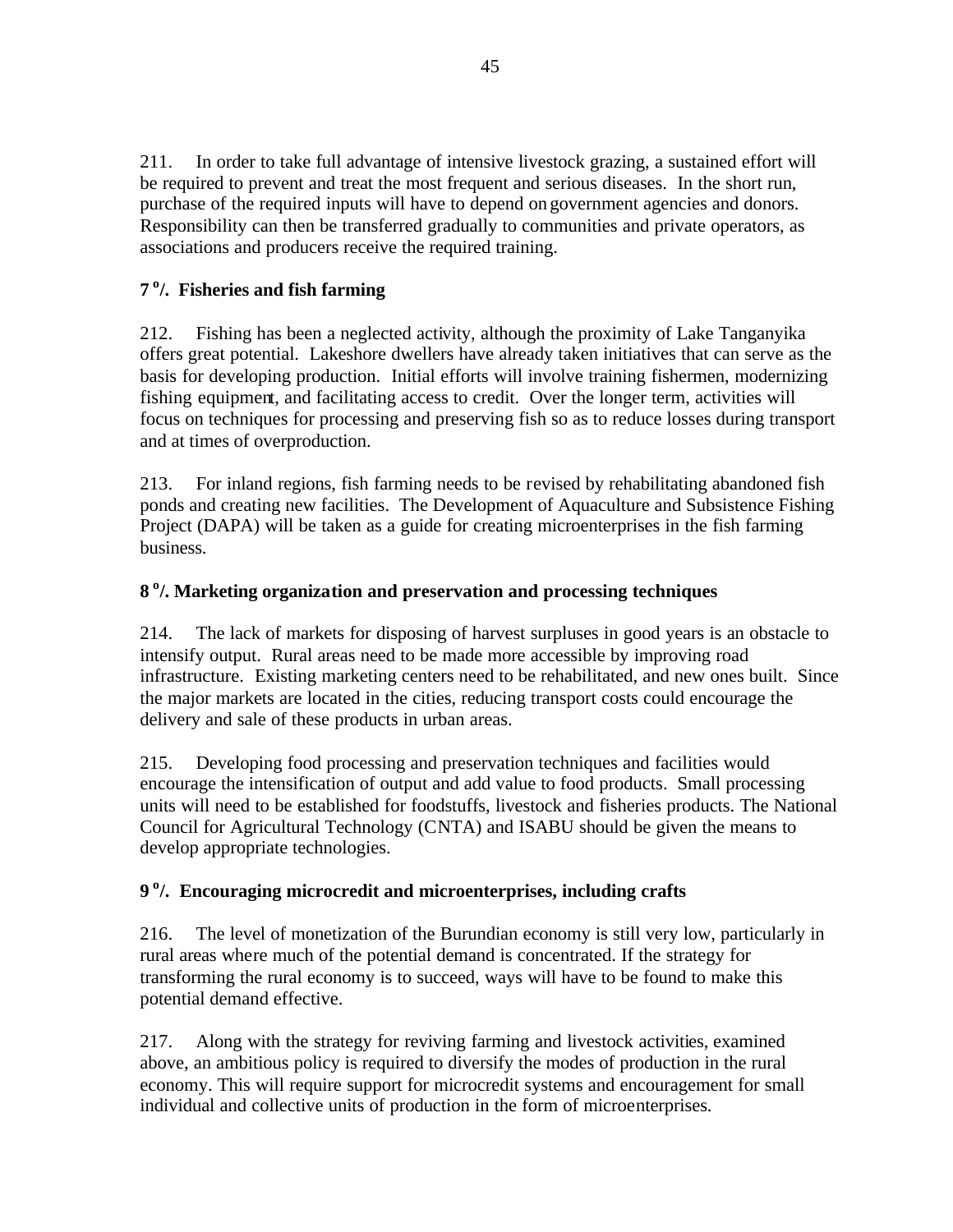218. Strengthening rural credit would also improve access to agricultural inputs. It must be recognized, however, that the financing instruments available in the rural economy are still very weak. The mobilization of rural savings is also very weak. There are very few rural credit institutions, they are too centralized and they are unevenly distributed within the country. They also lack proper means to manage credit risk. What is needed, then, is to develop credit mechanisms that operate through associations, so as to make up for the lack of collateral on the part of individual borrowers.

218. *A workable rural credit system* **must be established**, one that can reduce transaction costs through collective lending to cooperatives and farmers' organizations. Encouragement should be given to decentralizing private credit institutions and establishing savings and loan cooperatives with a predominantly rural membership. Donors could help by providing technical, financial and institutional assistance. A program is needed for coaching communities in preparing and monitoring micro-undertakings.

220. *The promotion of crafts* will be based in part on existing initiatives for reviving traditional crafts such as pottery, metalworking and basket weaving. Other strategies will include encouraging potential micro-entrepreneurs to venture into unexploited areas such as food processing, hides and leather, carpentry or masonry.

221. A coordinated handicrafts development policy will be formulated and implemented. It will include the identification of promising niches in each region, the establishment of common work spaces for craftsmen and other producers, exploration of ways to provide them with technical assistance and appropriate financing and credit, a mutual surety system, management training and marketing assistance.

# **b. Rationalizing natural resource management and environmental protection**

222. An indispensable condition for achieving sustainable economic development is to rationalize natural resource management and environmental protection. In a country like Burundi, where demographic growth is high, policies originally designed to support economic activity or increase output can deplete natural resources and disrupt ecological conditions, and ultimately undermine efforts to preserve the balance of ecosystems.

223. A number of damaging practices have been identified: repeated clearing of land, cultivation of marginal lands, clearing of forests for various uses, haphazard use of lands. These practices have been compounded by new phenomena related to the social and political crisis, such as arson, and the spread of refugee camps throughout the country.

224. In order to strengthen the necessary link between environmental protection and development, the Government will introduce a strategy based on the following components: (i) an ongoing program of environmental awareness and education; (ii) a strategy for preserving biodiversity, through protection and restoration of vegetation cover, the creation of natural forest reserves and the expansion of artificial reforestation; (iii) an action program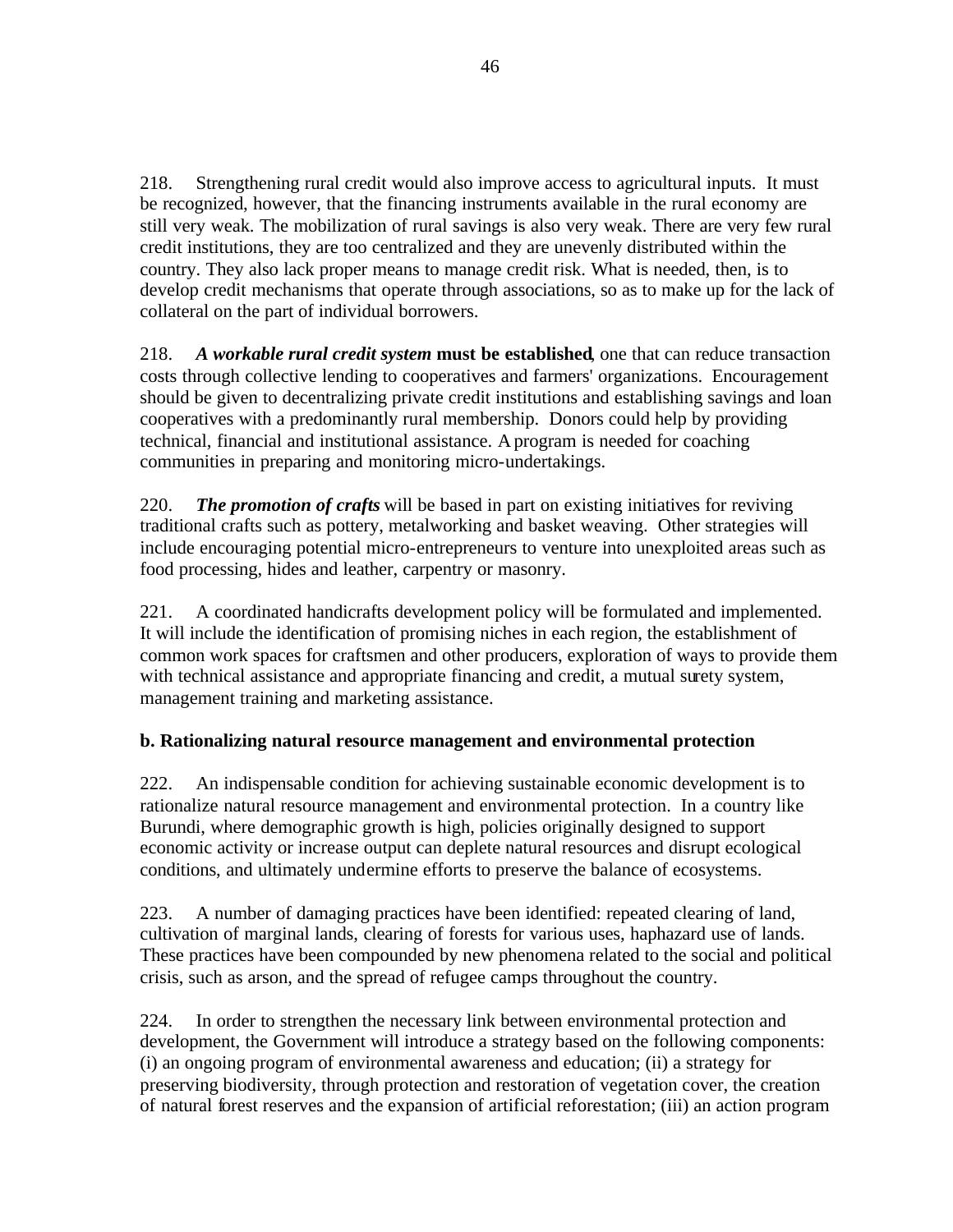to combat land degradation and desertification; (iv) a strategy for implementing the United Nations Framework Convention on Climate Change, protection and conservation of water and aquatic resources, and maintenance of a healthy environment, as well as the prevention of natural disasters, through an integrated program that includes an assessment of resources, the preparation of regional maps and operational plans, databases; (v) preparation and implementation of a master plan for water, covering both rural and urban areas.

225. In fact, Burundi has a great many advantages from the climatic viewpoint, of which it does not yet take full advantage. This is particularly the case with its abundant water resources, which could be used to offset climatic fluctuations and seasonal droughts. Consequently, a program for water collection and management should be adopted.

226. Appropriate institutional mechanisms and incentives will be introduced to encourage involvement by the private sector and other non-governmental agencies in the management and exploitation of the forestry sector. Natural sites will be identified for protection and legislation will be adopted to delimit protected areas in order to safeguard their integrity and ensure their long-term survival.

# **V.2.2.2. Reviving the private sector and disengaging the State from the productive system.**

227. It will not be possible to expand production, transform agriculture and marketing, and promote microcredit and microenterprises, unless the private sector can play its full role in driving the economy. The private sector must be given greater importance, leaving to the State the role of regulating the entire system. The major thrusts have to do with reviving the private sector while disengaging the State from the productive system; industrializing the country; promoting tourism and the services sector, and regional integration. A study on the sources of growth will be conducted, with support from the World Bank, during preparation of the full PRSP, in order to provide guidance for productive investment.

#### **a. Reviving the private sector**

228. Reforms designed to strengthen the private sector were undertaken in the latter phases of the Structural Adjustment Program (1986-1992) and they produced positive results, including the establishment of a liberal legal framework for the economy. In this context, there was significant progress in: (i) deregulating prices; (ii) introducing export incentives; (iii) liberalizing foreign trade; (iv) making the exchange control system more flexible; (v) simplifying procedures for creating enterprises; and (vi) creating an institutional and regulatory framework more conducive to business development.

229. Actual progress in terms of promoting the private sector, however, has been relatively modest. The results of implementation of these reforms fell short of expectations, both in terms of increasing the pace of enterprise creation and in terms of growth in private investment.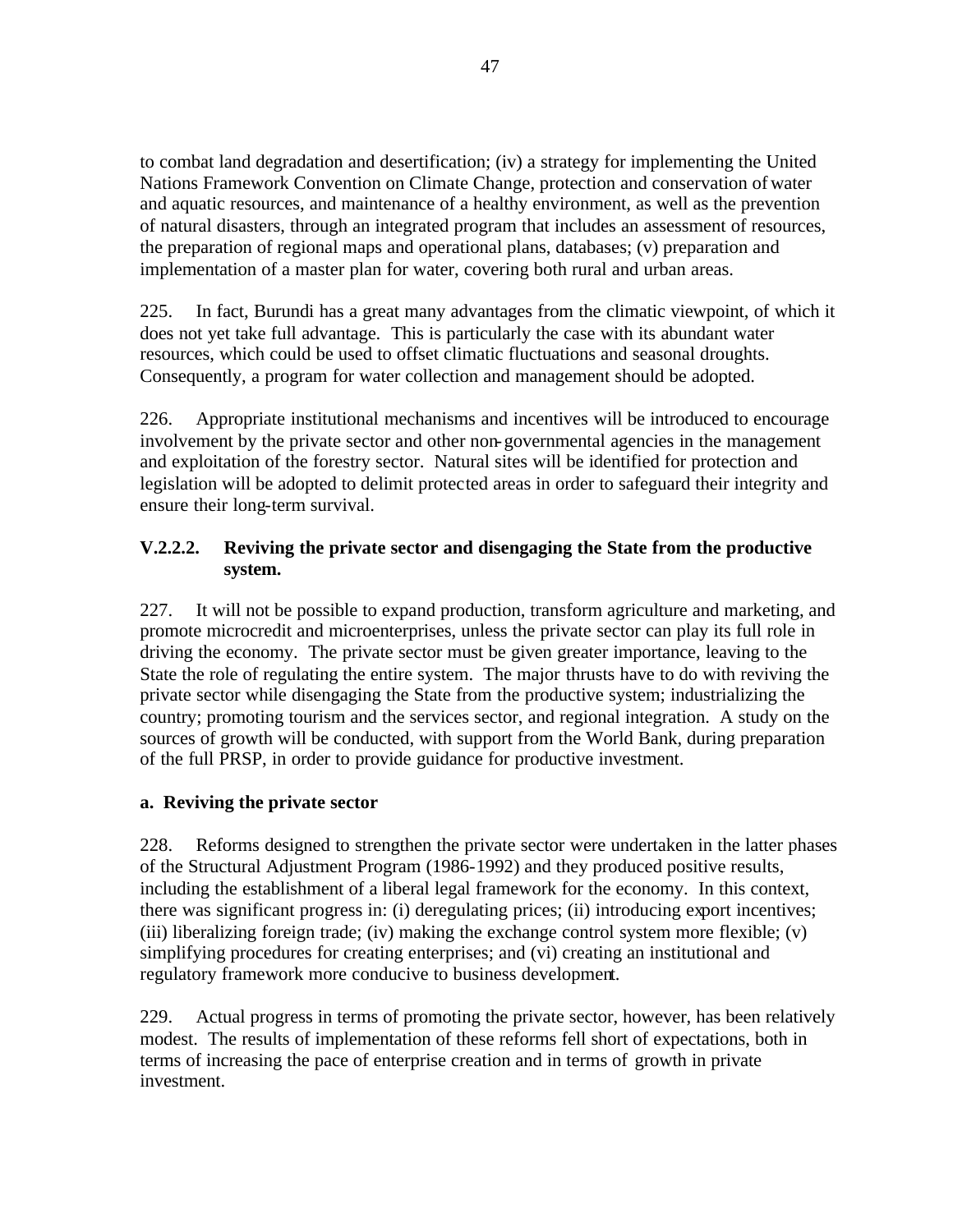230. The Government is convinced that swift and sustainable economic growth can only be achieved by a dynamic and diversified private sector with a clear export orientation. For this reason, the Government's medium and long-term development strategy will rely on the private sector as the engine of growth. The policy therefore focuses on four specific areas: (i) short-term emergency actions, (ii) further reforms to the legal and regulatory framework; (iii) reinforcing incentives to the growth of private investment; (iv) disengaging the State from the productive sector and privatizing public enterprises.

231. *The emergency actions* will include: (i) clearing up the Government's domestic arrears; (ii) introducing appropriate support mechanisms for economic operators who were disadvantaged by reconstruction efforts; (iii) rehabilitating business centers, productive infrastructure and marketing channels that were disrupted during the crisis, and creating a private sector recovery fund.

232. *Further reforms to the legal and regulatory framework will include*: (i) application of laws and regulations already adopted: the notaries law, the corporations code, the commercial code, the labor code, and others.; (ii) completing and adopting reforms already prepared at the technical level (the legal framework for guarantees and third party holdings and the bankruptcy and reorganization law, in particular); (iii) modernizing the commercial court to improve its functioning and to reduce the time taken to settle commercial disputes and execute judgments; (iv) restructuring public institutions that provide support to the private sector and helping private advisory organizations to become more effective; (v) improving the services available to economic operators and reducing red tape by moving toward a "one-stop system."

233. *Incentives for the growth of private investment* will be targeted in particular at creating an economic environment favorable to non-traditional exports and to foreign direct investment and joint ventures. In an effort to overcome the reluctance of foreign investors in the face of the political risk inherent in domestic and subregional instability, the Government has already taken steps to reduce this risk: it is participating in the African Trade Insurance Agency's (ATIA) regional scheme against political risks; it has concluded and applied a peace accord among the different political forces (see above, II.1.2.); and it is eradicating persistent pockets of insecurity. The Government will launch an awareness campaign among potential investors, highlighting the progress that has been made in implementing all these steps to reduce political risk.

Wide-ranging structural reforms will be initiated to complement those already undertaken. These will deal with: (i) tax incentives; (ii) support for the services sector; (iii) revival of the free zone regime; (iv) reform and dissemination of the investment code; (v) efforts to make the transport and communications system more efficient; (vi) promotion of the mining sector; and (vii) revival of the agroindustry sector.

234. *Tax incentives*. A reform of the taxation code (covering both taxes and customs duties) will be undertaken to make it more equitable to taxpayers, to eliminate existing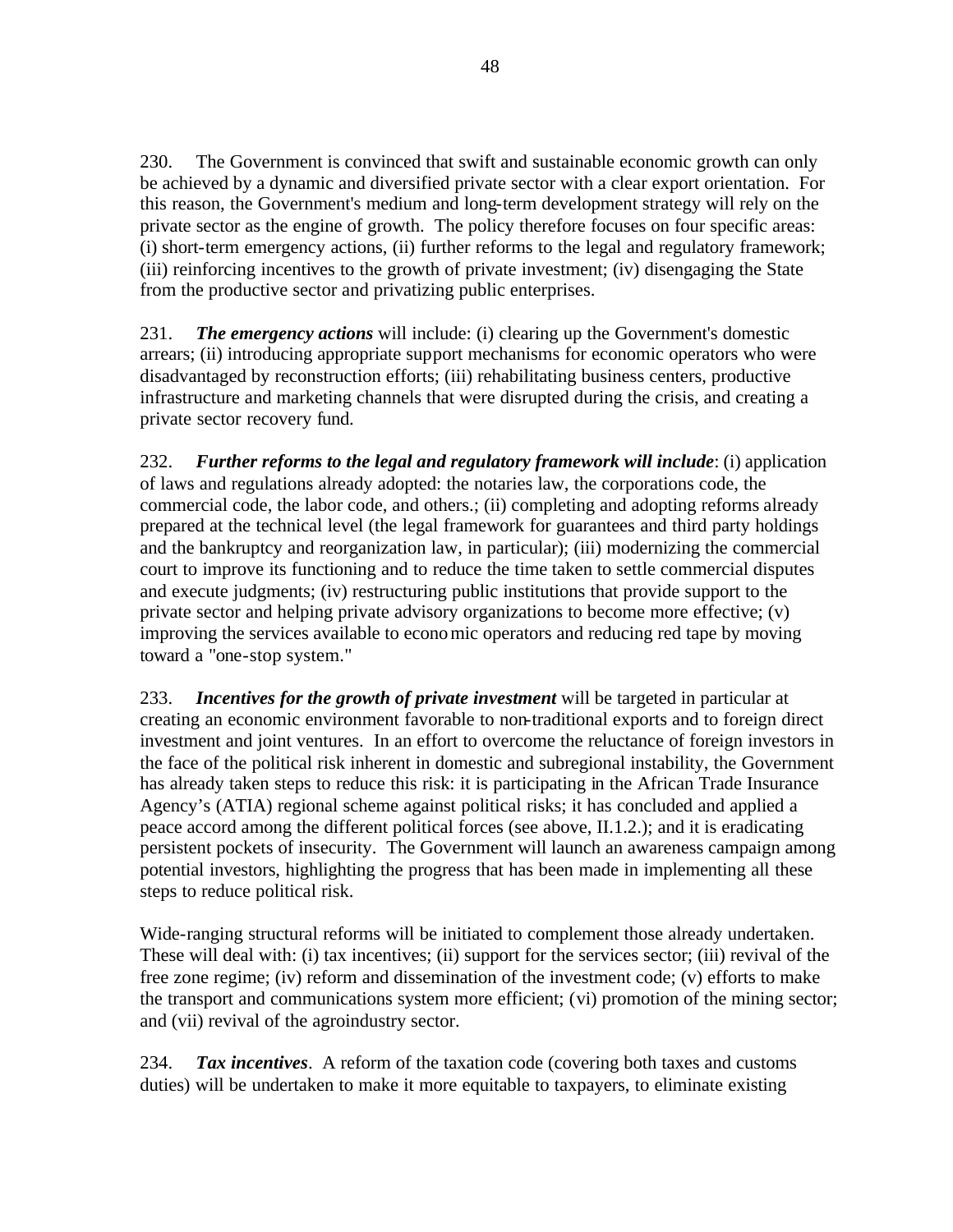distortions, and to harmonize it with other existing legislation, in particular the investment code.

235. The pertinent legislation will be further improved in order to encourage activity in the free zone. The objective will still be to increase investment and the number of firms operating under *the free zone regime***,** and to encourage employment and the transfer of technology in favor of Burundi.

236. *The privatization of public enterprises* will be stepped up in order to stimulate the national production system and reduce the burden it places on the Government's finances.

#### **b. Stimulating private investment and industrialization**

237. Industrializing the country through the private sector is clearly the best strategy for reviving growth and reducing poverty over the long term. The Government will therefore encourage local industry by attracting private investors. The priority fields for private activity are: agroindustry, the manufacture of basic products such as fertilizers, pesticides, pharmaceutical goods and traditional cash crops (coffee, cotton, tea) as well as nontraditional crops such as fruits and vegetables, and flowers.

238. Particular attention will be paid to encouraging *exports of non-traditional products* (for example, fruits, vegetables, and ready-made clothing) where Burundi has comparative advantages. At the same time, steps will be taken to improve the efficiency of transit, warehousing and air transport services, so as to reduce the cost of air freight for exporters and improve the handling of perishable goods awaiting shipment.

239. Support measures will be pursued to improve performance in this area. These will include extending customs preferences to all investment-related equipment and spare parts, and developing infrastructure of interest to investors, such as industrial zones, industrial buildings and warehousing facilities. Tax advantages will be offered as an incentive to industry, drawing upon sub-regional experience.

#### **Promoting the mining sector**

240. *Mining represents another promising sector*. The Government plans to launch a national mining promotion program targeted at funding agencies, and will improve the legal and regulatory framework for this sector in order to attract private local and foreign investors (who have the required capital and skills, in particular for mineral deposits that demand complex technologies, appropriate infrastructure and significant investment).

Although it is not richly endowed, Burundi is known to have a number of subsoil minerals. Proven deposits include nickel, gold, cassiterite, vanadium, phosphates, carbonatites, platinum, peat and some industrial minerals Their exploitation is still at an early stage, but if pursued it could contribute significantly to increasing production and foreign currency in the country.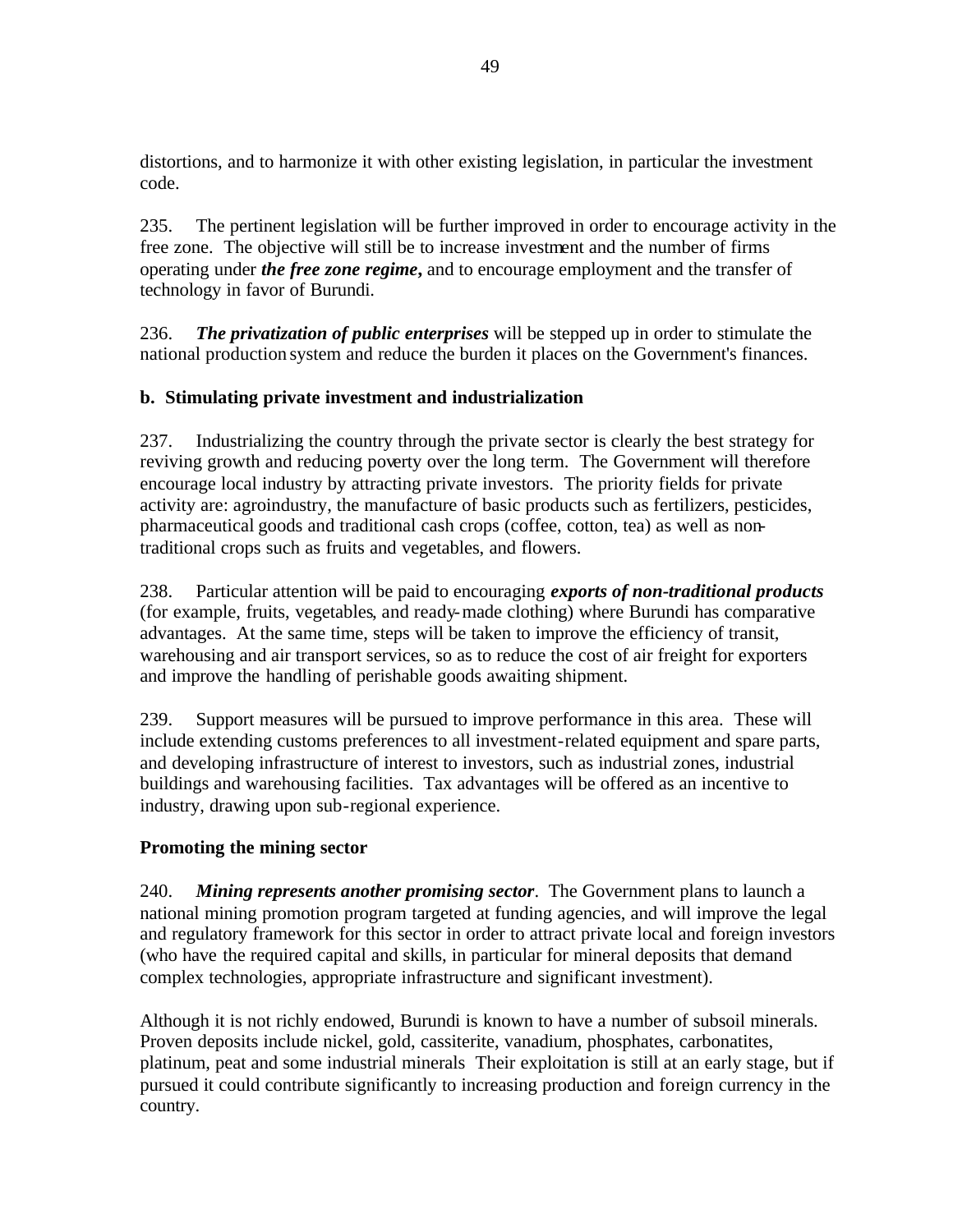241. **The short term** mining expoitable potential is concerned with:

- production of limestone used as components of soil fertilisers and production of cement;
- exploitation of gold;
- exploitation of colombo-tentalite mineral;
- production of natural stones and installation of ceramic plant.

242. **In the intermedate/long term,** nickel, colombo tentalite and vanadium deposits might be exploited:

- lateritic nickel: an estimate of 300 million tons, planned annual production of 45 million tons as extended to 20 years for a total of US\$ 1.6 billion ;
- colombo tentalite: planned annual production of 24 million tons as extended to 25 years for a total of US\$ 57 million;
- vanadium: an estimate of 9.7 million tons to a content of 0.63%.

## **Infrastructure and production support services: roads, energy, new information and communication technologies**

243. *Energy, roads and business centers* are essential in support of production. They will be rehabilitated and expanded to serve all of the country's secondary urban centers*. Greater access to the new information and communication technologies* will be sought as a means of reducing production costs and supporting the increase and diversification of production.

#### **c. Promoting tourism and the services sector**

# 244. *The services sector is a very strategic area* for enhancing the country's production.

*The transportation, posts, and telecommunications sector* will be further strengthened in order to: (i) reduce the risk of supply disruptions by diversifying communication channels; (ii) provide domestic and international operators with facilities and services that meet international standards recognized by the International Civil Aviation Organization (ICAO); (iii) reduce the impact of transportation costs on the price of imported and exported goods; (iv) make rural telephone service universal; (v) develop new postal services such as e-mail and improve the management of telecommunications by making the Telecommunications Regulatory and Supervisory Agency (ARCT) operational.

Given its geographic position, Burundi could derive developmental benefits from serving as a regional crossroads. This will require the construction of efficient infrastructure in the transportation area: building a free port on Lake Tanganyika and constructing rail links to Southern, Central and East Africa could be considered as part of a sub-regional investment plan.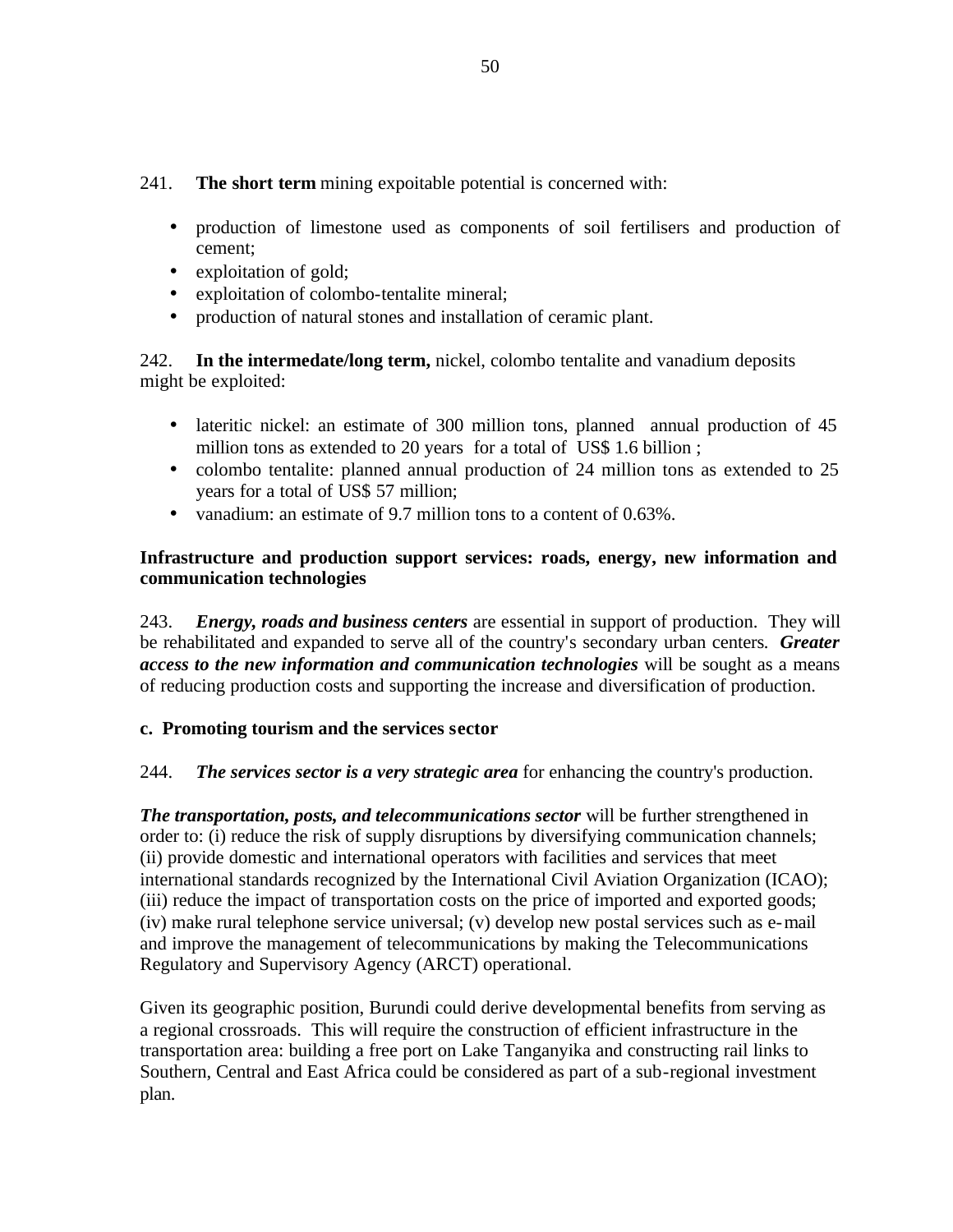245. *Burundi has a number of assets from the tourism viewpoint*. Assuming *consolidation of peace and security*, there is a number of sites that could become popular tourist destinations, because of their historic interest or the beauty of the landscape. Taking advantage of this potential will require the construction of hotels and access roads and the development of tourism know-how.

#### **d. Privatization and disengagement of the State of the production system**

246. In time, withdrawal of the State from the productive sector is one of the fundamental options for economic management in Burundi. The main objectives of such a move relate to: restructuring the productive base; fostering competition and greater efficiency in all productive sectors; and reducing the burden of public enterprises on the Government's finances.

247. To achieve these objectives, *the Government will pursue a policy of liberalization*, including the privatization of production, processing and marketing activities. Burundi's experience to date in terms of disengaging the State has not been particularly successful, especially when it comes to privatizing State-controlled businesses. The major constraints to the process relate to: (i) widespread hostility on the part of management and labor; (ii) hesitation and a wait-and-see attitude on the part of policymakers; (iii) inadequate capacities for appraising and transferring assets; (iv) insufficient level of private domestic savings; (v) the social and political crisis that began in 1993 and the economic blockade of 1996-1999, which stymied all partners involved and brought the existing efforts virtually to a halt.

248. Given this experience, *the process and the pace of privatization of the government assets* will have to be guided by the principles of transparency and equity. The reform of public enterprises in general, and privatization of State-held companies in particular, will therefore be approached with an eye to surmounting the obstacles encountered in the past. The process will be conducted in close association with management and labor, to enlist their support, and will involve an Information, Education and Communication (IEC) strategy, as well as mechanisms for compensation and professional reclassification of employees in the case of restructuring and liquidations. Financial partners will be asked to contribute to the preparation and implementation of such a strategy.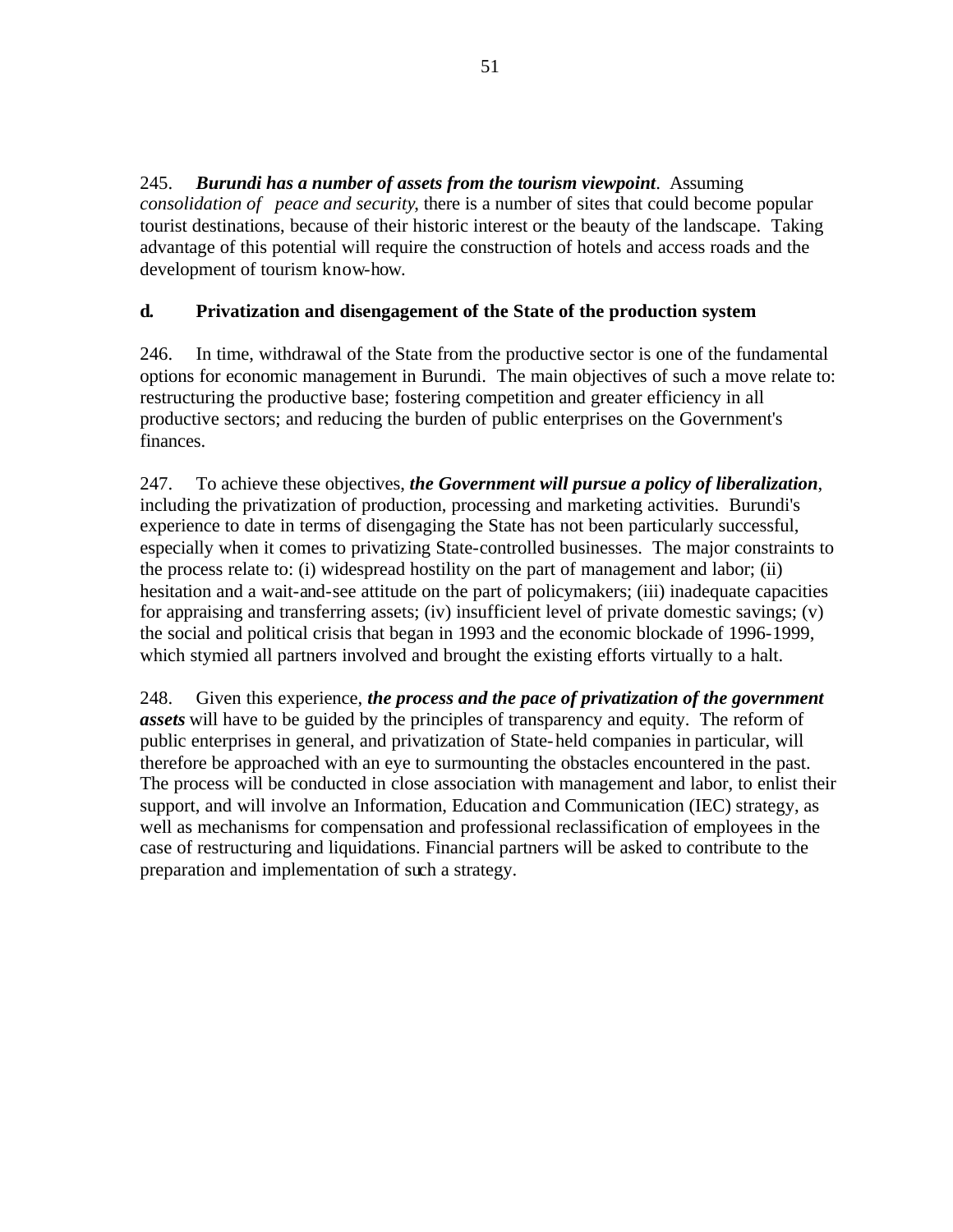#### **Summary of priority activities 2002-2006 for strategic theme 2:**

Reforming the macroeconomic framework and promoting high-quality economic growth

| <b>Objectives</b>                                      | <b>Priority actions</b>                                                                                                                         | <b>Indicative schedule</b>   |
|--------------------------------------------------------|-------------------------------------------------------------------------------------------------------------------------------------------------|------------------------------|
| a.Strengthening<br>macroeconomic<br>stability          | Strengthening the government's finances through a<br>policy of rationalizing public spending allocations<br>and increasing government revenues. | • Ongoing process            |
|                                                        | A rigorous and efficient monetary policy appealing<br>to indirect instruments.                                                                  | Since 2003<br>$\bullet$      |
|                                                        | Strengthening the central bank's capacities for<br>banking supervision and control.                                                             | Ongoing process<br>$\bullet$ |
|                                                        | Adopting a realistic exchange rate policy and<br>liberalizing the trade and payments system.                                                    | Since 2003<br>$\bullet$      |
| <b>b.Developing the</b><br>rural economy by            | An active rural development policy that will provide<br>$\bullet$<br>access to factors of production.                                           | Since 2003<br>$\bullet$      |
| reviving far ming<br>and livestock                     | Encouragement and support for modern farming<br>$\bullet$<br>methods.                                                                           | Ongoing process<br>$\bullet$ |
| activities                                             | • Enhancing productivity<br>and promoting<br>active<br>research.                                                                                | 2003-2006<br>$\bullet$       |
|                                                        | Promoting<br>irrigated<br>farming<br>through<br>the<br>exploitation of wetlands.                                                                | 2003-2006<br>$\bullet$       |
|                                                        | • Organizing<br>marketing<br>channels<br>and<br>food<br>preservation and processing techniques.                                                 | 2004-2006<br>$\bullet$       |
|                                                        | Reconstituting cattle and sheep stocks that were<br>decimated during the crisis, by disseminating<br>artificial insemination techniques.        | 2002-2006<br>$\bullet$       |
|                                                        | Encouraging rural microcredit and microenterprises.                                                                                             | 2002-2006<br>$\bullet$       |
|                                                        | Fostering the development of fisheries and fish<br>farming.                                                                                     | 2002-2006<br>$\bullet$       |
| c.Rationalizing the<br>management of                   | A continuous awareness and education campaign<br>$\bullet$<br>for environmental protection (IEC strategy).                                      | 2002-2006<br>$\bullet$       |
| natural resources<br>and protecting the<br>environment | Preparing environmental protection legislation.                                                                                                 | 2003-2004<br>$\bullet$       |
| d.Reviving the                                         | Support<br>for<br>economic<br>who<br>$\bullet$<br>operators<br>were                                                                             | 2003-2006<br>$\bullet$       |
| private sector and                                     | disadvantaged through reconstruction efforts.                                                                                                   |                              |
| gradually<br>disengaging the                           | Rehabilitating<br>business<br>centers,<br>productive<br>$\bullet$<br>infrastructure<br>communications                                           | 2003-2004<br>$\bullet$       |
| <b>State from the</b>                                  | and<br>that<br>were<br>damaged during the crisis.                                                                                               |                              |
| productive system                                      | • Preparing legislation and reforms for modernizing<br>business law.                                                                            | 2003-2005<br>$\bullet$       |
|                                                        | Reinforcing incentives for private investment.<br>$\bullet$                                                                                     | 2004-2006<br>$\bullet$       |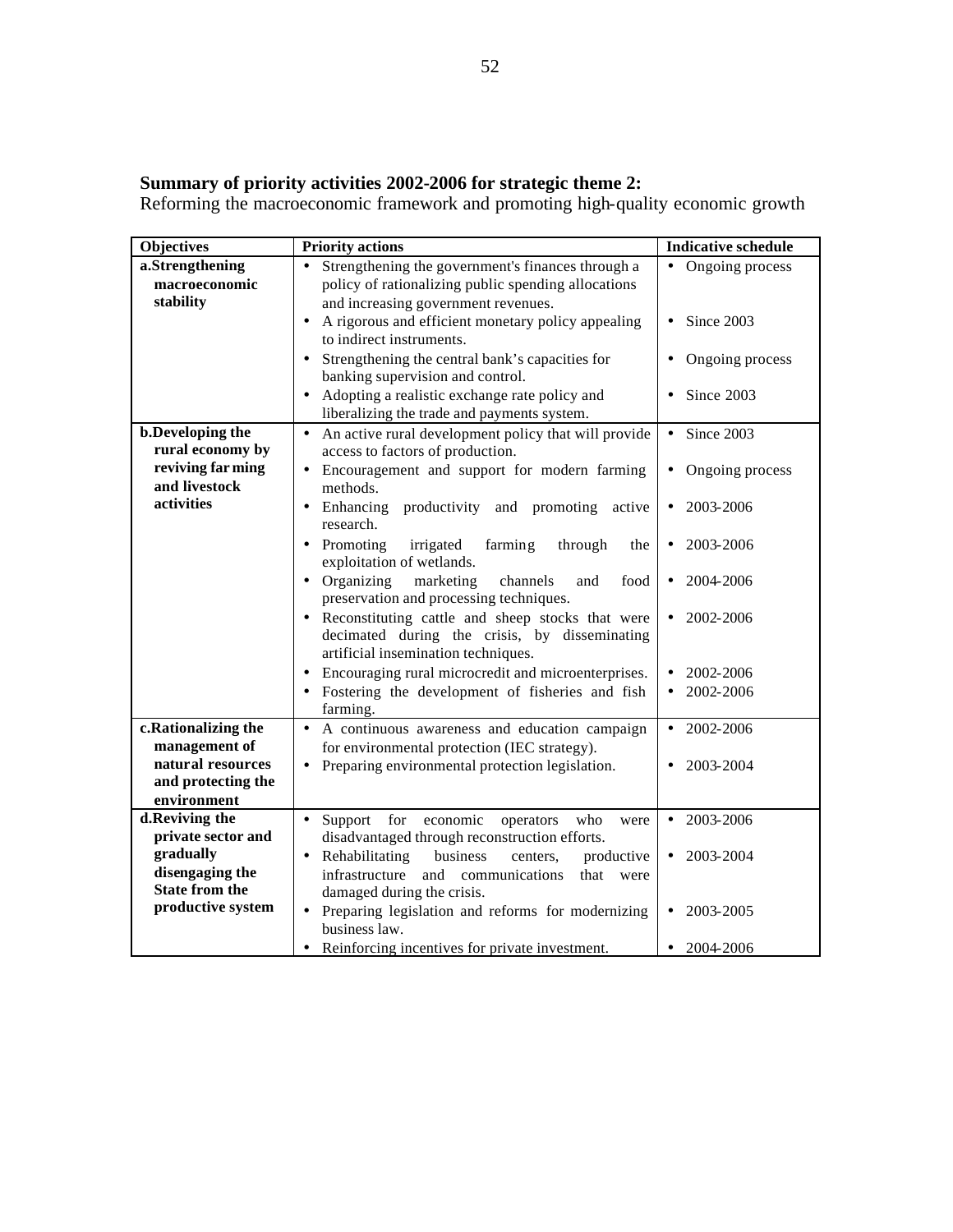## **THEME 3. DEVELOPING HUMAN CAPITAL**

249. The Government's objective in the social field is to restore and exceed pre-crisis performance levels by the year 2005. Ambitious efforts will be undertaken, especially in the fields of health, water and sanitation, education, advancing the role of women in development, promoting employment, enhancing the national culture, and providing educational opportunities for youth.

A two-pronged approach is required to improve access to basic services: offering highquality services and bringing them as close as possible to the beneficiaries; and making those services affordable, in light of financial realities and the purchasing power of beneficiaries. The efforts of the Government and its partners will respond to these two needs. It is recognized that social safety nets will have to be put in place for the most vulnerable and disadvantaged groups.

In this context, the Government commits its on one hand to progressively increase **expenditures linked to the reduction of poverty** namely increase in *social expenditures* (education, health, reinsertion conflict affected vic tims and other social sectors) and on the other hand, increase expenditures in the *rural development sector* (agriculture and communal development).

#### **V.3.1. Education**

250. The participatory consultations and the empirical studies conducted have shown tha t the education system currently suffers from: (i) a shortage of teaching personnel and heavy pressure on infrastructure; (ii) inappropriate teaching programs; (iii) geographic, regional and social disparities; (iv) inadequate attention to technical and vocational training; (v) poor organization and weak institutional capacities for monitoring the sector, in particular private education.

251. Aware of the pressing need to consolidate the sector, the Government will seek to create conditions for a rapid restoration of pre-crisis enrollment levels, and will undertake indepth reforms with a view to sustainable development in the sector.

252. *In the short term***,** efforts will be focused primarily on: rehabilitating facilities damaged during the crisis, and building new facilities; redeploying personnel to areas where there are shortages; ensuring the availability of minimum supplies and teaching materials; organizing teacher training courses and examining in-depth reforms to the system.

253. In addition to these emergency actions, strategies will be launched to revive development of the sector: (i) training of trainers at all levels in sufficient quantity and quality; (ii) providing suitable teaching materials for both public and private institutions; (iii)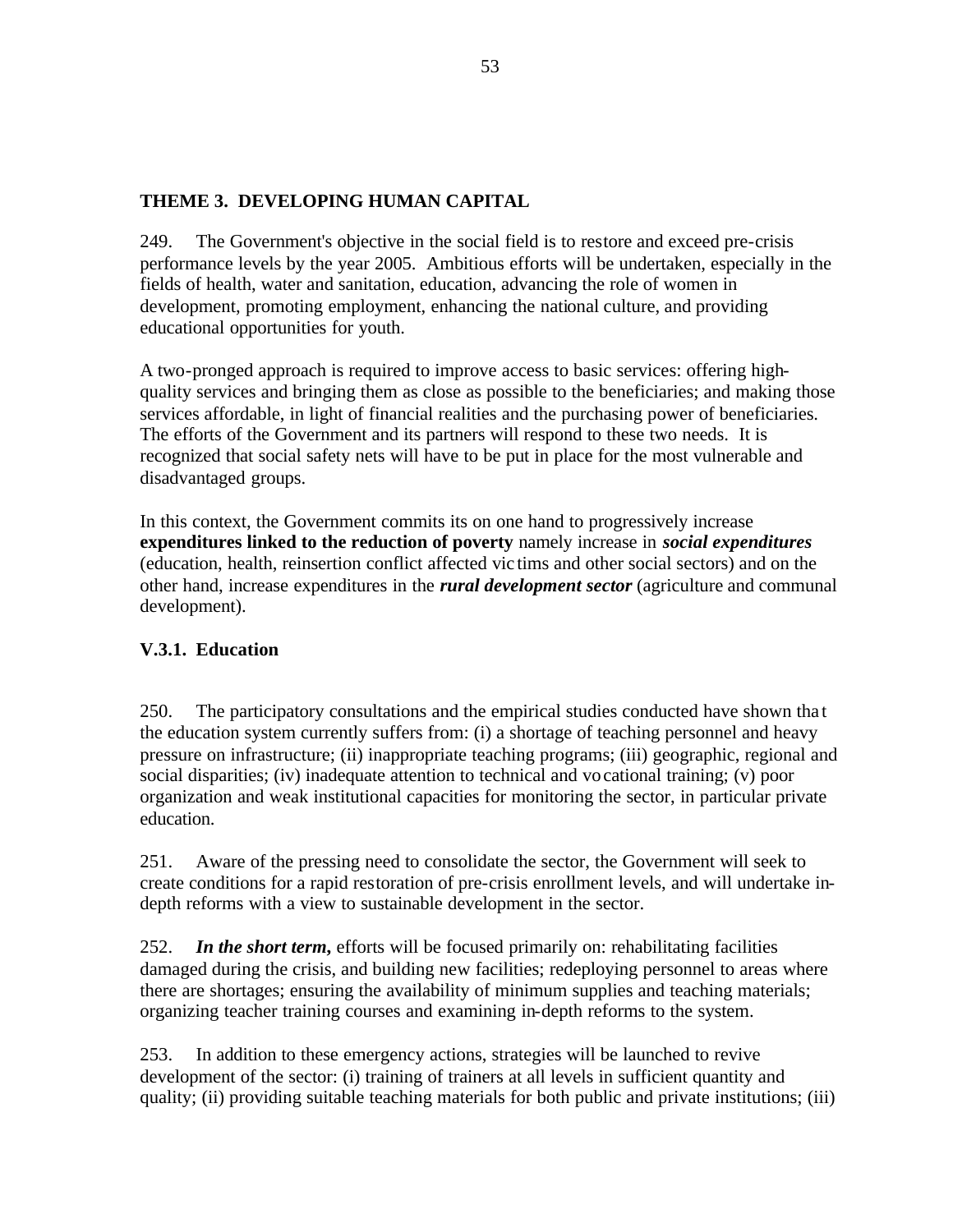updating technical education and university programs; (iv) upgrading the status and career prospects of teachers; (v) better school planning and improved distribution of schools (the "school map"); (vi) maximizing the schools' role in restoring confidence among different segments of the population and promoting national reconciliation; (vii) developing a national policy for vocational training targeted at young people who have no schooling.

254. Given the quantitative and qualitative shortcomings of the teaching body, the Government, together with cooperation agencies, *must make efforts to improve teacher training*. The teaching career must be recognized and given greater status in order to retain teachers in their profession and reap a return from the investment in their training.

255. *Private educational initiatives* will be encouraged, by making available infrastructure, teaching materials and teacher training, with the support of international cooperation.

256. *Specific objectives by level of education*. At the **primary level**, the specific objective will be universal enrollment. To achieve this, primary schooling will gradually have to be made compulsory for all, and it will have to be free for indigent families. This will require a significant financial effort in the area of basic education.

*At the secondary level*, the establishment of community colleges will be encouraged. Substantial support from Government and from donors will be required, however, to provide them with adequate teaching materials, qualified teaching staff, and the minimal facilities needed to ensure an acceptable quality of education. These colleges will have to move gradually to a full cycle, in order to eliminate bottlenecks in the transition from the core curriculum to the advanced cycle.

*At the higher education level*, it is important to ensure that large numbers of secondary school graduates can go onto higher education of acceptable quality. It goes without saying that: (i) qualified teachers will have to be sufficiently motivated to devote themselves to instruction and research; (ii) teaching courses will have to be diversified in order to ensure a balance between training and the needs of the market; (iii) private schools will have to be encouraged to provide quality education; (iv) schools will be encouraged to offer the third cycle wherever possible.

257. During this phase of the reform, the studies that were conducted for defining sustainable development and financing strategies for the sector as a whole will be updated and supplemented, in order to produce a National Education and Training Plan that will define and coordinate the roles of the different players (local communities, parents, NGOs, the private sector and donors).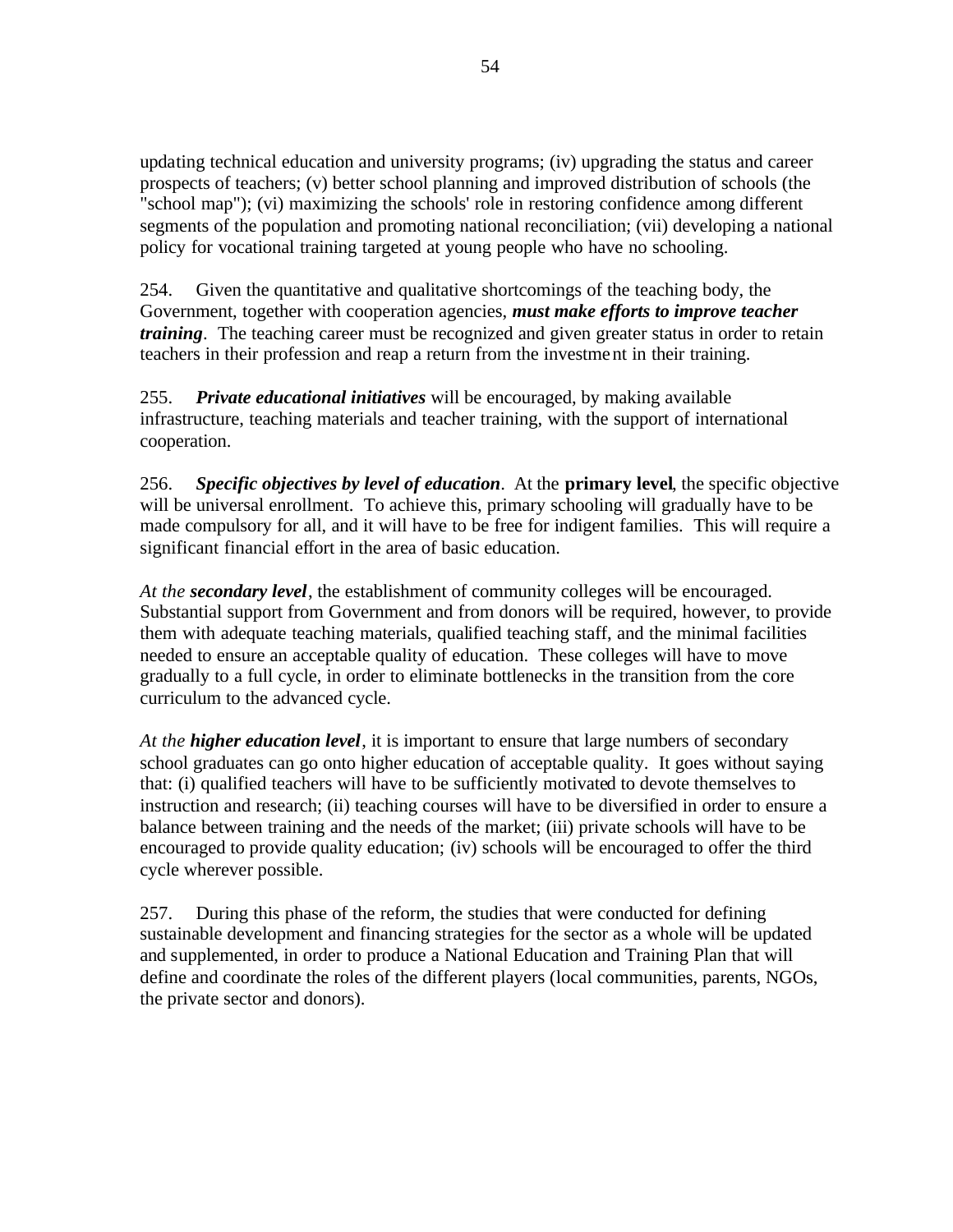#### **V.3.2. Health**

#### *a. Improving the availability and quality of health services*

258. Reforms in the health sector will be targeted at improving the state of health of the population, so that every citizen can lead a socially and economically productive life.

259. The major challenges at this time still relate to the AIDS pandemic, the resurgence of endemoepidemic diseases (bacillary dysentery, measles, malaria, cholera, typhus and meningitis) that thrive in a setting of widespread malnutrition and food insecurity, the low level of health care coverage indicators, inadequate human resources, made worse by the inadequate distribution of medical personnel and a dysfunctional health system (with organizational problems and inadequate financing and equipment).

The strategy for reforming and reviving the health sector therefore calls for locating health facilities (such as hospitals, health centers, pharmacies) close to the beneficiaries, developing human resources through basic training and on-the-job skills upgrading, improving working conditions for health personnel, and improving the availability of pharmaceutical products.

260. *The short-term objective must be to restore pre-crisis performance levels***.** Efforts will therefore focus on: (i) improving health care coverage by rehabilitating and strengthening existing basic health services, establishing new facilities as consistent as possible with the standards of the health map, and reequipping health centers; (ii) strengthening preventive and curative medicine by reinforcing programs for the prevention and control of the major endemoepidemic diseases, vaccination, reproductive health, and health education; (iii) improving the availability of medical services and drugs by enhancing local production capacities and improving distribution channels; and (iv) redeploying available human resources to areas where there are shortages, while continuing to train medical personnel on an ongoing basis.

261. *Over the medium term, the Government will pursue sectoral development reforms,* including: (i) defining a new drugs policy and new financing strategies for the health sector that will involve the beneficiaries, especially through mutual and health insurance schemes that will be appropriate to the non-structured sector and affordable for poor rural families; (ii) making health establishments more independent; and (iii) ensuring health care for the most vulnerable groups.

262. As in other fields, private initiative will also have to be encouraged. The Government, however, will need to maintain control over the cost of health services provided in private establishments by expanding the scope of mutual insurance schemes.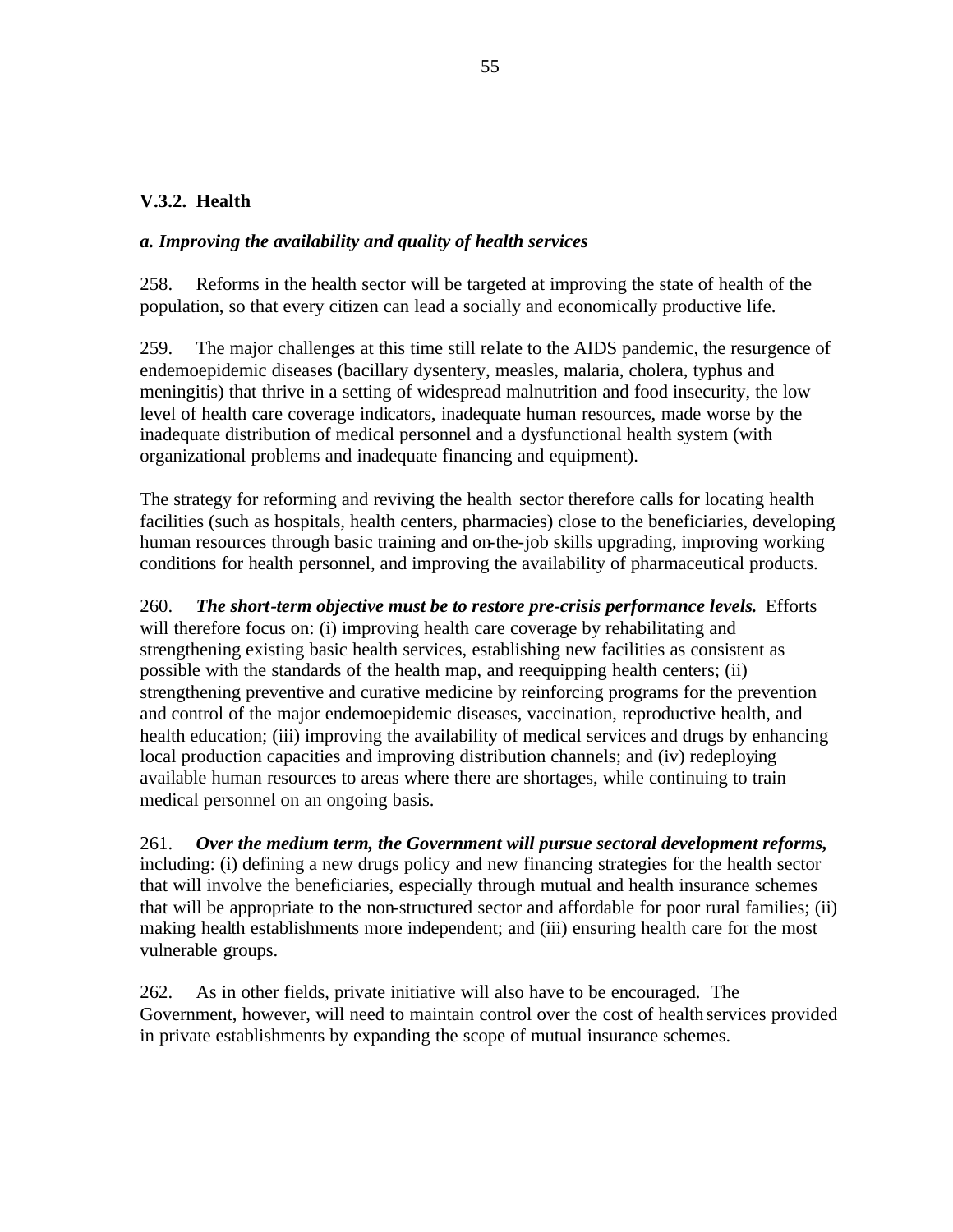#### *b. Drinking water, hygiene and sanitation*

263. *The lack of safe drinking water together with poor hygiene and sanitation practices* are at the root of a number of serious diseases. Special attention will therefore be paid to improving access to drinking water and sanitation, through: (i) rehabilitating and upgrading water sources and supply systems; (ii) strengthening water production units; (iii) strengthening existing sanitation programs and expanding them to the national level; (iv) public education and awareness campaigns about proper hygiene and sanitation practices.

#### *c. Nutrition*

264. *Health problems linked to poor nutrition must also be addressed***.** Nutritional education programs are needed throughout the country. The program to combat communicable and nutrition-related diseases (LMTC) must be strengthened in order to address vitamin, iodine and iron deficiencies among certain population groups, and for the treatment of severe cases of malnutrition.

# **V.3.3. Improving basic social services**

265. Enhancing the quality and effectiveness of social services will mean making available satisfactory levels of material and human support. The Government is committed to: (i) allocating more funding to social services in order to provide them with adequate means and infrastructure, drinking water and electricity, suitable materials and equipment, and sufficient numbers of trained personnel; (ii) fostering community management of social infrastructure; (iii) sponsoring partnership with other social players, including the private sector and civil society, in order to coordinate efforts.

#### **V.3.4. Employment and social security**

266. The objective here is to come to a clearer understanding of the labor market as the basis for an appropriate national employment policy. That policy will address the factors that influence human resource development and management in order to enhance employment opportunities for a greater portion of the active population.

267. Achieving this objective will involve a number of strategies: (i) preparation of the national employment policy; (ii) making employment services more effective; (iii) encouraging private investment; (iv) identifying promising employment niches; (v) promoting self-employment and labor-intensive projects; (vi) collecting statistical data on employment, underemployment and unemployment, through studies and surveys; (vii) integrating the employment variable into macroeconomic planning; (viii) making greater use of the land as a resource and providing help to farmers and agronomists seeking to establish their own farming or livestock operations; (ix) supporting the handicrafts sector and the informal rural and urban sector; (x) instituting a program for professional reclassification and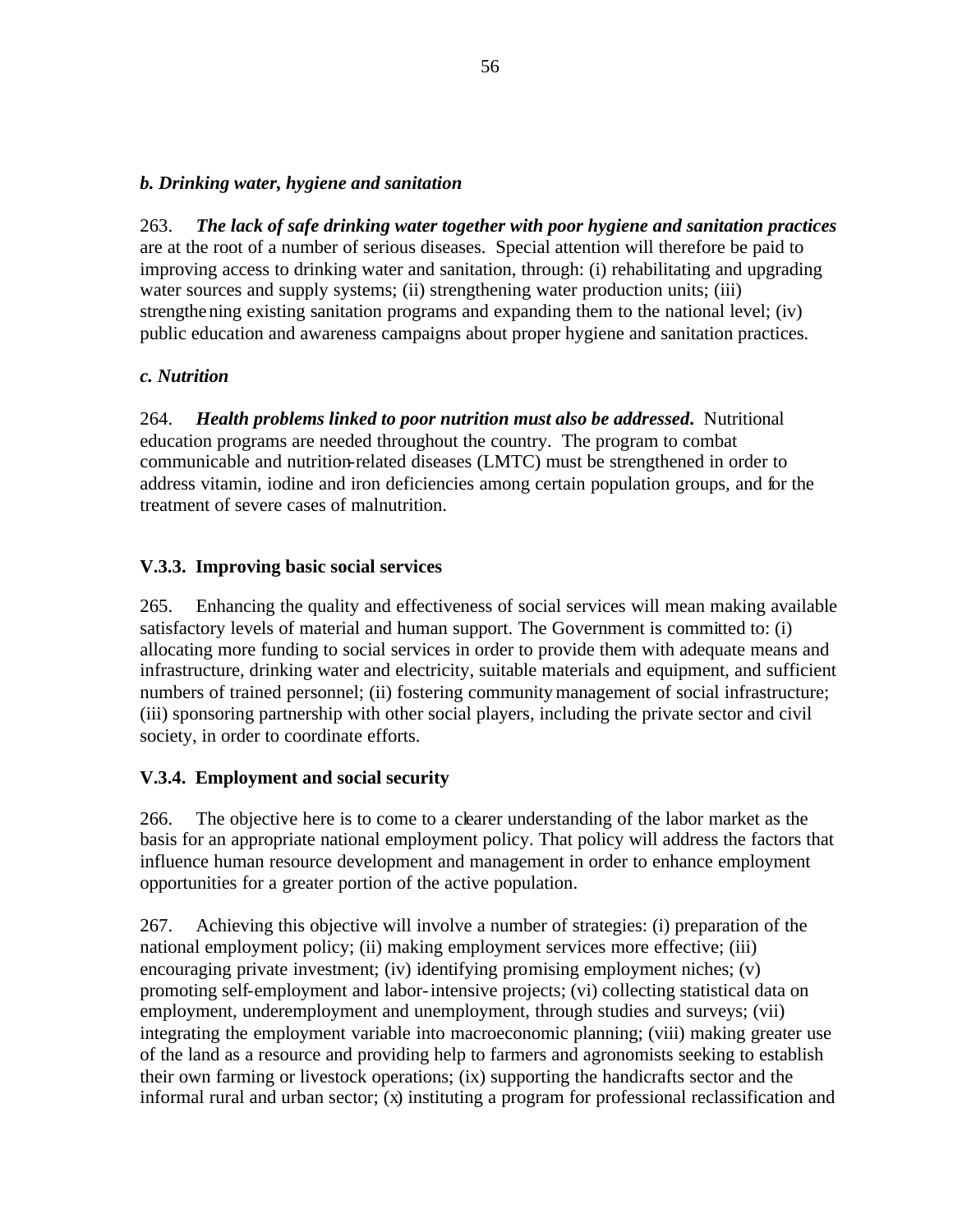reintegration; (xi) introducing a social security system covering all sectors: Government, the structured private sector, handicrafts and agriculture. **V.3.5. Housing**

268. People in all walks of life should have a decent dwelling, something that is far from being the case today in Burundi. The destruction caused by the conflict exacerbated an already serious situation. Building sites must be available to the average Burundian. Craft associations producing local construction materials should be supported. Finally, housing credit facilities must be made available to a larger number of households in both rural and urban areas.

#### **V.3.6. Reaffirming the national culture and providing educational opportunities and guidance for youth.**

**269. In terms of reaffirming fundamental cultural values**, certain values in particular those of *Ubushingantahe<sup>1</sup>*, which for centuries provided the basis for the cohesion and unity of Burundian society were severely undermined by the social and political crisis. Respect for the right to life, acceptance of differences and the spirit of tolerance, solidarity and mutual assistance were largely eclipsed during the eight years of conflict.

*Ubushingantahe<sup>1</sup>* : this was known to be a set of traditional values embodied by some people known to be famous for their integrity, tolerance, equity, honesty and the like. They were best remembered for their contribution in the settling of domestic disputes among neighbours. They were not entitled to a salary but held a respectuf position in their society.

270. Aware of the role that these values have always played in governing Burundian society, the Government will seek to reaffirm them. The values that have been the strength of our civilization, such as respect for the truth and for equity, the sense of honor and humanism, the recognition of merit, devotion to efficiency, originality and respect for one's word in other words, all the values represented by the custom-based institution of *Ubushingantahe* will be reinforced.

271. *The question of providing training for youth* **relates** both to the student population and to young people who have dropped out or have never attended school. For pupils and students, school and academic programs will be enriched by components for cultivating all these positive values. Those outside the school system will be given training and integrated into the labor force.

272. These efforts will require the rehabilitation and expansion of vocational training centers, and the promotion of youth associations to pursue income-generating activities.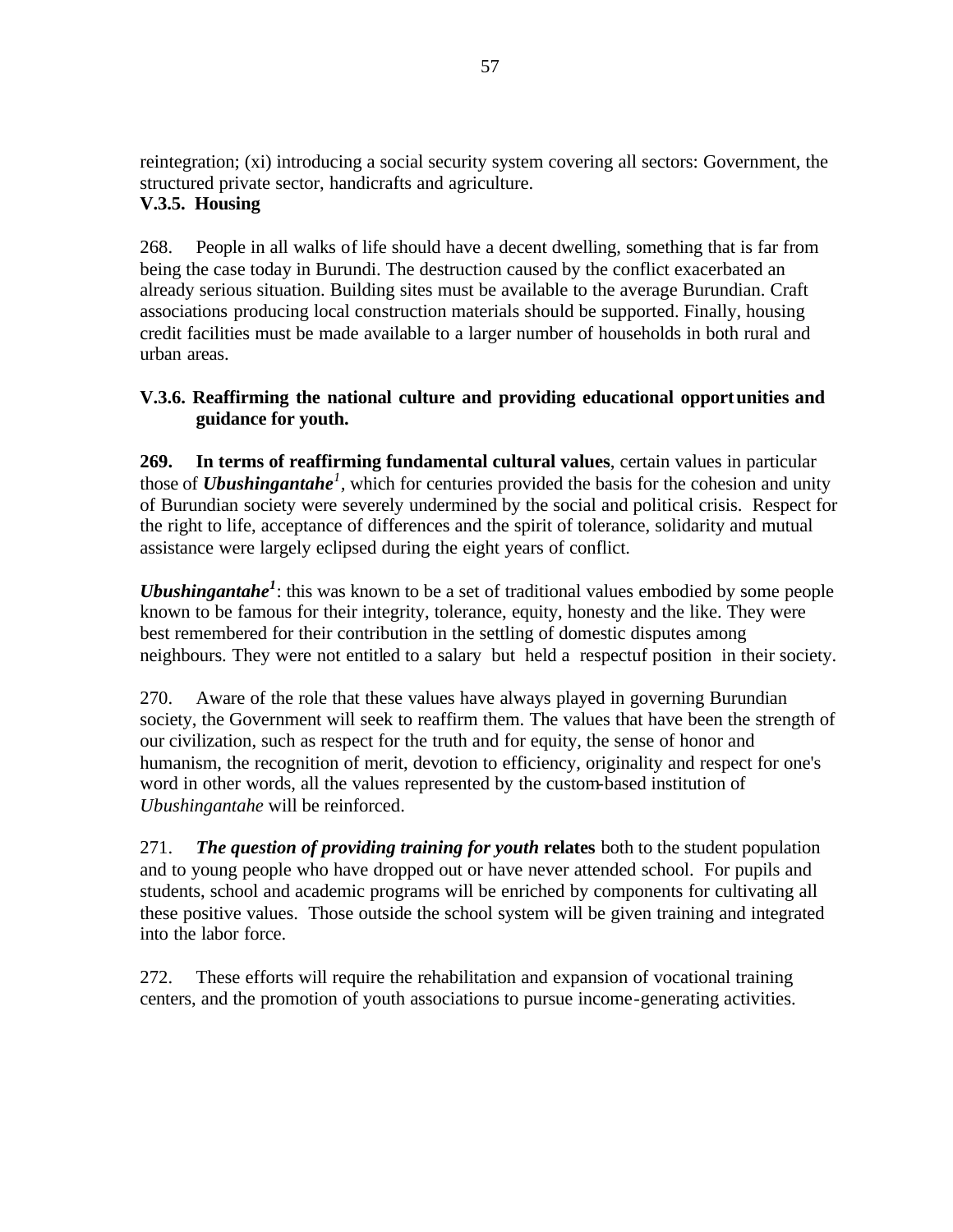#### **Summary of priority actions 2002-2006 for strategic theme 3:**

Making basic social services available for the development of human capital

| <b>Objectives</b>                  | <b>Priority actions</b>                                               | <b>Indicative schedule</b> |
|------------------------------------|-----------------------------------------------------------------------|----------------------------|
| a.Improving the                    | Rehabilitation and construction of new                                | 2002-2006<br>$\bullet$     |
| availability and                   | school facilities.                                                    |                            |
| quality of                         | • Applying the draft statute for the teaching                         | 2003<br>$\bullet$          |
| education                          | profession in order to upgrade this sector.                           |                            |
| services                           | Providing suitable teaching materials to<br>$\bullet$                 | Ongoing process            |
|                                    | public and private education establishments.                          |                            |
|                                    | Expanding the enrollment capacity of the<br>$\bullet$                 |                            |
|                                    | University of Burundi.                                                | Since 2003                 |
|                                    | Encouraging private initiatives in the                                |                            |
|                                    | education field.                                                      | Ongoing process            |
| b.Improving the                    | Rehabilitation and construction of health<br>$\bullet$                | Since 2003<br>$\bullet$    |
| availability and                   | facilities in order to improve nationwide                             |                            |
| quality of health                  | coverage.                                                             |                            |
| services                           | Implementing an aggressive drugs supply<br>$\bullet$                  | Since 2003                 |
|                                    | policy.                                                               |                            |
|                                    | Redeploying health personnel to areas most<br>$\bullet$               | Since 2003                 |
|                                    | in need.                                                              |                            |
| c.Improving the<br>availability of | Rehabilitation and upgrading of water<br>$\bullet$                    | Since 2002<br>$\bullet$    |
| drinking water                     | sources and supply systems.<br>• Public education and awareness about | Since 2002<br>$\bullet$    |
| and hygiene and                    | hygiene and sanitation standards.                                     |                            |
| sanitation                         | • Promoting community management of                                   | Since 2002                 |
| services                           | standpipes and wells.                                                 |                            |
| d.Promoting                        | Preparation of a national employment policy.<br>$\bullet$             | 2004-2006<br>$\bullet$     |
| employment and                     | Encouragement of employment-generating<br>$\bullet$                   | Since 2002<br>$\bullet$    |
| social security                    | private investments.                                                  |                            |
|                                    | Promotion of labor-intensive activities.                              | Since 2002                 |
|                                    | Integrating the employment variable into<br>$\bullet$                 | 2004-2006<br>$\bullet$     |
|                                    | macroeconomic planning.                                               |                            |
|                                    | Preparation of a social security policy<br>$\bullet$                  | 2004-2006                  |
|                                    | covering hitherto excluded categories (such                           |                            |
|                                    | as the informal sector and farmers).                                  |                            |
| e.Providing decent                 | • Encouraging the production of local                                 | Since 2002<br>$\bullet$    |
| housing for all                    | construction materials.                                               |                            |
|                                    | Improving access to housing loans.<br>$\bullet$                       | Since 2002<br>$\bullet$    |
| f.Reaffirming the                  | Reaffirmation of the institution of<br>$\bullet$                      | Since 2003<br>$\bullet$    |
| national culture                   | Ubushingantahe.                                                       |                            |
| and improving                      | • Expanding vocational training centers and                           | Since 2002<br>$\bullet$    |
| educational                        | the teaching of trades to young people.                               |                            |
| opportunities for                  | Promoting youth associations for the pursuit<br>$\bullet$             | Since 2002<br>$\bullet$    |
| youth                              | of income-generating activities.                                      |                            |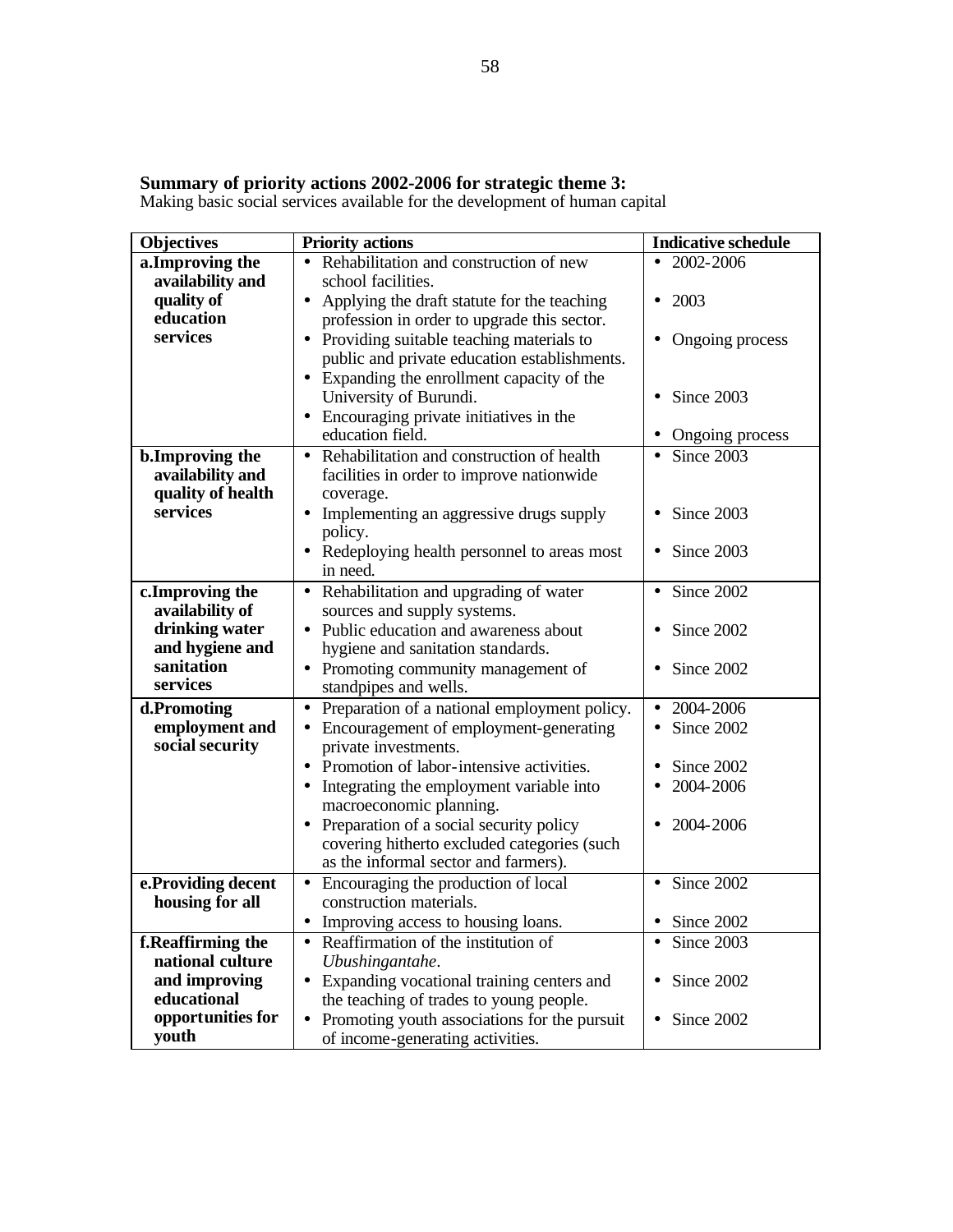#### **THEME 4. REINTEGRATING CONFLICT VICTIMS AND DISADVANTAGED GROUPS INTO THE ECONOMY**

#### **V.4.1. Social rehabilitation and economic reconstruction**

273. The social and political crisis that the country has faced since October 1993 has produced new categories of destitute people, including internal refugees and those who have fled abroad (totally estimated at about 15 percent), as well as street children and orphans(20,000). It has also destroyed economic and social infrastructure and facilities, in the cities and in the countryside. This destruction poses a serious obstacle to efforts to establish lasting peace and stymies any strategy for promoting the country's harmonious and integral development.

274. Protocol IV of the Arusha Peace and National Reconciliation Accord, as well as the conclusions from the participatory consultations that were held throughout the country, provide sound guidance for successful socio-economic rehabilitation and reconstruction. Attention will also be paid to the socio-economic reintegration of demobilized armed groups.

275. *Reintegrating war victims and helping them to return quickly to normal life*, as well as rebuilding the facilities have been destroyed, will be indispensable for reviving economic growth over the medium and long term, and for reducing poverty.

276. *The socio-economic rehabilitation of victims* will involve restoring them to their former properties, wherever possible, while arranging for new properties for those who cannot go home. A National Commission for the Rehabilitation of War Victims (CNRS) will be established for this purpose.

277. *Reconstruction and rehabilitation of facilities efforts will focus on***:** (i) implementing the priority action program of the Interim PRSP submitted to the Geneva donors conference in November 2002. *That emergency social program*(PSU) is consistent with the provisions of the peace accord and with the conclusions from the participatory consultations that were held during preparation of this I-PRSP; (ii) combining reconstruction activities with the socio-economic reintegration of victims; (iii) giving priority to the rehabilitation of community facilities such as urban centers, business centers, health establishments, schools, water supply systems, communication links; (iv) improving coordination and partnership among the various players, and in particular with the private sector, NGOs, donors and grassroots communities.

278. In the short term, efforts will focus on food assistance, the construction of housing, including addressing land issues, and the distribution of essential agricultural inputs, as well as establishment of a minimum social fund.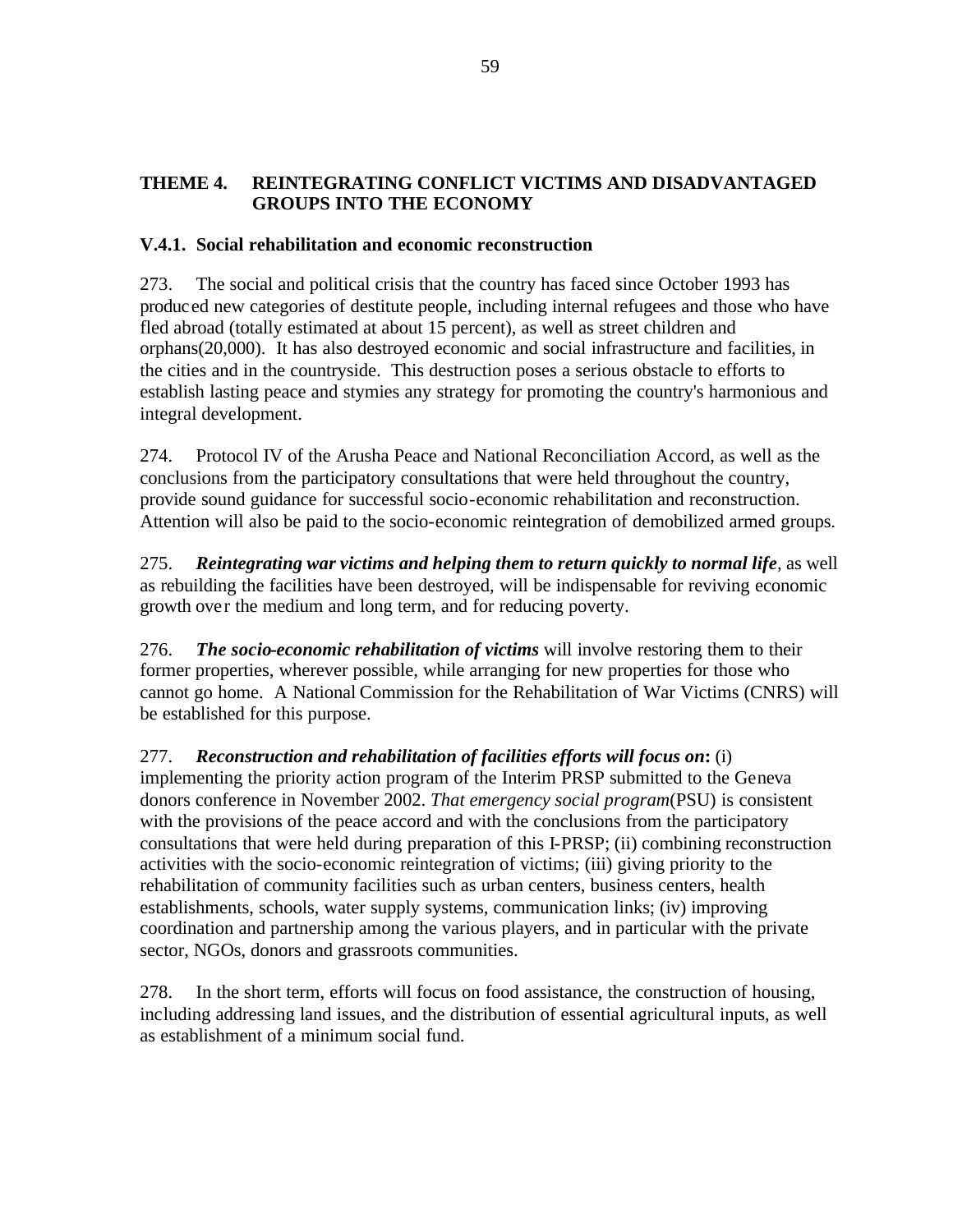#### **V.4.2. Assistance for disadvantaged and vulnerable groups**

279. The victims of the war must now be added to other disadvantaged, destitute and vulnerable groups (the disabled, orphans, street children, widows, the *Batwa*) who need special assistance. In addition to their need for basic social services, **their socio-economic integration is particularly urgent and requires immediate support**. *Basic services should be provided free of charge to these groups over the short term.* Special housing will be provided for specific groups such as those with various disabilities and orphans.

280. *Over the medium term*, the special socio-economic reintegration fund will promote income-generating activities for these groups so that they can become self-supporting. These people will also be given hiring preference in labor-intensive projects in public works and construction, for example, to help them make their way back into the economy. Vocational training will also be provided. Encouragement will be given to placing orphans in foster homes, enrolling them in school, and helping widowed heads of households to earn incomes.

281. Mechanisms for socio-professional reintegration and retraining will be introduced, along with an information service on job opportunities for out-of-school youth and demobilized combatants.

282. The *Batwa*, as a social group, are still not well integrated into sedentary social life and self-sufficiency activities. Special social and cultural integration measures will be implemented. These will focus on education and literacy campaigns on their behalf.

| <b>Objectives</b>                        | <b>Priority actions</b>                                                                    | <b>Indicative schedule</b>   |
|------------------------------------------|--------------------------------------------------------------------------------------------|------------------------------|
| a.Rehabilitating war<br>victims          | Humanitarian assistance for displaced persons and<br>returning refugees.                   | As long as<br>٠<br>necessary |
|                                          | Strengthening socio-economic reintegration of<br>displaced persons and returning refugees. | Since 2002<br>$\bullet$      |
|                                          | Strengthening access to land and farming inputs to<br>war victims.                         | Since 2002                   |
|                                          | Establishing a minimum social fund for the socio-<br>economic reintegration of refugees.   | Since 2002                   |
|                                          | Helping war victims to organize for self-<br>development.                                  | Since 2002                   |
|                                          | Assistance for people disabled by the war.                                                 | Ongoing process              |
|                                          | Establishment of the CNRS.                                                                 | Since February<br>2003       |
| <b>b.</b> Assisting and<br>reintegrating | A program for the reintegration and education of<br>orphans and disabled persons.          | Since 2003<br>٠              |
| disadvantaged and<br>vulnerable groups   | Social and cultural integration of the Batwa.                                              | Ongoing process              |
| into the economy                         |                                                                                            |                              |

Reintegrating war victims and disadvantaged groups into the economy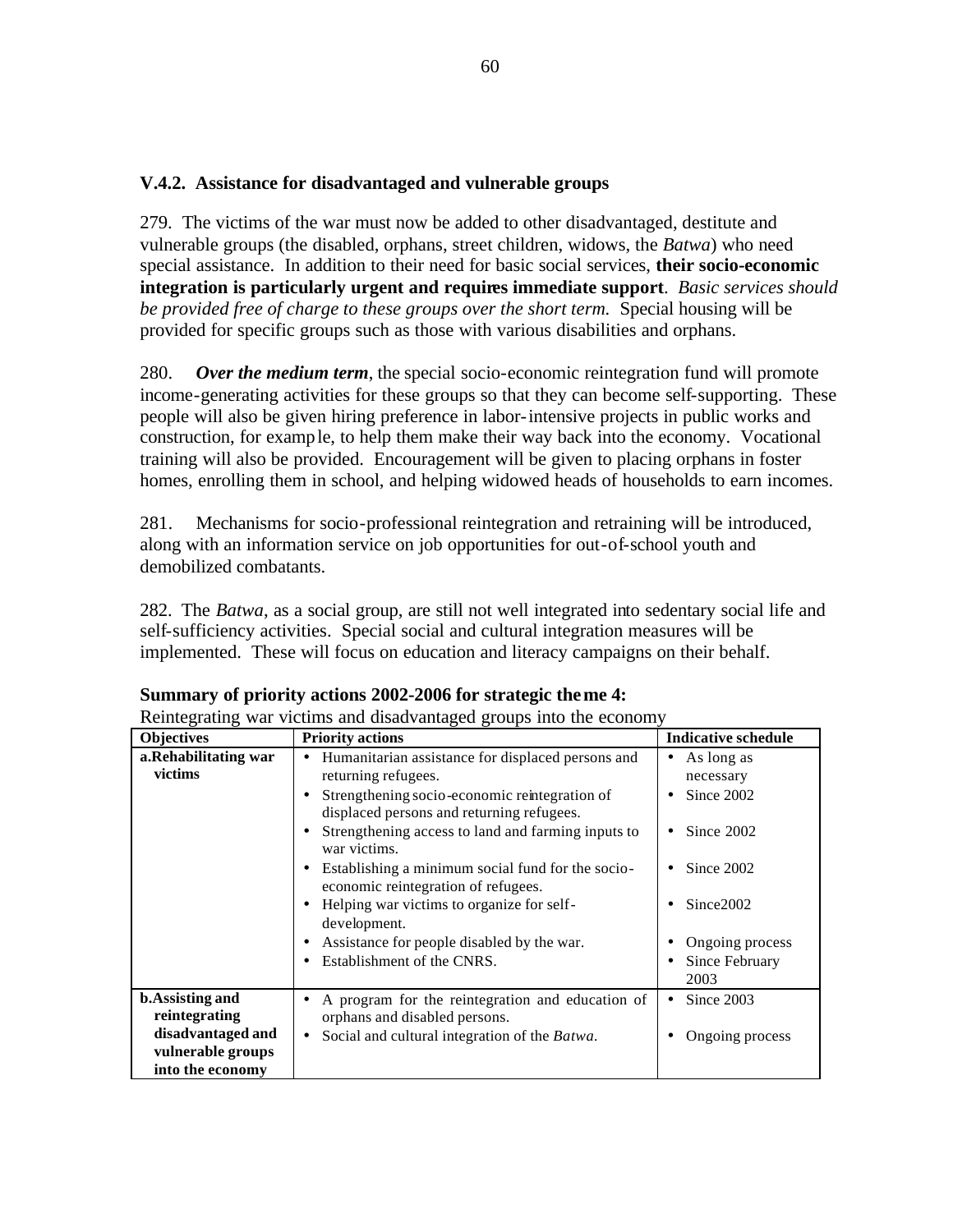#### **THEME 5. COMBATING HIV/AIDS AND SEXUALLY TRANSMITTED DISEASES (STDs)**

283. Combating HIV/AIDS/STDs has become one of the most important themes in attacking poverty, given the severe impact of this pandemic on other sectors of national social and economic life. The National Action Plan to combat AIDS has been launched, and a special ministry has been created to manage the campaign. National efforts will focus on: (i) prevention; (ii) care for persons already infected; (iii) alleviating the impact of AIDS on other sectors; and (iv) strengthening capacities among the different players.

#### **V.5.1. Strengthening prevention programs**

284. The objective of prevention programs must be to reduce the rate of seroprevalence through:

- Preventing transmission from mother to child by expanding appropriate facilities throughout the country.
- Awareness-building, education, and dissemination of information related to prevention.
- Identification and training of community leaders to inform and educate their peers about HIV infection, how it is transmitted and the factors that influence its spread.
- Reinforcing existing mass education and information campaigns through the national media, with education programs on HIV/AIDS/STDs, and by involving political and social leaders in awareness campaigns.
- Popularizing the syndrome approach endorsed by the WHO and adapting it on the basis of an evaluation of the prevalence of STDs and the sensitivity of the germs to drugs.
- Producing and distributing educational materials and guides for the medical and psychological care of HIV victims.
- Training of health-care workers in the use of these guides.

# **V.5.2. Providing care and supporting self-help initiatives for persons infected by AIDS and HIV**

285. Support for persons living with HIV/AIDS will be expanded to include their immediate families. Since the available resources fall far short of needs, however, it will be essential to encourage self-help, through:

- Improving the quality of care for opportunistic infections.
- Expanding and strengthening psychological care and social assistance for persons living with HIV/AIDS, in health facilities, in the community and in the family.
- Improving the availability of antiretroviral drugs and the monitoring of patients receiving those drugs.
- Reinforcing care for AIDS orphans.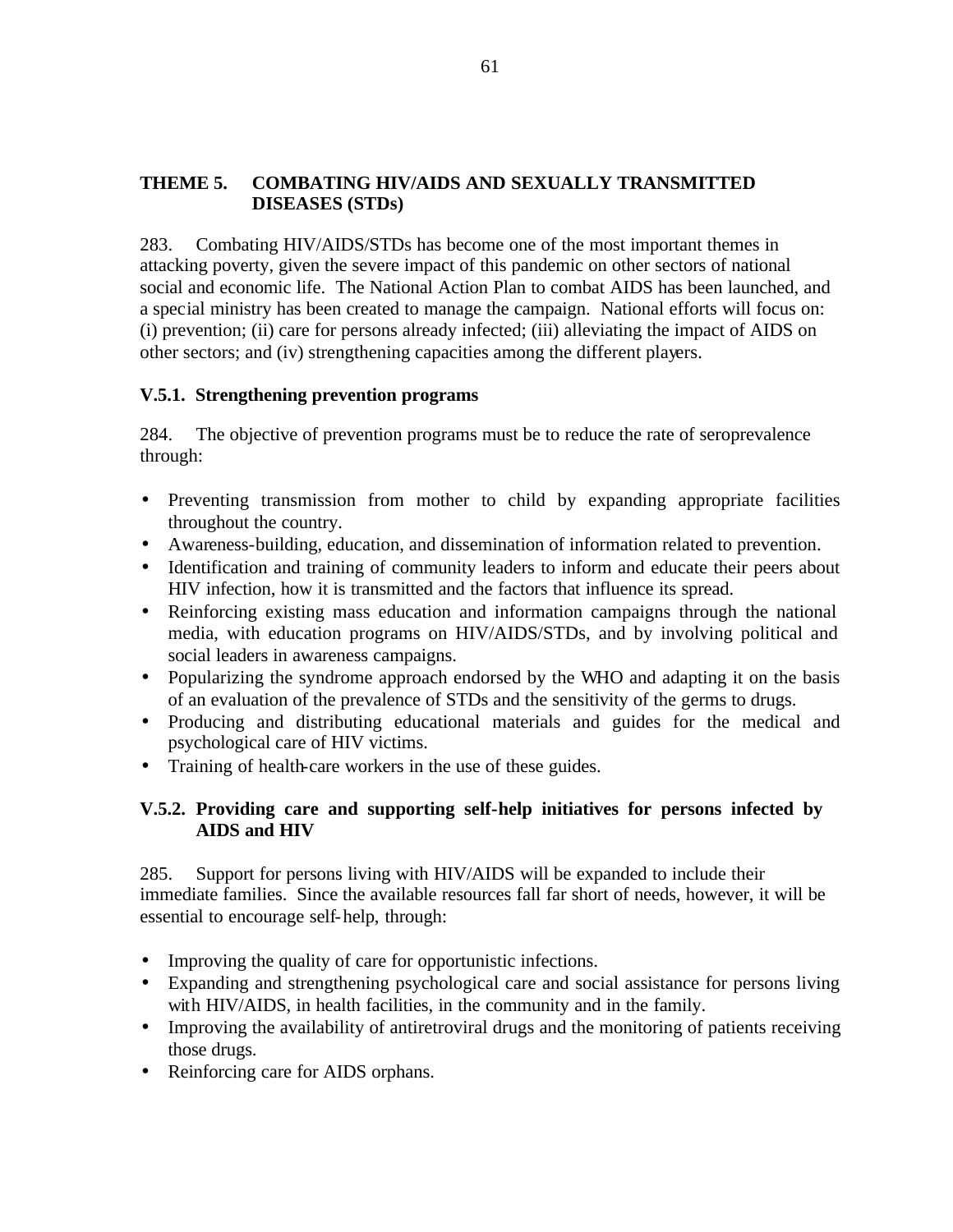• Helping patient support associations and families affected by AIDS to mobilize funds for launching income-generating activities.

#### **V.5.3. Reinforcing facilities for combating HIV/AIDS**

286. There are many players involved in efforts to combat AIDS. If they are to succeed in their noble mission, their capacities will have to be strengthened. This will involve short and medium-term measures to: (i) strengthen support for NGOs that are active against AIDS; (ii) strengthening the system for collecting and managing information on HIV/AIDS/STD infections; (iii) establishing a workable institutional framework for coordinating national efforts against AIDS; (iv) strengthening the capacities of players at all levels.

#### **V.5.4. Establishing a legal framework for the protection of persons living with HIV/AIDS (PLHA)**

287. Persons living with HIV/AIDS need a regulatory framework that will guarantee them legal protection. The following actions will be taken:

- Introducing a framework of legal protection for PLHA.
- Adopting a law regarding legal protection of PLHA.
- Ensuring legal assistance for PLHA.
- Establishing a system and structure for the legal protection of orphans.
- Supporting the work of the Committee on Legal Ethics and HIV and the information system.
- Supporting operational research into HIV/AIDS, including traditional medicine.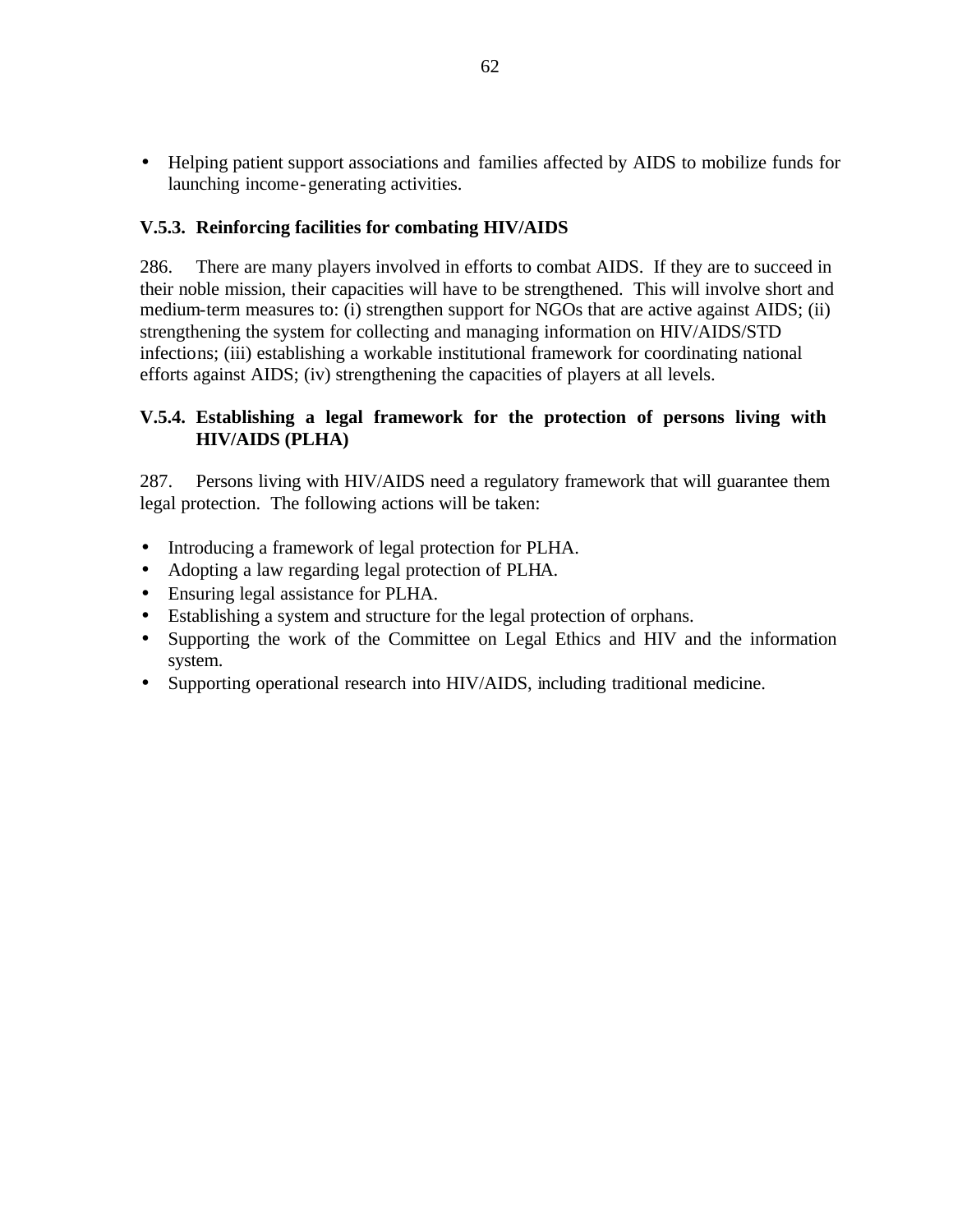| <b>Objectives</b>                           | <b>Priority actions</b>                                                              | <b>Indicative schedule</b>      |
|---------------------------------------------|--------------------------------------------------------------------------------------|---------------------------------|
| a.Strengthening                             | • Extending mother-child prevention centers to                                       | $\overline{\bullet}$ Since 2003 |
| prevention                                  | all parts of the country.                                                            |                                 |
| programs                                    | Prevention awareness and education<br>$\bullet$                                      | Since 2003<br>$\bullet$         |
|                                             | campaigns.                                                                           |                                 |
|                                             | Popularizing the WHO-endorsed syndrome<br>$\bullet$                                  | Since 2003<br>$\bullet$         |
|                                             | approach.                                                                            |                                 |
|                                             | Involving political and social duties in<br>$\bullet$                                | Since 2002                      |
|                                             | awareness activities.                                                                |                                 |
|                                             | Producing and distributing medical and<br>$\bullet$                                  | Since 2003<br>$\bullet$         |
|                                             | psychological care guidance and teaching                                             |                                 |
|                                             | materials about HIV infection.                                                       |                                 |
| <b>b.Promoting care and</b>                 | Making antiretroviral drugs more accessible,<br>$\bullet$                            | Since $2002$<br>$\bullet$       |
| supporting self-                            | and monitoring patients taking those drugs.                                          |                                 |
| help initiatives for<br><b>HIV</b> and AIDS | Reinforcing care for AIDS orphans.<br>$\bullet$                                      | Since 2003<br>$\bullet$         |
| patients                                    | Distributing condoms and publicizing their<br>$\bullet$                              | Ongoing process<br>$\bullet$    |
|                                             | use.                                                                                 |                                 |
|                                             | Putting out a consistent message about<br>$\bullet$<br>condoms.                      | Ongoing process<br>$\bullet$    |
|                                             |                                                                                      | Since 2003<br>$\bullet$         |
|                                             | Stressing targeted information campaigns<br>$\bullet$<br>rather than mass campaigns. |                                 |
|                                             | Supporting the "stop AIDS" clubs in the<br>$\bullet$                                 | Since 2003<br>$\bullet$         |
|                                             | schools.                                                                             |                                 |
|                                             | Encouraging homecare for AIDS patients to                                            | Since 2003<br>$\bullet$         |
|                                             | relieve the burden on hospitals (with the help                                       |                                 |
|                                             | of international community)                                                          |                                 |
| c.Strengthening                             | Reinforcing cooperation with NGOs in<br>$\bullet$                                    | Since 2003<br>$\bullet$         |
| institutional                               | combating AIDS.                                                                      |                                 |
| capacities for                              | Reinforcing the system for collecting and<br>$\bullet$                               | Since 2003                      |
| combating                                   | managing information on HIV/AIDS/STDs                                                |                                 |
| <b>HIV/AIDS</b>                             | infections.                                                                          | Since 2003<br>$\bullet$         |
|                                             | Strengthening the capacities of players at all                                       |                                 |
|                                             | levels.                                                                              |                                 |

**Summary of priority actions for 2002-2003 for strategic theme 5:** *Combating HIV/AIDS*

# **THEME 6. ADVANCING THE ROLE OF WOMEN IN DEVELOPMENT**

288. In Burundi, women account for nearly 52 percent of the total population and more than 52 percent of the economically active population. Women are the majority (55.2 percent) of the agricultural workforce, and agriculture is the most important sector (56 percent of GDP) of the Burundian economy. All these indicators point to the potential role of women in national development, and that role is regarded as a decisive element in all strategies for promoting development and reducing poverty.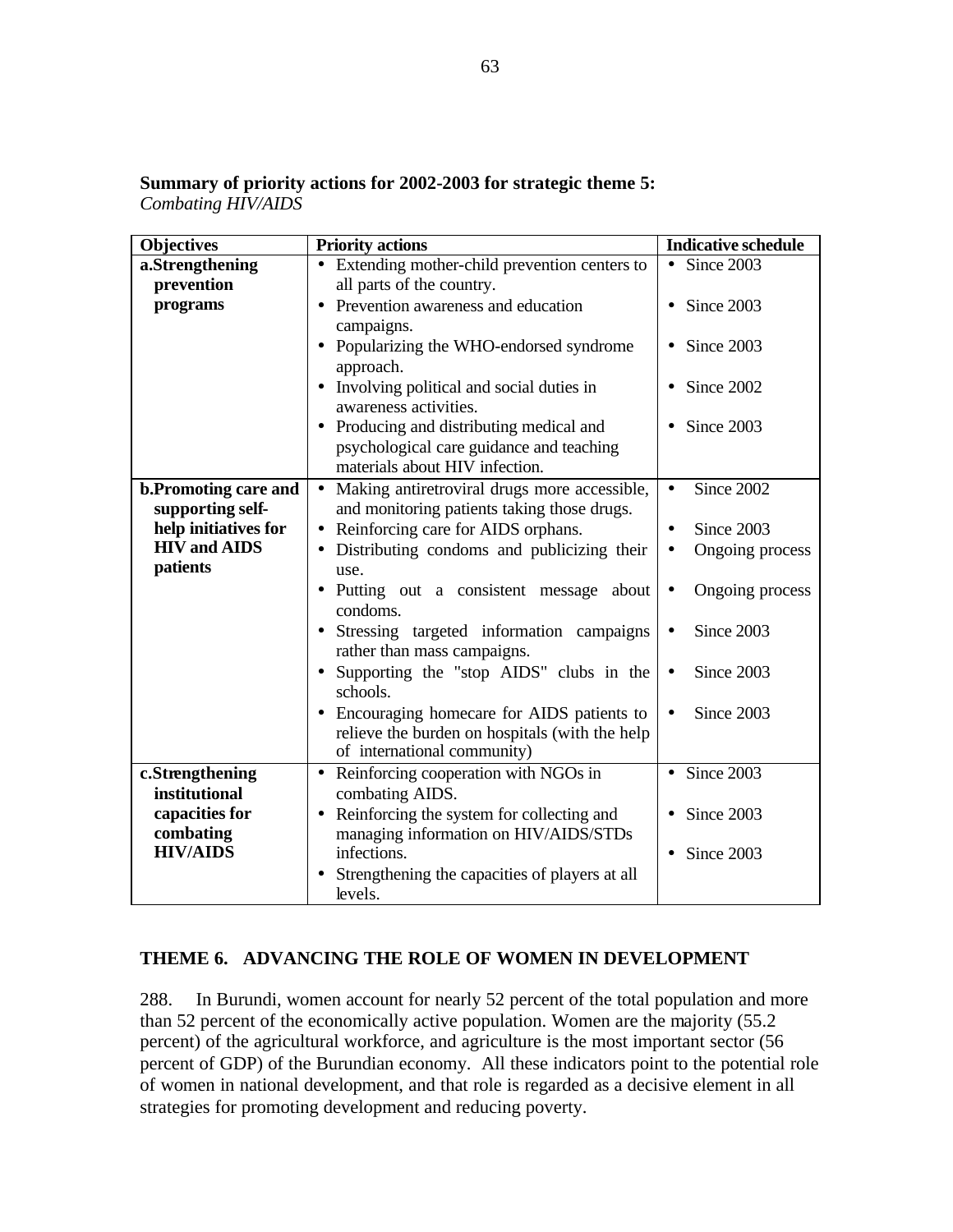289. Despite the Government's efforts to improve the legal and institutional framework for women (reform of the Individual and Family Code, outreach campaigns to make women aware of their rights and obligations), women are generally underrepresented in the country's decision-making bodies.

290. The issue of women's participation must be addressed at all levels. Specific objectives focus on women's access to education and training, to the factors of production, to basic services, and to decision-making power.

# **V.6.1. Promoting women's access to education and decision-making**

291. *Education.* The strategy is to raise education levels for women in order to reduce gender disparities noted. Measures will be adopted to promote education for girls at the different levels of schooling.

292. Technical training centers will be created for women, to provide them with skills in such areas as credit management and business organiza tion, and to help them diversify their activities (crafts, commercial activities).

293. *Decision-making bodies*. A gender equity awareness campaign will be conducted to encourage society to give women the same chances as men. Women will be offered vocational training and specialization courses, including work-study programs, so that they can seize the employment opportunities offered by the national and international labor markets.

# **V.6.2. Promoting maternal-child health**

294. The objective here is to enhance the state of health of mothers and children. Continuous training in new family planning techniques will be provided. The education campaign on nutrition and hygiene and reproductive health will be reinforced. Maternal and child health will be promoted at all levels and action will be taken against HIV/AIDS and STDs.

# **V.6.3. Promoting women's access to the factors of production**

295. On the economic front, the ability of women to participate actively in development will be advanced by measures to give them greater access to the factors of production.

296. Access to land is frequently a precondition for investment and personal development. It is essential to prepare and enforce egalitarian legislation in general, and succession rights in particular. Once a woman has access to land, she can use it as a guarantee to secure financing.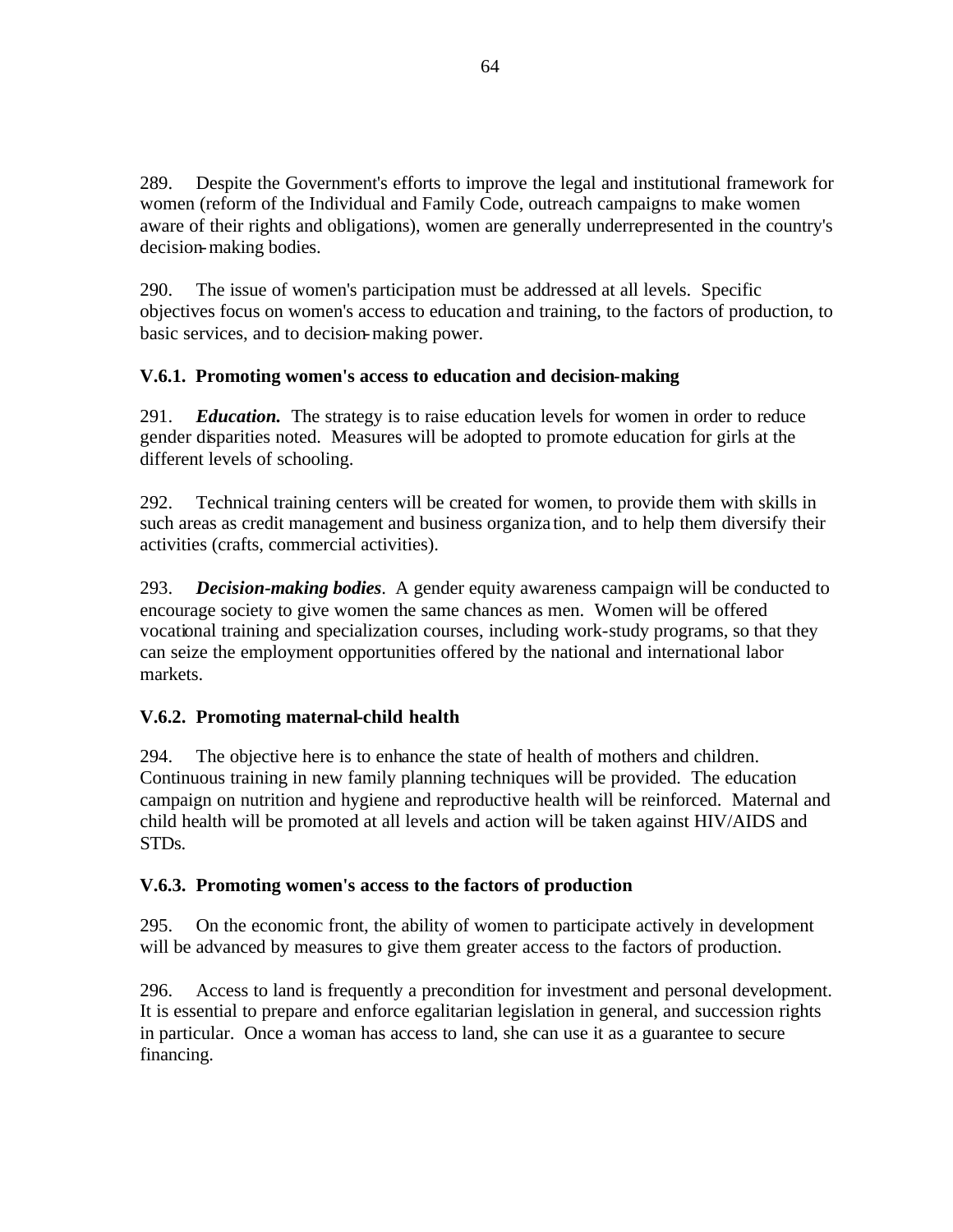297. Women must also have control and decision-making power over the management of family assets. Society must be sensitized to the issue of gender equity in order to improve the status of women within the household.

298. Another route for facilitating women's access to financing is to foster employment and income-generating initiatives through community organizations. The creation of mutual associations allows members to pool their collateral when seeking credit.

# **V.6.4. Strengthening community organizations**

299. Many of the newly created associations are plagued by organizational problems. Strategies for strengthening women's organizational capacities will therefore be launched so that these associations can become viable and attain their objectives.

# **V.6.5. Alleviating women's chores**

300. It has been noted that in most cases, household chores fall to women, leaving them little time to pursue activities that might enhance family incomes. To reduce the burden of household work and enhance women's productivity, appropriate technologies will be disseminated. These will involve, for example, the introduction of milling equipment, husking machines in rice-growing areas, and even small-scale farm machinery and draught animals.

# **Summary of priority actions 2002-2003 for strategic theme 6:**

*Advancing the role of women in development*

| <b>Objectives</b>                                                   | <b>Priority actions</b>                                                                                                                              | <b>Indicative schedule</b>                                  |
|---------------------------------------------------------------------|------------------------------------------------------------------------------------------------------------------------------------------------------|-------------------------------------------------------------|
| a. Promoting women's access<br>to education and decision-<br>making | Improve women's access to formal<br>education.<br>• Disseminate and enforce laws promoting<br>gender equity (CPF, CDF, etc.).                        | • Ongoing process<br>• Ongoing process                      |
| b. Promoting maternal-child<br>health                               | • Promote family planning.<br>Organize education campaigns in<br>nutrition, hygiene and reproductive<br>health.<br>Promote maternal and child health | • Ongoing process<br>• Ongoing process<br>• Ongoing process |
| c.Promoting women's access<br>to the factors of production          | Develop a credit system appropriate to<br>$\bullet$<br>women's needs.                                                                                | • Ongoing process                                           |

# **VI. THE PROCESS OF PREPARING THEINTERIM PRSP**

# **VI.1. The participatory approach and institutional organization**

301. The I-PRSP was prepared on the basis of lessons learned from the participatory consultations conducted at the sectoral and community level. The participatory approach adopted by the Government made it possible to highlight the characteristics and determinants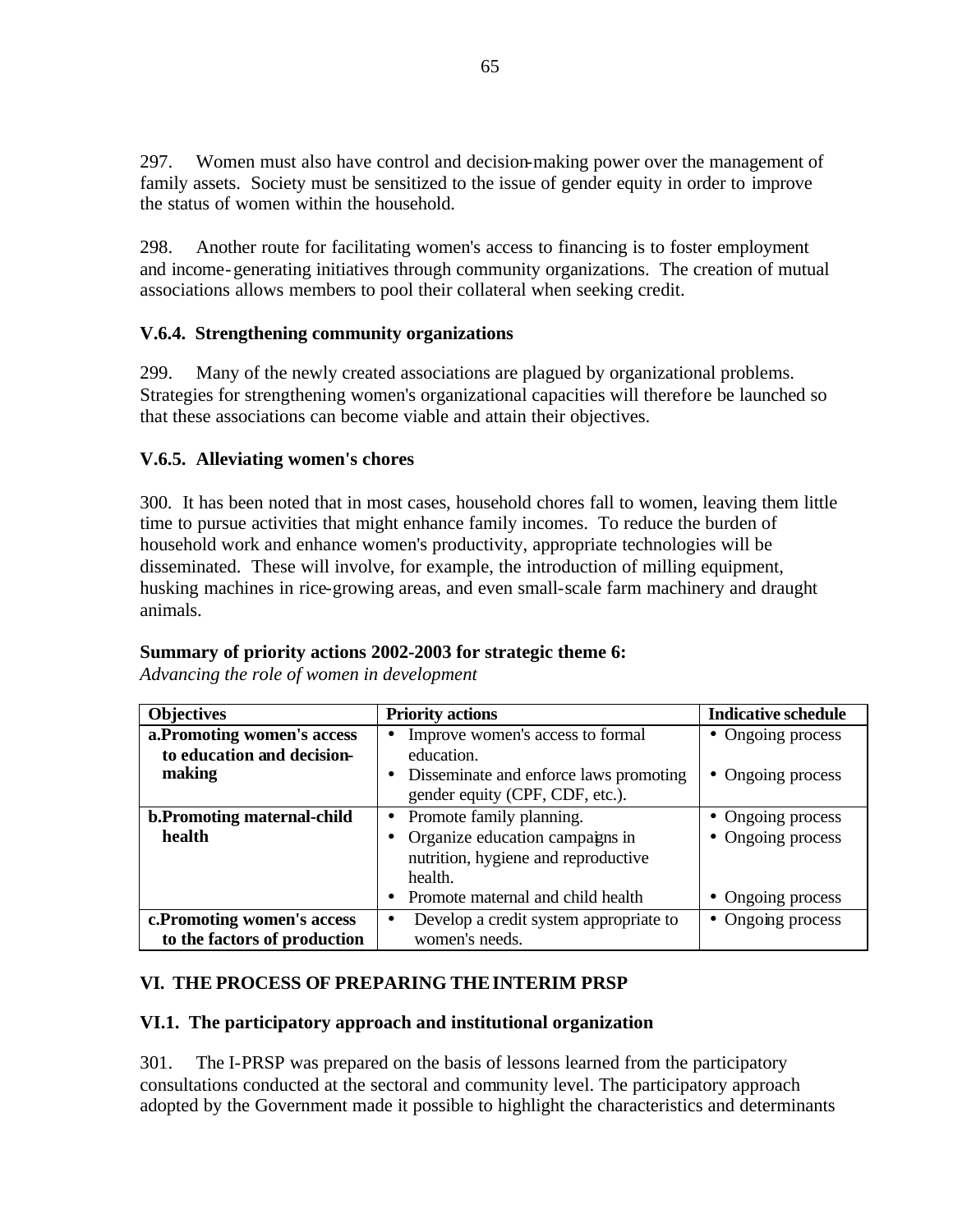of poverty in Burundi, as well as provincial disparities. In the end, a number of strategic themes were selected for priority actions to re-launch economic growth and to bring about a gradual and sustained reduction in poverty.

This interim strategy reflects the search for consensus among all players and beneficiaries in the social and economic development of Burundi, all of whom must make a conscious contribution to poverty reduction policies and programs.

302. The participatory consultations for preparing the interim strategy involved all social and occupational categories in Burundi. *They were conducted by the Organizing and Coordinating Team (EOCPP),* coordinated by the Permanent Secretariat for Monitoring Economic and Social Reforms, and included representatives of the technical ministries (Planning, Finance, Statistics Institute, social sectors, rural sector, advancement of women); civil society associations (private sector, women, youth, NGOs, religious denominations, and others), and grassroots communities. The structure is headed by a ministerial committee that reports to the Government on economic and social questions. Also involved is the Economic and Social Council, an important constitutional body in terms of participatory consultations, implementation, monitoring and evaluation of efforts to promote economic growth and reduced poverty.

# **VI.2. The participatory consultations and communication channels**

 $\overline{a}$ 

303. *The participatory consultations took place at both the sectoral and the community levels* between July 2000 and January 2002 in Bujumbura and in the four geographic regions of Burundi: at Ngozi for the northern provinces (Kayanza, Kirundo, Muyinga and Ngozi), at Bururi for the Southern provinces (Bururi, Makamba and Rutana), at Gitega for the central and eastern provinces (Cankunzo, Gitega, Karuzi, Mwaro and Ruyigi) and at Bujumbura for the western provinces (Bubanza, Bujumbura Rural, Cibitoke and Muramvya). In total, more than 3,400 people delegated by their communities in the country's 17 provinces participated in the consultations, and 30 percent of them were women.

304. The consultations brought together representatives of all levels of civil society, the *Bashingantahe***<sup>1</sup>** , NGOs, religious denominations, women's and youth associations, the sectoral ministries, the private sector, Parliament, community development organizations in the provinces, the communes, political leaders, and the decentralized technical agencies of the provinces and communes.

<sup>&</sup>lt;sup>1</sup> The Bashingtangahe, in Burundi society, are widely recognized as wise, honest, fair and tolerant men embodying all positive values. They were the traditional governors of society, and it is they who settle local disputes and achieve reconciliation among members of society when conflicts arise. In customary law, they settle disputes "under the talking tree". Their role however extends well beyond the settlement of local differences.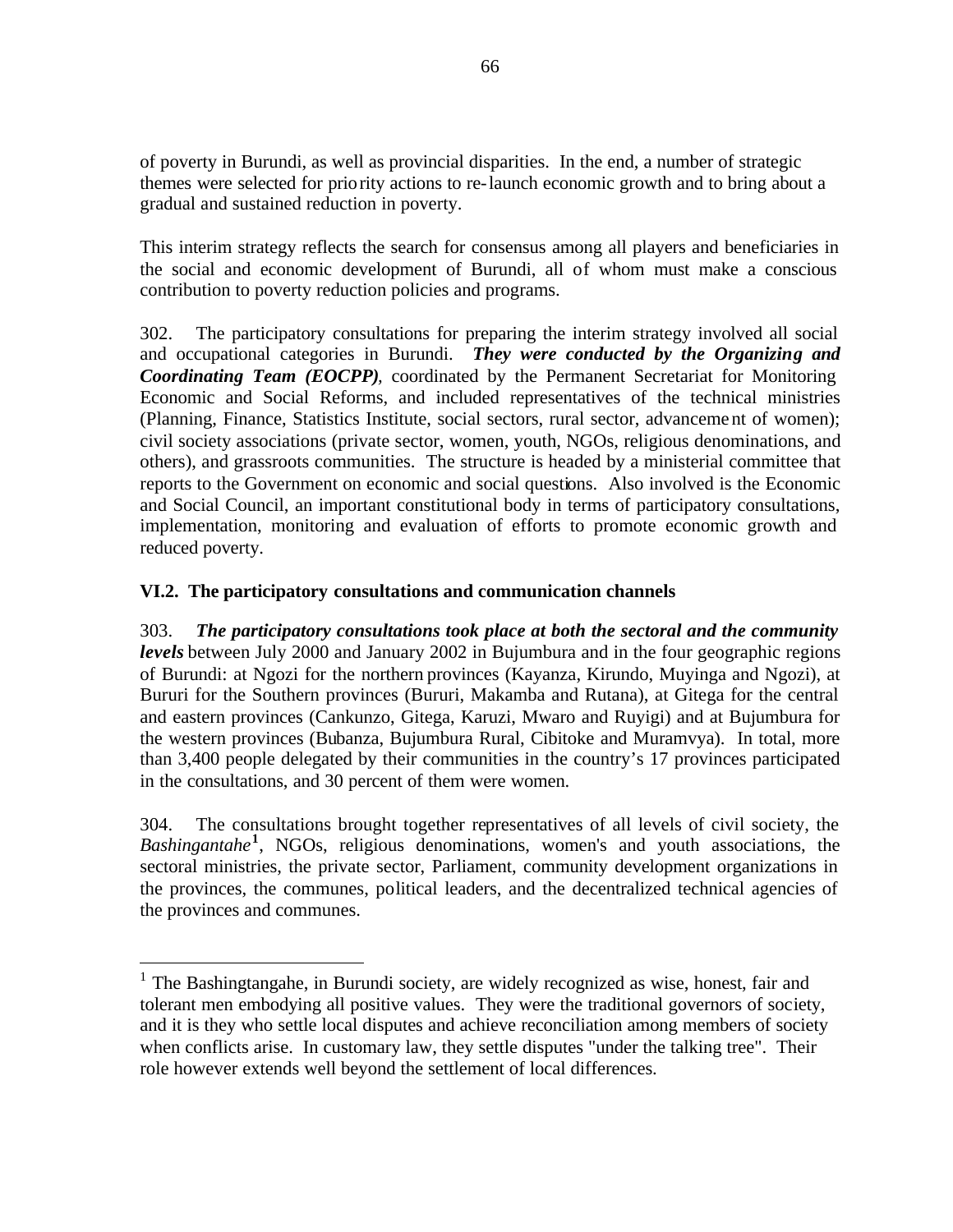305. The consultations were led by *teams of facilitators, moderators and rapporteurs*, with expertise in participatory methodology (Participatory Rural Appraisal, PRA), selected from among NGOs and other civil society associations based in Burundi. The atmosphere in which the debates were held was marked by a spirit of openness, transparency, and mutual respect. The consultations provided a great deal of high-quality information for describing and qualifying perceptions of poverty on the part of the people themselves; analyzing the underlying causes of poverty; identifying broad strategic themes for reducing poverty; and proposing priority actions for poverty reduction.

306. This interim strategy paper provides a general summary of the consultations and the analyses that were conducted, taking into account the differences noted at each level of regional and sectoral consultations. So as not to lose sight of specific regional and sectoral features in preparing the summary, each level of consultations produced its own report. Thus, the following reports are available: reports on the consultations by region, and a summary report on regional consultations; reports on the participatory consultations by sector, and a summary report of the community and sectoral consultations.

307. In selecting recommendations at each level, trade-offs had to be made. These tradeoffs were done by grouping together recommendations of a similar nature, in terms of both constraints and strategic themes and priority actions. As a result of these groupings, it was possible to consolidate the common experiences in all regions and sectors into strategic themes for the country as a whole. The specific features identified at the sectoral and regional levels led to the identification of specific priority actions, and these specific features are reflected in the constraints (Chapter IV), as well as in the strategic themes and priority actions (Chapter V).

308. *Workshops to obtain feedback* on the conclusions from the consultations at both the sectoral and community levels were held in January and February 2002 in the same places and with the same participants.

309. *Information* on poverty and the PRSP was exchanged in the following ways:

# ÿ **Publicizing information**:

- The initial draft, together with all available data on poverty in Burundi, was distributed to groups and partners for comment and feedback.
- Radio and television broadcasts dealt with the PRSP.
- Articles were published in the public and private press, as well as various magazines.

# ÿ **Seminars and workshops:**

• Thematic workshops (agriculture, rural development and the environment; health, nutrition, water and sanitation; HIV/AIDS: education, vocational training, literacy training; the integration of war victims; gender and social action), involving players from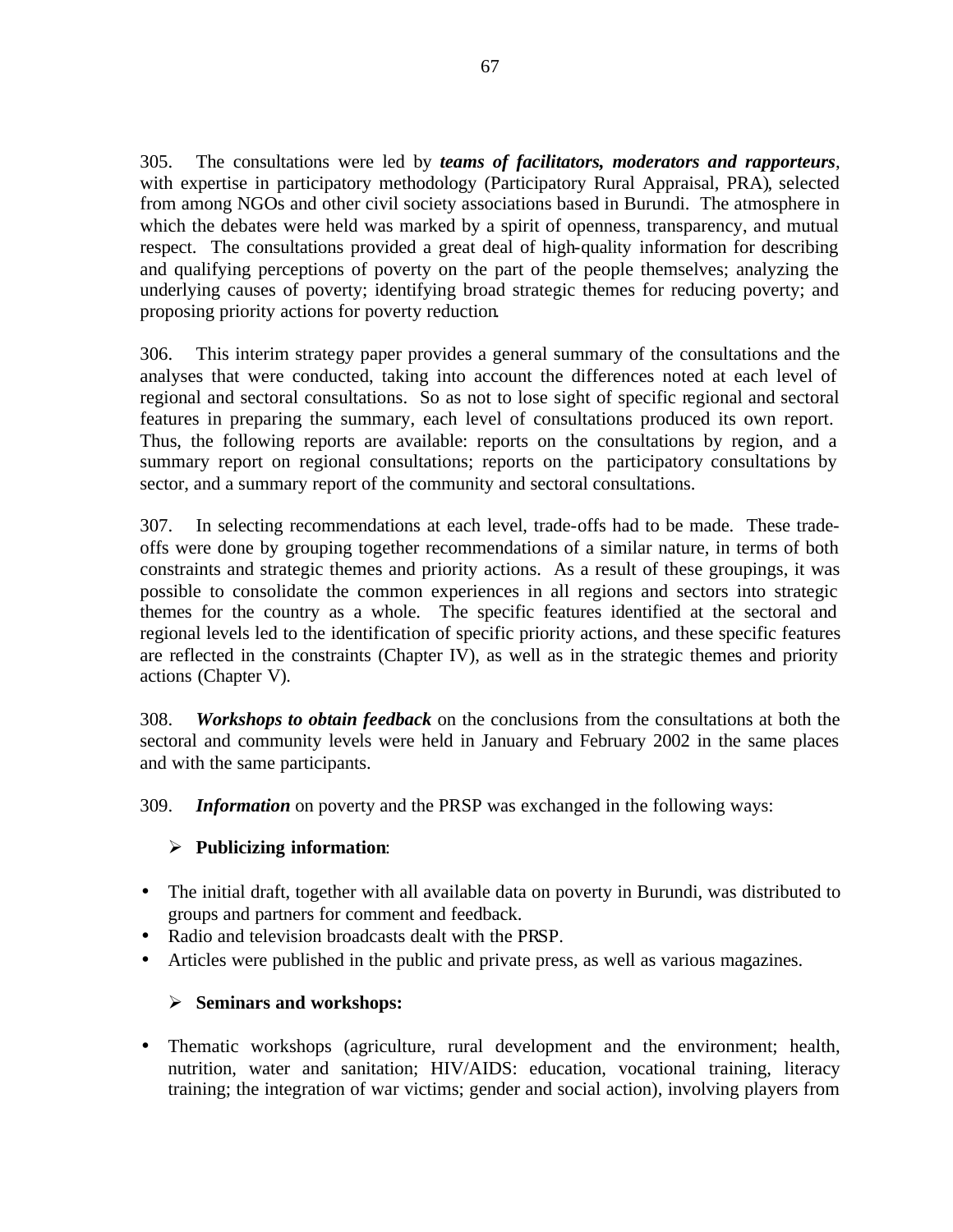each sector such as the technical ministries, economic agents, NGOs, beneficiary associations, and civil society.

- Seminars and workshops with civil society organizations.
- Seminars and workshops with grassroots communities in the provinces, grouped for security reasons in the four geographic regions of the country, as described above.

310. The participatory consultations method used in preparing the I-PRSP has offered Burundians the opportunity to involve themselves in formulating and monitoring their own development policies, recognizing that: (i) participation allows everyone to express a view, and in this way reflects the diversity of people's aspirations; (ii) if there is consensus on the development program, the chances of engaging people's support in its implementation are improved; (iii) participation gives this program legitimacy and credibility, both of which are essential to its implementation; (iv) finally, participation serves an objective that, while often neglected, is of primary importance for the country's development: the capacity to learn together by thinking and talking about the country's future, and preparing collectively for the changes that the future will impose.

This process makes it possible to involve the poor in choosing the type of development they want, and in particular in choosing projects throughout the project cycle: design, execution, monitoring and evaluation. This participation allows people to take their own fate in hand, and to make maximum use of their own potential.

# **VII. FINANCINGMECHANISMSFOR THEINTERIM PRSP**

311. Implementing the I-PRSP requires the mobilization of domestic funds and external assistance, as well as a rational approach to allocating and managing those resources.

### **VII.1. Mobilizing, allocating, managing and controlling resources**

312. *On the budgetary front*, the strategy calls for specific actions to increase public revenues. The Government strives to implement the measures identified, which relate essentially to: expanding the tax base, reforming exemptions, improving the efficiency of tax and customs administration, stepping up revenue collection efforts, including arrears; introducing a value-added tax (VAT). On this last point, technical assistance has been requested from the IMF.

313*. The profile of public spending has to be improved*, through the careful and deliberate targeting of funds at the priority actions identified through the participatory consultations, as summarized in this I-PRSP. Improving the allocation of resources and the effectiveness of expenditure will be pursued, in particular, through the Public Expenditure Review (PER) that the Government is now conducting with World Bank support. Other reforms are also planned: automating the expenditure cycle; preparing medium-term budgetary frameworks; program budgets and Public Investment Programs, PIPs, on a threeyear sliding basis. Sectoral policies and action plans are now in preparation, based on the priorities identified through the I-PRSP.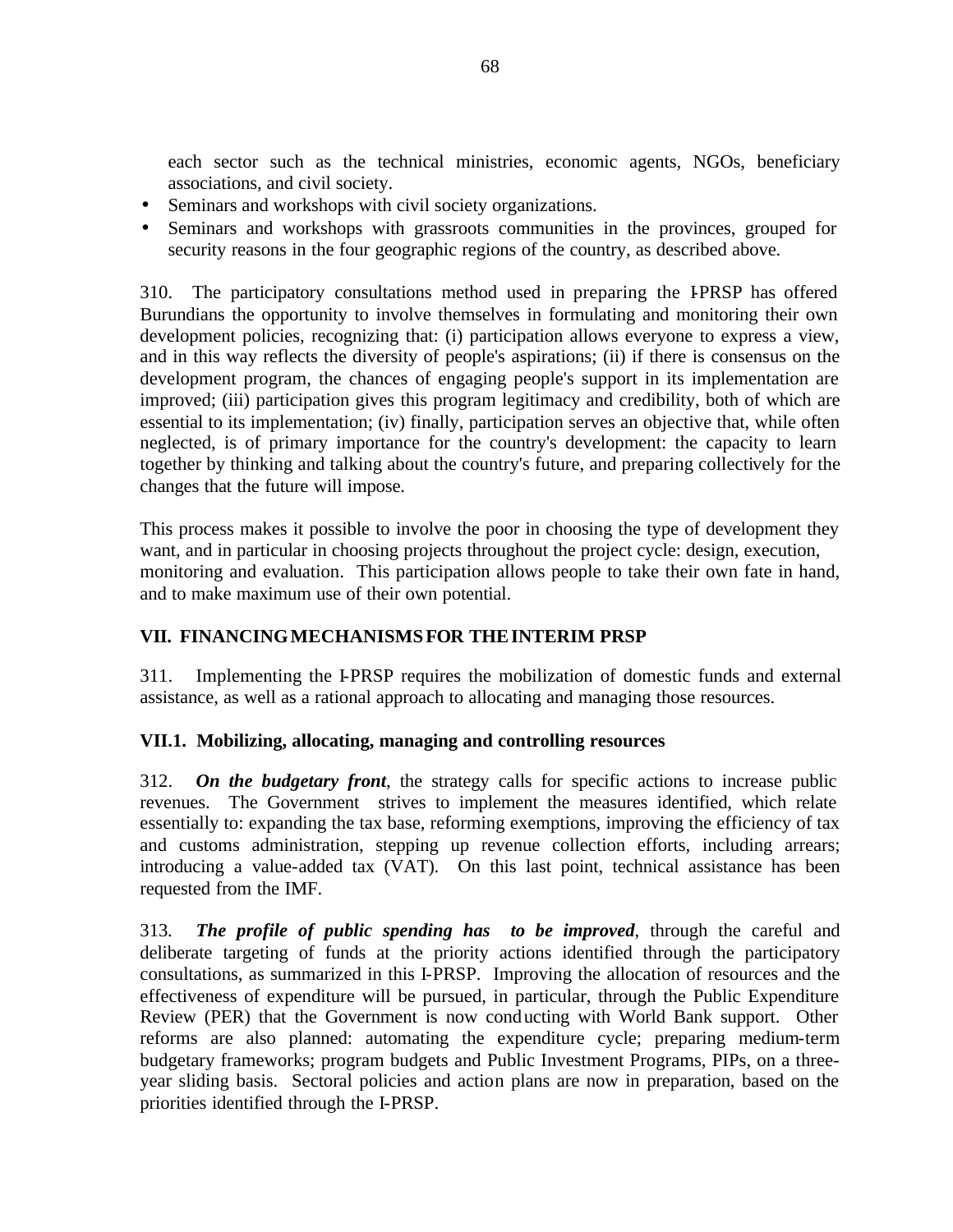314. *The savings produced by debt relief mechanisms* will also be earmarked for priority actions to reduce poverty.

315. *The level of domestic savings* will be raised as a result of strategies for increasing per capita incomes, as part of the efforts to revive economic growth as described in this I-PRSP.

316. *Additional resources will be sought through international assistance*, specifically the assistance that was announced at the last Donors Roundtable in Geneva in December 2001. The priority action program for economic reconstruction and revival that such assistance will finance is an integral part of this I-PRSP. Private capital in the form of foreign direct investment or joint ventures will be encouraged through the planned reforms to promote the private sector and exports.

# **VII.2. Coordination mechanisms.**

317. The PRSP constitutes an operational frame of reference for a systematic process of coordinating and ensuring consistency among the activities of different partners. Partners will be asked to place greater stress on harmonizing their recommendations in terms of reforms, methods and procedures. They will also be asked to harmonize practical provisions for project execution, in the sense of making procedures and conditions more flexible, speeding up disbursement and enhancing absorption capacity, while preserving standards of transparency and sound financial management.

Partners will also be asked to strengthen national capacities for preparing policies and budgetary forecasting frameworks, and to reinforce project absorption capacity.

### **VIII. THE MONITORING AND EVALUATION SYSTEM FOR THE INTERIM PRSP**

### **VIII.1. Participatory monitoring**

318. Consistent with the spirit and letter of the PRSP for boosting growth and fighting poverty(CSLP), the Government is busy introducing a system for follow up of implementation and evaluation of poverty reduction efforts, in close association with all players. The Permanent Secretariat for Monitoring Economic and Social Reforms will establish a national network for the PRSP that will also serve as a participatory framework for exchanging experience and information. Through this network, the Government will be able to interact and at the same time keep abreast of the viewpoints of individuals, civil society associations, community development committees (CDCs), religious denominations, international NGOs, and provincial and communal governments regarding the effectiveness of public spending on social sectors and basic infrastructure, the campaign against HIV/AIDS, agricultural output and good governance, and their proposals for improving implementation of the I-PRSP.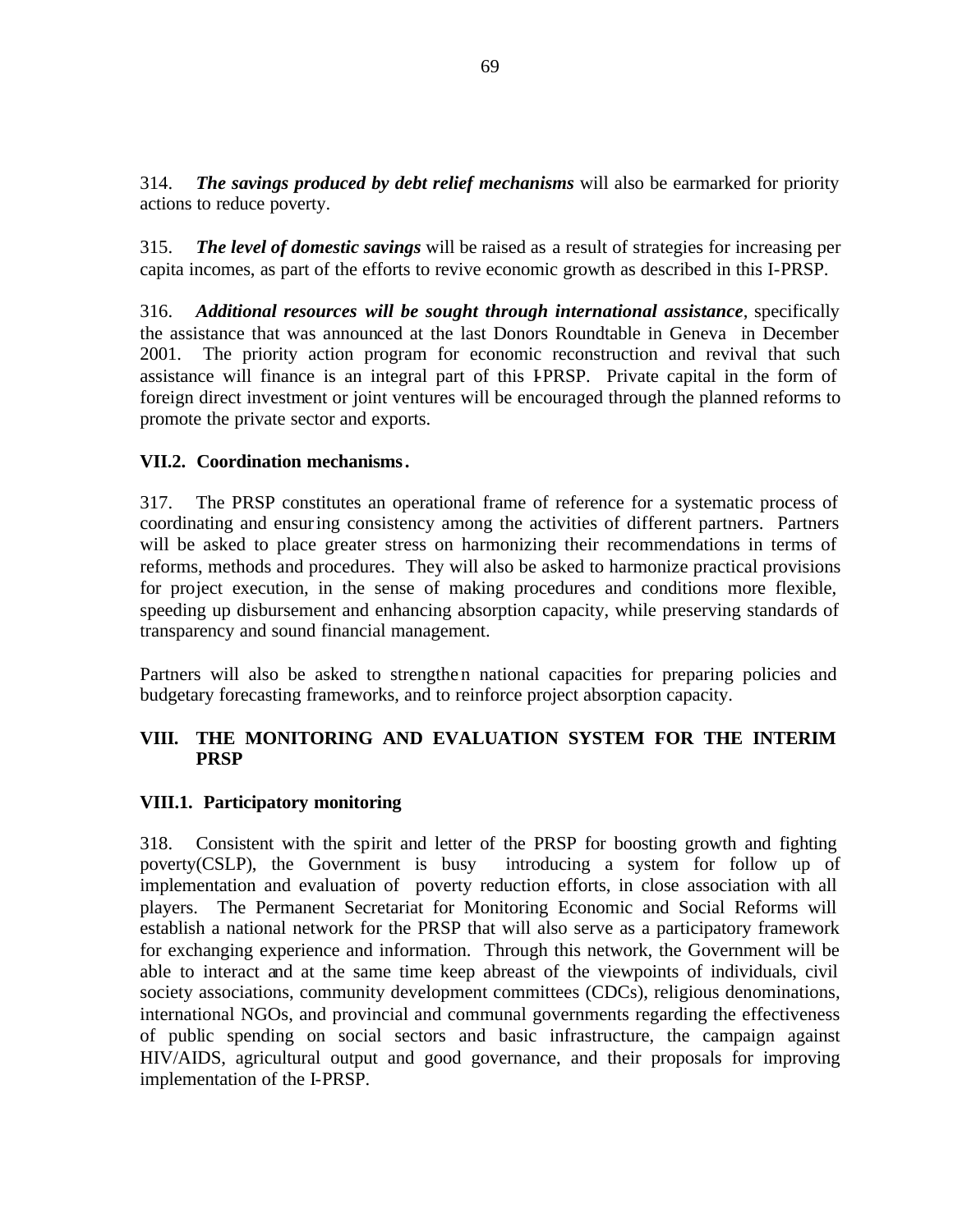# **VIII.2. Capacity-building**

319. Implementation of the participatory monitoring and evaluation system for the I-PRSP will have to be accompanied by capacity building efforts for the different players, both in the Government and among civil society organizations and NGOs. Assistance from fund donors is also required at this stage.

320. In terms of statistical monitoring, the Government will seek additional external resources and technical assistance to ensure the regular production of key indicators. The Government also intends to improve coordination between the ISTEEBU and the sectoral statistical offices, particularly those for the social sectors.

A short- and medium-term action plan will be prepared, and a three-year operational program will be established. This program will give priority to producing indicators for monitoring the poverty reduction strategy by at the same time including objectives of development of the millenium(ODM)

# **VIII.3. The monitoring and evaluation of the I-PRSP**

321. The system for monitoring and evaluating the PRSP will have three components for grassroots involvement:

- The "poverty monitoring" component.
- The "poverty reduction strategy execution monitoring" component.
- The "poverty reduction strategy and policy impact evaluation" component.

Burundi has had a policy of conducting a general census of population and living conditions every ten years. Two such censuses have already been prepared, one in 1979 and the other in 1990. The Government plans to conduct a third general census as soon as possible, in order to provide a comprehensive update of the essential indicators.

322. In the meantime, quantitative indicators for 2000-2002 have been made ready on the basis of DHD<sup>2</sup> data, the CWIQ survey, and the conclusions from the economic consultations between the Government and the Bretton Woods institutions.

# **VIII.3.1. Monitoring poverty**

323. This component will provide for regular monitoring of poverty trends and dynamics. It will be done through the use of general public welfare indicators, as well as specific welfare indicators for the poor.

 2 DHD: Sustainable Human Development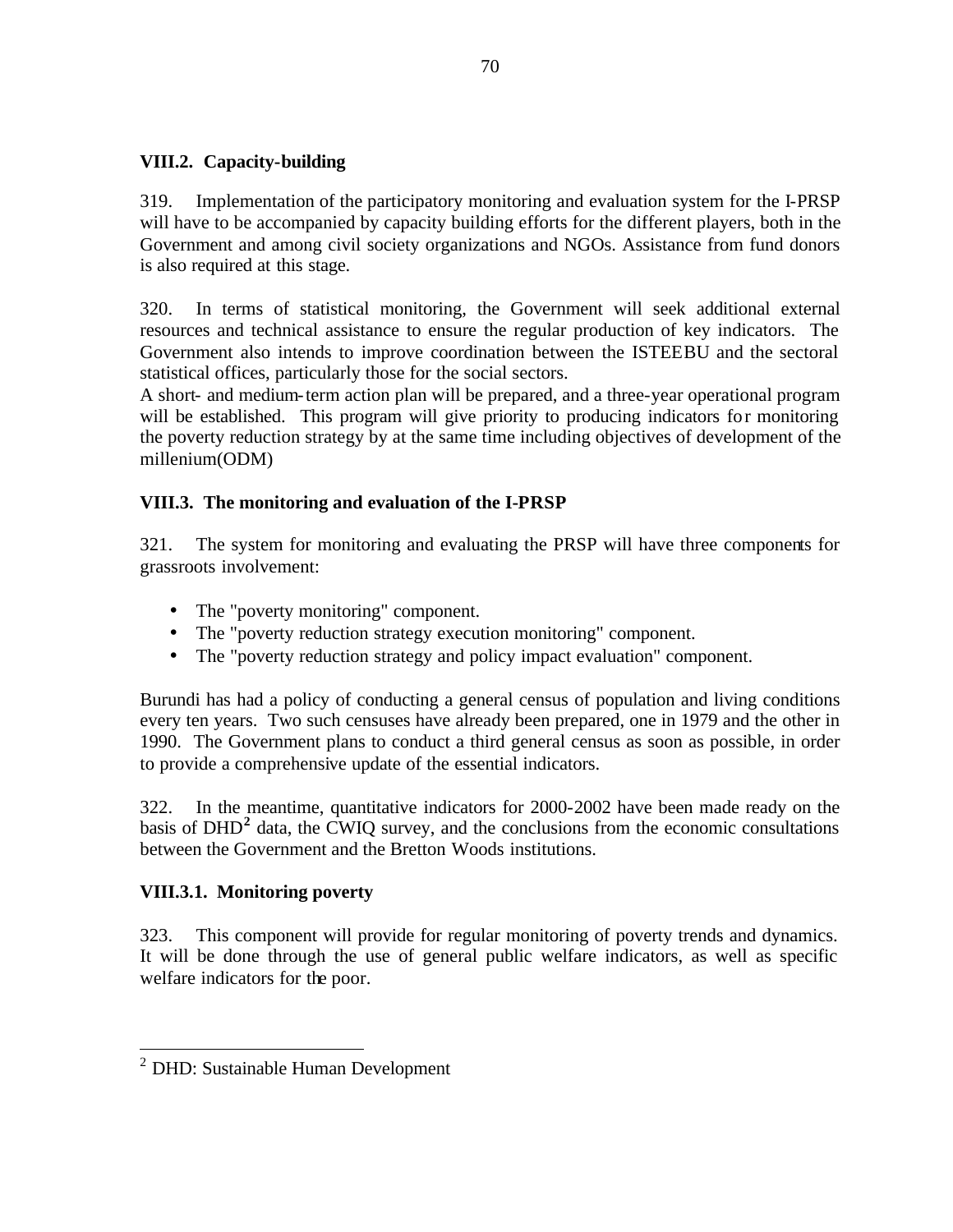324. Studies and surveys, as well as other socio-economic research conducted in the past, have provided much useful information on poverty in Burundi, but that information is neither comprehensive nor continuous. To fill this gap, Burundi will have to introduce a permanent system of poverty information that will combine the following characteristics:

- It must be inexpensive and readily usable, while preserving a high degree of rigor in the collection and analysis of data.
- It must target the most important indicators for measuring and characterizing poverty, vulnerability and inequalities.

325. The permanent information system on poverty will have the following primary objectives:

- to provide an up-to-date, consistent and reliable overview of household living conditions;
- to allow living conditions to be monitored periodically over time;
- to take account of the perceptions of households;
- to allow for monitoring the impact that activities under the strategic framework are having on living conditions.

# **a. Welfare monitoring indicators for the population at large**

326. This system will characterize the welfare of the general population, and the availability of priority goods and services.

#### **1 0 /. Income and production indicators**

327. These indicators include: per capita GNP; the growth rates of GDP and the principal economic sectors, including the growth rates for the cash crops and subsistence foodstuffs that are the principal source of employment and income for the poor.

Information sources for these indicators will be the national accounts, census data, and agricultural surveys.

#### **2 0 /. Indicators for monitoring the macroeconomic situation**

328. These indicators relate to the broad macroeconomic balances: government finances, inflation, external accounts, the real exchange rate, and the structure and allocation of investment.

#### **3 0 /. Indicators of the level and availability of physical capital**

329. These indicators reflect access to productive resources that have an impact on poverty: land, drinking water, energy, roads, markets, farming inputs.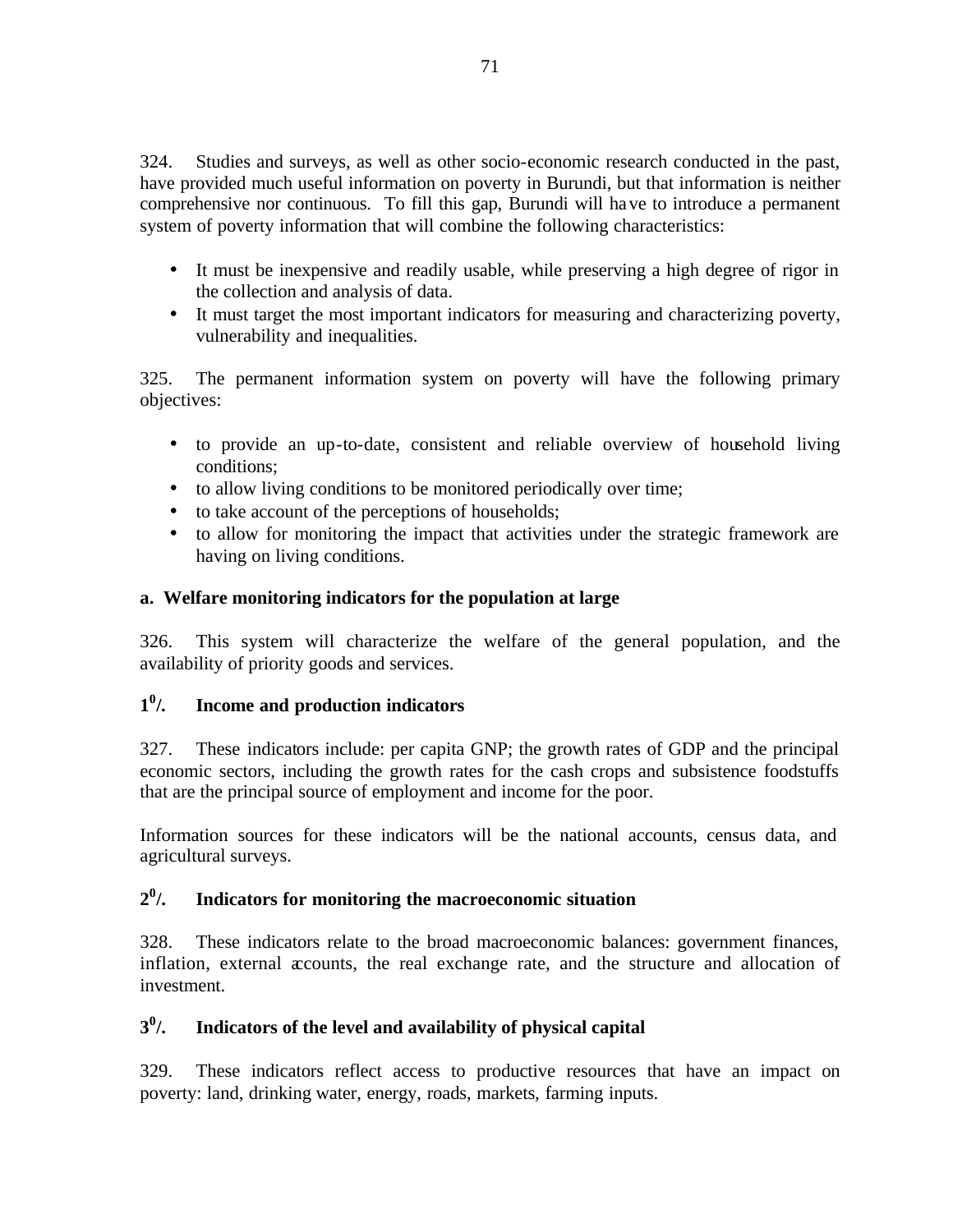#### **4 0 /. Indicators of the level and availability of human capital**

330. The principal indicators in this area will cover health and nutritional status and education levels. In calculating these indicators, a distinction will be made between urban and rural areas, and between genders.

**5 0 /.** Indicators of the level and availability of institutional capital

331. These indicators will show the degree of institutional development, and in particular that of community institutions. They will cover the number of cooperatives, associations and production- and socially-oriented NGOs in urban and rural areas, by province and per capita.

#### **6 0 /. Indicators of the level and availability of financial capital**

332. These indicators will measure the number of Decentralized Financial Services (DFS) institutions, the volume of savings collected and credits granted per capita by banks and DFS, average interest rates charged by the banks and DFS.

#### **7 0 /. Vulnerability indicators**

333. These indicators will reflect the factors that impact negatively on people's principal sources of income. For Burundi, it is important to monitor vulnerability to the vagaries of the weather and to fluctuations in world prices for the major cash crops.

# **b. Indicators for monitoring the welfare of poor households**

334. In the case of Burundi, monitoring living conditions for the general population and for poor families in particular requires a combined system of household surveys. Household surveys will reed to be conducted regularly, at a frequency to be determined, depending on whether they are comprehensive or short surveys. Comprehensive poverty assessment surveys could be conducted once every five or ten years, while short surveys, which are less costly to administer, could be undertaken every two years. Burundi will conduct a household survey based on the Core Welfare Indicators Questionnaire (CWIQ) in 2002.

335. In any case, Burundi will conduct regular household surveys in order to obtain among other things, answers to the following questions:

- (i) How many people are living below the poverty line?
- (ii) Where do poor people live?
- (iii) What is the intensity and inequality of poverty?
- (iv) What are the principal characteristics of the poor?
- (v) What are the causes of this poverty?
- (vi) What have been the poverty trends over time?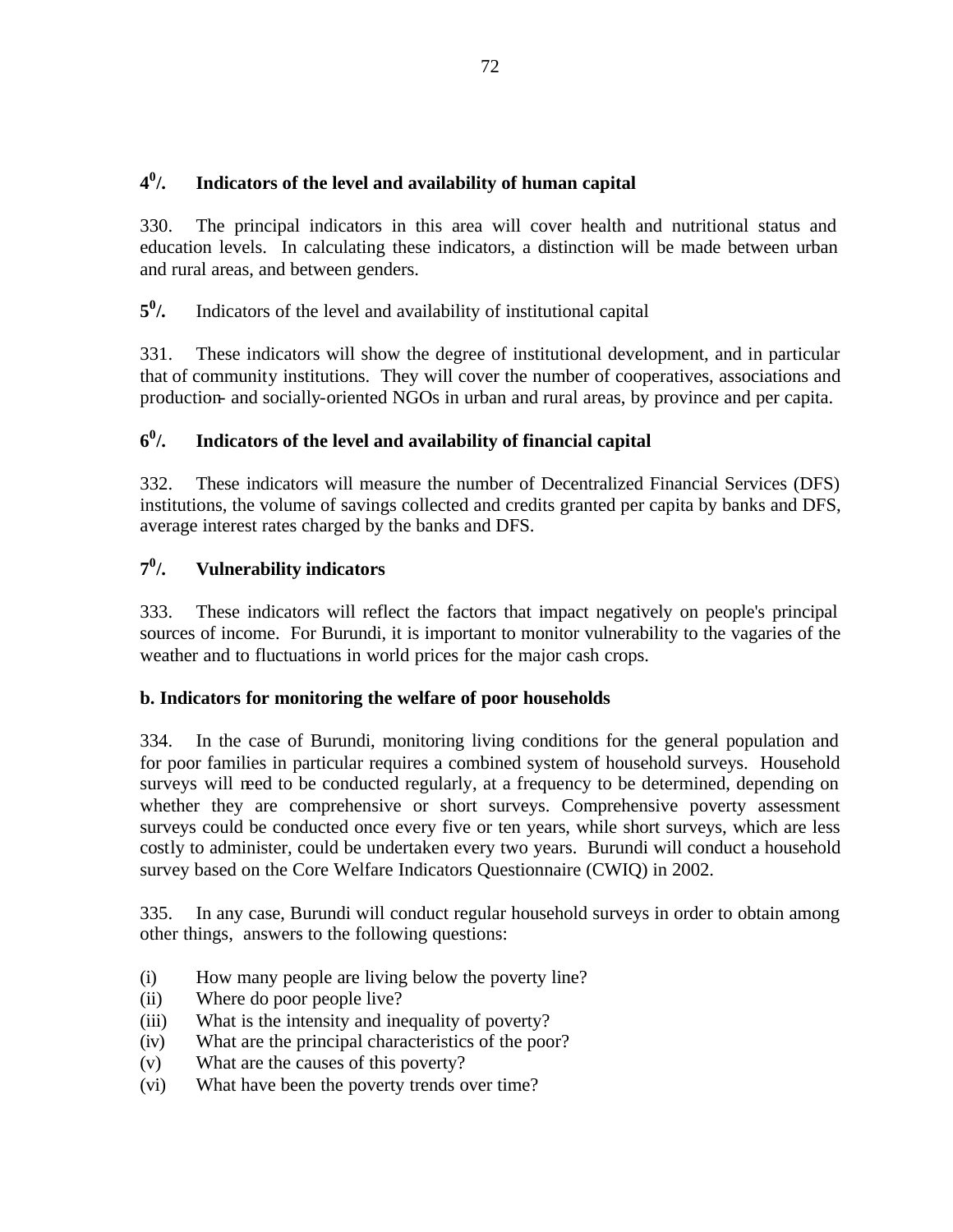(vii) How is poverty perceived at the grassroots level? What strategies do households adopt to improve their situation? How do households view poverty reduction efforts?

336. With these surveys, the ISTEEBU should be able to publish regular information bulletins on poverty trends, as well as an up-to-date profile of national poverty, on the basis of selected indicators.

### **VIII.3.2. Monitoring implementation of the strategy**

337. The purpose of monitoring implementation of the strategy is to estimate the degree of success in achieving the PRSP objectives, over different time periods, and to monitor budgetary allocations for priority actions. Implementation will be monitored in three different ways:

- (i) Measuring any discrepancies between the specific measurable targets (SMTs) of the strategic themes and the priority actions and the results of antipoverty measures implemented under the PRSP. An example of an execution monitoring checklist defining SMTs is provided as an annex to this paper. Sectoral policies and action plans now in preparation in the various ministries will determine priority actions in detail for each strategic theme, and will define the appropriate SMTs.
- (ii) Analyzing budgetary allocations to specific actions to see if they are consistent with the I-PRSP's objectives.
- (iii)Suggesting improvements in activities or in budgetary allocations *(expenditure linked to the reduction of poverty as specified in this I-PRSP, paragraph 249)*, in order to move closer to achieving the objectives of the I-PRSP.

### **VIII.3.3. Evaluating the impact of I-PRSP policies and activities**

338. This will involve evaluating, on one hand, the impact of policy measures, and on the other hand, the impact of specific poverty-reduction programs and projects that are most representative of the I-PRSP. Impact evaluation will be focused on the following questions:

- (i) Are anti-poverty policies and activities under the PRSP addressing the priority needs of poor families?
- (ii) How are policies and activities helping poor families to escape from poverty?
- (iii)Are more effective policies or activities required to help poor families escape from poverty?

339. In order to conduct these impact evaluations, the ISTEEBU and other technical services for the sectors concerned will conduct quick, targeted surveys that will also provide data for analyzing the costs and benefits of various types of poverty-reduction policies and activities, and for identifying the most effective ones. The Government has already undertaken, with World Bank support, a survey to monitor public spending with a view to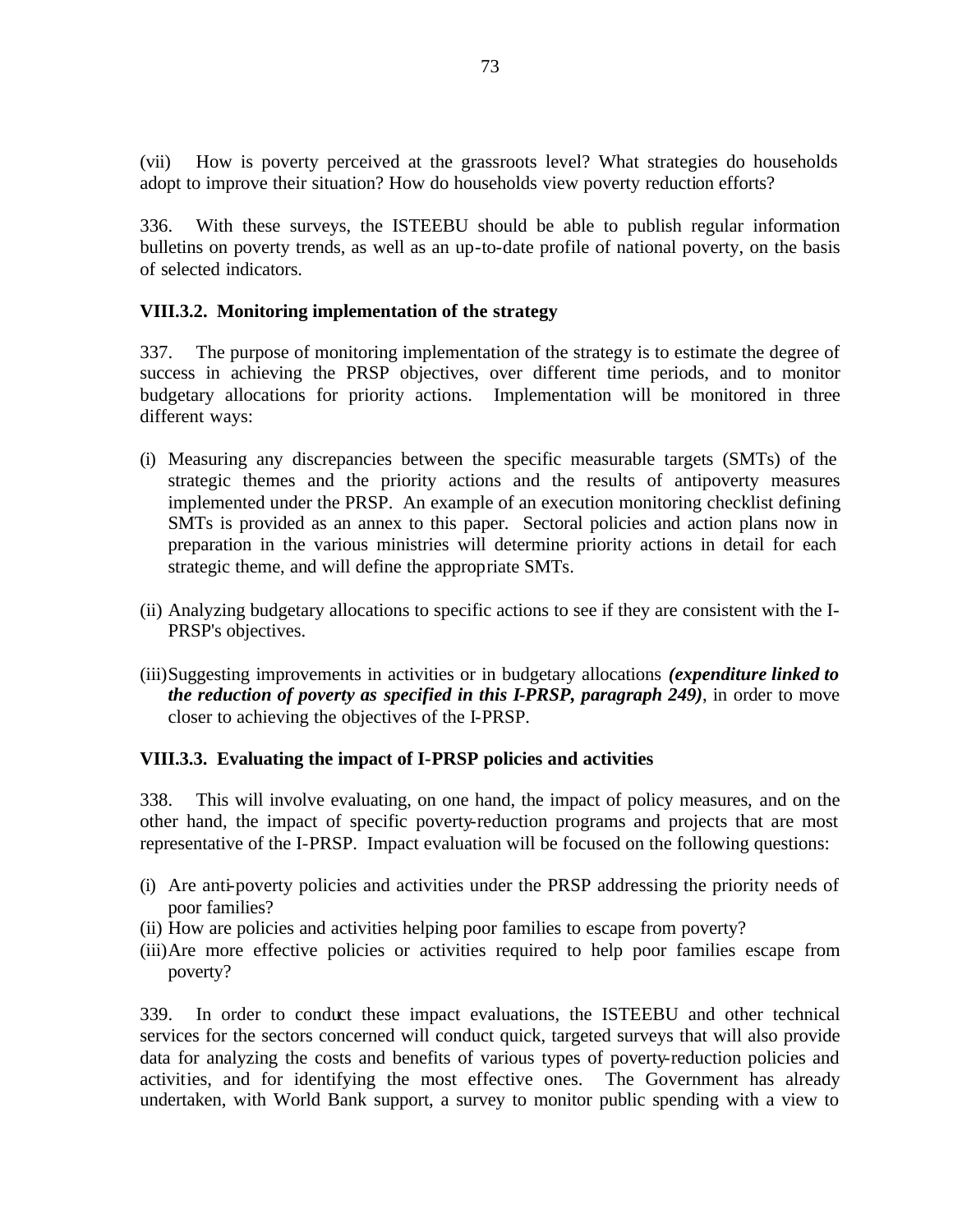improving the efficiency of resource flows to the principal users and beneficiaries. This exercise will be continued.

# **IX. ACTION PLANS FOR PREPARATION OF THE FULL PRSP**

# **IX.1. Action plan on participatory consultations**

340. Preparing the PRSP will involve broadening and deepening the participatory consultations process that was undertaken during the I-PRSP phase. These consultations will involve beneficiaries and players, primarily among the poor, in each commune and province of the country, including:

- Representatives of grassroots communities selected from among the poor and vulnerable groups
- Representatives of the private sector, NGOs and various associations of the civil society, such as religious denominations and others… as found in each commune and province
- Representatives of women's and youth associations.
- Communal and provincial administrative and technical officials
- Representatives of the decentralized offices of the technical ministries.

# **IX.1.1. Institutional organization.**

# **a. The Participatory Process Organizing and Coordinating Team (EOCPP)**

#### **1 0 /. Composition.**

341. The team that will organize and coordinate the participatory consultations process for preparing the PRSP, known as the EOCPP, will report to the Vice President of the Republic, through the Permanent Secretariat for Monitoring Economic and Social Reforms, which will serve as the coordinator. The EOCPP consists of representatives of the sectoral ministries, the private sector, local and international NGOs, religious denominations, civil society organizations, community associations and groups from the provinces and communes.

#### **2 0 /. Responsibilities:**

342. The organization and coordination team will be responsible for organizing and carrying out the participatory consultations process. This will involve:

- Supervising the preparation and adoption of the participatory methodology.
- Coordinating and executing daily activities for preparing, organizing and conducting the consultations at all levels.
- Designing the participatory consultations process.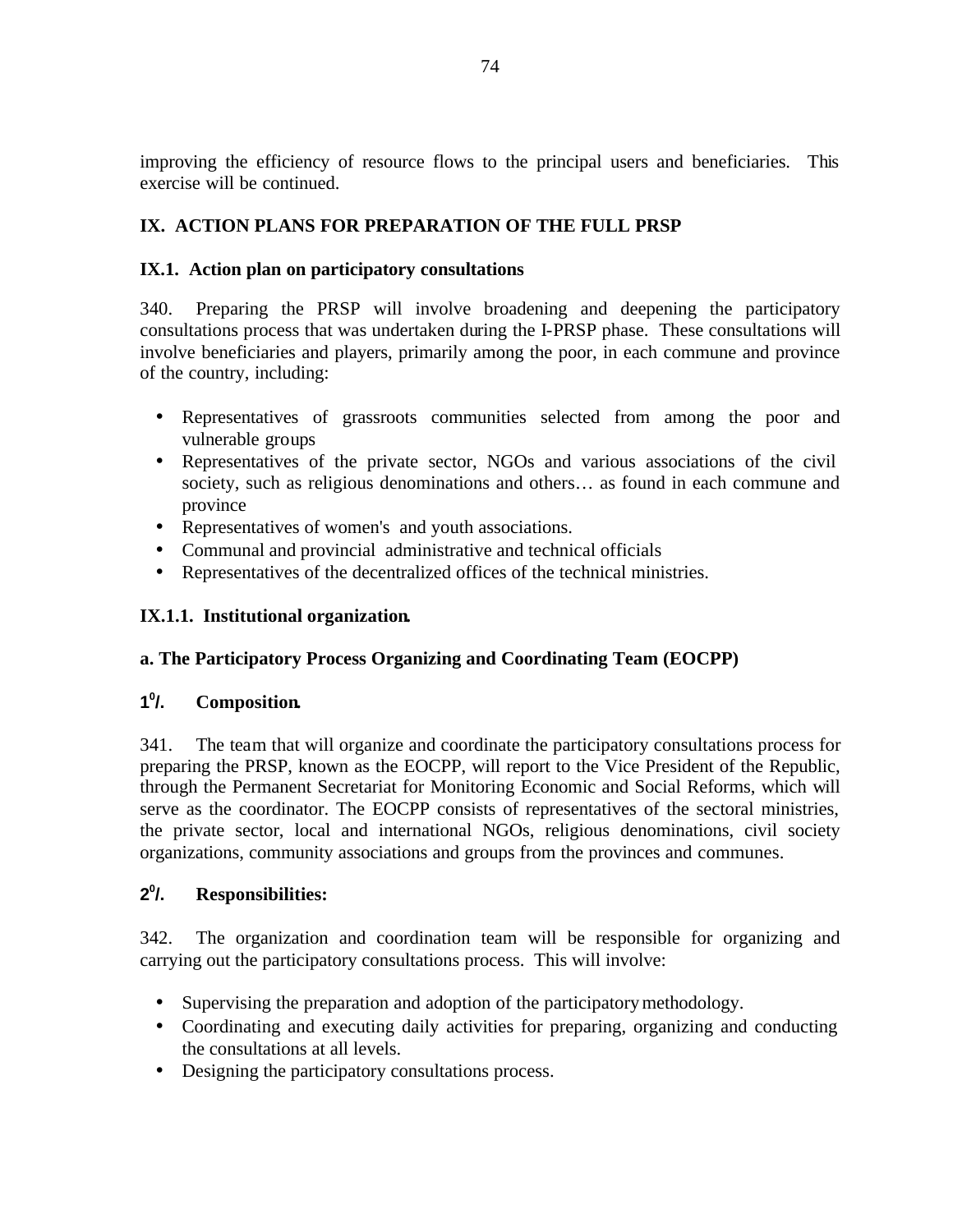- Developing strategies and themes for the participatory consultations at different levels: community, the Government, private sector, civil society, NGOs.
- Scheduling and conducting the participatory consultations actions at the communal, provincial and national level, with support from the decentralized structures.
- Coordinating the preparation of summaries and conclusions from the thematic and community consultations.
- Coordinating and assisting in the preparation of comprehensive reports on the participatory consultations.
- Arranging for feedback on the results from the sectoral and community consultations, at the communal, provincial and national levels.
- Organizing and obtaining feedback on the summary results from the participatory consultations.
- Coordinate drafting of the Poverty Reduction Strategy Paper.

#### **3 0 /. The specific role of each team member**

343. Each member of the organizing and coordinating team will also serve as a focal point for the entity he or she represents, and will be expected to:

- Prepare, organize and conduct thematic consultations among their own sectors.
- Ensure that all partners of the sector are involved and participate actively in the consultations and the thematic discussions.
- Ensure that a consensus emerges at the end of each consultation.
- Ensure that a feedback report is prepared and ready at the end of the thematic consultation.
- Participate in summarizing all the reports on the thematic and community consultations.

# **b. Decentralized structures for participatory consultations**

344. Preparation and organization of the participatory consultations for preparing the PRSP will be decentralized. This decentralization is intended to help the communes and the provinces to own and related to the participatory process, and to ensure that they play a major role not only in formulating the strategic themes but also in monitoring and evaluating the priority actions that will be undertaken by the communities. To that end, *a Poverty Reduction and PRSP Drafting Provincial Committee and a Poverty Reduction and PRSP Drafting Communal Council will be formed.* The provincial committee will be chaired by the provincial government, and assisted by a team selected from among the members of civil society, NGOs, religious denominations, community development committees, women's and youth associations, and others.

#### **1 0 /. The provincial PRSP committee will have the following duties:**

• To sensitize the people of the province to importance of their involvement in the process of Burundi's poverty reduction strategy and its expected benefits.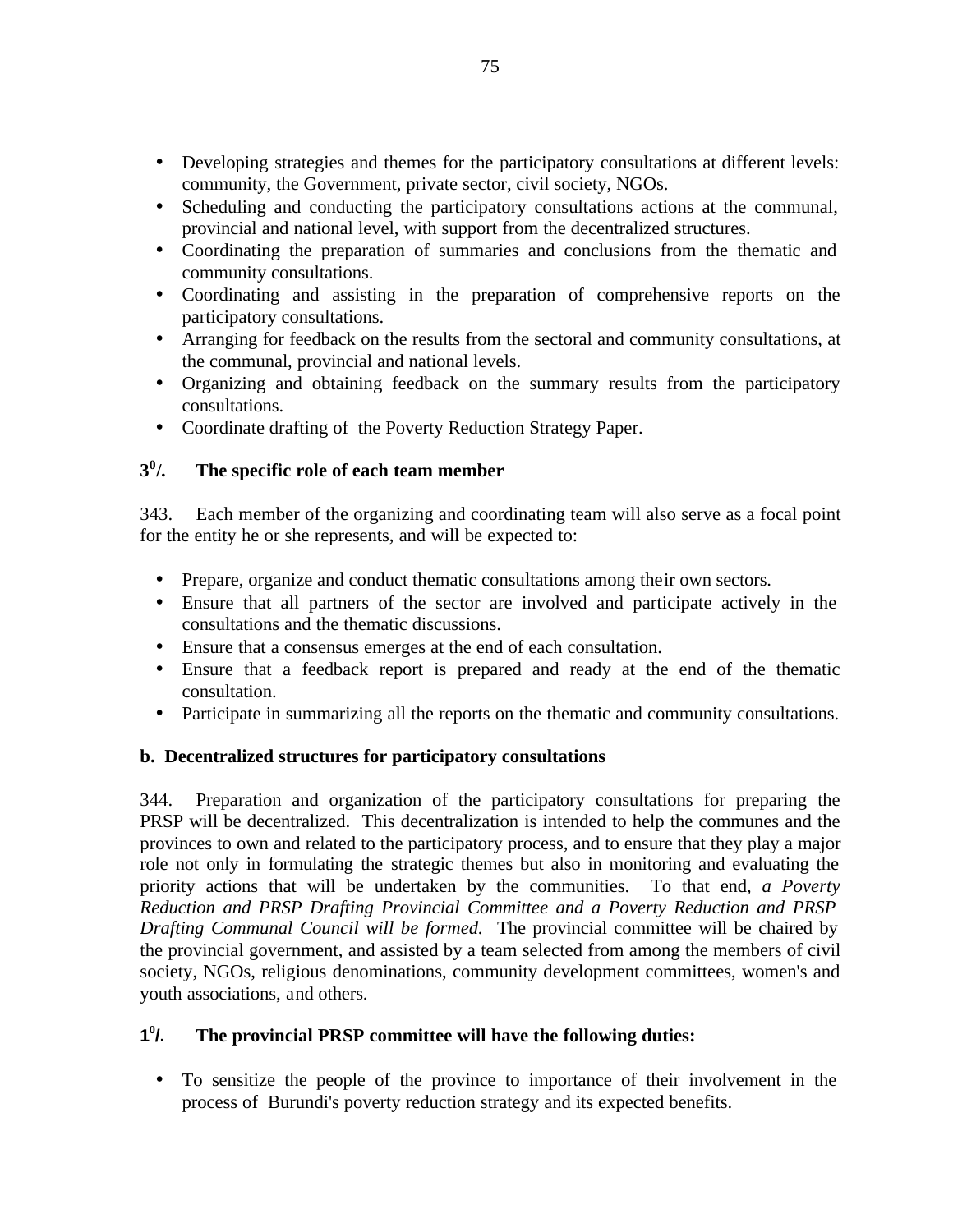- To prepare and organize the provincial consultations, with the help of the organizing and coordinating team.
- To identify and enlist participants in the consultations, on the basis of inclusive and multisectoral representation.
- To ensure optimal participation in the sectoral and community consultations.
- To prepare a feedback report on the participatory consultations.
- To develop a mechanism for monitoring and evaluating the priority actions undertaken in the province.
- To foster a decentralization policy that takes the poor into account.

345. Mechanisms will be developed for monitoring the activities of the communal and provincial poverty reduction entities.

#### **2 0 /. The Poverty Reduction and PRSP Drafting Communal Council**

346. The Poverty Reduction and PRSP Drafting Communal Council are intended to generate more active participation by the poor and vulnerable in the process of preparing the PRSP. Its duty will be to support the organizing and coordinating team, and to enlist participation by the more remote rural communities and the community development committees (CDCs) in the consultation process. The council will be chaired by the communal government, and assisted by a bureau selected by community organizations.

#### **3 0 /. The community development committees (CDCs)**

347. The CDCs are community bodies that oversee efforts for sustainable development. Because they have been established all over the country, they have a legitimate role to play in preparing the PRSP. Their members are in position to make valuable contributions to analyzing the root causes of poverty and formulating the strategic themes and actions for reducing it.

# **IX.1.2. Preparation and conduct of the participatory consultations**

348. The participatory consultations and further investigations for conducting the full PRSP will be extended over July 2003 to December 2004 period. Nevertheless, it is worth mentioning that the process of participatory consultation has not been interrupted since the official launch of the Interim PRSP in July 2000. It is ongoing now at the communal level of the country in order to set up action plans of the community development. This set of communal development plans are pillars the full PRSP hinges on.

The participatory approach that was initiated during preparation of the I-PRSP will be pursued. In other words, while carrying the full label, it will be comprehensive, multidisciplinary and coherent and will include all the players and partners involved in the poverty reduction efforts: grassroots communities, the private sector, NGOs, civil society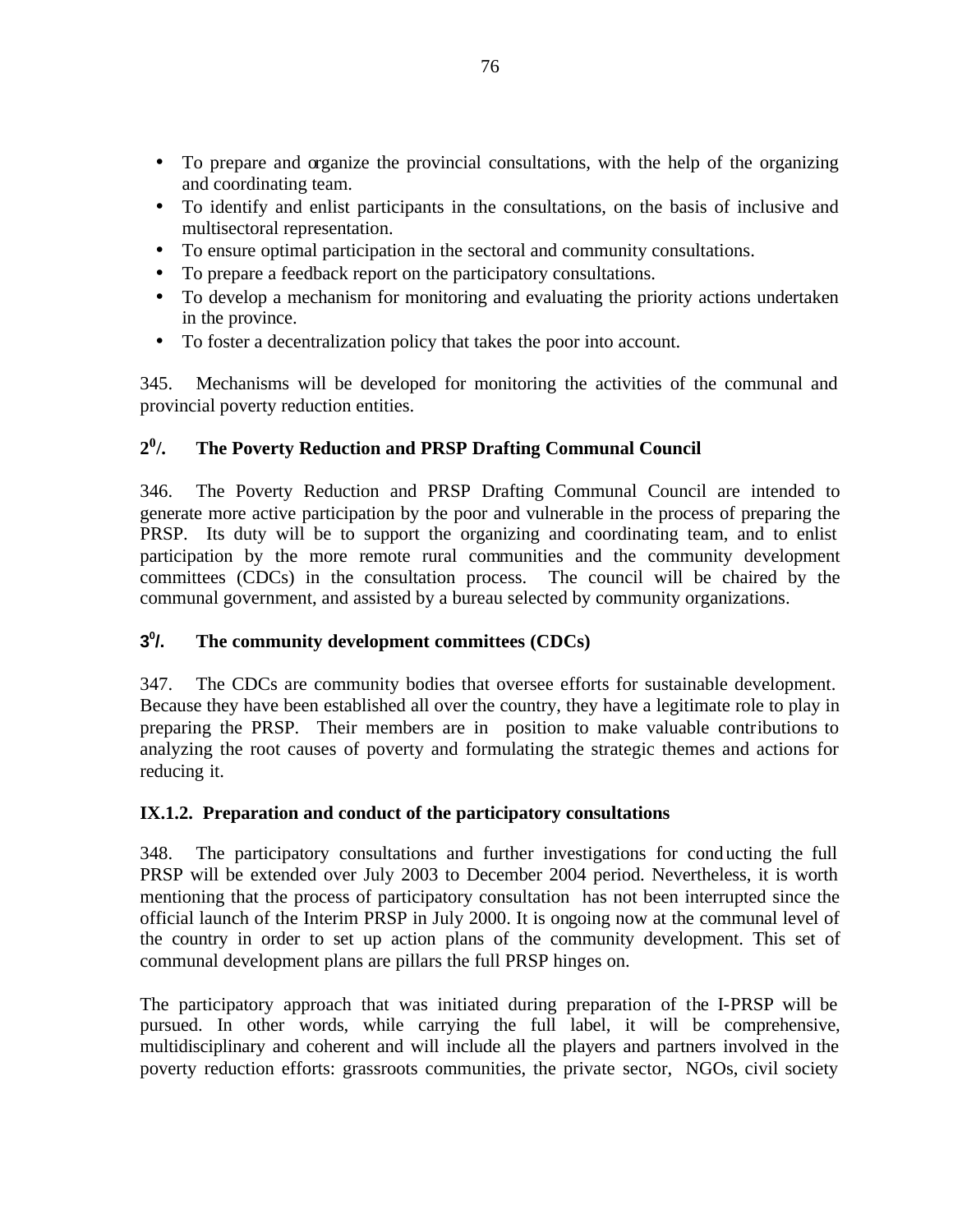organizations, producers' associations, religious denominations, cooperatives, nonprofit organizations.

349. The preparatory process for the consultations will also be participatory and decentralized, involving the provinces, the communes, the technical services of decentralized sectoral ministries, NGOs and development partners, as well as civil society operating on a decentralised approach. To ensure maximum appropriation by communities and other development players, the consultations will use the "target group" approach. The consultations will be designed to foster frank discussion among participants, and give them a better understanding of the poverty reduction strategy so as to take advantage from opportunities it offers to improve their living conditions.

350. The methodology used for the participatory consultations at the national, provincial, communal and local levels will be the Accelerated Participatory Research Method (APRM), which was employed in preparing the I-PRSP.

The consultations will capitalize on experience gained during the I-PRSP process, and will be divided into six components:

- Macroeconomic consultations
- Sectoral consultations
- Consultations with civil society
- Consultations with the private sector
- Community consultations
- Consultations with Parliament

351. Participants will represent economic and social sectors, NGOs, sectoral ministries, civil society, religious denominations, community organizations, and parliamentarians. Consultations with NGOs will be aimed at enlisting those players more closely in the PRSP preparation process. Because of the crisis, there are many NGOs in the field. Their experience in managing grassroots social services, and their community approach to development, means that they have much to offer for strengthening the capacity of rural people to participate in and manage priority activities.

Multilateral and bilateral development agencies will be invited to participate in the national consultations, and discussions will be held with them concerning the financing and support needs of the Government.

As things stand, needs to meet are of various nature : strengthening of human capacity at all levels(administration, private sector, civil society and grassroots community), specific needs in the strengthening of capacity in priority economic fields with a focus on exchange and monetary policy ; statistics and monitoring public funds, macro economic estimates and statistics, monitoring statistics and debt issues, etc.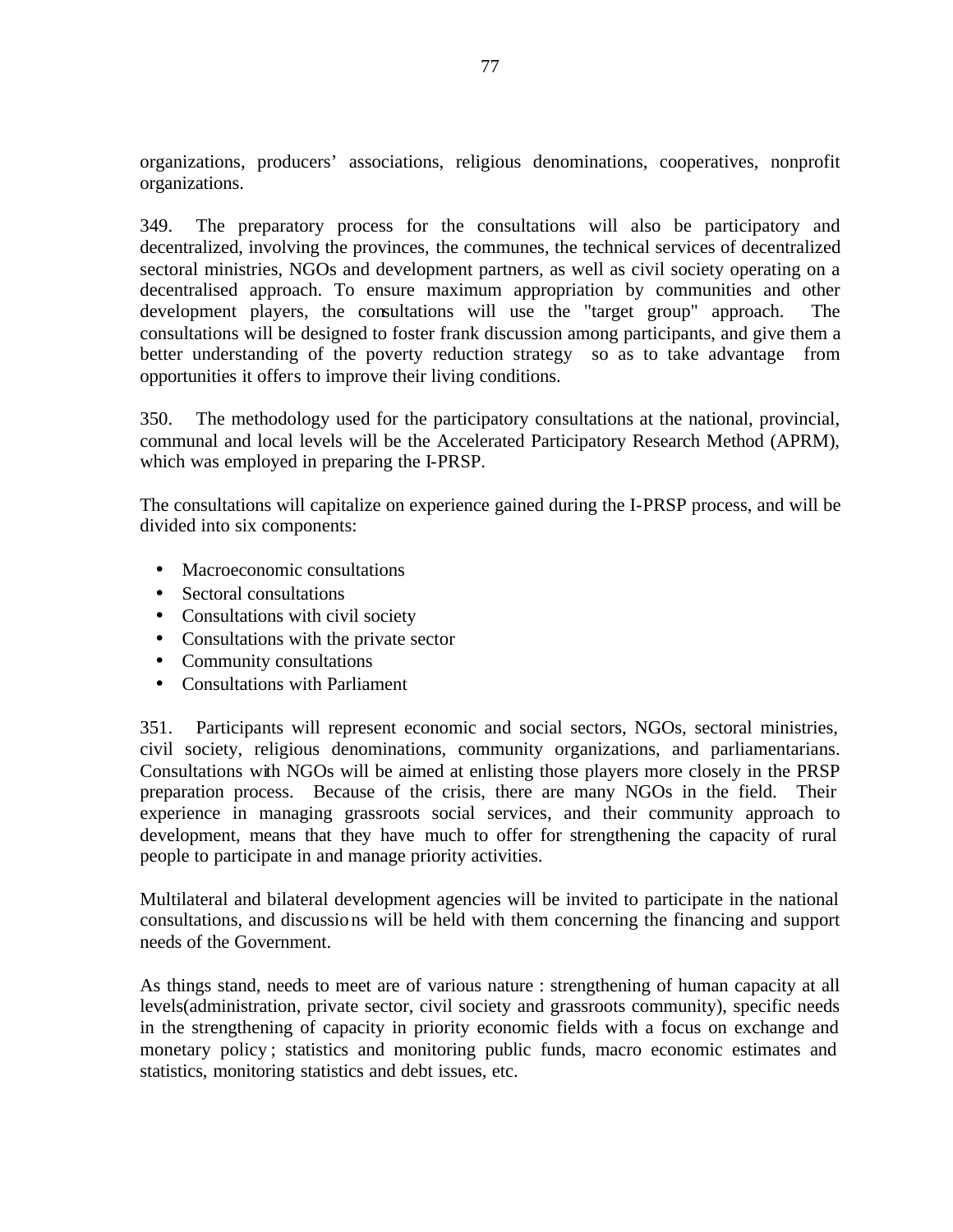### **IX.1.3. Drafting the PRSP**

352. A team consisting of five members of the technical thematic group will be responsible for drafting the PRSP, on the basis of the conclusions and recommendations of the participatory consultations. A framework plan will be established in order to ensure consistency in the content of the different chapters of the document. The first draft of the PRSP will be discussed at all levels and by all parties involved at the national, provincial and communal levels. Their comments will be incorporated, in order to produce a document that is based national consensus. The final document, once approved by the Government, will be submitted to the Board of Executive Directors of the World Bank and International Monetary Fund. Once the PRSP has been approved by the Board, it will be published and forwarded to all partners of development.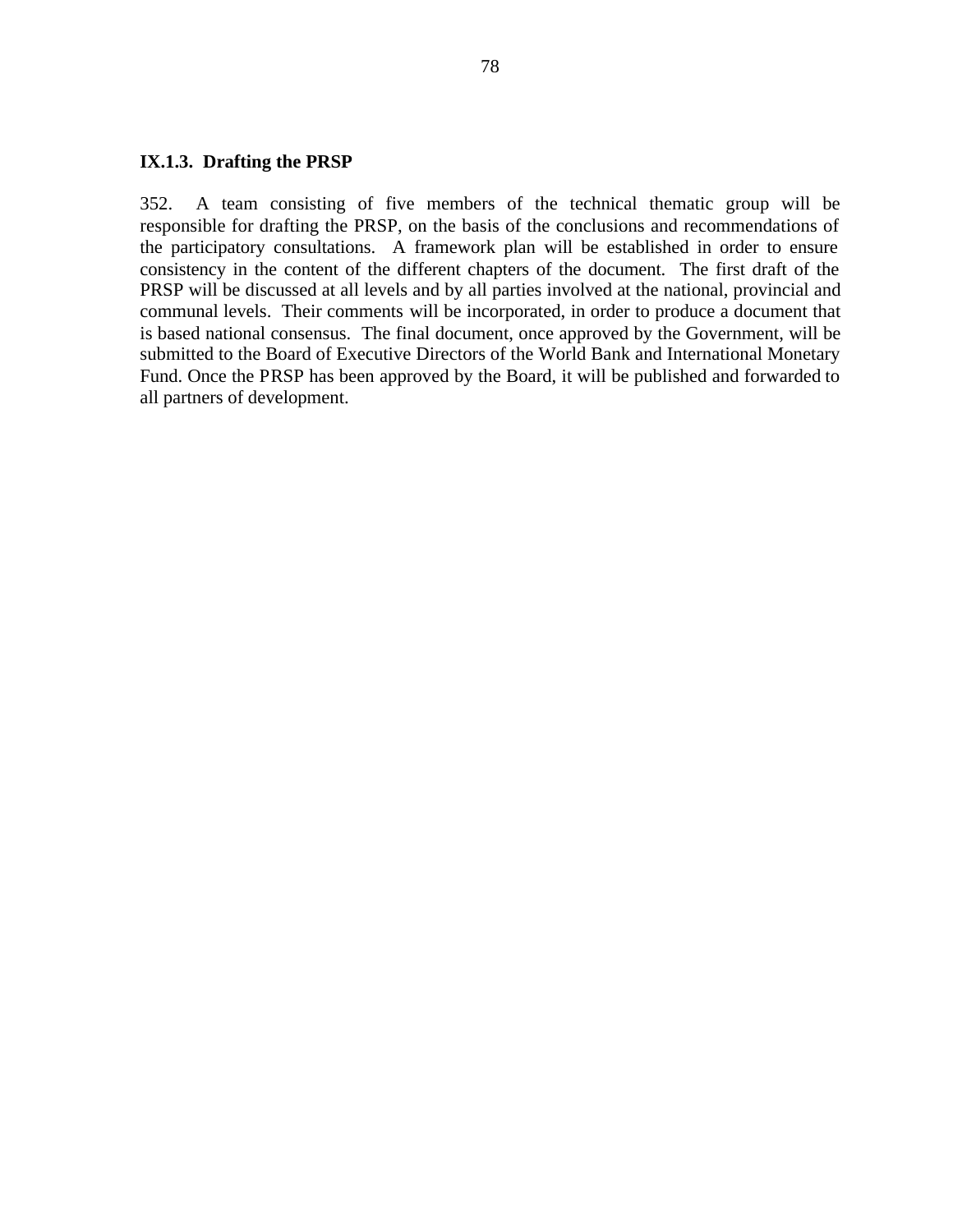| <b>Tasks/output</b>                                                                                                                                                                                                                                                                                                                                                                                                                                                                                                                                                                                                                                                                                                                                                                                                                                                                                                                                                                                   | <b>Entity Responsible</b>                                                                                                                                                                                                                                                                                                                                                 | <b>Schedule</b>                                                                                                                                                                                                                                                                                        |
|-------------------------------------------------------------------------------------------------------------------------------------------------------------------------------------------------------------------------------------------------------------------------------------------------------------------------------------------------------------------------------------------------------------------------------------------------------------------------------------------------------------------------------------------------------------------------------------------------------------------------------------------------------------------------------------------------------------------------------------------------------------------------------------------------------------------------------------------------------------------------------------------------------------------------------------------------------------------------------------------------------|---------------------------------------------------------------------------------------------------------------------------------------------------------------------------------------------------------------------------------------------------------------------------------------------------------------------------------------------------------------------------|--------------------------------------------------------------------------------------------------------------------------------------------------------------------------------------------------------------------------------------------------------------------------------------------------------|
| 1. Preparation, organization and formulation of the<br><b>Interim PRSP</b>                                                                                                                                                                                                                                                                                                                                                                                                                                                                                                                                                                                                                                                                                                                                                                                                                                                                                                                            | $SP/REFES$ (EOCPP <sup>3/</sup> )<br>$\bullet$<br><b>Sectoral Ministries</b><br>ISTEEBU, CDC's,<br>Civil Society, NGOs,<br>Private and consultants                                                                                                                                                                                                                        | • April 2000 to April<br>2002                                                                                                                                                                                                                                                                          |
| • Official launch by the head of state<br>• Participatory consultation sessions at all levels<br>· Feedback on the conclusions from the participatory<br>consultations at all levels<br>• Finalization the draft of the I-PRSP document<br>• Approval of the I-PRSP document by the Government<br>• Access of participants to the I-PRSP in the course of the<br>thematic Conference of fund donors in Bujumbura<br>• Taking into account comments from fund donors<br>• Submission of the I-PRSP document to the World Bank<br>and IMF for approval<br>• Shared study of the I-PRSP by the IMF/World Bank and<br>the Government for join staff assessment (JSA).<br>• Updating the I-PRSP document by the Government<br>· Submission of the IPRSP to the Boards of Executive<br>Directors of the IMF/World Bank<br>2.Preparation,<br>organization<br>and<br>conduct<br>of<br>participatory consultations for preparing the full<br><b>PRSP</b><br>feedback<br>the<br>conclusions<br>and<br>on<br>and | SP/REFS (and EOCPP)<br>idem<br>$\bullet$<br>idem<br>SP/REFES(+EOCPP)<br>Government<br>Governement and fund<br>$\bullet$<br>donors<br>SP/REFES (+EOCPP)<br>Government<br>$\bullet$<br><b>IMF/World Bank staff</b><br>$\bullet$<br>SP/REFES (+ EOCPP)<br>IMF/World Bank staff<br>$\bullet$<br>$\bullet$<br>SP/REFES (EOCPP)<br><b>Sectoral Ministries</b><br>ISTEEBU, Civil | July 14, 2000<br>$\bullet$<br>Aug.2000-Sept. 01<br>$\bullet$<br>Sept.01-Jan. 2002<br>Jan.-Febr. 2002<br>March 12, 2002<br>April 2002<br>$\bullet$<br>May-June 2002<br>Sept. 2002<br>$\bullet$<br>June &Oct.2003<br>November 2003<br>$\bullet$<br>For memory<br>May 2003-<br>$\bullet$<br>December 2004 |
| recommendations                                                                                                                                                                                                                                                                                                                                                                                                                                                                                                                                                                                                                                                                                                                                                                                                                                                                                                                                                                                       | Society, NGOs, Private<br>Sector, Provinces,<br>Communes, consultants                                                                                                                                                                                                                                                                                                     |                                                                                                                                                                                                                                                                                                        |
| • Preparation of the budget of preparatory sessions                                                                                                                                                                                                                                                                                                                                                                                                                                                                                                                                                                                                                                                                                                                                                                                                                                                                                                                                                   | SP/REFES (+EOCPP)                                                                                                                                                                                                                                                                                                                                                         | May-June 2003<br>$\bullet$                                                                                                                                                                                                                                                                             |
| • Finalise installation of the provincial and communal<br>committees for the participatory consultations                                                                                                                                                                                                                                                                                                                                                                                                                                                                                                                                                                                                                                                                                                                                                                                                                                                                                              | SP/REFES (+EOCPP)                                                                                                                                                                                                                                                                                                                                                         | Sept.03-Janvier 04                                                                                                                                                                                                                                                                                     |
| • Establishment of focal points and provincial and<br>communal committees on methodology and issues for the                                                                                                                                                                                                                                                                                                                                                                                                                                                                                                                                                                                                                                                                                                                                                                                                                                                                                           | SP/REFES (+EOCPP)                                                                                                                                                                                                                                                                                                                                                         | Nov 2003.-Jan. 04                                                                                                                                                                                                                                                                                      |
| participatory consultations<br>• Holding of national thematic (sectoral) participatory                                                                                                                                                                                                                                                                                                                                                                                                                                                                                                                                                                                                                                                                                                                                                                                                                                                                                                                | SP/REFES(+EOCPP)                                                                                                                                                                                                                                                                                                                                                          | January-October 04<br>$\bullet$                                                                                                                                                                                                                                                                        |
| consultations<br>• Holding of community participatory consultations at the                                                                                                                                                                                                                                                                                                                                                                                                                                                                                                                                                                                                                                                                                                                                                                                                                                                                                                                            | SP/REFES (+EOCPP)                                                                                                                                                                                                                                                                                                                                                         | January-October 04                                                                                                                                                                                                                                                                                     |
| provincial and communal and CDC levels<br>• Holding of participatory consultations with civil society<br>organizations, NGOs and unions, religious<br>denominations, associations, producers' groups,                                                                                                                                                                                                                                                                                                                                                                                                                                                                                                                                                                                                                                                                                                                                                                                                 | SP/REFES (+ EOCPP)                                                                                                                                                                                                                                                                                                                                                        | January-October 04                                                                                                                                                                                                                                                                                     |
| cooperatives, the private sector (formal and informal).<br>• Feedback on the conclusions and recommendatios                                                                                                                                                                                                                                                                                                                                                                                                                                                                                                                                                                                                                                                                                                                                                                                                                                                                                           | SP/REFES (+EOCPP)                                                                                                                                                                                                                                                                                                                                                         | August-October 04                                                                                                                                                                                                                                                                                      |

**IX.2. Indicative action plan and timetable for preparing the full PRSP, July 2003 to December 2004.**

<sup>2/</sup>EOCPP: Participatory Process Organizing and Coordinating Team for the drafting of the PRSP.

 $\overline{a}$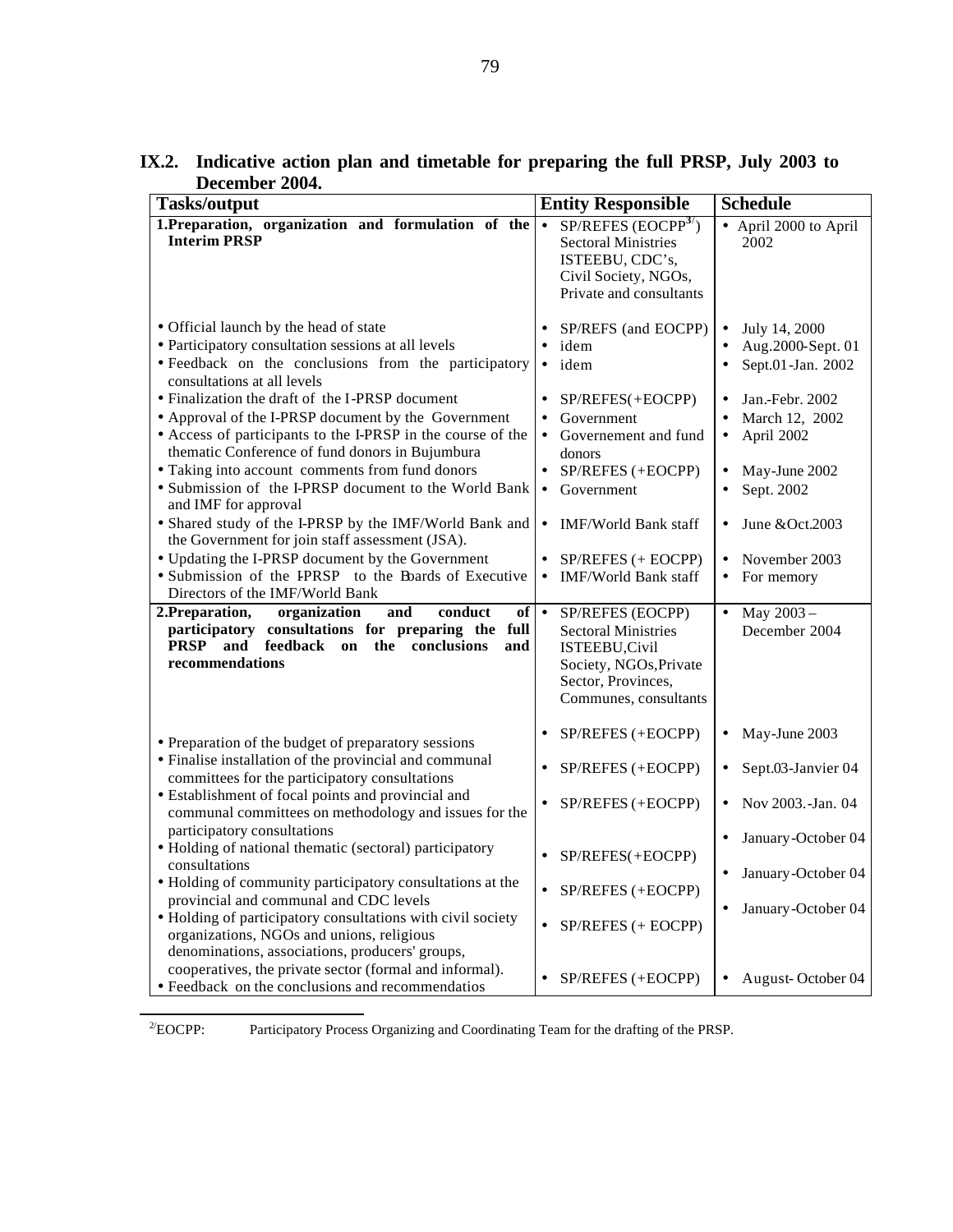| JUIY 2009 to December 2007.                                                                          |                                         |                      |
|------------------------------------------------------------------------------------------------------|-----------------------------------------|----------------------|
| <b>Tasks/output</b>                                                                                  | <b>Entity Responsible</b>               | <b>Schedule</b>      |
| 3. The participatory evaluation and data collection on                                               | • SP/REFES (EOCPP),                     | Since September      |
| poverty                                                                                              | Sectoral Ministries,                    | 2003                 |
|                                                                                                      | Civil Society, NGOs,<br>Private Sector, |                      |
| • Impact of poverty programs under way<br>• Perceptions of poverty among the poor                    | Provinces,                              |                      |
| • Monitoring mechanisms and qualitative and quantitative                                             | Communes(CDC),                          |                      |
| indicators of poverty                                                                                | Consultants                             |                      |
| • Governance and local access to basic social services                                               |                                         |                      |
| • The dynamics of peace and security                                                                 |                                         |                      |
| • Public spending (Public Expenditure Review)                                                        |                                         |                      |
| • Community participation                                                                            |                                         |                      |
| • Access to micro-credit and agricultural inputs                                                     |                                         |                      |
| • Women's participation in development                                                               |                                         |                      |
| • Education                                                                                          | • Ministry of Finance and               |                      |
| • Health, AIDS,                                                                                      | technical ministries                    |                      |
| • Public expenditure review                                                                          |                                         |                      |
| 4. Poverty diagnosis -- sector analysis and studies                                                  | SP/REFES (EOCPP),<br>$\bullet$          | • Since January 2004 |
|                                                                                                      | Sectoral Ministries,                    |                      |
| • Poverty profile (updated), including incidence and causes.                                         | <b>ISTEEBU, Civil</b>                   |                      |
| • Development of multi-sectoral, poverty-oriented                                                    | Society, NGOs, Private                  |                      |
| strategies for reviving economic growth.                                                             | Sector, Provinces,                      |                      |
| • Analysis of sectoral policies and reforms that will foster                                         | Communes (CDC),                         |                      |
| economic revival.                                                                                    | Consultants                             |                      |
| • Developing the micro-credit sector.                                                                |                                         |                      |
| • Developing and strengthening community development                                                 |                                         |                      |
| structures.                                                                                          |                                         |                      |
| • Preparing and implementing a coherent decentralization                                             |                                         |                      |
| policy.                                                                                              | Ministry responsible<br>$\bullet$       |                      |
| • Analyzing the impact of HIV/AIDS/STDs on the<br>economy and developing strategies for reducing the | for the AIDS campaign,                  |                      |
|                                                                                                      | Ministry of Health and                  |                      |
| impact.                                                                                              | <b>ISTEEBU</b>                          |                      |

### **IX.2 (continued) . Indicative action plan and timetable for preparing the full PRSP, July 2003 to December 2004.**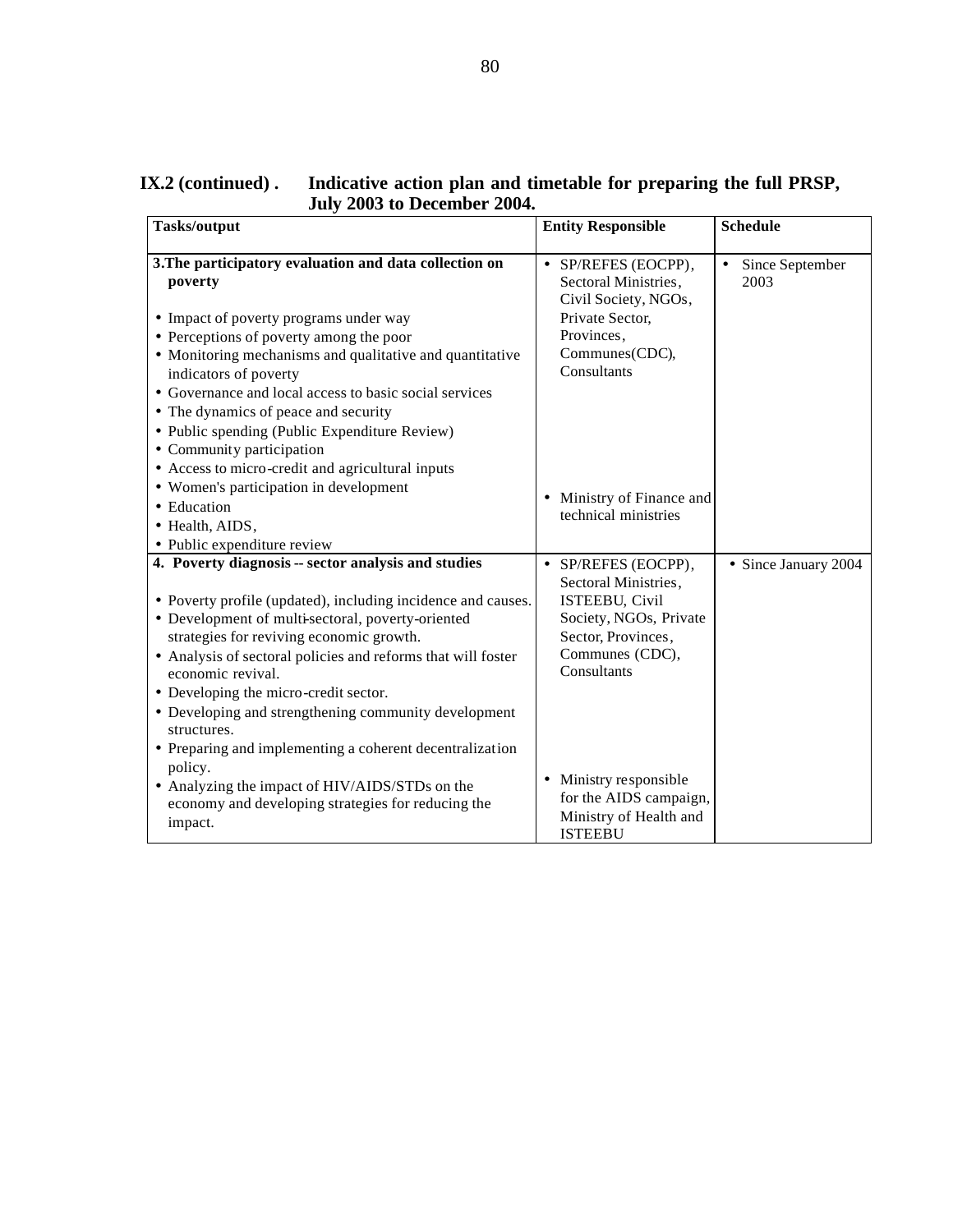| <b>Tasks/output</b>                                                                                                                                                                                                                                                                                                                                | <b>Entity responsible</b>                                                                                                                                         | <b>Schedule</b>                      |  |  |
|----------------------------------------------------------------------------------------------------------------------------------------------------------------------------------------------------------------------------------------------------------------------------------------------------------------------------------------------------|-------------------------------------------------------------------------------------------------------------------------------------------------------------------|--------------------------------------|--|--|
|                                                                                                                                                                                                                                                                                                                                                    |                                                                                                                                                                   |                                      |  |  |
| 5. Monitoring and evaluation strategy<br>• Review and develop evaluation indicators.<br>• Establish a system for monitoring poverty and social services.<br>• Develop and strengthening mechanisms for participatory<br>monitoring and evaluation.<br>• Develop and disseminate the participatory method for<br>monitoring and evaluating poverty. | • SP/REFES (EOCPP),<br>Sectoral Ministries,<br><b>ISTEEBU, Civil</b><br>Society, NGOs, Private<br>Sector, Provinces,<br>Communes,<br>Consultants                  | Since September<br>$\bullet$<br>2003 |  |  |
| 6. Drafting of the PRSP                                                                                                                                                                                                                                                                                                                            | SP/REFES (EOCPP),<br>$\bullet$<br>Sectoral Ministries,<br><b>ISTEEBU, Civil</b><br>Society, NGOs, Private<br>Sector, Provinces,<br>Communes (CDC),<br>Consultants | Sept.-Nov. 2004<br>$\bullet$         |  |  |
| • Establish the framework and timetable for drafting the PRSP.                                                                                                                                                                                                                                                                                     | • $SP/REFES$ (+draft<br>committee)                                                                                                                                | May 2004<br>$\bullet$                |  |  |
| • Establish a committee to draft the PRSP and distribute the<br>work among committee members.                                                                                                                                                                                                                                                      | • SP/REFES (and<br>EOCPP)                                                                                                                                         | June 2004<br>$\bullet$               |  |  |
| • Submit the I-PRSP draft to the EOCPP                                                                                                                                                                                                                                                                                                             | • SP/REFES (and<br><b>EOCPP</b>                                                                                                                                   | October 2004<br>$\bullet$            |  |  |
| • Submit the draft PRSP to the Government                                                                                                                                                                                                                                                                                                          | $\bullet$ SP/REFES + EOCPP                                                                                                                                        | November 2004<br>$\bullet$           |  |  |
| · Dissemination of the PRSP draft                                                                                                                                                                                                                                                                                                                  | • Government<br>(SP/REFES +EOCPP)                                                                                                                                 | November 2004<br>$\bullet$           |  |  |
| • Forward the PRSP to the World Bank and the IMF                                                                                                                                                                                                                                                                                                   | • Government                                                                                                                                                      | December 2004<br>$\bullet$           |  |  |
| • Shared study of the PRSP by the IMF/World Bank                                                                                                                                                                                                                                                                                                   | • IMF/World Bank<br>mission                                                                                                                                       | For memory<br>$\bullet$              |  |  |
| • Transmit the PRSP to the Board of Executive Directors of the<br>World Bank and the IMF                                                                                                                                                                                                                                                           | • IMF/World Bank staff                                                                                                                                            | For memory<br>$\bullet$              |  |  |

### **IX.2 (end). Indicative action plan and timetable for preparing the full PRSP, July 2003 to December 2004.**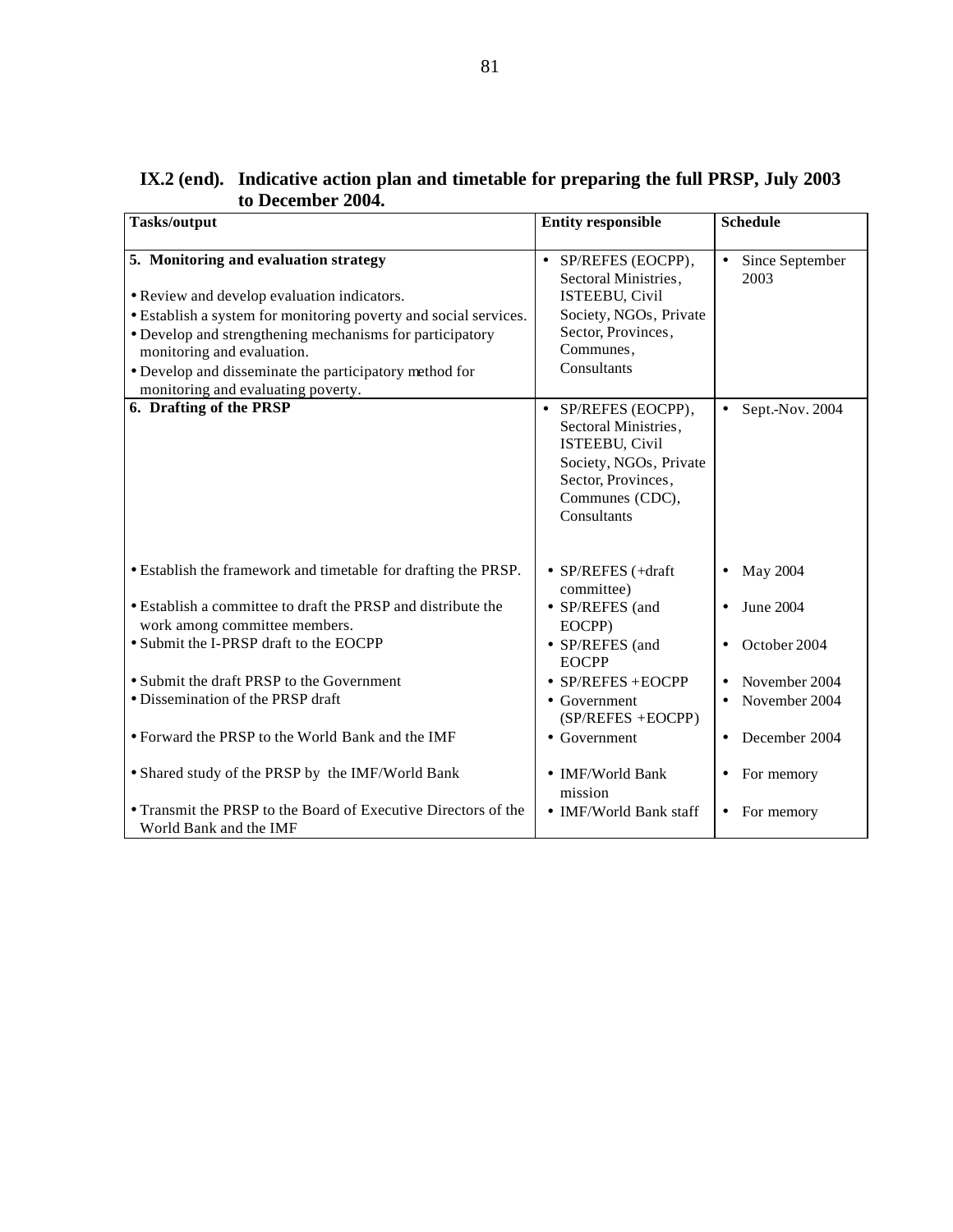### **ANNEXES**

**ANNEX I: Tables of principal economic, financial and social indicators selected (1992-2002) and some components of Mid-term macro-economic framework 1996-2006.** 

**Table 1: Main economic and financial selected indicators**

|                                                                          | 1992        | 1993   | 1994         | 1995                                                                  | 1996    | 1997    | 1998    | 1999    | <b>2000</b> | <b>2001</b> | 2002    |
|--------------------------------------------------------------------------|-------------|--------|--------------|-----------------------------------------------------------------------|---------|---------|---------|---------|-------------|-------------|---------|
| 1. National income and prices                                            |             |        |              |                                                                       |         |         |         |         |             |             |         |
| Real GDP (annual growth rate)                                            | 2,7         | $-5,7$ | $-3,8$       | $-7,3$                                                                | $-8,3$  | 0,4     | 4,8     | $-1,0$  | $-0,9$      | 2,1         | 4,5     |
| Nominal GDP (in billions of BIF)                                         | 225,6       | 227,9  | 233,7        | 249,9                                                                 | 263,1   | 342,8   | 400,2   | 455,5   | 511,1       | 550,0       | 584,6   |
| CPI/Inflation (period average)                                           | 4,5         | 9,7    | 14,9         | 19,4                                                                  | 26,4    | 31,1    | 12,5    | 3,4     | 24,3        | 9,3         | $-1,3$  |
| 2. National accounts (% of GDP)                                          |             |        |              |                                                                       |         |         |         |         |             |             |         |
| Gross investment rate                                                    | 15,0        | 16,3   | 10,1         | 9,3                                                                   | 12,0    | 7,9     | 9,5     | 8,5     | 8,4         | 7,5         | 9,0     |
| Private                                                                  | 2,8         | 3,0    | 1.6          | 1,4                                                                   | 1,8     | 2,2     | 2,3     | 1,6     | 2,3         | 1,9         | 1,6     |
| Gross national savings                                                   | $-1,0$      | 7,7    | $-7,2$       | 5,1                                                                   | 5,8     | 5,0     | 1,8     | 2,3     | $-1,7$      | 0,7         | 3,0     |
| Private                                                                  | $-3,1$      | 7,4    | $-8,5$       | 5,4                                                                   | 7,8     | 9,3     | 1,9     | 4,8     | $-2,2$      | 2,3         | 3,2     |
| Consumption                                                              | 105,7       | 101,4  | 108,2        | 105,0                                                                 | 97,9    | 96,7    | 102,0   | 99,9    | 105,1       | 106,5       | 109,9   |
| Private                                                                  | 90,8        | 85,7   | 93,9         | 89,0                                                                  | 81,7    | 81,7    | 87,0    | 84,3    | 89,8        | 89,0        | 92,7    |
| 3. Value added per sector                                                |             |        |              |                                                                       |         |         |         |         |             |             |         |
| Agriculture                                                              | 53,4        | 52,6   | 46,8         | 48,2                                                                  | 57,2    | 49,2    | 46,3    | 43,7    | 40,4        | 39,5        | 40,5    |
| Industry                                                                 | 21,4        | 20,9   | 22,5         | 19,2                                                                  | 12,6    | 15,8    | 16,9    | 17,8    | 18,8        | 19,0        | 18,6    |
| <b>Services</b>                                                          | 25,2        | 26,5   | 30,7         | 32,6                                                                  | 30,2    | 35,0    | 36,8    | 38,5    | 40,8        | 41,5        | 40,9    |
|                                                                          |             |        |              |                                                                       |         |         |         |         |             |             |         |
| 4. External sector                                                       |             | 88,1   |              |                                                                       |         |         |         |         |             |             |         |
| Exportations of nfG&S (in millions of \$US)                              | 94,8        |        | 95,1         | 129,2                                                                 | 50,6    | 95,7    | 71,5    | 61,9    | 55,1        | 46,1        | 33,6    |
| Importations of nfG&S (in millions of \$US)                              | 319,2       | 255,0  | 263,5        | 272,8                                                                 | 136,9   | 140,4   | 173,8   | 129,0   | 150,6       | 146,3       | 149,2   |
| Terms of trade (deterioration: -)                                        | $-28,4$     | 31,8   | 45,2         | 3,4                                                                   | $-23,9$ | $-8,7$  | 19,4    | 0,3     | $-22,2$     | $-21,0$     | 0,1     |
| Exchange average (BIF per USD)<br>Real effective exchange rate (average; | 208,3       | 242,8  | 252,7        | 249,8                                                                 | 302,8   | 352,4   | 447,8   | 563,6   | 720,5       | 830,4       | 930,7   |
| depreciation-)                                                           | $-12,3$     | $-0.7$ | 3,2          | 9,8                                                                   | 12,2    | 23,9    | $-6,4$  | $-14.8$ | 9,5         | $-4,8$      | $-15,1$ |
| Net foreign assets (in millions of \$US)                                 | 96,8        | 96,7   | 145,1        | 155,6                                                                 | 98,1    | 82,5    | 43,6    | 30,9    | 26,3        | 16,9        | 43,2    |
| Net reserves (months imports of nfG&S)                                   | 4,1         | 4,4    | 6,6          | 6,8                                                                   | 8,6     | 7,1     | 3,0     | 2,9     | 1,9         | 1,2         | 3,5     |
| External debt servicing due (in millions of \$US)                        | 40,0        | 38,7   | 30,2         | 50,5                                                                  | 53,2    | 57,0    | 54,4    | 48,0    | 46,4        | 43,7        | 58,4    |
| Ratio of external debt service to exports nfG&S                          | 42,2        | 43,9   | 31,8         | 39,1                                                                  | 105,2   | 59,6    | 76,1    | 77,6    | 84,3        | 105,3       | 157,2   |
| External debt outstanding in millions of USD                             |             |        |              | 1054,8 1066,6 1049,2 1225,6 1166,1 1203,9 1241,1 1199,2 1183,2 1060,3 |         |         |         |         |             |             | 1132,5  |
| As a % of GDP                                                            | 103,8       | 120,6  | 118,3        | 118,3                                                                 | 130,3   | 120,6   | 136,4   | 149,0   | 169,3       | 160,1       | 180,3   |
| External debt arrears outstanding (millions USD)                         | 0,0         | 0,0    | 4,1          | 5,2                                                                   | 24,8    | 49,1    | 66,1    | 86,7    | 92,6        | 115,7       | 148,5   |
| Drawings on external loans (in millions of                               |             |        |              |                                                                       |         |         |         |         |             |             |         |
| \$US)                                                                    | 112,7       | 70,4   | 50,5         | 40,4                                                                  | 46,2    | 26,0    | 36,4    | 23,6    | 39,8        | 15,2        | 34,6    |
| Drawings on grants (in millions of \$US)                                 | 203,9       | 216,2  | 162,0        | 160,1                                                                 | 75,0    | 62,8    | 58,2    | 65,8    | 76,8        | 87,5        | 105,7   |
| Current grants                                                           | 140,5       | 163,5  | 143,8        | 136,1                                                                 | 56,2    | 50,9    | 49,9    | 45,6    | 54,7        | 61,6        | 79,3    |
| Capital grants                                                           | 63,4        | 52,7   | 18,2         | 24,0                                                                  | 18,8    | 11,9    | 8,3     | 20,2    | 22,1        | 13,6        | 26,4    |
| External debt drawings minus service owing                               |             |        |              |                                                                       |         |         |         |         |             |             |         |
| (mios                                                                    | 72,7        | 31,8   | 20,3         | $-10,1$                                                               | $-7,1$  | $-31,0$ | $-18,0$ | $-24,5$ | $-6,6$      | $-30,1$     | $-32,0$ |
| 5. Central Government operations                                         |             |        |              |                                                                       |         |         |         |         |             |             |         |
| Revenue (excluding grants) in in billions of BIF                         | 38,2        | 39,8   | 42,2         | 44,1                                                                  | 42,5    | 46,5    | 68,5    | 74,0    | 98,3        | 110,2       | 118,4   |
| In % of GDP                                                              | 16.9        | 17,5   | 18,1         | 17,6                                                                  | 16,2    | 13,6    | 17,1    | 16,2    | 19,2        | 20,0        | 20,3    |
| Total expenditure and net lendings (in billions of<br>BIF)               | 64,2        | 68,9   | 56,7         | 64,7                                                                  | 74,8    | 74,9    | 94,9    | 115,4   | 123,5       | 149,8       | 151,6   |
| In % of GDP                                                              | 28,5        | 30,2   | 24,3         | 25,9                                                                  | 28,4    | 21,8    | 23,7    | 25,3    | 24,2        | 27,2        | 25,9    |
| Current expenditure (in billions of BIF)                                 | 33,5        | 39,1   | 39,1         | 45,0                                                                  | 48,0    | 61,4    | 68,8    | 85,7    | 96,0        | 118,6       | 119,8   |
| In % of GDP                                                              | 14,8        | 17,2   | 16,7         | 18,0                                                                  | 18,2    | 17,9    | 17,2    | 18,8    | 18,8        | 21,6        | 20,5    |
| Social expenditures (in billions of BIF)                                 | 9,4         | 12,9   |              |                                                                       |         |         |         |         |             |             |         |
|                                                                          |             | 33,0   | 11,3<br>29,0 | 11,3                                                                  | 12,9    | 13,3    | 17,4    | 18,2    | 19,0        | 23,7        | 30,4    |
| In % of Current expenditures<br>In % of GDP                              | 28,0<br>4,2 |        |              | 25,1                                                                  | 26,9    | 21,7    | 25,3    | 21,2    | 19,8        | 20,0        | 25,4    |
|                                                                          |             | 5,7    | 4,9          | 4,5                                                                   | 4,9     | 3,9     | 4,4     | 4,0     | 3,7         | 4,3         | 5,2     |
| Primary balance (in billions of BIF)                                     | 2,1         | 3,9    | 6,7          | 2,2                                                                   | $-5,9$  | $-1,7$  | 3,0     | $-3,8$  | 11,4        | $-4,6$      | 12,9    |
| In % of GDP                                                              | 0,9         | 1,7    | 2,9          | 0,9                                                                   | $-2,2$  | $-0,5$  | 0,7     | $-0,8$  | 2,2         | $-0,8$      | 2,2     |

**Source**: Data collected by the Permanent Secretariat for Monitoring Economic and Social Reforms (SP/REFES), Prov = provisional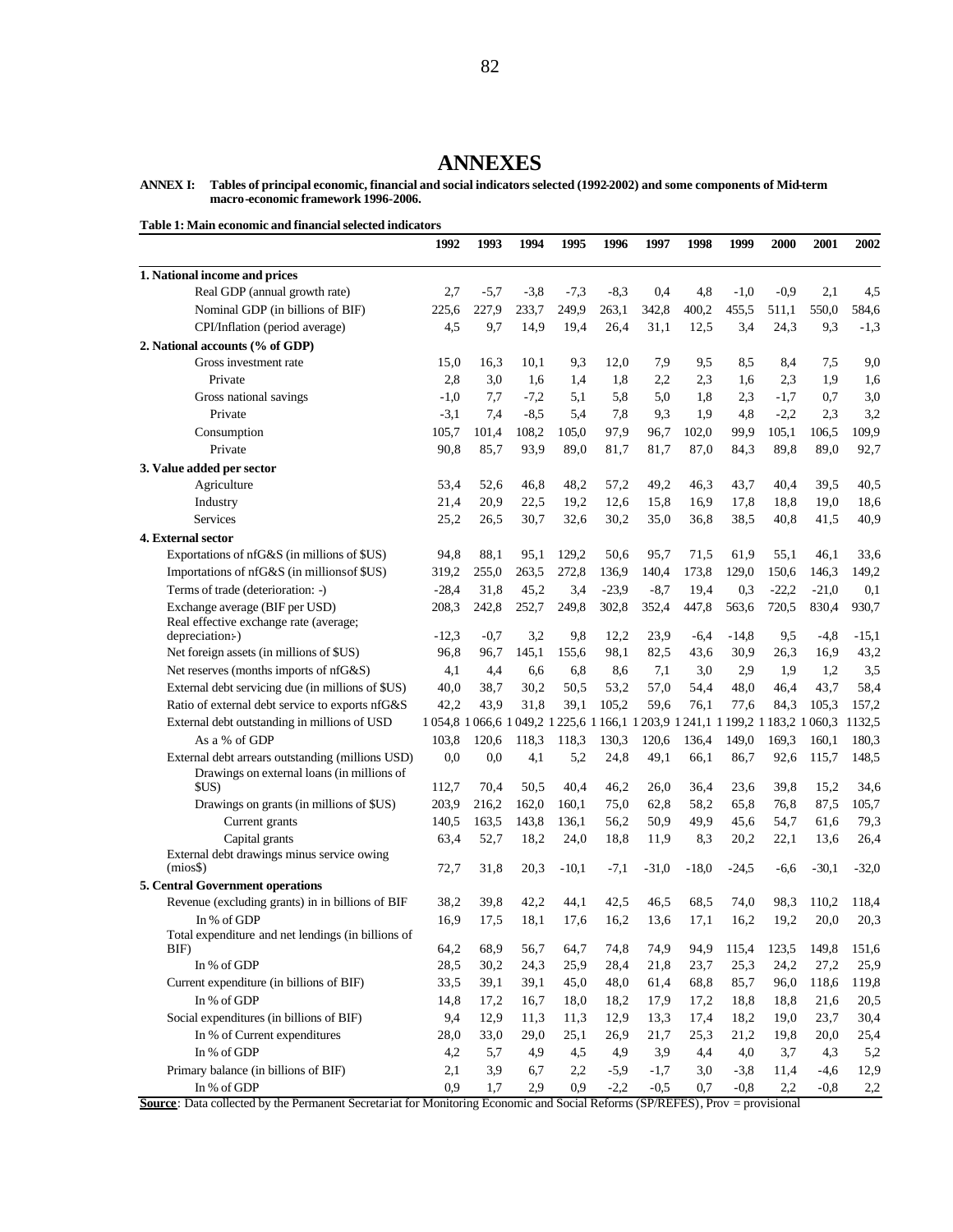### **ANNEX I (continued)**

### **Table 2: Mid-term macro-economic framework 1996-2006 (some components)**

|                                                     | 1998       | 1999    | 2000        | 2001    | 2002    | 2003      | 2004     | 2005     | 2006    |
|-----------------------------------------------------|------------|---------|-------------|---------|---------|-----------|----------|----------|---------|
|                                                     |            |         |             |         |         | Rev.Prog. | Proj     | Proj.    | Proj.   |
| 1. National income and prices                       |            |         |             |         |         |           |          |          |         |
| Real GDP (annual growth rate)                       | 4,8        | $-1,0$  | $-0.9$      | 2,1     | 4,5     | $-1,3$    | 5,1      | 5,5      | 6,0     |
| Nominal GDP (in billions of BIF)                    | 400,2      | 455,5   | 511,1       | 550,0   | 584,6   | 644,2     | 722,5    | 806,1    | 883,8   |
| CPI/Inflation (period average)                      | 12,5       | 3,4     | 24,3        | 9,3     | $-1,3$  | 10,2      | 6,5      | 5,2      | 4,7     |
| 2. National accounts (% of GDP)                     |            |         |             |         |         |           |          |          |         |
| Gross investment rate                               | 9,5        | 8,5     | 8,4         | 7,5     | 9,0     | 10,3      | 11,0     | 14,5     | 16,0    |
| Private                                             | 2,3        | 1,6     | 2,3         | 1,9     | 1,6     | 3,0       | 3,4      | 4,2      | 4,1     |
| Gross national savings                              | 1,8        | 2,3     | $-1,7$      | 0,7     | 3,0     | 4,9       | 4,7      | 7,0      | 7,8     |
| Private                                             | 1,9        | 4,8     | $-2,2$      | 2,3     | 3,2     | 6,5       | 3,7      | 4,0      | 4,0     |
| Consumption                                         | 102,0      | 99,9    | 105,1       | 106,5   | 109,9   | 107,0     | 105,7    | 103,8    | 103,1   |
| Private                                             | 87,0       | 84,3    | 89,8        | 89,0    | 92,7    | 89,5      | 89,6     | 87,6     | 87,2    |
| 3. Value added per sector                           |            |         |             |         |         |           |          |          |         |
| Agriculture                                         | 46,3       | 43,7    | 40,4        | 39,5    | 40,5    | 40,8      | 40,6     | 41,7     | 42,0    |
| Industry                                            | 16,9       | 17,8    | 18,8        | 19,0    | 18,6    | 18,8      | 18,7     | 19,1     | 19,3    |
| Services                                            | 36,8       | 38,5    | 40,8        | 41,5    | 40,9    | 40,4      | 40,7     | 39,2     | 38,7    |
| 4. External sector                                  |            |         |             |         |         |           |          |          |         |
| Exportations of nfG&S (in millions of \$US)         | 71,5       | 61,9    | 55,1        | 46,1    | 33,6    | 50,4      | 44,5     | 52,0     | 53,0    |
| Importations of nfG&S(in millions of \$US)          | 173,8      | 129,0   | 150,6       | 146,3   | 149,2   | 164,2     | 167,4    | 177,0    | 188,3   |
| Terms of trade (deterioration: -)                   | 19,4       | 0,3     | $-22,2$     | $-21,0$ | 0,1     | $-2,8$    | 4,4      | 2,9      | 2,7     |
| Exchange average (BIF per USD)                      | 447,8      | 563,6   | 720,5       | 830,4   | 930,7   | 1090,0    | 1149,2   | 1205,6   | 1245,6  |
| Real effective exchange rate (average;              |            |         |             |         |         |           |          |          |         |
| depreciation:-)                                     | $-6,4$     | $-14,8$ | 4,0         | $-4,9$  | $-15,1$ | $-16,6$   | $\ddots$ | $\ldots$ |         |
| Net foreign assets (in millions of \$US)            | 43,6       | 30,9    | 26,3        | 16,9    | 43,2    | 27,1      | 30,4     | 33,0     | 36,1    |
| Net reserves (months imports of nfG&S)              | 3,0        | 2,9     | 1,9         | 1,2     | 3,5     | 2,0       | 2,2      | 2,2      | 2,3     |
| External debt servicing due (in millions of         |            |         |             |         |         |           |          |          |         |
| \$US)                                               | 54,4       | 48,0    | 46,4        | 43,7    | 58,4    | 43,7      | 48,6     | 44,5     | 45,2    |
| Ratio of external debt service to exports           |            |         |             |         |         |           |          |          |         |
| nfG&S                                               | 76,1       | 77,6    | 84,3        | 105,3   | 157,2   | 80,1      | 101,7    | 89,6     | 106,4   |
| External debt outstanding in millions of            | 1<br>241,1 | 1 199,2 | 1 1 8 3 , 2 | 1 060,3 | 1132,5  | 1054,2    | 1054,0   | 1054,8   | 937,2   |
| <b>USD</b><br>As a % of GDP                         | 136,4      | 149,0   | 169,3       | 160,1   | 180,3   | 178,5     | 166,3    | 154,5    | 129,0   |
|                                                     |            |         |             |         |         |           |          |          |         |
| External debt arrears outstanding (millions<br>USD) | 66,1       | 86,7    | 92,6        | 115,7   | 148,5   | $\cdots$  | .        | $\cdots$ | .       |
| Drawings on external loans (in millions             |            |         |             |         |         |           |          |          |         |
| of $SUS$ )                                          | 36,4       | 23,6    | 39,8        | 15,2    | 34,6    | 34,1      | 15,5     | 17,0     | 18,7    |
| Drawings on grants (in millions of \$US)            | 58,2       | 65,8    | 76,8        | 87,5    | 105,7   | 100,7     | 93,5     | 105,0    | 101,5   |
| Current grants                                      | 49,9       | 45,6    | 54,7        | 61,6    | 79,3    | 73,5      | 78,5     | 78,5     | 83,5    |
| Capital grants                                      | 8,3        | 20,2    | 22,1        | 13,6    | 26,4    | 27,2      | 15,0     | 16,5     | 18,0    |
| External debt drawings minus service owing          |            |         |             |         |         |           |          |          |         |
| (millions\$)                                        | $-18,0$    | $-24.5$ | $-6,6$      | $-30,1$ | $-32,0$ | $-16,2$   | $-33.6$  | $-28,0$  | $-27,2$ |
| 5. Central Government operations                    |            |         |             |         |         |           |          |          |         |
| Revenue (excluding grants) in in billions of        |            |         |             |         |         |           |          |          |         |
| BIF                                                 | 68,5       | 74,0    | 98,3        | 110,2   | 118,4   | 129,5     | 142,3    | 159,6    | 176,8   |
| In % of GDP                                         | 17,1       | 16,2    | 19,2        | 20,0    | 20,3    | 20,1      | 19,7     | 19,8     | 20,0    |
| Total expenditure and net lendings (in              | 94,9       | 115,4   | 123,5       | 149,8   | 151,6   | 193,3     | 213,1    | 240,2    | 266,0   |
| billions of BIF)<br>In % of GDP                     | 23,7       | 25,3    |             | 27,2    | 25,9    | 30,0      | 29,5     | 29,8     | 30,1    |
|                                                     |            |         | 24,2        |         |         |           |          |          |         |
| Current expenditure (in billions of BIF)            | 68,8       | 85,7    | 96,0        | 118,6   | 119,8   | 144,3     | 152,5    | 177,6    | 198,9   |
| In % of GDP                                         | 17,2       | 18,8    | 18,8        | 21,6    | 20,5    | 22,4      | 21,1     | 22,1     | 22,5    |
| Social expenditures (in billions of BIF)            | 17,4       | 18,2    | 19,0        | 23,7    | 30,4    | 39,9      | 51,3     | 65,9     | 82,2    |
| In % of Current expenditures                        | 25,3       | 21,2    | 19,8        | 20,0    | 25,4    | 27,7      | 33,6     | 37,1     | 41,3    |
| In % of GDP                                         | 4,4        | 4,0     | 3,7         | 4,3     | 5,2     | 6,2       | 7,1      | 8,2      | 9,3     |
| Expenditure linked topoverty reduction (in          |            |         |             |         |         |           |          |          |         |
| % of GDP)                                           |            |         |             |         | 5,6     | 7,4       | 8,7      | 9,4      | 10,6    |
| In % of current expenditure                         |            |         |             |         | 27,3    | 33,0      | 41,2     | 42,5     | 47,1    |
| Primary balance (in billions of BIF)                | 3,0        | $-3,8$  | 11,4        | $-4,6$  | 12,9    | $-1,9$    | 0,0      | 4,8      | 8,0     |
| In % of GDP                                         | 0,7        | $-0,8$  | 2,2         | $-0,8$  | 2,2     | $-0,3$    | 0,0      | 0,6      | 0,9     |

**Source**:Data collected by the SP/REFES, Proj.=projections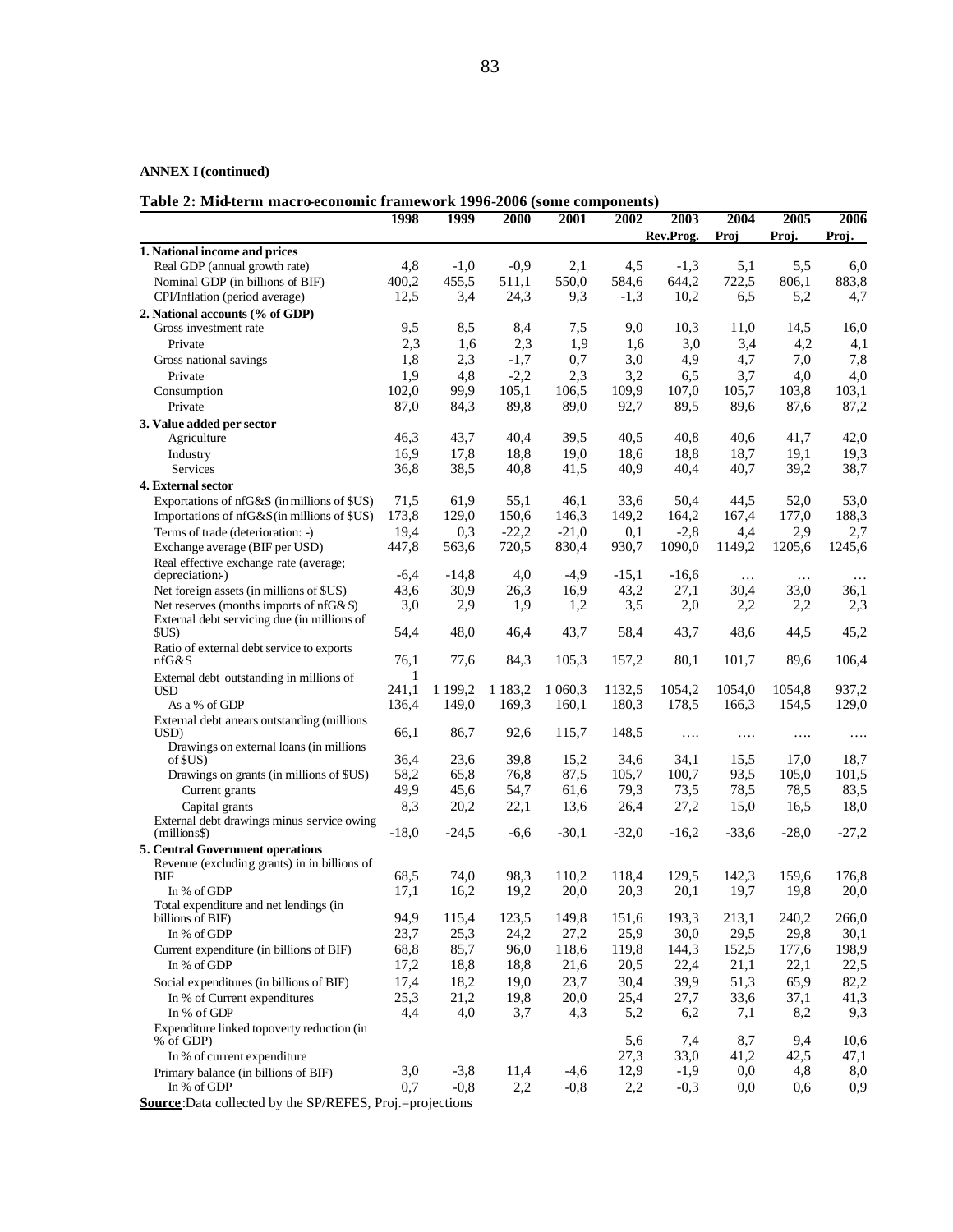### **ANNEX I (continued)**

**Table 3: Progress accomplished towards the Millenum Development Goals**

|                                                                                                                                                                                      |       | 1990 1991 1992 1993 1994 1995 1996 1997 |       |                   |       |       |       |       |       | 1998 1999 | <b>2000</b> | 2 001 | 2 0 0 2<br>Prov. Prov. |
|--------------------------------------------------------------------------------------------------------------------------------------------------------------------------------------|-------|-----------------------------------------|-------|-------------------|-------|-------|-------|-------|-------|-----------|-------------|-------|------------------------|
| I. Economic well-being                                                                                                                                                               |       |                                         |       |                   |       |       |       |       |       |           |             |       |                        |
| Populations living below the poverty line                                                                                                                                            | 34.9  | 33.8                                    | 33.5  | 35,3              | 47,8  | 52,2  | 60.7  | 63,5  | 65.6  | 67,7      | 68.7        | 68.0  | 68.0                   |
| Per capita GNP in current \$US                                                                                                                                                       | 214,4 | 203.8                                   | 179,6 | 149.3             | 170.8 | 182,1 | 131.8 | 146.3 | 129.3 | 124.5     | 119,1       | 110.0 | 110.0                  |
| II. Social development and gender<br>II.1. Health and related services                                                                                                               |       |                                         |       |                   |       |       |       |       |       |           |             |       |                        |
| Infant mortality rate (as a $\%$ o)<br>Vaccination coverage rate (% children                                                                                                         | 118,4 | 116,1                                   | 113,8 | 111,4 115,2 124,1 |       |       | 126,6 | 127,1 | 126.6 | 116,0     | 116,0       | 114,0 | 114,0                  |
| under 1 year)                                                                                                                                                                        | 85,0  | 82,0                                    | 80,0  | 63.0              | 48.0  | 62,5  | 55.0  | 55.3  | 47,9  | 47,2      | 61,0        | 72,0  | 91,0                   |
| No. of cases of malaria (per 100,000)                                                                                                                                                | 9,5   | 10,3                                    | 10,1  | 14,3              | 14,0  | 17.9  | 18.8  | 24,5  | 29,2  | 29,9      | 48,8        | 49,0  | 40,1                   |
| Maternal mortality rate (as a %o)                                                                                                                                                    | 8,0   | 7,8                                     | 7,9   | 7,9               | 8.0   | 8.0   | 10.0  | 6.0   | 6,0   | 5,0       | 4,8         | 4,7   | 4,6                    |
| Use of contraceptive (as a $\%$ )                                                                                                                                                    | 1,9   | 2,4                                     | 3,4   | 4,0               | 1,7   | 2,9   | 3,0   | 3,5   | 3,3   | 2,9       | 2,7         | 4,0   | 4,0                    |
| <b>II.2.</b> Education and related services                                                                                                                                          |       |                                         |       |                   |       |       |       |       |       |           |             |       |                        |
| Gross enrollment rate, primary                                                                                                                                                       | 68,5  | 70.6                                    | 67,8  | 67,8              | 44,7  | 53,1  | 51,3  | 52,0  | 60,0  | 67,0      | 68,0        | 73,0  | 73,0                   |
| Women                                                                                                                                                                                | 41,9  | 44,9                                    | 42,7  | 42,5              | 49,5  | 56,4  | 54,9  | 46,0  | 53,0  | 59,0      | 60,0        | 62,0  | 62,0                   |
| Adult literacy rate (age 15 and over)                                                                                                                                                |       |                                         |       |                   |       |       |       |       |       |           |             |       |                        |
| Women                                                                                                                                                                                | 27,4  | 28,1                                    | 28,8  | 29,2              | 29,8  | 30,5  | 31,0  | 31,6  | 32.1  | 32,3      | 32.2        | 43.7  | 43,7                   |
| III. Natural resources and soustainable evironnement.<br>Population with access to improved<br>water source (as a $\%$ )                                                             | 51,9  | 54,9                                    | 57,8  | 53,9              | 55,6  | 55,2  | 55,1  | 52,4  | 56,3  | 47,2      | 47,3        | 47,4  | 60.3                   |
| Quantity of renewable water source<br>(thousand of m3/year/person)<br>Proportion of land area covered by                                                                             | 1,5   | 1,5                                     | 1,4   | 1,4               | 1.4   | 1,4   | 1,3   | 1,3   | 1.3   | 1,2       | 1,2         | 1,2   | 1,2                    |
| forest and/or protected to maintain<br>biological diversity (as a %)<br>Data collected by the Permanent Secretariat for Monitoring Economic and Social Reforms (SP/REFES)<br>Source: | 49.0  | 49.0                                    | 49.0  | 49.0              | 47.0  | 47.0  | 47.0  | 47.0  | 47.0  | 47.0      | 47.0        | 47,0  | 47,0                   |

Prov. = provisional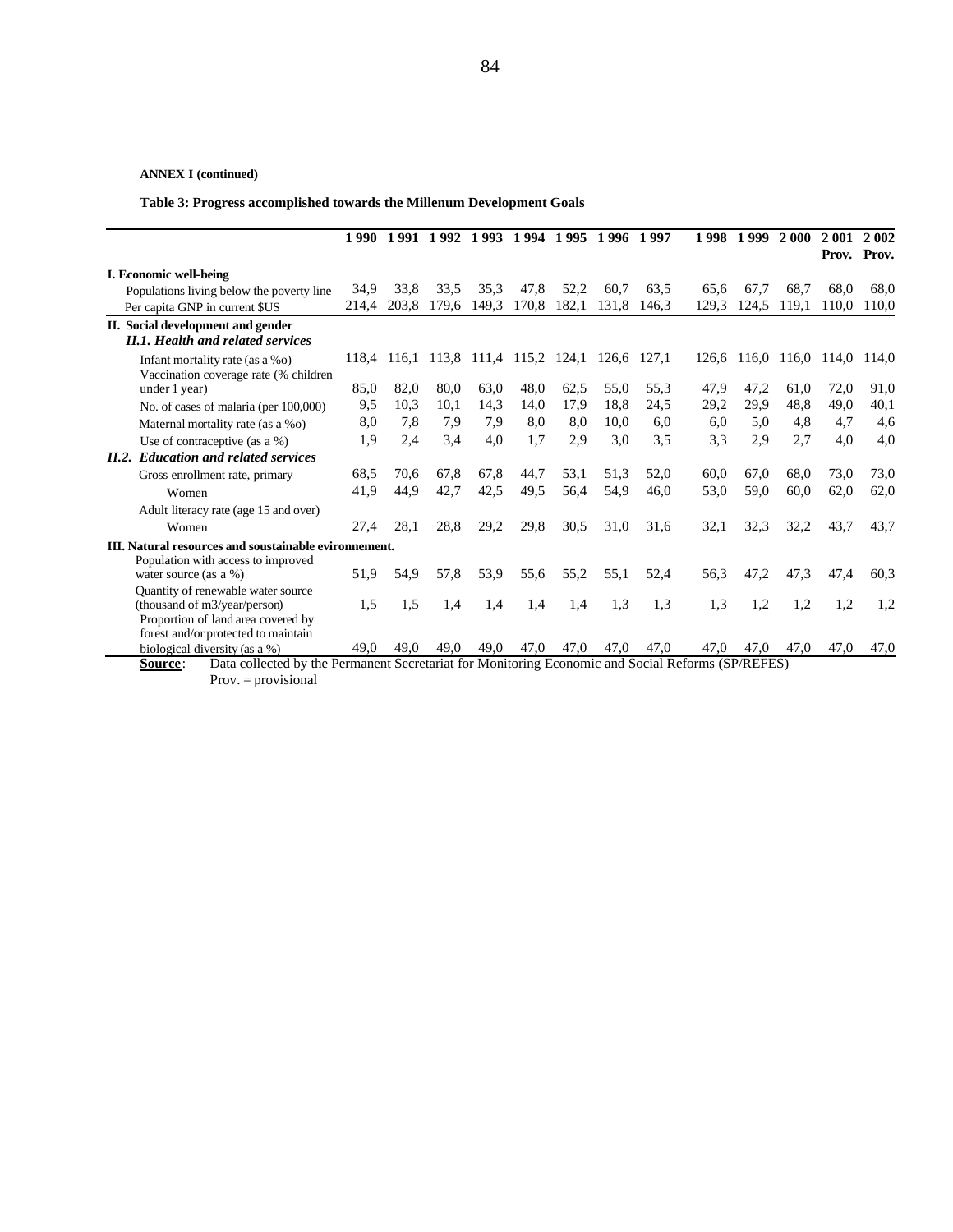### **ANNEX I (continued)**

### **Table 4 : Principal social indicators selected**

|                                                                            | 1990          | 1991          | 1992          | 1993          | 1994          | 1995                                                                                       | 1996          | 1997          | 1998          | 1999          | 2000          | 2001<br>prov. | 2002<br>prov. |
|----------------------------------------------------------------------------|---------------|---------------|---------------|---------------|---------------|--------------------------------------------------------------------------------------------|---------------|---------------|---------------|---------------|---------------|---------------|---------------|
| I. Poverty indicators (monetary)                                           |               |               |               |               |               |                                                                                            |               |               |               |               |               |               |               |
| Populations living below the                                               |               |               |               |               |               |                                                                                            |               |               |               |               |               |               |               |
| poverty line:                                                              |               |               |               |               |               |                                                                                            |               |               |               |               |               |               |               |
| National                                                                   | 34,9          | 33,8          | 33,5          | 35,3          | 47,8          | 52,2                                                                                       | 60,7          | 63.5          | 65.6          | 67,7          | 67,4          | 68,0          | 68,0          |
| Urban                                                                      | 32,4          | 32.0          | 32.9          | 40.9          | 47,2          | 51.2                                                                                       | 64.0          | 66.0          | 66.5          | 66.6          | 66.0          | 66,0          | 66,0          |
| Rural<br>Per capita GNP in current \$U                                     | 35,1<br>214,4 | 35.5<br>203,8 | 34,8<br>179,6 | 39,6<br>149,3 | 48.5<br>170,8 | 53,3<br>182,1                                                                              | 57,5<br>131,8 | 61,0<br>146,3 | 64,6<br>129,3 | 68.8<br>124,5 | 68,7<br>119,1 | 68,7<br>110,0 | 68,7<br>110,0 |
| II. Health and related services                                            |               |               |               |               |               |                                                                                            |               |               |               |               |               |               |               |
| Life expectancy at birth (in years)                                        | 51,3          | 51,7          | 51.8          | 51.1          | 50.6          | 49.8                                                                                       | 49.2          | 48.8          | 48,5          | 48,2          | 48.0          | 48.0          | 48,0          |
| Infant mortality rate (as a %)                                             | 118,4         | 116,1         | 113,8         | 111,4         | 115,2         | 124,1                                                                                      | 126,6         | 127,1         | 126,6         | 116,0         | 116,0         | 114,0         | 114,0         |
| Vaccination coverage rate (%                                               |               |               |               |               |               |                                                                                            |               |               |               |               |               |               |               |
| children under 1 year)                                                     | 85,0          | 82,0          | 80,0          | 63,0          | 48,0          | 62,5                                                                                       | 55,0          | 55.3          | 47,9          | 47,2          | 61,0          | 72,0          | 91,0          |
|                                                                            | 9,5           | 10.3          | 10,1          | 14,3          | 14,0          | 17.9                                                                                       | 18.8          | 24,5          | 29,2          | 29,9          | 48.8          | 49,0          | 40,1          |
| No. of cases of malaria (per 100,000)<br>Population per physician (in 000) | 25,2          | 22,3          | 21,4          | 18,8          | 19.1          | 19.6                                                                                       | 19,5          | 21,6          | 21,6          | 22,3          | 24,2          | 36,1          | 34,7          |
| Population per nurse (in thousands                                         | 3.8           | 4,1           | 3.7           | 3,2           | 3.3           | 3,4                                                                                        | 3.4           | 3.3           | 3,0           | 2.6           | 3.3           | 3.3           | 3,3           |
| Population with access to potable                                          |               |               |               |               |               |                                                                                            |               |               |               |               |               |               |               |
| water (as a $%$ )                                                          |               |               |               |               |               |                                                                                            |               |               |               |               |               |               |               |
| Urban                                                                      | 95.0          | 96.0          | 97,0          | 92,0          | 89.0          | 70.0                                                                                       | 94,0          | 94,0          | 95,0          | 95.0          | 95.0          | 96,3          | 96,3          |
| Rural                                                                      | 49,0          | 52,0          | 55,0          | 51,0          | 53,0          | 54,0                                                                                       | 52,0          | 49,0          | 53,0          | 43,0          | 43,0          | 44,0          | 58,3          |
| National average                                                           | 51,9          | 54,9          | 57,8          | 53,9          | 55,6          | 55,2                                                                                       | 55,1          | 52,4          | 56,3          | 47,2          | 47,3          | 47,4          | 60,3          |
| <b>III.</b> Education and related services                                 |               |               |               |               |               |                                                                                            |               |               |               |               |               |               |               |
| Gross enrollment rate, prim ary                                            | 68.5          | 70,6          | 67,8          | 67,8          | 44,7          | 53,1                                                                                       | 51,3          | 52,0          | 60,0          | 67,0          | 68,0          | 73,0          | 73,0          |
| Gross enrollment rate, secondary                                           | 5,1           | 6,1           | 6,2           | 6,6           | 6,0           | 6,3                                                                                        | 6.9           | 8,2           | 9,2           | 9,8           | 10,1          | 11,6          | 11,6          |
| Gross enrollment rate, higher education                                    | 0.9           | 1.0           | 1,0           | 1.1           | 1,0           | 1,1                                                                                        | 1,1           | 1,0           | 1,1           | 1.3           | 1.6           | 1,7           | 1,7           |
| Adult literacy rate (age 15 and over)                                      |               |               |               |               |               |                                                                                            |               |               |               |               |               |               |               |
| Men                                                                        | 47,8          | 48.6          | 49,5          | 49,7          | 50,4          | 51,1                                                                                       | 51,8          | 52,4          | 53,0          | 52,7          | 52,7          | 66,8          | 66,8          |
| Women                                                                      | 27,4          | 28.1          | 28.8          | 29,2          | 29,8          | 30.5                                                                                       | 31,0          | 31,6          | 32,1          | 32,3          | 32.2          | 43.7          | 43,7          |
|                                                                            |               |               |               |               |               |                                                                                            |               |               |               |               |               |               |               |
| No. of students in technical                                               |               |               |               |               |               |                                                                                            |               |               |               |               |               |               |               |
| education (as a % of student body)                                         | 15,7          | 12,6          | 11,4          | 11,4          | 12,5          | 10.6                                                                                       | 10,9          | 8,6           | 6,8           | 7,0           | 6,6           | 5,5           | 4,7           |
| Student/Teacher ratios                                                     |               |               |               |               |               |                                                                                            |               |               |               |               |               |               |               |
| At the primary level                                                       | 65,1          | 67,4          | 65,2          | 62,7          | 45,1          | 53,1                                                                                       | 56.4          | 44,2          | 47.9          | 55,0          | 55,7          | 50,0          | 50,0          |
| At the secondary level                                                     | 24,0          | 27,8          | 28.7          | 28,6          | 24,9          | 23.7                                                                                       | 22,2          | 21,6          | 22,8          | 33.4          | 41,1          | 42,0          | 44,0          |
| Enrollment capacity at the                                                 |               |               |               |               |               |                                                                                            |               |               |               |               |               |               |               |
| University of Burundi                                                      | 3 1 2 0       | 3 1 2 0       | 3 1 2 0       | 3 1 2 0       | 4 1 2 0       | 4 1 2 0                                                                                    | 4 1 2 0       | 4 1 2 0       | 4 1 2 0       | 4 1 2 0       | 4 1 2 0       | 4 1 2 0       | 4 1 2 0       |
| IV. Demographic, natural resources and employmentindicators                |               |               |               |               |               | 5292.8 5451.6 5610.4 5769.1 5875.4 5981.7 6088.0 6194.2 6300.5 6482.7 6664.8 6847.0 7032.2 |               |               |               |               |               |               |               |
| <b>Total population (in thousands)</b>                                     |               |               |               |               |               |                                                                                            |               |               |               |               |               |               |               |
| Urban (as a %)                                                             | 6,3           | 6,5           | 6,8           | 7,0           | 7,2           | 7,3                                                                                        | 7,5           | 7,6           | 7,8           | 8,0           | 8,2           | 8,0           | 9,0           |
| Rural (as a %)                                                             | 93.7          | 93.5          | 93,2          | 93,0          | 92,8          | 92,7                                                                                       | 92,5          | 92,4          | 92,2          | 92.0          | 91.8          | 92,0          | 91,0          |
| Population density (persons/km2)                                           | 211,4         | 217,7         | 224,1         | 230,4         | 234,6         | 238,9                                                                                      | 243,1         | 247,4         | 251,6         | 258,9         | 266,2         | 273,4         | 280,8         |
| Natural increase rate (as a %)                                             | 2.9           | 2,9           | 3,0           | 3,0           | 2.9           | 2,8                                                                                        | 2,8           | 2.9           | 3,0           | 3.0           | 3,0           | 3,0           | 3,0           |
| Fertility rate (number of children                                         |               |               |               |               |               |                                                                                            |               |               |               |               |               |               |               |
| per woman)                                                                 | 6,7           | 6,7           | 6,7           | 6,7           | 6,7           | 6,7                                                                                        | 6,6           | 6,6           | 6,7           | 6.3           | 6.3           | 6,8           | 6.5           |
| <b>Natural resources</b>                                                   |               |               |               |               |               |                                                                                            |               |               |               |               |               |               |               |
| Surface area in km2                                                        | 27 834        | 27 834        | 27 834        | 27 834        | 27 834        | 27 834                                                                                     | 27 834        | 27 834        | 27 834        | 27 834        | 27 834        | 27 834        | 27 834        |
| Land area in km2                                                           | 25 040        | 25 039        | 25 040        | 25 040        | 25 040        | 25 040                                                                                     | 25 040        | 25 040        | 25 040        | 25 040        | 25 040        | 25 040        | 25 040        |
| Arable land as a % of land area                                            | 58.9          | 57,8          | 56,7          | 56,3          | 60.0          | 60.0                                                                                       | 60.0          | 59,4          | 54,5          | 54.8          | 55,0          | 55,0          | 55,0          |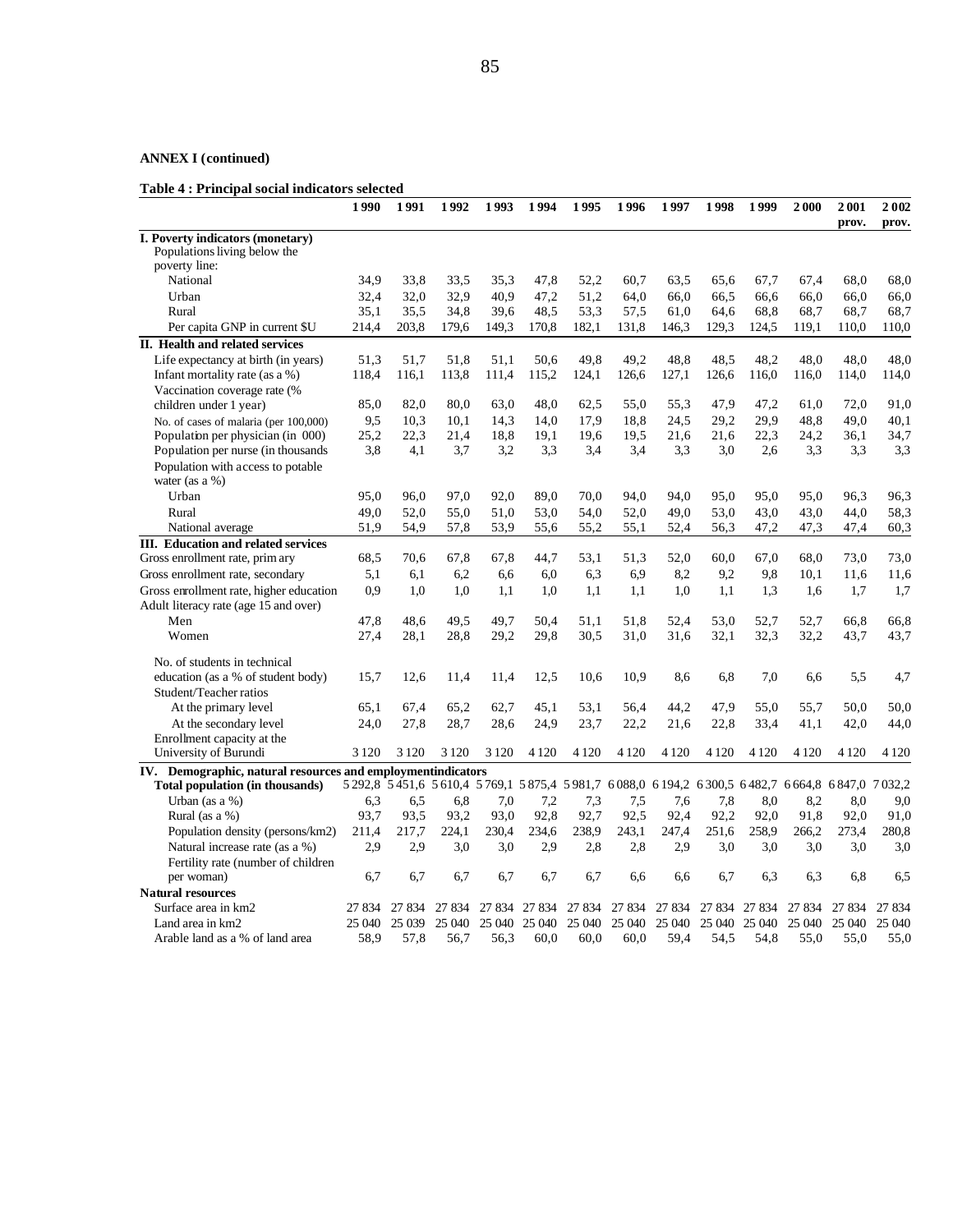### **ANNEX I (end)**

**Table 4 (continued and end): Principal social indicators selected**

|                                      | 1990    | 1991   | 1 992    | 1 9 9 3 | 1994   | 1995    | 1 996     | 1997   | 1998   | 1999   | 2000   | 2001   | 2002           |
|--------------------------------------|---------|--------|----------|---------|--------|---------|-----------|--------|--------|--------|--------|--------|----------------|
|                                      |         |        |          |         |        |         |           |        |        |        |        | prov.  | prov.          |
| <b>Employment</b>                    |         |        |          |         |        |         |           |        |        |        |        |        |                |
| Active population by activity sector |         |        |          |         |        |         |           |        |        |        |        |        |                |
| Total structured sector (ST)         | 78.381  | 79 912 | 81 533   | 83 252  | 85 055 | 86 876  | 88 996    | 91 367 | 94 000 | 95 840 | 97 287 |        | 99 515 101 764 |
| Including public sector              | 28 769  | 29 392 | 29 9 9 7 | 30.589  | 31 158 | 31 716  | 32 260    | 33 348 | 34 868 | 35 060 | 35 904 | 33 886 | 38 377         |
| Including public sector (as a        |         |        |          |         |        |         |           |        |        |        |        |        |                |
| $%$ of ST                            | 36.7    | 36.8   | 36.8     | 36.7    | 36.6   | 36.5    | 36.2      | 36.5   | 37.1   | 36.6   | 36.9   | 34.1   | 33.7           |
| Para-public sector                   | 22 05 2 | 22 455 | 22 907   | 23 408  | 23 953 | 24 5 62 | 25 218    | 25 788 | 26 300 | 27 403 | 27 405 | 28 033 | 28 667         |
| Para-public sector (% of             |         |        |          |         |        |         |           |        |        |        |        |        |                |
| ST)                                  | 28,1    | 28,1   | 28,1     | 28,1    | 28,2   | 28,3    | 28.3      | 28,2   | 28,0   | 28,6   | 28,2   | 28,2   | 28,2           |
| Private sector                       | 27 560  | 28 065 | 28 629   | 29 255  | 29 944 | 30 598  | 31<br>518 | 32 231 | 32 832 | 33 377 | 33 978 | 34 695 | 35 573         |
| Private sector as a % of ST          | 35,2    | 35,1   | 35,1     | 35,1    | 35,2   | 35,2    | 35,4      | 35,3   | 34,9   | 34,8   | 34,9   | 34,9   | 35,0           |
| Labor force as a % of the total      |         |        |          |         |        |         |           |        |        |        |        |        |                |
| population                           | 45,0    | 44,7   | 44,4     | 44,0    | 44,1   | 44,1    | 44,2      | 44,2   | 44,4   | 44,4   | 44,6   | 50,0   | 49,0           |
| Agriculture as a % of the total      |         |        |          |         |        |         |           |        |        |        |        |        |                |
| populat ion                          | 93,6    | 93.7   | 93.4     | 93,6    | 93.6   | 93,6    | 93,6      | 93,6   | 93.6   | 93,6   | 93,6   | 94,0   | 93,6           |
| Industry as a % of the total         |         |        |          |         |        |         |           |        |        |        |        |        |                |
| population                           | 2,0     | 2,0    | 2,0      | 2,0     | 2,0    | 2,0     | 2,0       | 2,0    | 2,0    | 2.0    | 2.0    | 2,0    | 2,0            |
| Services as a % of the total         |         |        |          |         |        |         |           |        |        |        |        |        |                |
| population                           | 4,4     | 4,4    | 4,4      | 4,4     | 4,4    | 4,4     | 4.4       | 4,4    | 4,4    | 4,4    | 4.1    | 4,4    | 4,1            |

**<u>Source</u>**: Data collected by the SP/REFES, DHD Database, Prov.= provisional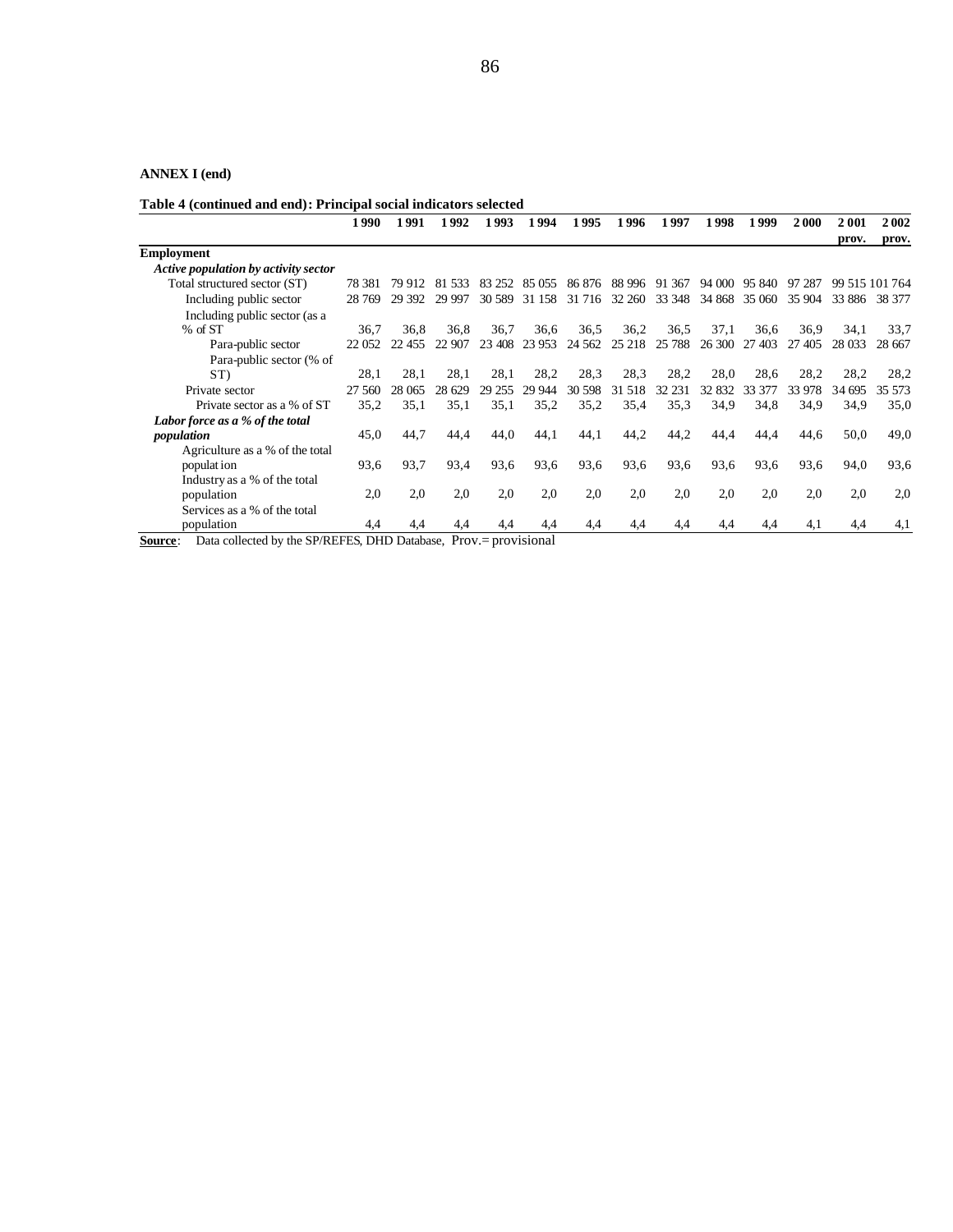| 11110 november 1000 to 1000 post-centure<br><b>Action area</b> | <b>Indicators</b>                                                                                                                                                                                                                                                                                                                                                                          |
|----------------------------------------------------------------|--------------------------------------------------------------------------------------------------------------------------------------------------------------------------------------------------------------------------------------------------------------------------------------------------------------------------------------------------------------------------------------------|
|                                                                |                                                                                                                                                                                                                                                                                                                                                                                            |
| a. Peace and security                                          | • Continuous dialogue and consensus building among Burundians.<br>• Putting an end to the war.<br>• Dismantling refugee camps and settling returning refugees.<br>• Free circulation for people and goods throughout the country.<br>• Transitional institutions functioning well.                                                                                                         |
| <b>b.Governance</b>                                            | • Transparent and independent institutions for monitoring<br>the<br>management of public affairs:<br>• An Audit Office that is independent of the Executive;<br>• Office of the Inspector General;<br>• Independent watchdog for combating corruption and fraud;<br>• Finalization of structural reforms already underway, in particular:<br>public procurement;<br>• the Investment Code. |
| c. Decentralization and participation                          | • A decentralization policy formulated.<br>• Recognition of the community development committees already<br>implemented under the decentralization policy.                                                                                                                                                                                                                                 |
|                                                                | • Financial decentralization to the communes and provinces, as part of<br>strengthening their independence.                                                                                                                                                                                                                                                                                |
| d.Strengthening human and individual<br>capacities             | • Training and specialization courses organized for officials of central<br>and decentralized agencies.<br>• A solid base of socio-economic statistics                                                                                                                                                                                                                                     |

# **ANNEX II: Indicative framework of indicators for monitoring the I-PRSP**

|  |  |  | 1. Promoting peace and good governance |  |
|--|--|--|----------------------------------------|--|
|--|--|--|----------------------------------------|--|

# **2. Reforming the macroeconomic framework and promoting high-quality economic growth**

| <b>Area of action</b>                                                                | <b>Indicators</b>                                        |
|--------------------------------------------------------------------------------------|----------------------------------------------------------|
|                                                                                      |                                                          |
| a. Macroeconomic stability                                                           | • GDP growth exceeds population growth.                  |
|                                                                                      | • Balance of resources and uses.                         |
|                                                                                      | • Inflation under control.                               |
|                                                                                      | • Foreign exchange available.                            |
|                                                                                      | • Increase in savings and investment                     |
| <b>b.Rural development</b>                                                           | • Increase in agricultural productivity.                 |
|                                                                                      | • Improved access to rural microcredit.                  |
|                                                                                      | • Livestock development.                                 |
|                                                                                      | • A national irrigation program in place.                |
| c.Natural resources and the<br>environment                                           | • Environmental protection legislation in place.         |
|                                                                                      | • IEC programs for environmental protection in place.    |
| d.Private sector and gradual<br>disengagement of the State from<br>productive system | • Number of rehabilitated production support facilities. |
|                                                                                      | • Number and value of State holdings privatized.         |
|                                                                                      | • An IEC strategy to promote the privatization policy.   |
|                                                                                      | • Increased investment by the private sector.            |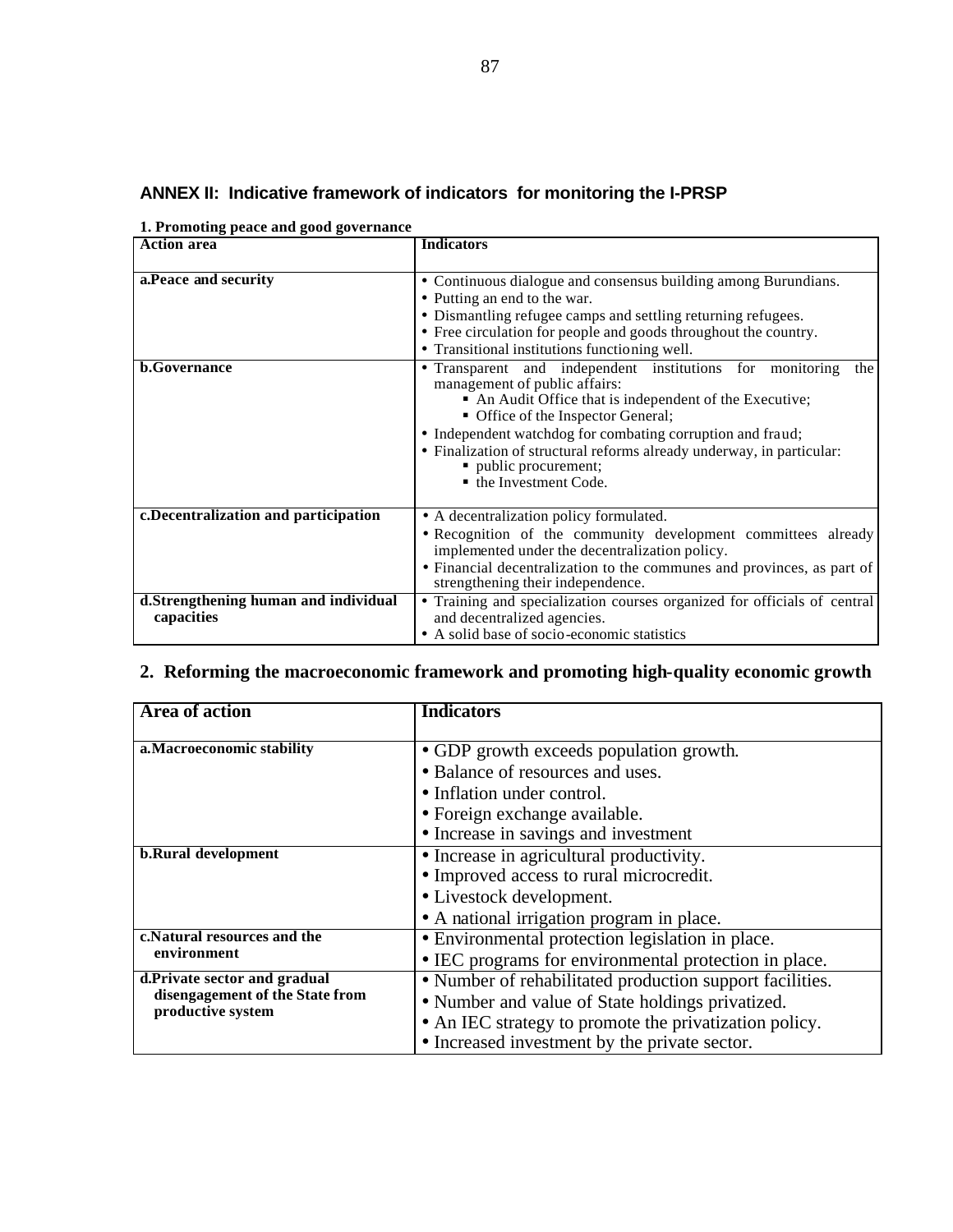# **ANNEX II (CONTINUED)**

# **3. Making basic social services available for the development of human capital**

| Area of action          | <b>Indicators</b>                                                                                            |
|-------------------------|--------------------------------------------------------------------------------------------------------------|
| a. Education            | • Enrollment rate for children aged 7 to 15.                                                                 |
|                         | • Enrollment rate for boys.                                                                                  |
|                         | • Enrollment rate for girls.                                                                                 |
|                         | · Education share of the government budget.                                                                  |
|                         | · Education costs:<br>-primary school;                                                                       |
|                         | -secondary school;                                                                                           |
|                         | -higher education.                                                                                           |
|                         | • Number of students per classroom and per teacher at the<br>primary and secondary levels.                   |
|                         | • Success rate in examinations for promotion from primary to<br>secondary and secondary to higher education. |
|                         | • Number of primary schools built.                                                                           |
|                         | • Number of teachers trained.                                                                                |
|                         | • Number of technical and vocational training establishments<br>created.                                     |
| b. Health               | • Vaccination rate for children aged 7 and under.                                                            |
|                         | • Malnutrition rate.                                                                                         |
|                         | • Assisted births rate (health centers, hospitals, maternity                                                 |
|                         | clinics)                                                                                                     |
|                         | • Infant mortality rate.                                                                                     |
|                         | • Maternal mortality rate.                                                                                   |
|                         | • Health share of the national budget.                                                                       |
|                         | • Number of people per doctor, per nurse.                                                                    |
|                         | • Number and utilization rate of health facilities.                                                          |
| c. Water and sanitation | • Number of households served by the national water                                                          |
|                         | company.                                                                                                     |
|                         | • Number of standpipes constructed.                                                                          |
|                         | • Drinking water supply rate.                                                                                |
|                         | • Water consumption/person and /day by city, province and<br>commune.                                        |
|                         | • Latrine utilization rate.                                                                                  |
|                         | • Rates for malaria, communicable diseases and nutritional                                                   |
|                         | ailments.                                                                                                    |
|                         | • Morbidity rate                                                                                             |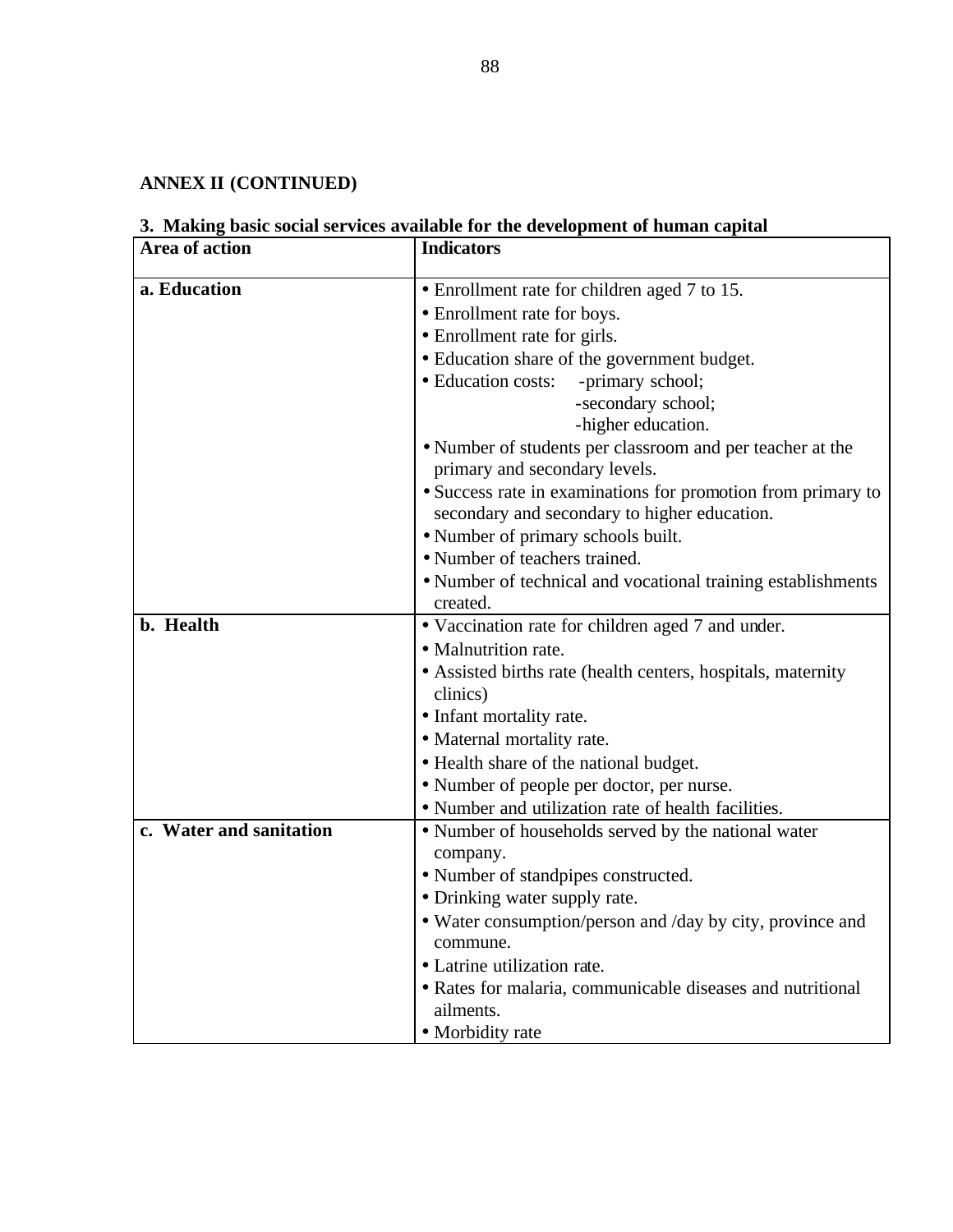# **ANNEX II (CONTINUED)**

# **3. (continued) Making basic social services available for the development of human capital**

| Area of action                             | <b>Indicators</b>                                                    |
|--------------------------------------------|----------------------------------------------------------------------|
| d.Employment<br>and                        | Social • Unemployment rate.                                          |
| <b>Security</b>                            | • Number of jobs created in the formal sector.                       |
|                                            | • Implementation of the national employment policy.                  |
|                                            | • Extension of the Social Security system to all workers.            |
| e.Housing                                  | • Number of units producing local construction materials.            |
|                                            | • Number and amount of home improvement loans provided.              |
|                                            | • Number of people with decent housing.                              |
|                                            | • Number of households with electricity and water                    |
|                                            | connections                                                          |
| <b>f. Reaffirming the national culture</b> | • Efforts to rehabilitate the institution of <i>Ubushingantahe</i> . |
| and providing training                     | • Number of youth training centers rehabilitated and created.        |
| opportunities for youth                    | • Number of associations sponsoring income-generating                |
|                                            | activities for youth.                                                |
|                                            | • Number of vocational education and trades training centers         |
|                                            | created.                                                             |

# **4. Promoting the economic reintegration of war victims and disadvantaged groups**

| Area of action                     | <b>Indicators</b>                                                                        |
|------------------------------------|------------------------------------------------------------------------------------------|
| a. Social reintegration and        | • Number of war victims restored to their own or other land.                             |
| economically construction          | • Number of community facilities rehabilitated.                                          |
|                                    | • A special fund established for reintegrating war victims<br>socially and economically. |
|                                    | • Number of combatants demobilized and reintegrated.                                     |
| b. Special care for vulnerable and | • Social safety nets in place.                                                           |
| disadvantaged groups               | • Number of orphans, war-wounded and AIDS victims                                        |
|                                    | receiving care.                                                                          |
|                                    | • Number of projects for providing care to vulnerable and                                |
|                                    | disadvantaged groups.                                                                    |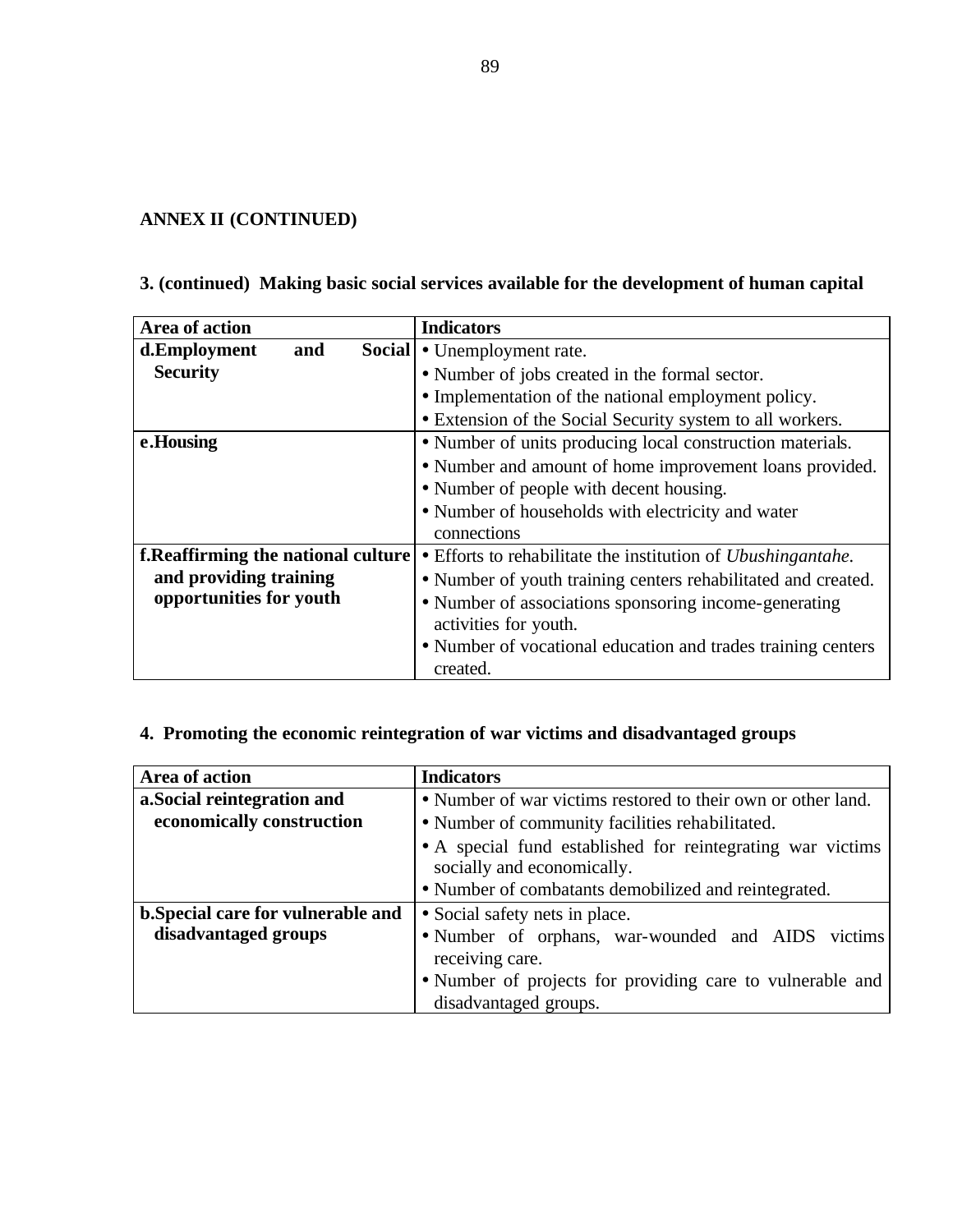# **ANNEX II (CONTINUED)**

# **5. Combating HIV/AIDS**

| Area of action                    | <b>Indicators</b>                                                          |
|-----------------------------------|----------------------------------------------------------------------------|
| a.Strengthening prevention        | • AIDS prevalence rate.                                                    |
| programs                          | • Number of persons living with HIV/AIDS.                                  |
|                                   | • Testing rate.                                                            |
|                                   | • The rate of condom use.                                                  |
|                                   | . Quality of information, education and communication<br>programs (IEC).   |
| b. Promoting care and support for | • Economic cost of AIDS to families affected by the                        |
| <b>HIV</b> and AIDS patients and  | pandemic.                                                                  |
| helping them care for             | • Number of people with access to antiretroviral drugs.                    |
| themselves                        | • Number of persons living with HIV/AIDS who are                           |
|                                   | receiving medical and psychological care.                                  |
|                                   | • Number of AIDS orphans receiving care.                                   |
|                                   | · Budget of associations sponsoring income-generating                      |
|                                   | activities for PLHA.                                                       |
| c. Capacity - building for        | • An institutional framework in place for coordinating the                 |
| institutions in HIV/AIDS          | national AIDS campaign.                                                    |
| campaign                          | • Availability of statistics on HIV/AIDS.                                  |
| d. Establishing a legal framework | • Legal framework for PLHA in place.                                       |
| for the protection of persons     | • Promulgation of the law providing legal protection for                   |
| living with HIV/AIDS (PLHA)       | PLHA, and preparation of implementing regulations.                         |
|                                   | • Legal mechanisms and structures in place for protecting<br>AIDS orphans. |

# **6. Advancing the role of women in development**

| Area of action                   | <b>Indicators</b>                                                                     |
|----------------------------------|---------------------------------------------------------------------------------------|
| a. Women's access to education   | • Enrollment rate for girls at the different levels of education.                     |
|                                  | • Dissemination of legislation promoting gender equality.                             |
| b. The role of women in economic | • Number of women holding senior positions in Government.                             |
| recovery                         | • Number of women holding senior positions in private<br>enterprise.                  |
|                                  | • Number of women's associations and enterprises created in<br>the productive sector. |
|                                  | • Number of financial institutions specializing in support for<br>women.              |